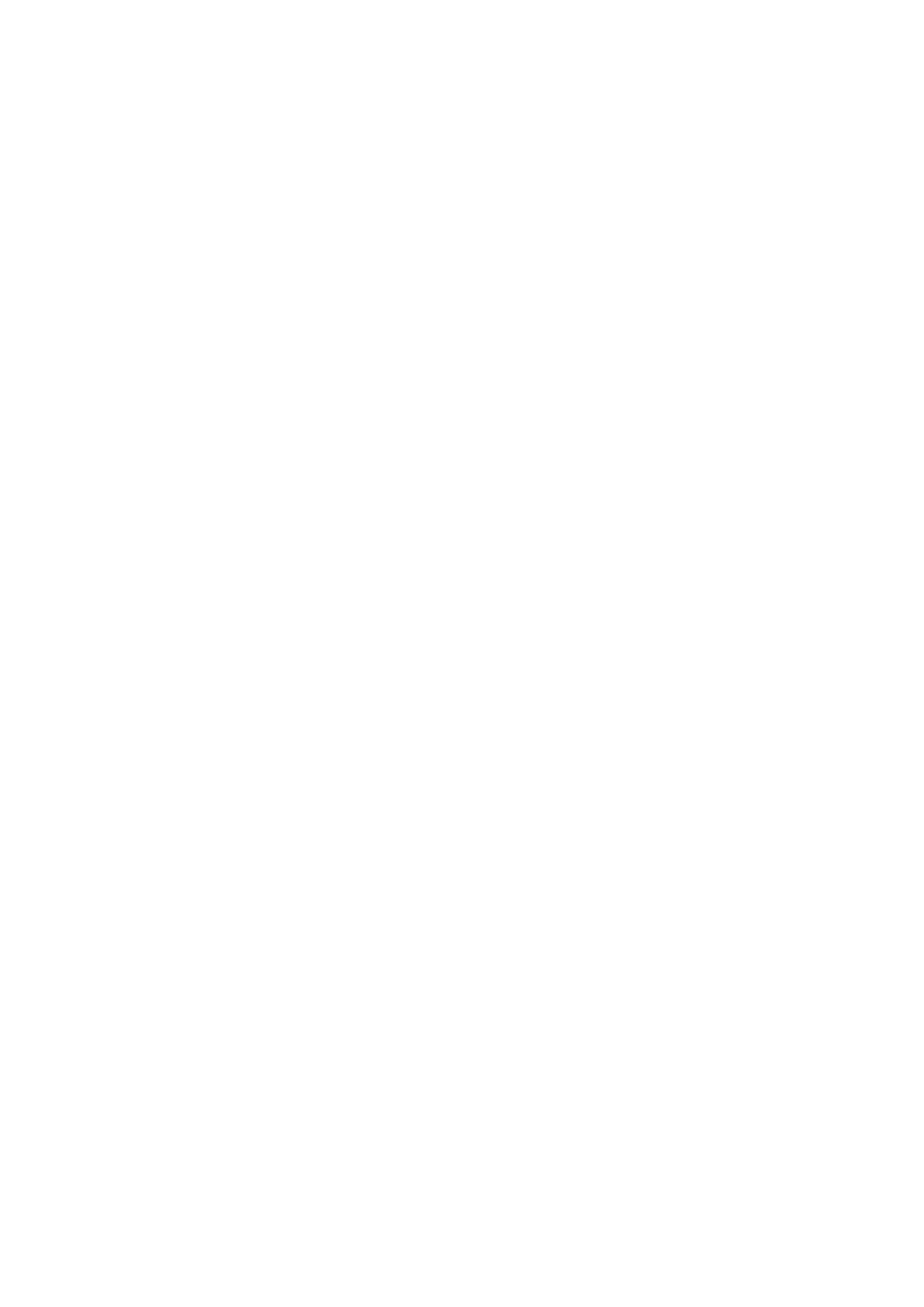# **Contents**

|   | List of figures and tables                               | 4   |
|---|----------------------------------------------------------|-----|
|   | <b>Executive summary</b>                                 | 5   |
| 1 | An introduction to 'exploring causality'                 | 12  |
| 2 | <b>Conducting the review</b>                             | 19  |
| 3 | The nature of causality                                  | 21  |
| 4 | The organisation of the key findings                     | 23  |
| 5 | <b>Parental aspirations, attitudes</b><br>and behaviours | 25  |
| 6 | <b>Child aspirations and attitudes</b>                   | 40  |
| 7 | <b>Child behaviour</b>                                   | 62  |
| 8 | <b>Summary of what works</b>                             | 73  |
|   | References                                               | 81  |
|   | Acknowledgements                                         | 102 |
|   | About the authors                                        | 102 |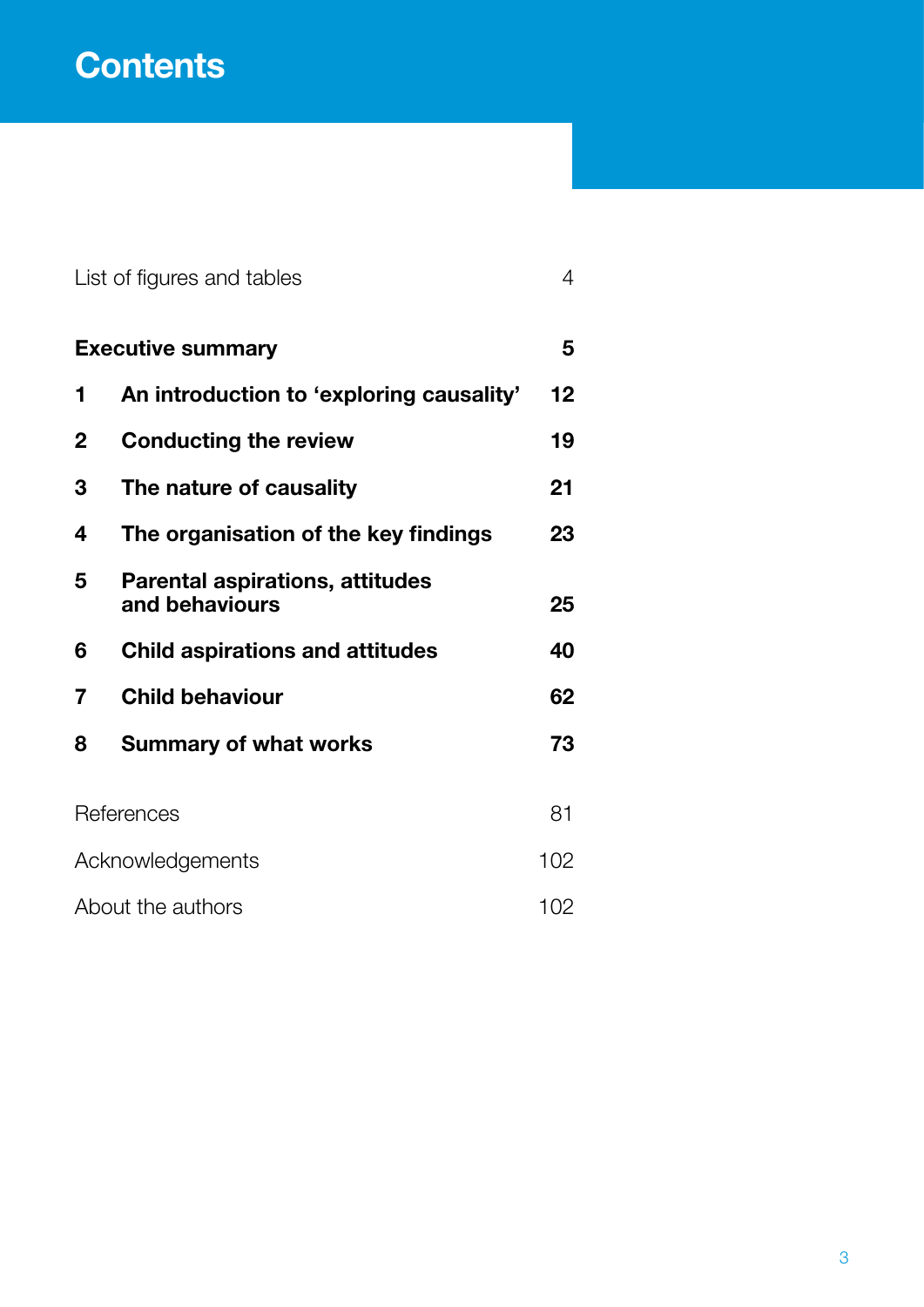# <span id="page-3-0"></span>List of figures and tables

# **Figures**

Types of evidence required to establish a causal relationship

# **Tables**

- Summary of strength and direction of evidence for parental AABs and attainment
- Summary of strength and direction of evidence for parental AABs and participation
- Summary of strength and direction of evidence for child aspirations/attitudes and attainment
- Summary of strength and direction of evidence for child aspirations/attitudes and participation
- Summary of strength and direction of evidence for child behaviours and attainment
- Summary of strength and direction of evidence for child behaviours and participation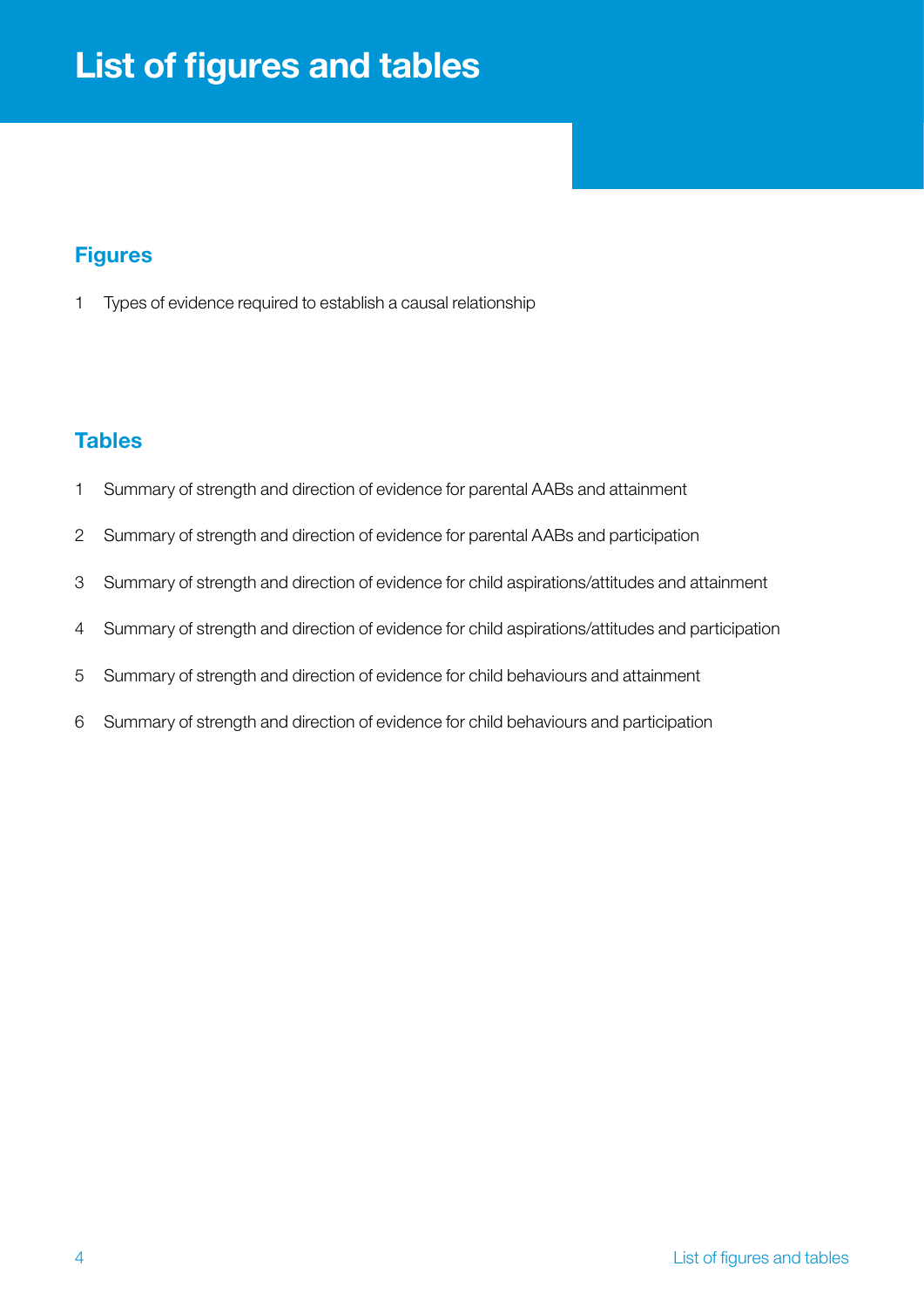# <span id="page-4-0"></span>**Background**

This review synthesises the available evidence on the causal impact on educational outcomes of aspirations, attitudes, and behaviours (AABs) of young people and their parents. The educational outcomes considered are attainment and post-compulsory participation. Attainment is an individual's level of success in educational assessments of any kind. A key indicator might be a young child's school readiness, such as the ability to read letters of the alphabet and count to ten. Another could be the level of qualifications gained by the end of compulsory schooling. Participation concerns an individual's educational and work trajectory after the end of compulsory schooling. A key indicator might be a young person's enrolment in further or higher education.

A search of the eight main educational, sociological and psychological electronic databases supplemented by other means yielded 1,827 potentially relevant reports of research. This literature included 13 distinguishable kinds of aspiration, attitude or behaviour for parents or their children. Where a possible AAB is not listed here, that is because it was not discovered in the literature (parental motivation is one example).

Four of these AABs focus on the parents:

Parental behaviour relevant to the child ranges from conception (prenatal health and risk), through preschool (interaction with toddlers) to school (involvement in homework and choices) and beyond. Possible indicators include parents reading to children, their rules about the timing of meals and bedtimes, and parents' engagement in risky behaviour such as drug use. Parental expectation here refers to what an individual believes will happen in the future. A key indicator might be a parent's report of their child's likely success in a forthcoming test.

Five AABs concern the attitudes and aspirations of the individual child:

| Self-concept<br>or esteem | Self-efficacy or<br>locus of control | Aspiration | <b>Motivation</b> | <b>Attitude</b> |
|---------------------------|--------------------------------------|------------|-------------------|-----------------|
|---------------------------|--------------------------------------|------------|-------------------|-----------------|

Self-concept is an individual's perception of themselves. A key indicator might be a child's perception of the relative economic status of their family. Self-esteem is closely related to self-concept, and refers to an individual's evaluation of their own worth or goodness. A key indicator might be a child's perception of significant others' beliefs, expectations and attitudes about them. Self-efficacy is an individual's belief in their own ability to achieve something. A key indicator might be a child's belief about their cognitive abilities in a particular subject area. Locus of control is very similar in definition to self-efficacy, and refers to an individual's belief that their own actions can make a difference. A key indicator might be a child's belief about the importance of making an effort to ensure success.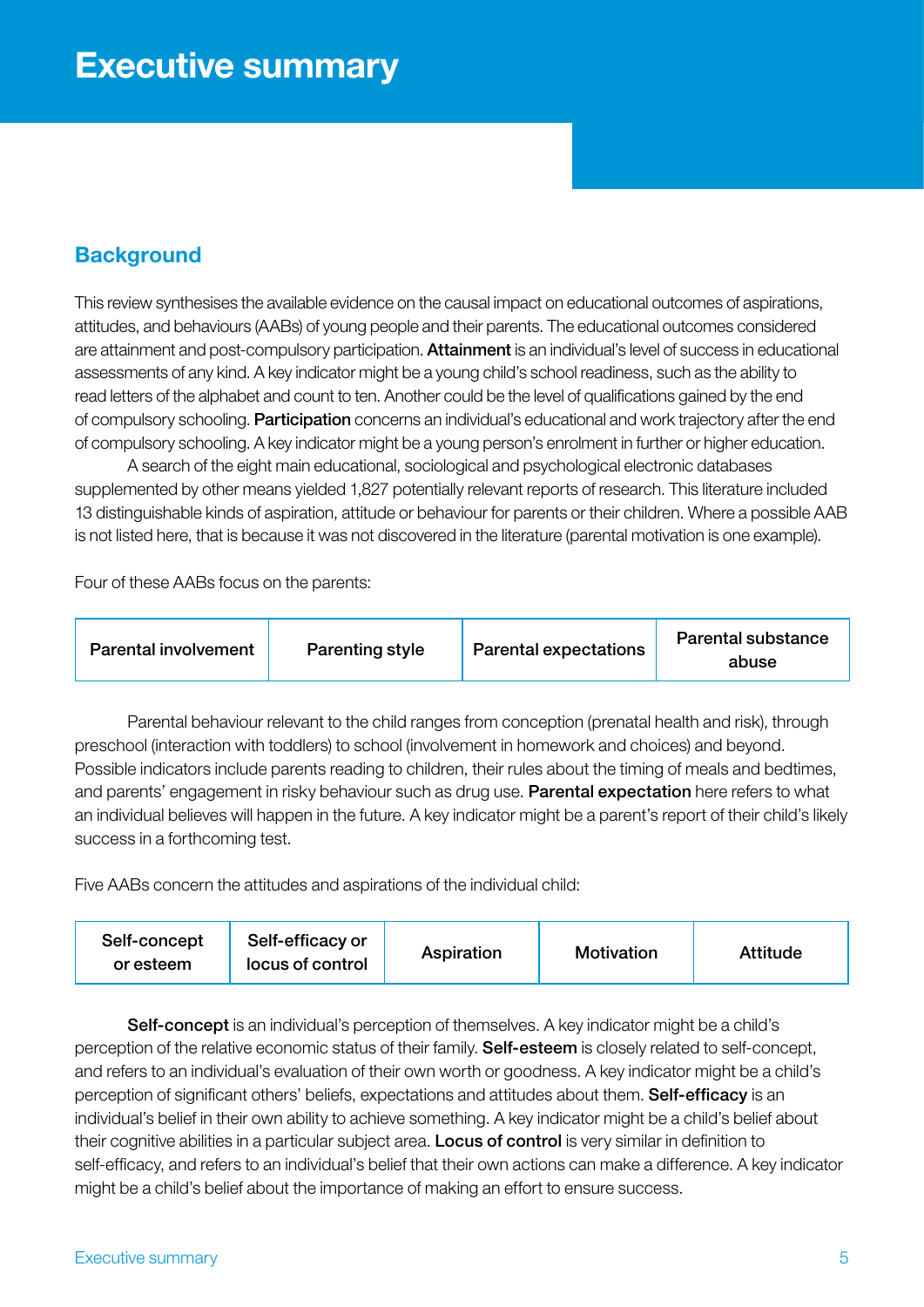Aspiration is what an individual hopes will happen in the future. A key indicator might be a child's reported desire to continue with education post-16. Motivation is both the reason why an individual makes a decision, and their strength of purpose in carrying these decisions out. A key indicator might be a child's reported belief that schooling is important for their future. Attitude (other than those 'attitudes' dealt with separately) is an individual's feelings about education. A key indicator might be a child's expression of liking or dislike for school.

The final four AABs concern the behaviour of the individual child:

| Extra-curricular<br>Paid work<br>activities | Substance abuse | Poor behaviour |
|---------------------------------------------|-----------------|----------------|
|---------------------------------------------|-----------------|----------------|

Child behaviour includes risky behaviour, such as smoking, and potentially improving actions and habits, such as physical exercise. Other possible indicators include school attendance and engagement, and antisocial behaviour at school, such as classroom disruption or bullying.

The review argues that four types of evidence are necessary before a causal relationship can be considered to be fully established between a particular type of AAB and attainment or participation. These four types of evidence are illustrated in the figure below.

# Figure 1: Types of evidence required to establish a causal relationship



Association means that an aspiration, attitude or behaviour is clearly linked to an educational outcome, so that they vary in value together. For example, this might mean that children with higher expectations also have more success at school, and that children who do worse at school have lower expectations. Association is usually presented as a correlation between two or more variables.

Sequence means that the AAB that is supposed to cause the improvement in attainment or participation can be shown to have existed before it, and that it can be used to predict later attainment or participation. For example, this might mean that a child's high expectations are shown to come before the onset of success at school. A sequence is usually portrayed by a longitudinal study.

Interventions means there must be evidence that controlled interventions have altered the level of any AAB, and so produced changes in attainment or participation that cannot be explained in any other way. For example, this might mean that a programme of raising children's expectations also raises their attainment. Such an effect may be tested in a number of robust ways, most notably via a randomised controlled trial.

Explanations means there must be a plausible account of how an AAB could influence an educational outcome. For example, this might mean that there is a clear, simple and widely agreed mechanism that can explain how and why differences in expectations between pupils are converted into differences in school outcomes. The explanation must be easy to test and make the fewest assumptions necessary to provide a mechanism linking cause and effect.

Evidence for each of these elements must be present in order for the review to be confident that any relationship is causal, although no one study would be expected to contribute relevant evidence on all four. For some AABs and some educational outcomes, there is evidence in this review for only one or two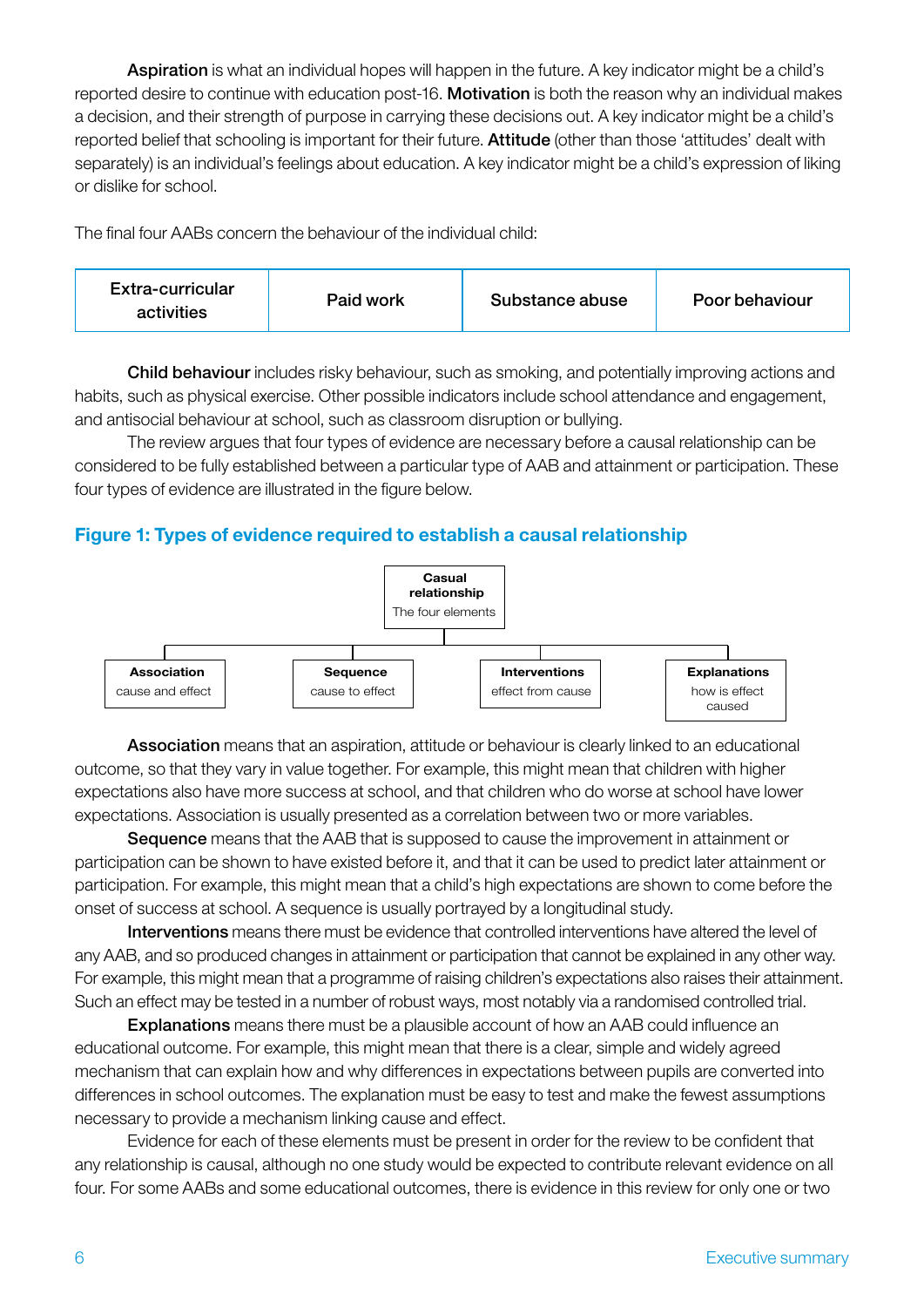of these elements. Here there may be case for further research of a particular kind, to determine whether there is truly a causal relationship that can be a sound basis for approaches aimed at raising educational attainment or increasing participation. As is shown below, the lack of robust evidence of successful interventions is a particular gap for several types of AABs.

It is important to note that the results presented are for this new review of evidence. It is by some way the largest ever conducted on this topic in the UK, with over 166,000 pieces of research considered. However, it is inevitably incomplete. The review is not about educational improvements unrelated to AABs, nor is it about the AABs themselves. It only addresses the 13 AABs found in the search. The team focused on recent research reports written in English, not exclusively about special needs provision, using eight databases of educational, psychological, and economic research (but not health, for example).

For more details on this background, see Chapters 1 to 4 of the main report.

# Key findings

The summary results are presented in colour-coded format (see colour key) – dark blue for promising, medium blue for indicative evidence, and pale blue for unpromising – and grouped by parents' AABs, then children's aspirations and attitudes and, finally, children's behaviours. The colour is a judgement based on the quality, quantity and overall consistency of the evidence, as presented in Chapters 5 to 7 of the main report. Elements are shown in grey where that type of evidence was weak or non-existent.

# Colour Coding

| Evidence of complete |                             | Insufficient evidence |
|----------------------|-----------------------------|-----------------------|
| causal model         | Indications of causal model | for causal model      |

# Parental aspirations, attitudes and behaviours

The review found evidence of an association between parental expectations and their child's attainment, and three of the four causal criteria were met at least in part. However, the evidence falls short of that needed to assume that it is a causal influence, because no relevant rigorous evaluations of interventions were found. There were, therefore, no clear indications that parental expectations could influence later participation. Perhaps, work in this area could be more fruitfully pursued, not in isolation, but as part of the development of interventions for parental involvement.

| <b>Parental expectations</b> | <b>Association</b> | <b>Sequence</b> | <b>Interventions</b> | Explanation |  |
|------------------------------|--------------------|-----------------|----------------------|-------------|--|
|                              |                    |                 |                      |             |  |

Parental involvement in their child's learning was the only area reviewed with sufficient evidence to meet the four criteria for a robust causal model, and then only as a cause of attainment (not participation). There is a reasonable case that parental involvement is a causal influence on their child's school readiness and subsequent attainment. The next step here would be to design and engineer cost-effective interventions, and to monitor them in operation. There is a much weaker case that parental involvement is a causal influence on a child's participation in post-compulsory education. The next step here would be a focused search for further evidence relating to this area, with a view to commissioning research where it is needed.

| <b>Parental involvement</b> | <b>Association</b> | Sequence | Interventions | <b>Explanation</b> |  |
|-----------------------------|--------------------|----------|---------------|--------------------|--|
|                             |                    |          |               |                    |  |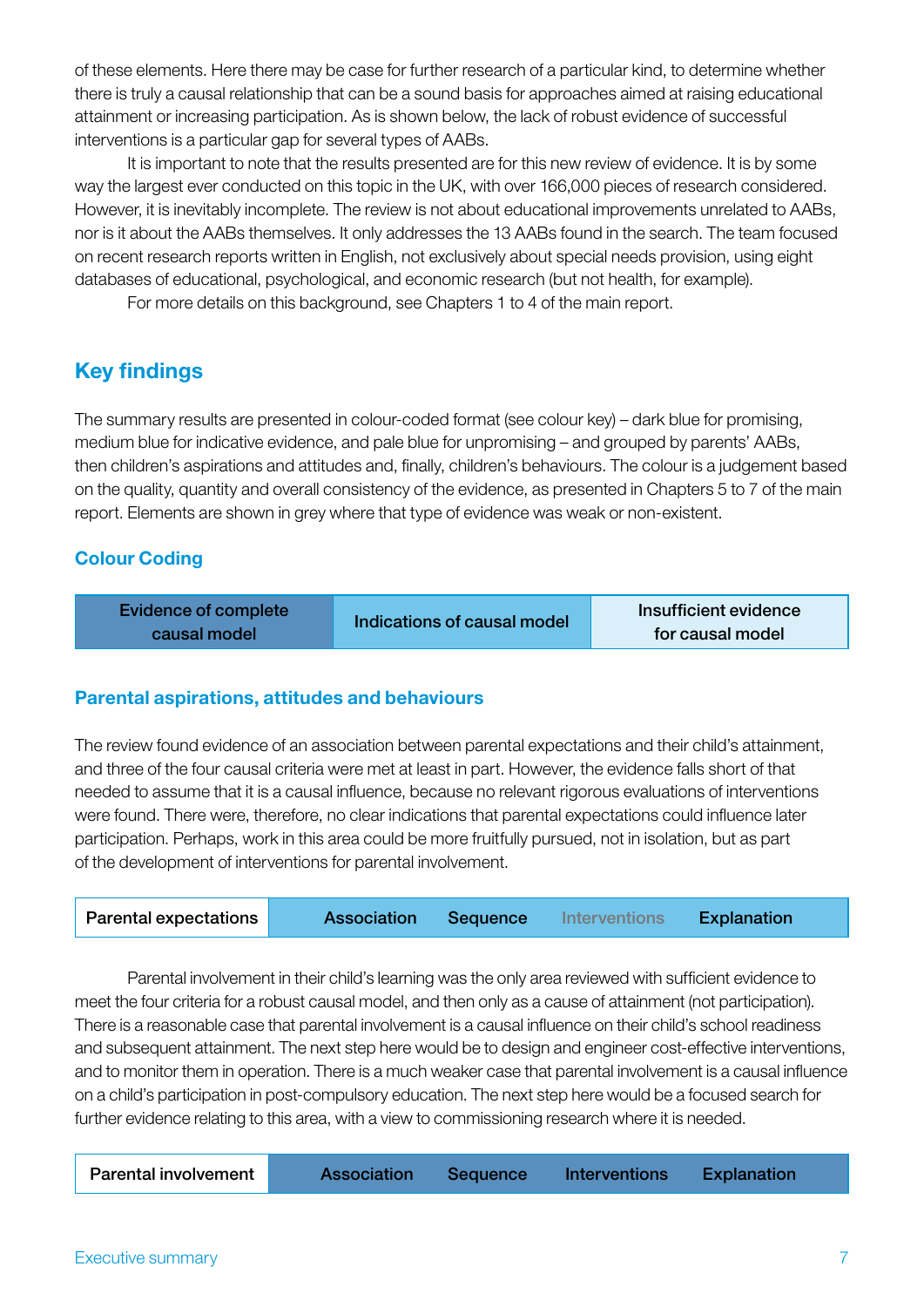There is very little evidence from this review that combating parental substance abuse has a discernible benefit for either attainment or participation. Assuming that interventions to reduce parental substance abuse are developed or in use for different outcomes anyway, any improvements in children's education would be a bonus.

| Parental substance | Association | Sequence | Interventions | Explanation |
|--------------------|-------------|----------|---------------|-------------|
| abuse              |             |          |               |             |

The review confirmed the association of certain parenting styles, such as authoritative rather than authoritarian, with higher attainment. However, the evidence falls short of that needed to assume that it is a causal influence, both because the evidence of sequence was so sparse, and because there were no relevant interventions. This issue could be subsumed within the more promising line of work on parental involvement. No evidence was found that parenting style was a cause of later participation in education.

| <b>Parenting style</b> | Association | Sequence | Interventions | Explanation |
|------------------------|-------------|----------|---------------|-------------|
|------------------------|-------------|----------|---------------|-------------|

#### Individual aspirations and attitudes

The review confirmed the association between children's expectations/aspirations and their attainment. However, the evidence falls short of that needed to assume that it is a causal influence, because no relevant rigorous evaluations of interventions were found. There were no good indications that a child's aspirations could influence later participation. For both outcomes, a judgement has to be made whether a controlled intervention study would be ethical.

| Individual aspirations | <b>Association</b> | Sequence | <b>Interventions</b> | Explanation |  |
|------------------------|--------------------|----------|----------------------|-------------|--|
|------------------------|--------------------|----------|----------------------|-------------|--|

Not enough evidence was found in this review to suggest a causal link between attitudes to education and attainment or participation. There was no clear evidence of association or sequence between pupils' attitudes in general and educational outcomes, although there were several studies attempting to provide explanations for the link (if it exists). This example illustrates the point that it is possible to create a plausible explanation for something even if there is almost no evidence that it is needed. In many ways, the explanation is the least important aspect of any causal model.

| Individual attitude | Association | Sequence | Interventions | <b>Explanation</b> |
|---------------------|-------------|----------|---------------|--------------------|
|---------------------|-------------|----------|---------------|--------------------|

The same is generally true for motivation. However, within the studies of individual motivation and attainment there were a few interventions, which involved offering pupils an extrinsic (usually financial) motivation for results, that showed some promise. This is worth pursuing, perhaps funded by the Pupil Premium. No relevant evidence was found on motivation and participation.

| Individual motivation<br>Sequence<br><b>Association</b><br>Explanation<br>Interventions |  |  |  |  |  |  |
|-----------------------------------------------------------------------------------------|--|--|--|--|--|--|
|-----------------------------------------------------------------------------------------|--|--|--|--|--|--|

The evidence on child's self-concept or self-esteem falls short of that needed to assume that it is a causal influence on attainment. This is largely because so many studies found no association after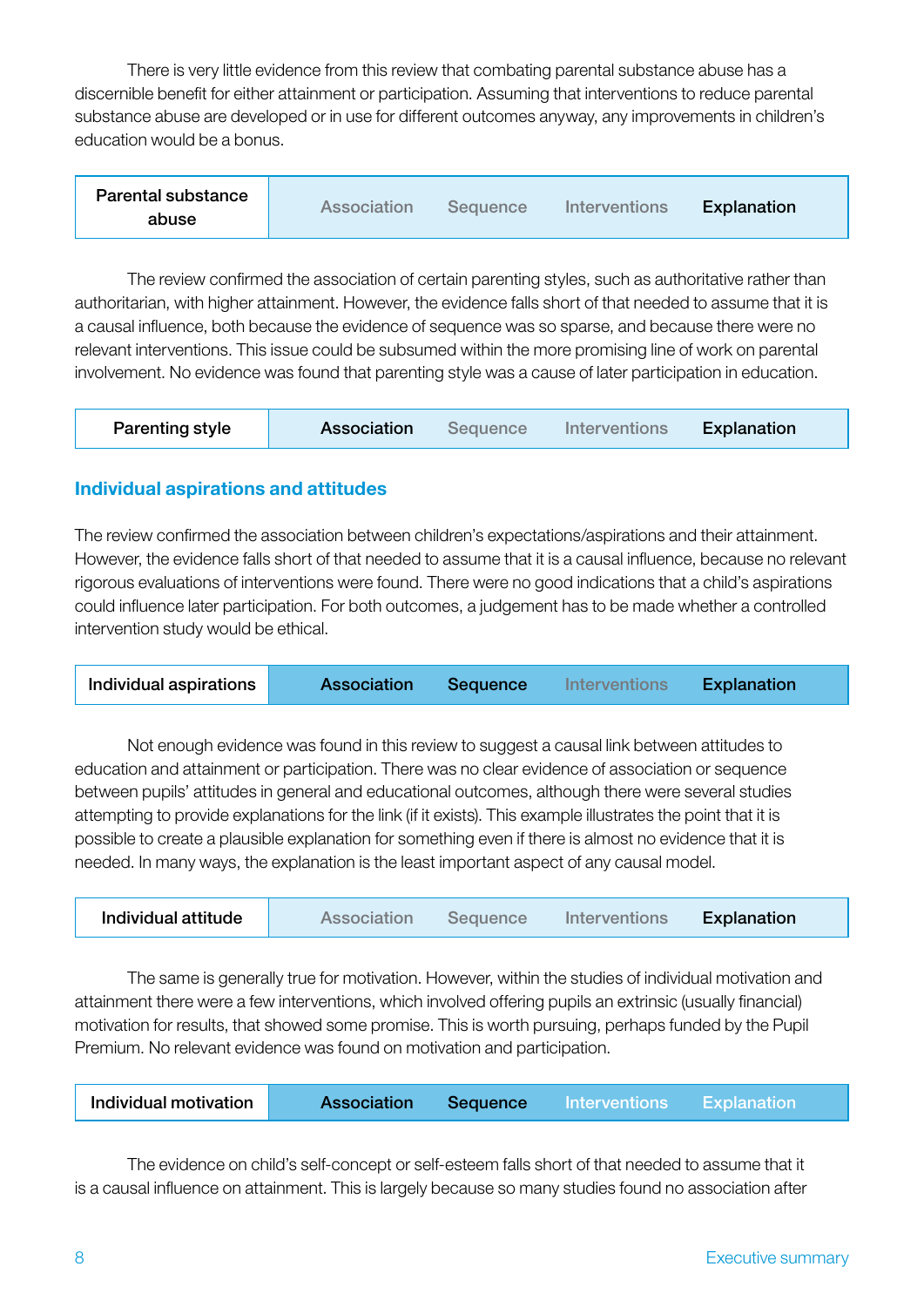controlling for prior measures like attainment at an earlier stage of education. It is unlikely that the ongoing debate in the literature about the sequence of events here can be resolved without some more closely controlled and independent trials. No evidence was found that a child's self-concept or self-esteem was a cause of later participation in education.

| Individual self-concept | <b>Association</b> | <b>Sequence</b> | Interventions | <b>Explanation</b> |
|-------------------------|--------------------|-----------------|---------------|--------------------|
| or self-esteem          |                    |                 |               |                    |

The evidence on child's self-efficacy or locus of control falls short of that needed to assume that it is a causal influence on attainment, largely because (as with self-concept) the sequence is unclear. There is also a shortage of good intervention studies. Almost no evidence was found that a child's self-efficacy or locus of control was a cause of later participation in education. A good reason would have to be found to justify continuing work in this area.

| Individual self-efficacy | Association |          |               |             |
|--------------------------|-------------|----------|---------------|-------------|
| or locus of control      |             | Sequence | Interventions | Explanation |

#### Individual behaviours

The review found some indicative evidence of the influence of extra-curricular activities, after-school clubs, and participation in sports on attainment. This falls short of that needed to assume that it is a causal influence, both because so little evidence was found, and because of the lack of controlled comparisons. However, work in this area might repay further and more rigorous investigation, since, like parental involvement, it shows a small amount of promise for participation as well as attainment.

| Extra-curricular<br>activities | <b>Association</b> | <b>Sequence</b> | <b>Interventions</b> | <b>Explanation</b> |
|--------------------------------|--------------------|-----------------|----------------------|--------------------|
|--------------------------------|--------------------|-----------------|----------------------|--------------------|

In general, not enough evidence was found in this review to suggest a causal link between individual paid work while at school and attainment or participation. There was no clear evidence of sequence, and no evidence from interventions on how much paid work pupils did while still in full-time education.

| Individual paid work<br>Association | Sequence | Interventions | Explanation |
|-------------------------------------|----------|---------------|-------------|
|-------------------------------------|----------|---------------|-------------|

In general, not enough good evidence was found in this review to suggest a complete causal link between poor pupil behaviour and attainment or participation. There was insufficient clear evidence of association or sequence from poor behaviour to either educational outcome. However, there were a few promising interventions of reasonable quality, and so this area could also justify further work.

| Individual poor<br>Association<br>behaviour | Sequence <sup>7</sup> | <b>Interventions</b> | <b>Explanation</b> |
|---------------------------------------------|-----------------------|----------------------|--------------------|
|---------------------------------------------|-----------------------|----------------------|--------------------|

There is little evidence from this review that combating child substance abuse has a discernible benefit for either attainment or participation. There is slight evidence that intervening to reduce cannabis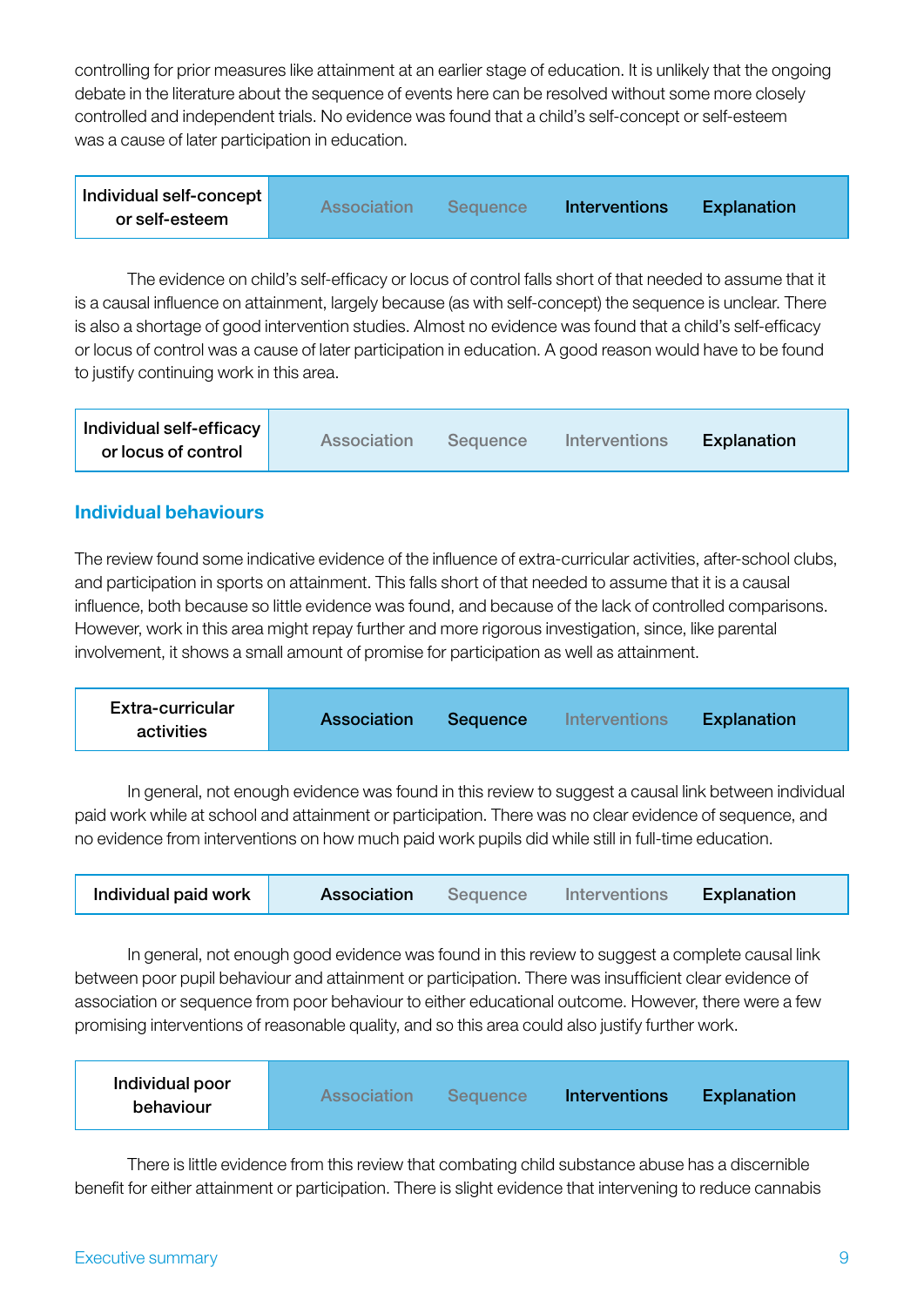use among young adolescents could be effective. Assuming that interventions to reduce child substance abuse are in development or use for different outcomes anyway, any improvements in education would be a bonus.

| <b>Individual</b><br>substance abuse | Association | <b>Sequence</b> | Interventions | Explanation |
|--------------------------------------|-------------|-----------------|---------------|-------------|
|--------------------------------------|-------------|-----------------|---------------|-------------|

For more details see Chapters 5 to 7 of the full report.

# Recommendations

Some of the 13 aspirations, attitudes or behaviours covered in this review have such a limited or otherwise unpromising evidence base that it is not worth pursuing them at present, if the only reason for doing so is to improve educational outcomes. These include parental and individual substance abuse, children's general attitudes to education, and the amount of paid work they do during schooling. All of these are coloured red in the key findings above.

There has been very little rigorous work on the causes of post-compulsory participation in education, which is quite surprising given that widening participation has been a favoured policy for more than a decade in the UK. It is time for research that tests more rigorously the role of aspirations and motivation in prompting young people to stay on in education.

The evidence in most areas is generally too immature at present to estimate the effect sizes or the costs of any type of intervention. It is important, therefore, that future work moves towards estimates of both, which can then be broken down into estimates of cost-effectiveness for specific sub-groups of learners, such as low attainers and families of low socio-economic status (SES).

Much of the work found in this review on the causes of attainment was conducted in the USA. Its results are relevant to the experience on this side of the Atlantic, but it would be helpful to see more of this kind of work, concerning both participation and attainment, being carried out in the UK, and reflecting the country's specific context and culture.

It is noticeable that it is possible to devise a plausible explanatory mechanism for the effect of any of the 13 AABs covered in this review, even where there is little or no empirical evidence of any effect. This suggests that the mechanism is the least important part of any causal model. If it is clear that altering an AAB works to improve educational outcomes with no damaging unintended consequences and at reasonable cost, then it matters less if the mechanism is not understood. On the other hand, even the most convincing explanation is of less consequence if the AAB has no discernible effect on educational outcomes (or if the effect is damaging). Both are important elements of a full causal model, and in terms of devising and rolling out the most cost-effective improvements to the education of poorer children. But for the present, if an improvement works at reasonable cost then it can be used, whether the explanation is absent or turns out to be incorrect.

It has proved hard to provide definitive answers on the effectiveness of the varied psychological constructs under the heading of aspirations and attitudes (unlike observable behaviours). As shown in Chapters 5 and 6, the association between measurements of concepts like expectations, aspiration, selfesteem or locus of control and educational outcomes tends to disappear when high quality contextual data is available. The strongest claims made for the impact of aspirations and attitudes by authors covered in this review tend to emerge from studies in which measures of prior attainment or SES background or cognitive ability are missing. When these datasets have been re-analysed with fuller contextual data and the association between outcomes and any construct has been shown to be lower than previously understood, or lacking altogether, then the original authors have changed the construct. Self-esteem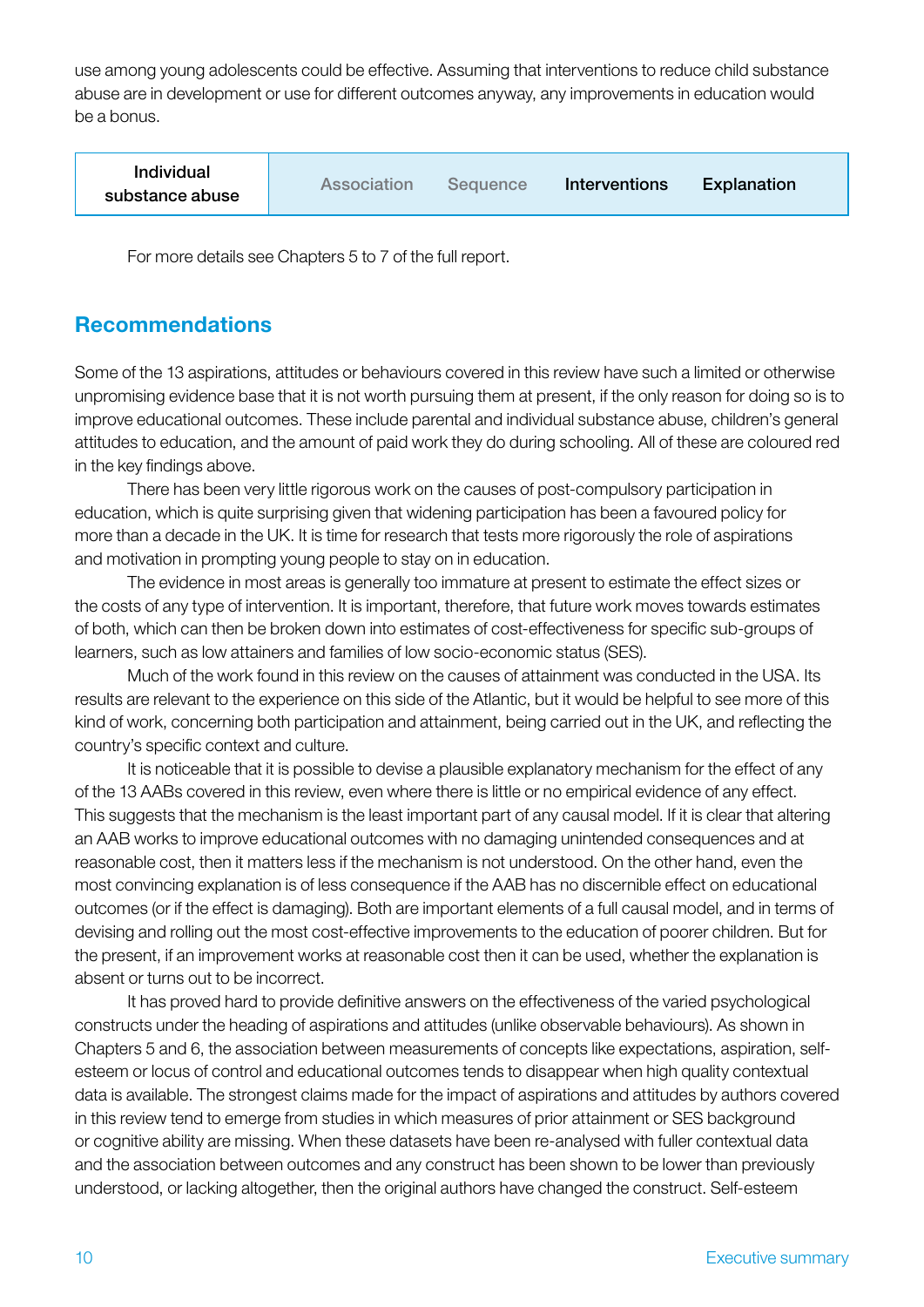becomes global self-concept, and then academic self-concept, and then academic self-concept for a specific curriculum area, and so on.

Some areas covered in this review have sufficient evidence of association and sequence, and what is missing is a series of rigorous tests for efficacy. Individual learners' aspirations and participation in extra-curricular activities are two examples. If suitable interventions can be devised on the basis of the existing correlational work, then the next step should be a programme of randomised controlled trials or similar. Two others areas in a similar position, but for different reasons, are self-concept and self-efficacy. These have both been modelled extensively with no generally accepted results. The key question to resolve here concerns their sequencing in relation to educational outcomes. This will not be achieved using more, or more complex, statistical modelling. Experts in these areas need to come up with testable interventions, and stable definitions with clear, pre-specified success and failure criteria. These must then be independently evaluated to decide whether work in this area is worth pursuing. In the absence of such work, these psychological constructs may be a 'red herring' in the search to reduce the poverty gradient in the UK.

Conversely, individual extrinsic motivation and improving poor behaviour are both areas that already have some examples of successful interventions, even though the other components of their causal models are rather weak. These areas need development, through an iterative design approach perhaps, rather than moving straight to further interventions. There is enough promise to continue work in these areas.

The area with the most complete causal model, and so the most promise for the immediate future, is parental involvement in their children's education. Coupling this with work on parental expectations and parenting style could support and strengthen the approach. There is sufficient evidence to proceed to an engineering phase of development. The key questions are: what is the chief ingredient or lever for success here; and how should the interventions differ when dealing with children of different ages? As with motivation and poor behaviour, a design approach is needed to develop the most cost-effective interventions for policy and/or practice.

For more details, see Chapter 8 of the full report.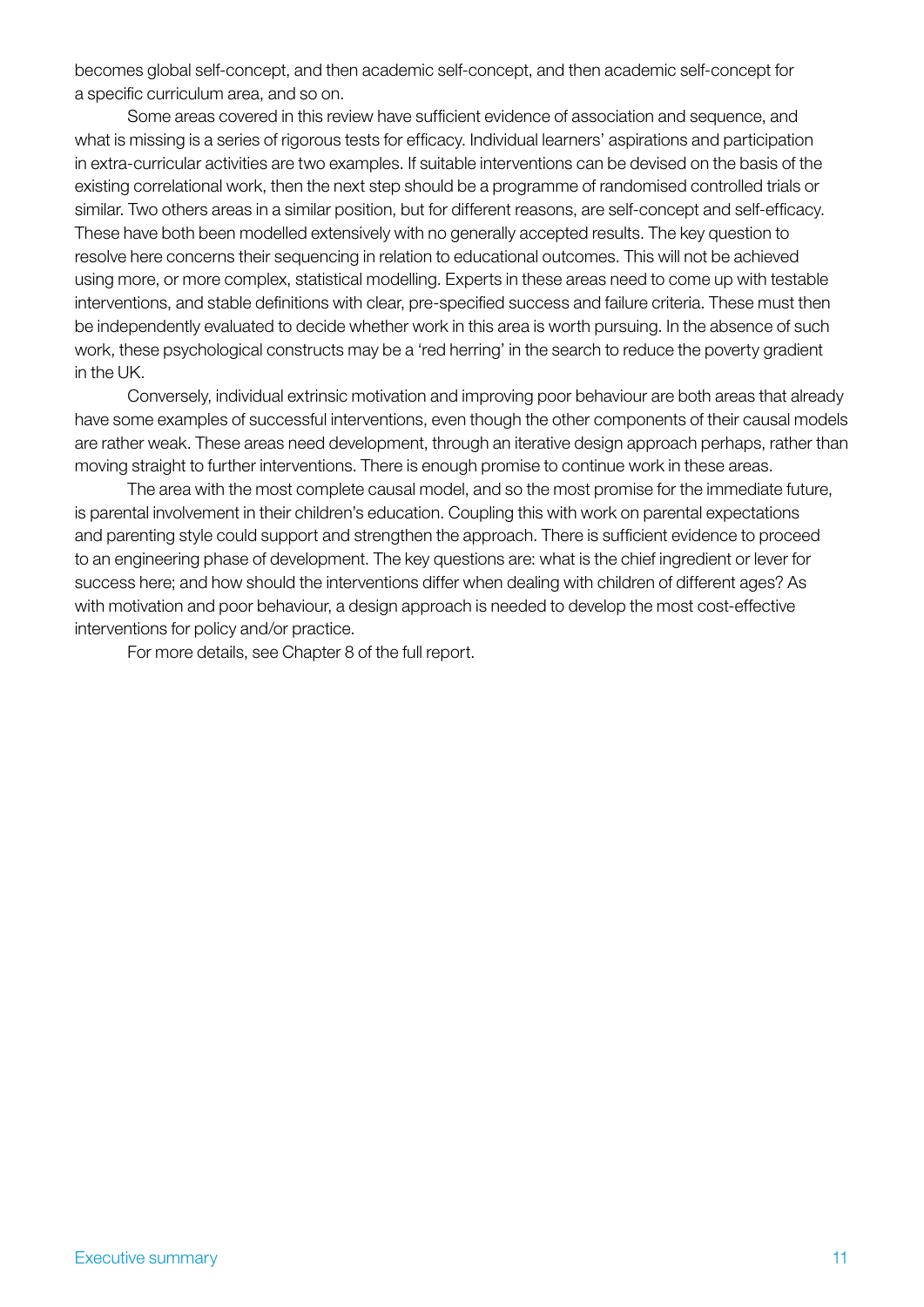# <span id="page-11-0"></span>The project

The aim of this project is to identify and assess available evidence for the causal impact of aspirations, attitudes and behaviours of young people and their parents on educational outcomes such as attainment and post-compulsory participation. This is the most comprehensive review of this area that has been undertaken in the UK to date. However, the resources involved and the breadth of the topic mean that the findings must be read as strongly indicative rather than definitive. A complementary report, also funded by the Joseph Rowntree Foundation, looked at interventions to change attitudes and aspirations (Cummings *et al.*, 2011). The immediate background to both projects was the report for the Joseph Rowntree Foundation by Goodman and Gregg (2010). In line with previous studies, it showed that there is a considerable gap between the average recorded school attainment of children from richer and poorer families in the UK. It also showed reasonably substantive correlations between levels of attainment and pupil and family attitudes to education. A summary of their key findings in each relevant area is used as a preface for Chapters 5 to 7 of this report. This new review of causal evidence is intended to help determine whether such attitudes and aspirations, and the behaviours that stem from them, are a key link between socio-economic background and school outcomes; and, if they are, whether this knowledge can be used efficiently and effectively to reduce the poverty/attainment gap in the UK.

One of the main reasons for providing universal, compulsory and free at point-of-delivery early education in the UK is to reduce the influence of social, familial and economic background on attainment and participation, thus promoting social mobility and a more just and equitable society. There is perhaps no more important issue facing education and society today (Gorard and Smith, 2010). Understanding the reasons for the poverty gap and devising approaches and suggested behavioural changes that help reduce it are therefore directly relevant to current policy and practice. But it would be unethical and inefficient to base real-life approaches on one study or on a clearly incomplete picture of the available evidence. A review of the available evidence and an appropriately sceptical consideration of what it reveals about the causal links involved is a vital next step. This is needed to avoid wasted effort and needless opportunity costs, and to hasten the identification of feasible solutions. There is already considerable policy and practice activity being undertaken on the assumption that aspirations, attitudes and behaviours (AABs) can be influenced to improve educational outcomes. For example, in 2009, the UK government proposed plans to lift the aspirations of 2.4 million children. There is an ongoing emphasis on raising aspirations so that no child is disadvantaged by where they live (St Clair and Benjamin, 2011). This is just one of many national, regional and local initiatives attempting to improve educational outcomes by changing AABs of children and parents. To what extent are proposals like these, and the expenditure they entail, justified by the best available evidence?

The research question for this new review is:

*Do AABs cause educational outcomes?* 

And, if so: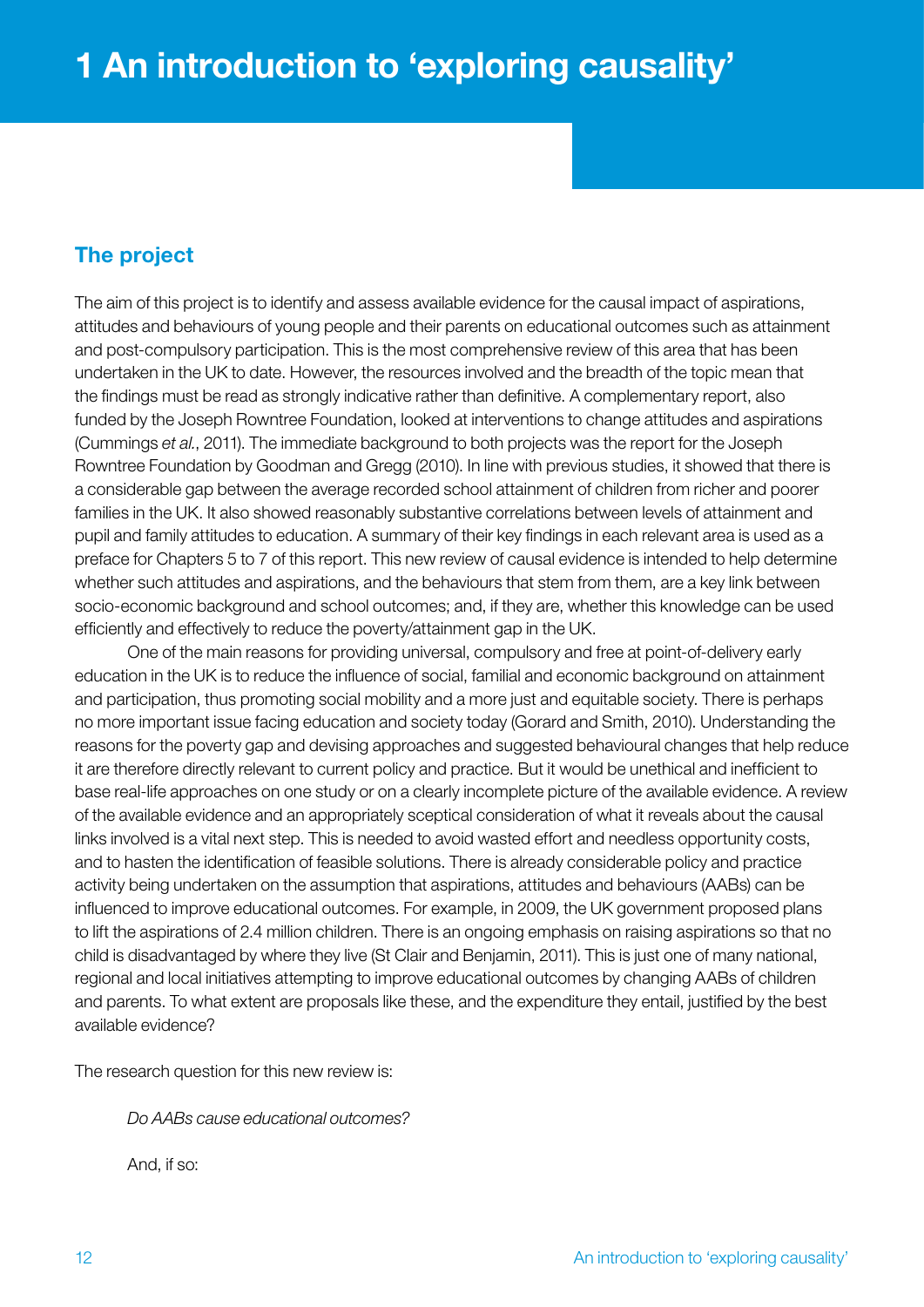*Is there one overall model or different ones for each AAB?*

*How do child and family background characteristics interact with any effects discovered?*

*Is it likely that intervening to change AABs will lead to improved outcomes?* 

*And what are the most plausible and/or cost-effective interventions?*

The remainder of this chapter briefly considers what is meant by the terms aspirations, attitudes and behaviours, and the kinds of educational outcomes that these might influence. The chapter concludes with a summary of the structure of the rest of the report.

# Brief discussion of terms

In a sense this is a report of many reviews – one for each AAB. The range of AABs includes motivation, attitude, aspiration, expectation, self-esteem, self-concept, self-efficacy, locus of control and several others. It includes behaviours such as substance abuse, playing games, work intensity and even religious practices. Moreover, given that it covers both individual learners and their parents, it is clear how wideranging this report is. What are these AABs? The complexity of drawing causal relationships between aspirations, attitudes and behaviour and educational attainment is apparent from the outset, because of the different definitions of the terms used in the literature. Many of the concepts, such as self-esteem, attitude and motivation, are interrelated and used in different ways by the researchers reported in this review. Some studies consider only one AAB and some consider several at once. In brief, though, here is a summary of how the review uses each term.

# Aspirations and expectations

Aspiration is what an individual hopes will happen in the future. A key indicator might be a child's reported desire to continue with education post-16.

Expectation is what an individual believes will happen in the future. A key indicator might be a parent's report of their child's likely success in a forthcoming test.

There are several different ways of envisaging aspirations. In the Young People's Social Attitudes Survey 2003 (NatCen, 2005), nearly all parents had positive general aspirations for their children, such as 'being happy', but such hopes are not the focus of this review. In some studies, aspiration was taken to mean the intention to stay on in full-time education post-16 or to go on to higher education (Cuthbert and Hatch, 2008; Gorard and Smith, 2010). More generally, it can refer to young people's beliefs about their likely educational attainment (Jacob and Wilder, 2010) or their chances of graduating from high school and going to college (Hill *et al*., 2004). Aspirations are not necessarily only about good exam results and having a university degree. Several studies used the terms 'aspirations' and 'expectations' interchangeably. This review defines aspirations as what individuals *hope* will happen and expectations as what individuals *think* will happen. Possible indicators include:

- Parents' occupational and educational aspirations for their children
- Parents' educational drive for their children
- Parents' expectations of their child's education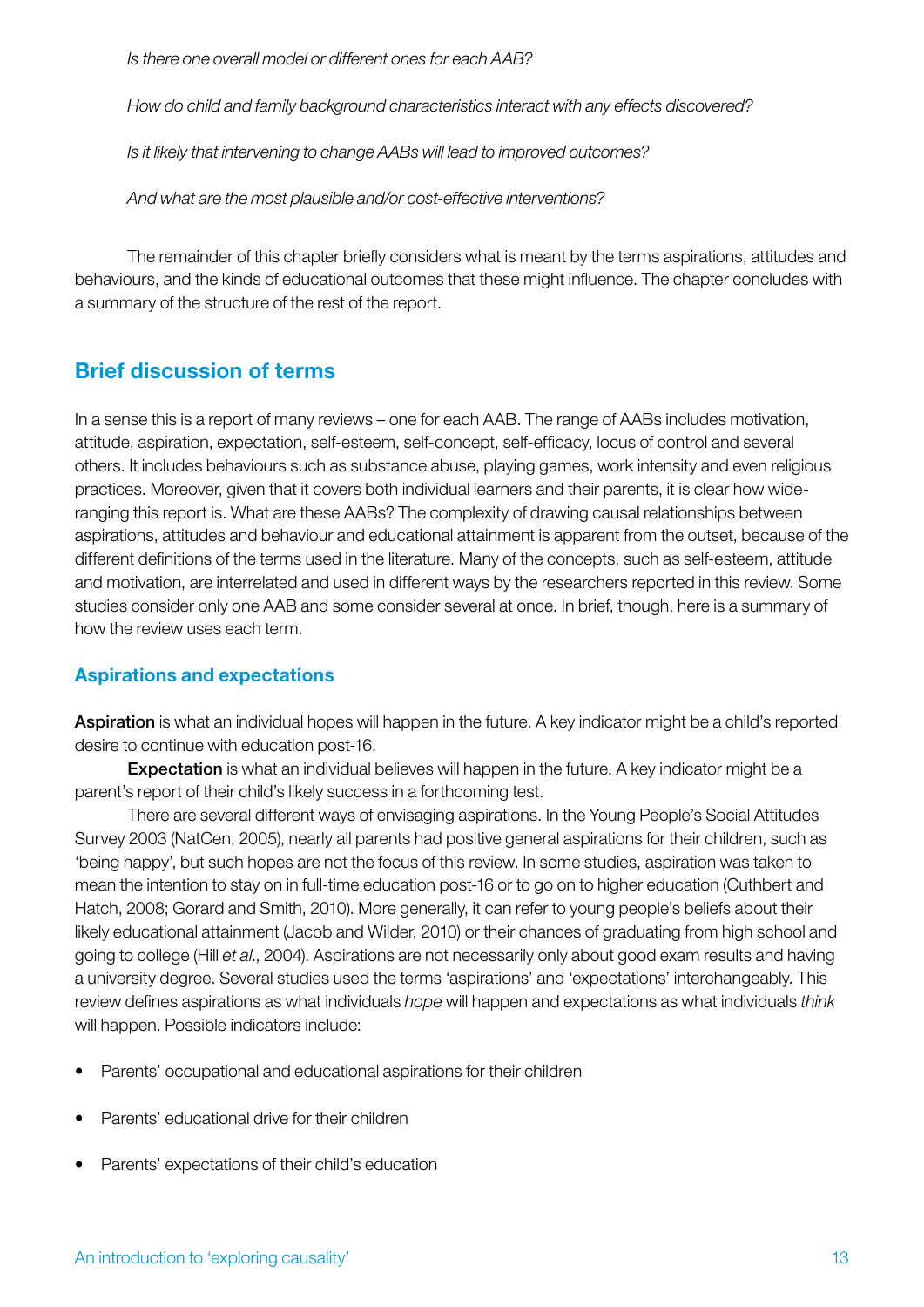- Young people's intention to stay on in full-time education post-16 or to go on to higher education
- Young people's education/occupational goals
- Young people's beliefs about their likely educational attainment
- Young people's beliefs in their chances of graduating from high school and going on to college

#### Attitudes and motivation

Motivation is both the reason why an individual makes a decision, and their strength of purpose in carrying these decisions out. A key indicator might be a child's reported belief that schooling is important for their future.

Attitude (other than those 'attitudes' dealt with separately) is an individual's feelings about education. A key indicator might be a child's expression of liking or dislike for school.

The review considers both parent and child attitudes. Attitude can refer to anything that reflects parents' and individuals' feelings about education, schooling and attainment or academic achievement/ performance. Attitude is also often taken to mean one's confidence, and so it is linked conceptually to self-esteem and self-efficacy (see below). Some studies measure young people's attitudes only towards certain subjects (Ma and Xu, 2004), and may not include wider attitudinal components, such as confidence and enjoyment, that other authors consider. Mattern and Schau (2002), on the other hand, used a six-item inventory, including a utility component (the relevance or value of the subject), enjoyment and competence in the subject. Other studies refer to pupils' attitudes towards school in general. Motivation can refer to the reasons why parents or individuals make educational decisions, and to the strength of purpose in carrying these decisions out. Possible indicators include:

- Parental value placed upon education
- Appreciation of knowledge
- • Attitude to learning or specific subjects
- Young people's attitude towards school (positive or negative), learning and/or education
- Young people's expression of liking or dislike for school
- • Belief that school results are important for the future

#### Self-concept/self-esteem/self-efficacy/locus of control

Self-efficacy is an individual's belief in their own ability to achieve something. A key indicator might be a child's belief about their cognitive abilities in a particular subject area.

Locus of control is an individual's belief that their own actions can make a difference. A key indicator might be a child's belief about the importance of making an effort to ensure success.

Self-concept is an individual's perception of themselves. A key indicator might be a child's perception of the relative economic status of their family.

Self-esteem is an individual's evaluation of their own worth or goodness. A key indicator might be a child's perception of significant others' beliefs, expectations and attitudes about them.

Although many differences are claimed between self-concept, self-esteem, self-efficacy and locus of control, the research on them shares similar approaches, themes and even authors. This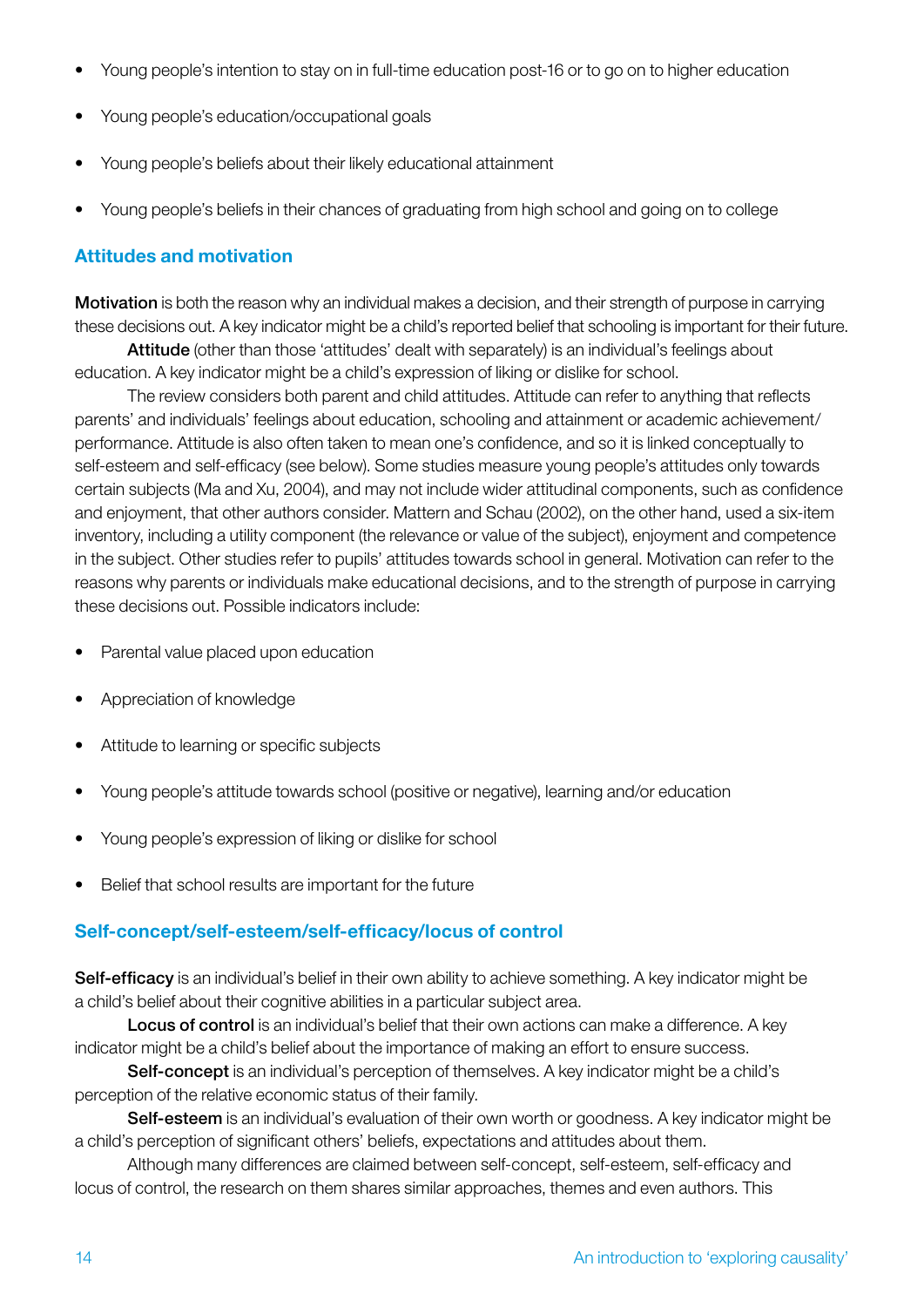makes the concepts confusing. In some studies no clear distinctions were made between the concepts. Some researchers refer to self-esteem as the evaluative aspect of self-concept and self-concept as the descriptive component of self-perception (Marsh and Craven, 2006; Swann *et al*., 2007). Shavelson *et al*. (1976) defined self-concept as a person's perception of themselves as a result of their experience, reinforced by evaluations of significant others. Self-concept, in turn, can be considered to influence one's behaviour. Sometimes the concepts were treated as though they were the same constructs because of the close relationships between them. Some studies used the term self-concept to mean both self-esteem and self-efficacy. In others, these terms were used in relation to motivation. Grecas (1989) defined self-efficacy as a belief in one's ability or competence, and that one's own actions can make a difference to the future, while self-esteem is an evaluation of one's worth or goodness. In this case, the latter is viewed as not being directly linked to one's ability, as it could be derived from one's physical attractiveness, personality or moral behaviour. Self-efficacy, in turn, can influence one's aspirations and attitudes towards school. In practice, researchers also used self-esteem and self-concept to measure different things. Even if seemingly similar constructs, such as self-esteem or self-concept were used, the results may differ because authors argue that 'academic self-concept' is not the same as 'global self-concept'. Therefore, findings from different studies may differ, depending on whether the authors were measuring global or academic self-esteem or academic self-concept. For example, in their meta-analysis, Valentine *et al*. (2004) and Valentine and Dubois (2005) found reciprocal effects between academic self-beliefs and achievement, but little or no reciprocal effects between global self-esteem and achievement. Marsh and O'Mara (2008) used the term self-esteem to refer to global self-concept. The varying definitions mean that different studies may be using different measures and are therefore not easily comparable. In discussing studies on the causal influence of AAB, readers need to bear in mind that it is sometimes difficult to extricate the influence of one construct from the other. Possible indicators include:

- Parental locus of control (how far parents believe their own actions can affect their lives)
- Young people's self-esteem, self-efficacy and self-concept (the belief that they can achieve)
- Youth's perception of the economic status of their family
- Young people's perceptions of significant others' beliefs, expectations and attitudes
- Young people's locus of control (how far they believe their own actions can affect their lives)
- Young people's belief in their own ability
- Young people's perception of possible parental support if they choose to continue education post-16
- Peer influence (what individuals believe their friends will do at age 16)
- Friends' college plans
- Individuals' subjective opportunity structure
- Individuals' learner identity and learning trajectory/pathway

#### **Behaviours**

Behaviour encompasses a wide range of possibilities, for a child and its parents.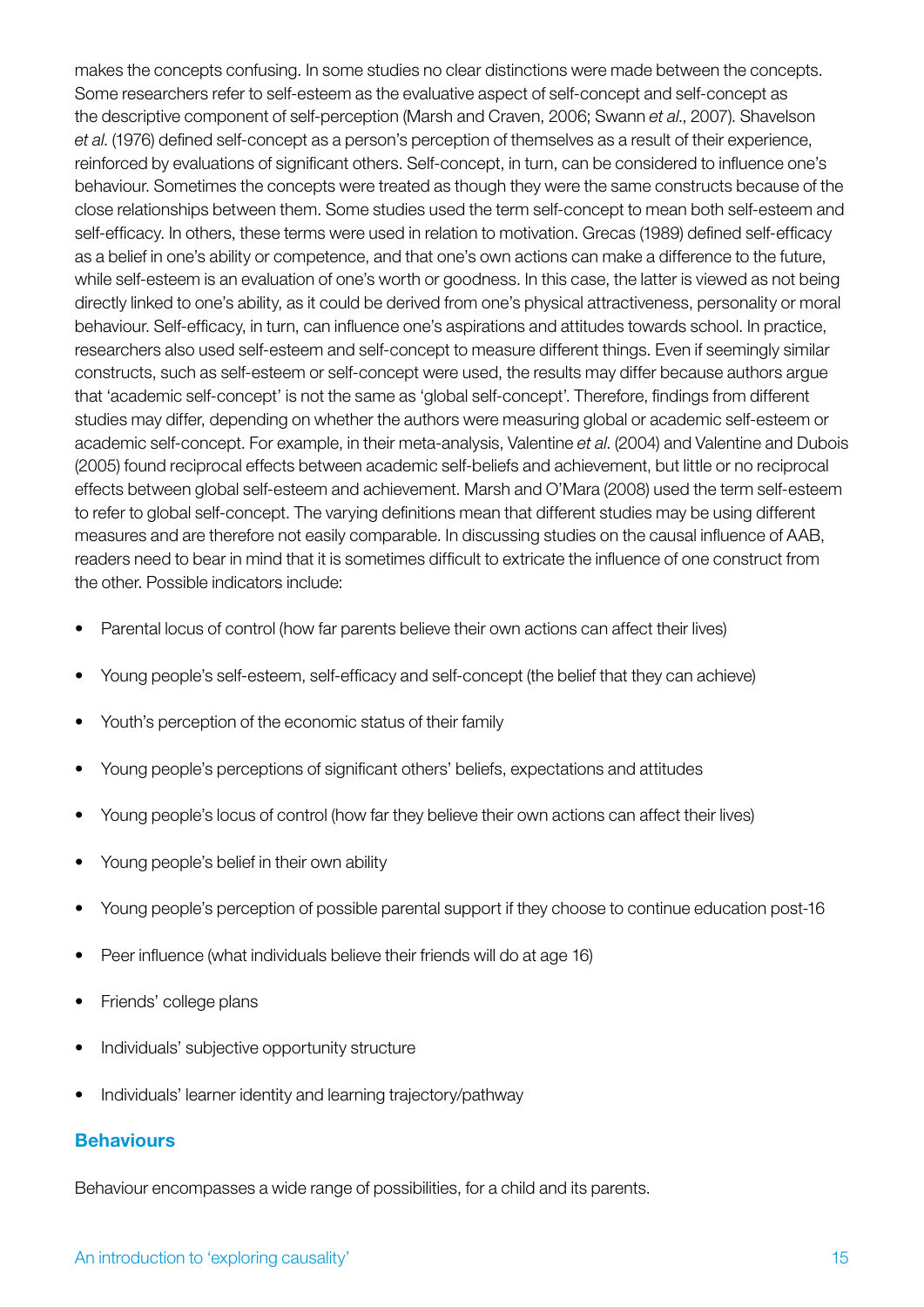Individual child behaviour includes both risky behaviour such as smoking and potentially improving actions and habits such as physical exercise. Possible indicators include:

- Young people's school attendance and engagement
- Young people talking to friends about choices
- **Exclusion, truancy and suspension**
- Antisocial behaviour/delinquent behaviour (stealing, fighting, gang culture)
- Substance abuse (alcohol, smoking, drugs)
- Positive behaviour (participation in sport, clubs and activities)
- Emotional problems/hyperactivity
- Peer problems
- **Experience of bullying**
- Individuals' experience at school

Parental behaviour relevant to the child includes the behaviour of parents/carers, from conception (prenatal health and risk), through preschool (interaction with toddlers) to school (involvement in homework) and beyond. Possible indicators include:

- Parents' own reading and reading to their children
- Farental interest in a children's schooling (e.g. help with schoolwork, subject choice)
- Parental involvement in children's school life (e.g. PTA, children's extra-curricular activities)
- Parental motivational practices (e.g. encouraging children to be persistent in schoolwork)
- Parents' encouragement for college
- Parental social support (closeness, availability for chatting)
- Parents' doubts about affordability of future study
- Parental involvement in highbrow culture (cultural capital)
- Family interactions (e.g. preparation of food with the children, or taking them to the park)
- Childcare (type and incidence)
- Parenting styles/rules (e.g. regular meals and bedtimes)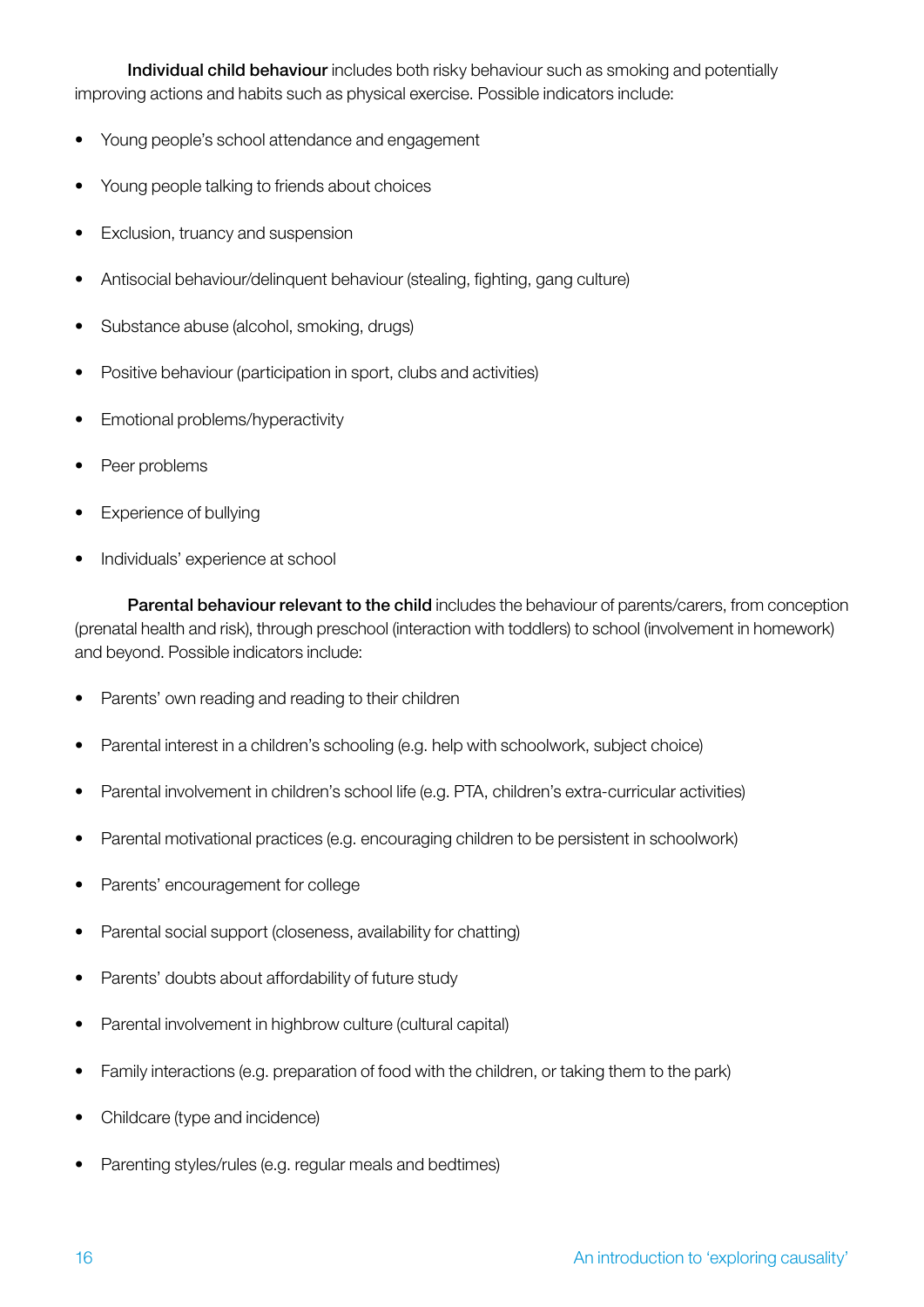- Family investment in education of children (books, tuition, computer and internet)
- Parents' choice of school
- Parents' language codes (restricted or elaborated)

# Educational outcomes

This review is concerned with whether aspirations, attitudes and behaviour (AABs) can be shown to cause education-relevant outcomes, including attainment and post-school participation.

Attainment is an individual's level of success in educational assessments of any kind. A key indicator might be a young child's school-readiness, such as the ability to read letters of the alphabet and count to ten. Another could be the level of qualifications gained by the end of compulsory schooling.

Attainment can mean performance in standard national tests. It can be qualifications, teacher reports, or formal test scores (including the British Ability Scales). It sometimes refers to achievement or test scores in specific subjects. In preschool studies, achievement could mean school-readiness, with indicators such as the ability to read the alphabet and count to ten. Mattern and Schau (2002) use students' general science knowledge and understanding of science concepts as indicators of science achievement. Miles (2010) uses STAR Math assessment as an indicator of achievement. Wambugu and Changeiywo (2008) use a physics achievement test adapted from the Kenyan national examination past papers. O'Callaghan *et al*. (2007) use learning questionnaires and psychometric tests. This gives just some idea of the range of operationalised definitions encountered. Studies are therefore not always easily comparable.

**Participation** concerns an individual's educational and work trajectory after the end of compulsory schooling. A key indicator might be a young person's enrolment in further or higher education.

Participation includes what young people do when they have the choice to leave formal schooling, their immediate post-compulsory participation in education, university or college, and their employment and training. Attendance at, or dropout from, compulsory schooling is treated in this review as a behaviour rather than an outcome.

# Background factors

Where possible, the review also considers the relevance to educational outcomes of family and other background factors. These include measures of parental socio-economic status (SES), income, parental education, health and well-being issues, ethnicity and special educational needs. Readers should note that this review omits studies that are exclusively concerned with special educational needs or gifted education. Further factors that might be involved in a causal model leading to attainment or participation include: teacher-child relations; school-related factors; peers and the school mix; and incentives (financial or otherwise) from family, government or institutions. However, the most significant potential influences on attainment and participation are an individual's innate ability and their prior attainment (or their 'talent', after Rawls, 1971). Such factors are excluded from the research for this review, but any robust causal model must take account of these.

# Structure of this report

The next chapter presents a summary of the methods used to locate relevant published and unpublished evidence for this new review. Chapter 3 presents a series of general criteria for the identification of a robust causal model, which are used to structure much of the rest of the report. Chapter 4 explains how the review findings are summarised and then presented in Chapters 5 to 7.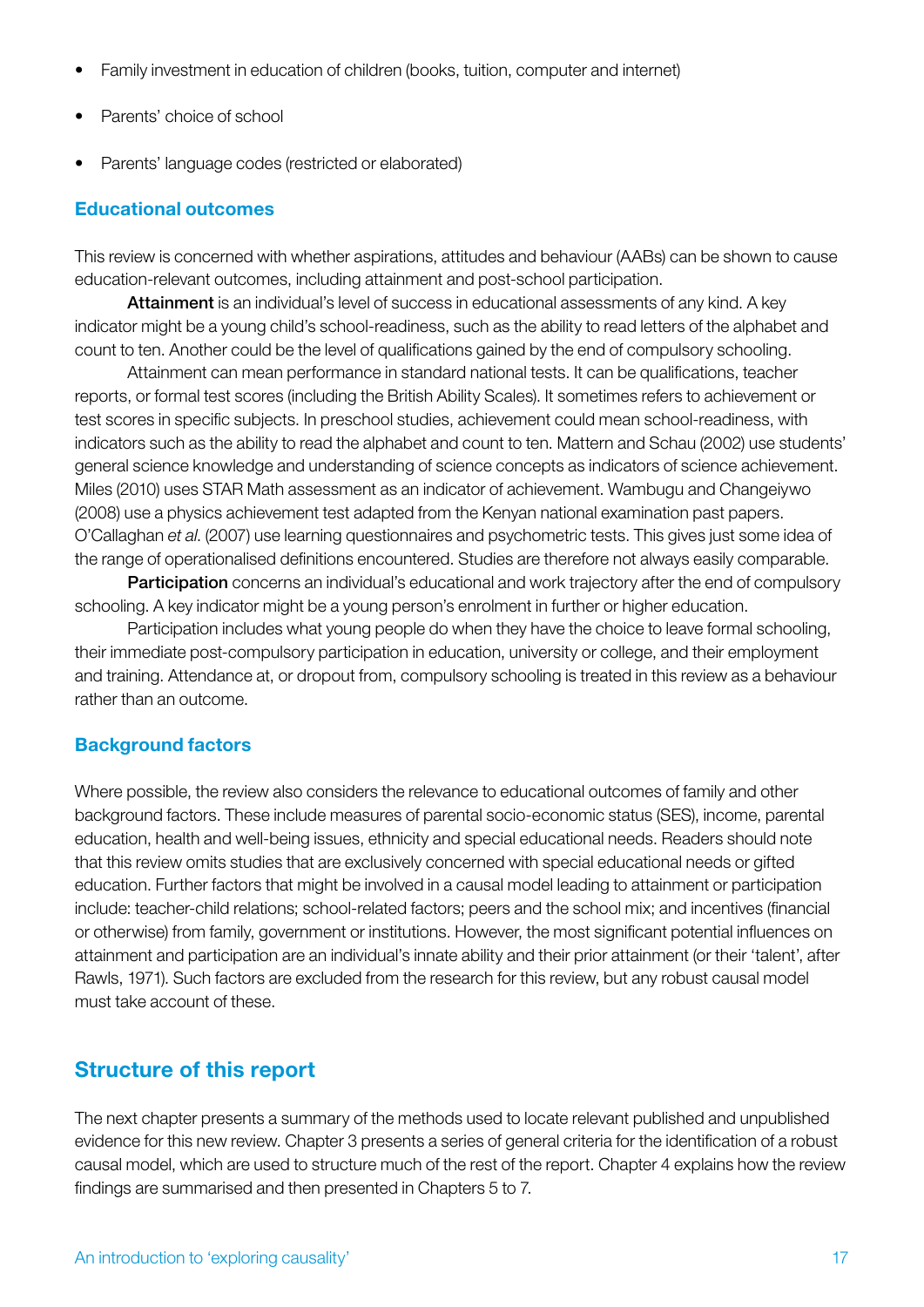Chapters 5 to 7 present a summary of the key findings relating each AAB to the two possible educational outcomes. The summary for each AAB uses the same structure, based on the causal criteria set out in Chapter 3.

Chapter 8 presents some recommendations for policy and practice.

The report concludes with a list of the references cited.

Please note that the appendices to this report have been published separately (Gorard *et al*., 2011) and are available in electronic form by contacting the authors.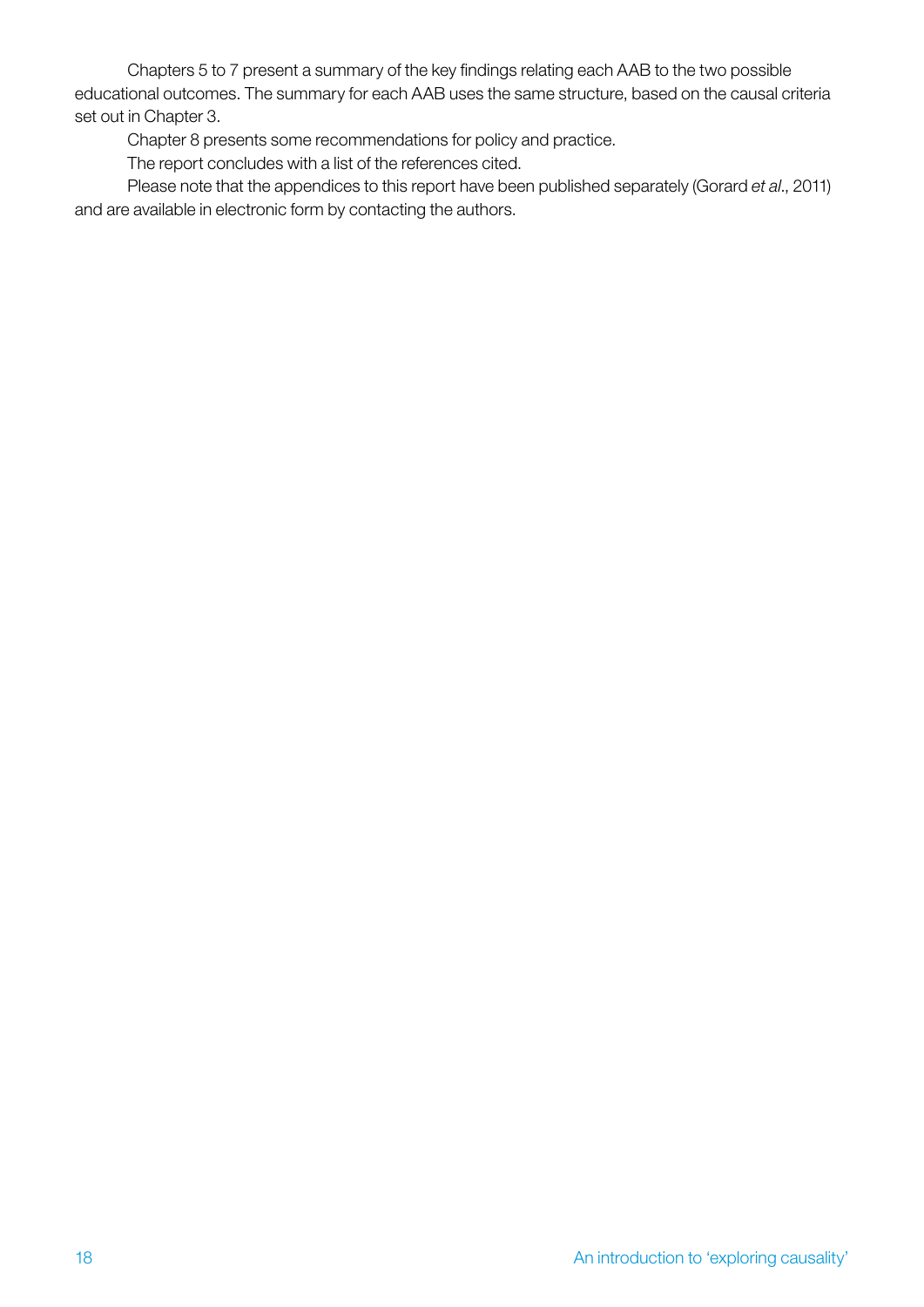# <span id="page-18-0"></span>Introduction to the review

In consultation with experts, this review generated appropriate search terms for the kinds of indicators described in Chapter 1. The reviewers applied these search terms to the most appropriate electronic databases, generated potentially relevant research reports, excluded some of these, categorised the rest, and added reports from hand searches, recommendations and personal expertise. The reviewers then synthesised all reports, regardless of quality, according to the four causal criteria described in Chapter 3. The quality of any research, as indicated by its report, is used to judge how much weight to place on its evidence. This inclusive approach is based on earlier reviews which have found that the major problem with poor quality research lies in its unwarranted conclusions, rather than with the evidence it presents (Gorard *et al*., 2007). This is not a traditional systematic review (such as See *et al*., 2011). Therefore, this new review largely ignores the conclusions of the researchers themselves, and instead uses their evidence, of whatever scale and quality, for the eventual synthesis.

# Sources searched

Electronic searches were conducted, using the search terms below, of the main educational, sociological and psychological databases. These were ASSIA, Australian Education Index, British Educational Index, ERIC, PsycInfo, Research papers in Economics (RePEc), Social Services Abstracts and Sociological Abstracts.

These were supplemented by advertising for relevant research reports, advice from the project advisory group, communication with the AAB interventions review team at the University of Newcastle (Cummings *et al*. 2011), hand-searching of recent journal articles and the existing knowledge of the reviewers. The search did not include wholesale daisy-chain searching from one research report to all of its references.

# Search criteria

Following a substantial scoping review to test the sensitivity of the search terms, a standard and highly inclusive statement of search terms was used for each database (adjusted to suit the idiosyncrasies of each). This statement of search terms was tested, adjusted and re-tested iteratively to ensure that as much relevant material as possible was captured. In summary, the search was for any material, published or unpublished, that mentioned attainment at school (or a synonym) or educational participation after school age (or a synonym), plus any of the AAB or socio-economic status (SES) background terms (by name or a synonym), plus any causal term (or a synonym) or any research design (such as regression discontinuity) that would be appropriate for testing a causal model. A key purpose of the search was, wherever possible, to gather grey, unpublished literature in order to reduce the possibility of publication bias.

The full search 'syntax' of the terms used in the search and the logical operators (and, or, not) that were used to connect them is reproduced here for replication and other purposes.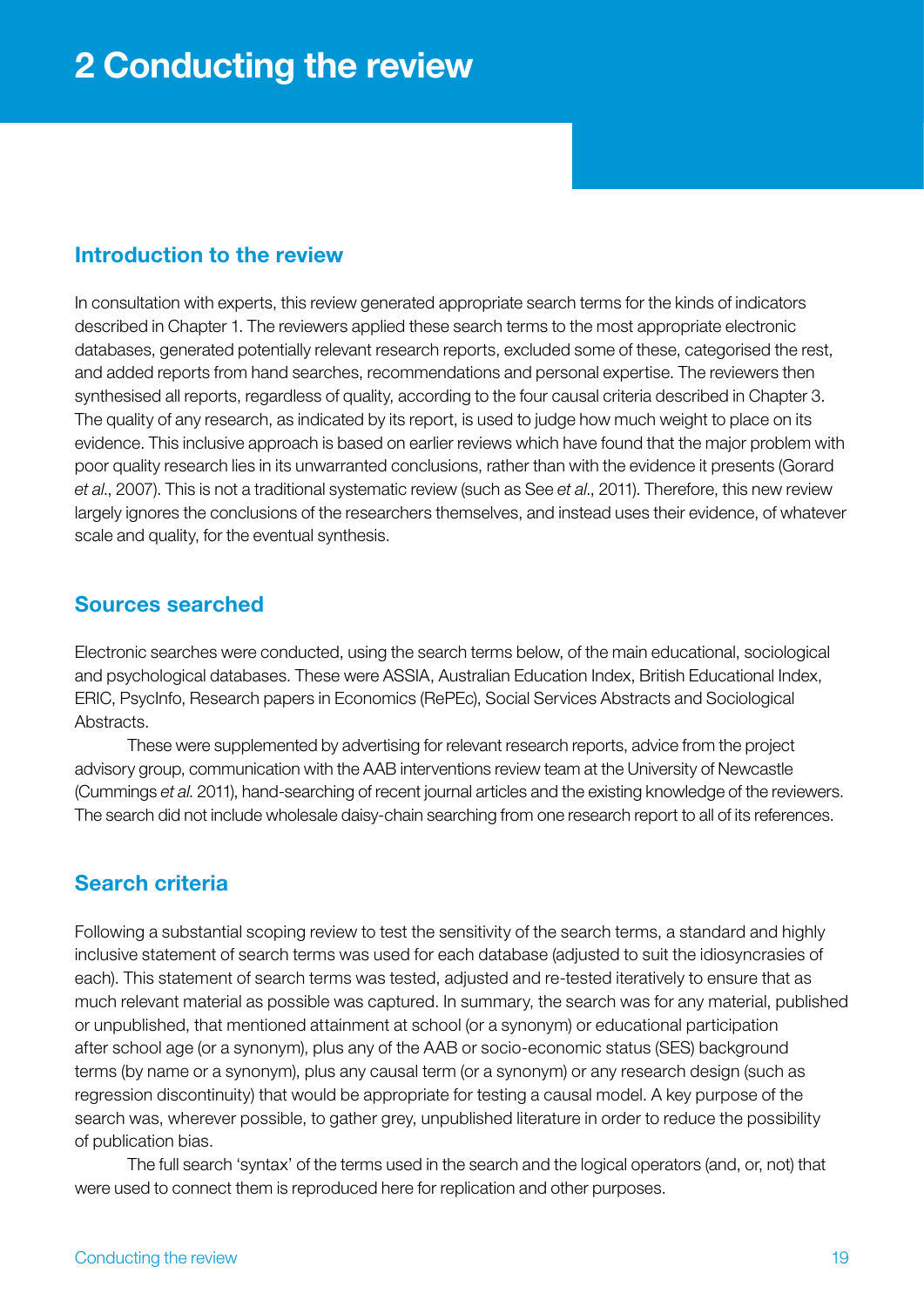The syntax used for searching the ASSIA, AEI, BEI, ERIC, Sociological Abstracts, and Social Services Abstracts databases was:

*(attainment OR test score\* OR school outcome OR qualification OR exam\* OR proficiency OR achiev\* OR "British Ability Scales" OR "Key Stage" OR NEET OR "sixth form" OR college OR post-16 OR "postcompulsory" OR "postcompulsory") AND (attitud\* OR expectation\* OR aspiration\* OR behaviour\* OR intention\* OR motivation OR self-efficacy OR locus of control OR "family background" OR "home background" OR SES OR "socio-economic status" OR "socioeconomic status" OR poverty OR disadvantage OR "low income" OR deprivation) AND (child\* OR school) AND (caus\* OR effect\* OR determinant\* OR "regression discontinuity" OR "instrumental variables" OR experiment\* OR longitudinal OR randomi?ed control\* OR controlled trial\* OR cohort stud\* OR meta-analysis OR "systematic review")*

This yielded 133,641 candidate research reports. The syntax for searches using the PsycInfo database was the same, but did not support the use of '\*' as a wild-card term. This yielded 1,677 candidate research reports. The syntax for searches using the RePEc database also did not support the use of '\*' as a wild-card term, and involved substituting '/' for OR and '+' for AND. This yielded 31,173 candidate research reports.

In total, 166,491 research reports were identified as possibly relevant. These were copied to an Endnote database. The search was completed by the end of January 2011, which, therefore, marks the latest date for full material to be included.

# Cleaning the dataset

Since 166,491 is such a large number of reports, the initial screening and cleaning of the database involved only the titles of pieces. Duplicate reports were removed. In general, and to allow progress with the resources available, reports pre-dating 2000 were largely ignored on the assumption that important prior work would be referenced in subsequent reports from 2000 onwards. By agreement with the funder, work that was exclusively concerned with children with special needs or with adult and professional learning beyond the age of 21 was also omitted. Only reports in English were retained. This led to a considerable reduction in the number of possibly relevant pieces to 3,651, but it does also mean that, in addition to any evidence missed by the initial search, a few key reports might have been deleted from the database on title alone.

The next stage involved reading the abstracts, and a further series of reports were excluded on this basis. Reports were deleted where their abstract made clear that they were in any category listed above (e.g. duplicating the same evidence, or concerned with older adults), where lack of relevance to the review became apparent (such as having the AAB solely as the outcome), or where they were not based on research. The review also excluded reports of instructional/teaching strategies, or generic school improvement studies, where such studies did not use AABs as an intervening stage. To be relevant to the review, a report had to link AABs to educational outcomes. Therefore, interventions to improve learning via better teaching strategies, or to enhance motivation without considering the impact on educational outcomes, for example, were ignored. These successive steps reduced the database to 1,827 reports (but now including some hand-searched and already-known pieces). This version of the Endnote database is available for other researchers upon request.

The final stage involved reading the full reports. Again, reports were deleted from further consideration where it was now clear that they were in any of the excluded categories listed above, or where the quality of reporting was so poor or deficient in detail that the research itself was impossible to judge. The remaining studies are used somewhere in the ensuing narrative synthesis.

The next chapter specifies the criteria deemed essential for a robust causal model in social science. These criteria were used to classify the remaining full reports of relevant studies.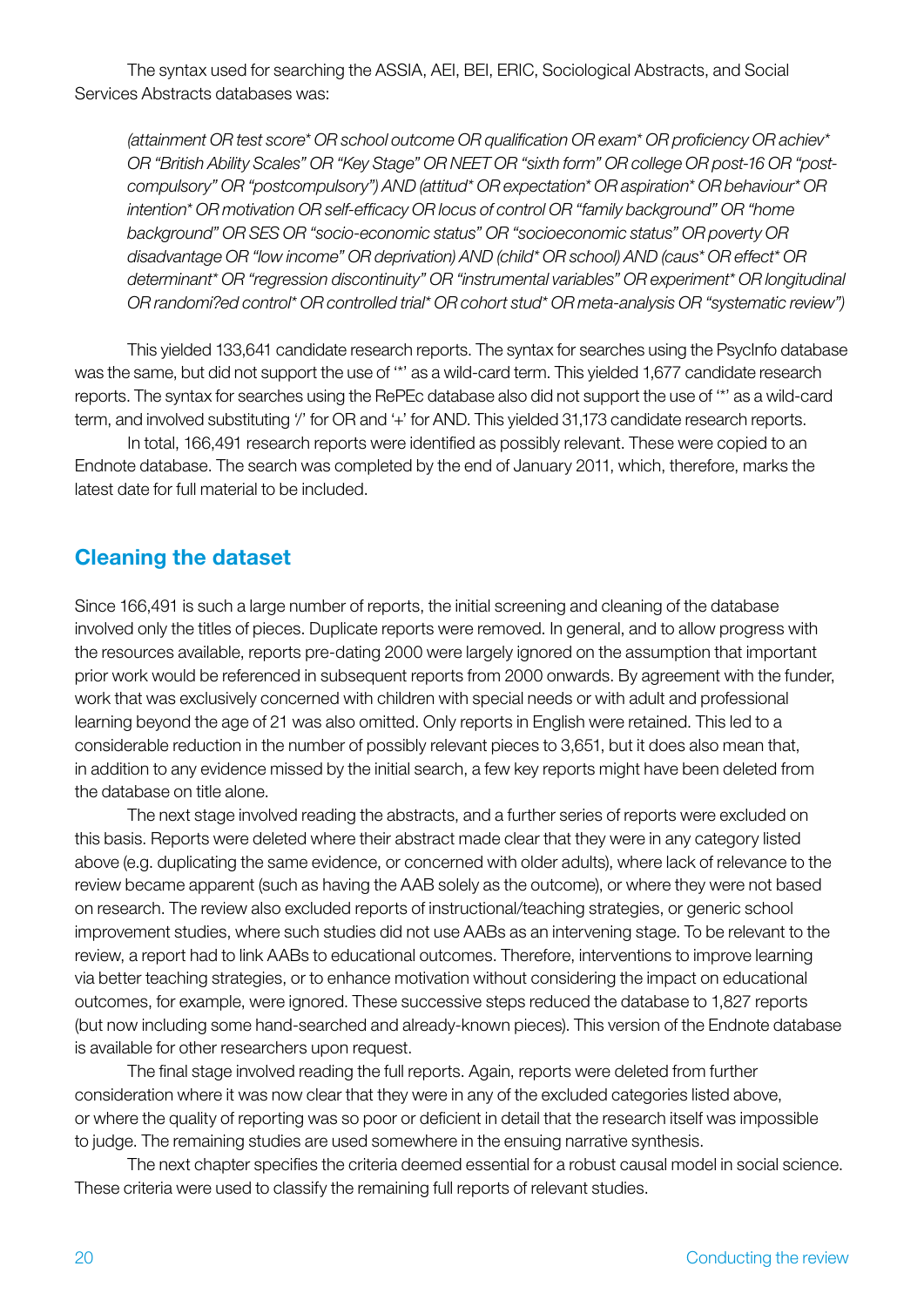<span id="page-20-0"></span>In their 2010 report, Goodman and Gregg largely presented their results as associations between variables, because of the nature of the datasets they used and because no interventions were involved. Do aspirations, attitudes and behaviours (AABs) cause the educational outcomes with which they are associated? Or does attainment at school lead to positive AABs? Or is there some third factor that produces both AABs and educational outcomes? To answer these questions, this new review is based on a simple set of general criteria for establishing a robust causal model.

According to John Stuart Mill (1882), a causal claim can be made if:

- the cause preceded the effect;
- the cause and the effect are related, and
- there are no plausible alternative explanation for the effect other than the cause.

These are all important elements, but Mill's criteria do not make clear what 'related' means. Bradford Hill (1966) and others working on the links between smoking and lung cancer proposed another set of scientific conditions for workable and ethical identification of a causal link. Put simply, we can talk of a cause-effect relationship between X and Y when most of the following descriptions apply (Gorard and Cook, 2007):

- X and Y are associated in different studies, with different researchers, using different methods and differing populations.
- The frequency of association is substantial compared with the frequency of X or Y in isolation.
- There is exposure to, or experience of, X before the onset of Y in all cases.
- X can be used to predict the onset of Y.
- There is a reduction in Y after the removal of X.
- There is an increase in Y after intervention X to increase Y.
- And there is a coherent, plausible, workable agreed mechanism for X to influence Y that is consistent with prior knowledge.

These include and clarify two of Mill's criteria, and add a requirement for a plausible and agreed explanation of the causal model. However, they omit a crucial element of Mill's ideas, which is the elimination of sensible alternative explanations. Subsequent writers have created their own formulations with many of these same elements for social science research (e.g. Byrne, 1984, 1986). In a series of more recent publications, Gorard (2002a, 2002b, 2004a) has proposed a model of causal evidence for social science that consists of four main criteria, clarifying and extending the ideas of Mill and Bradford Hill.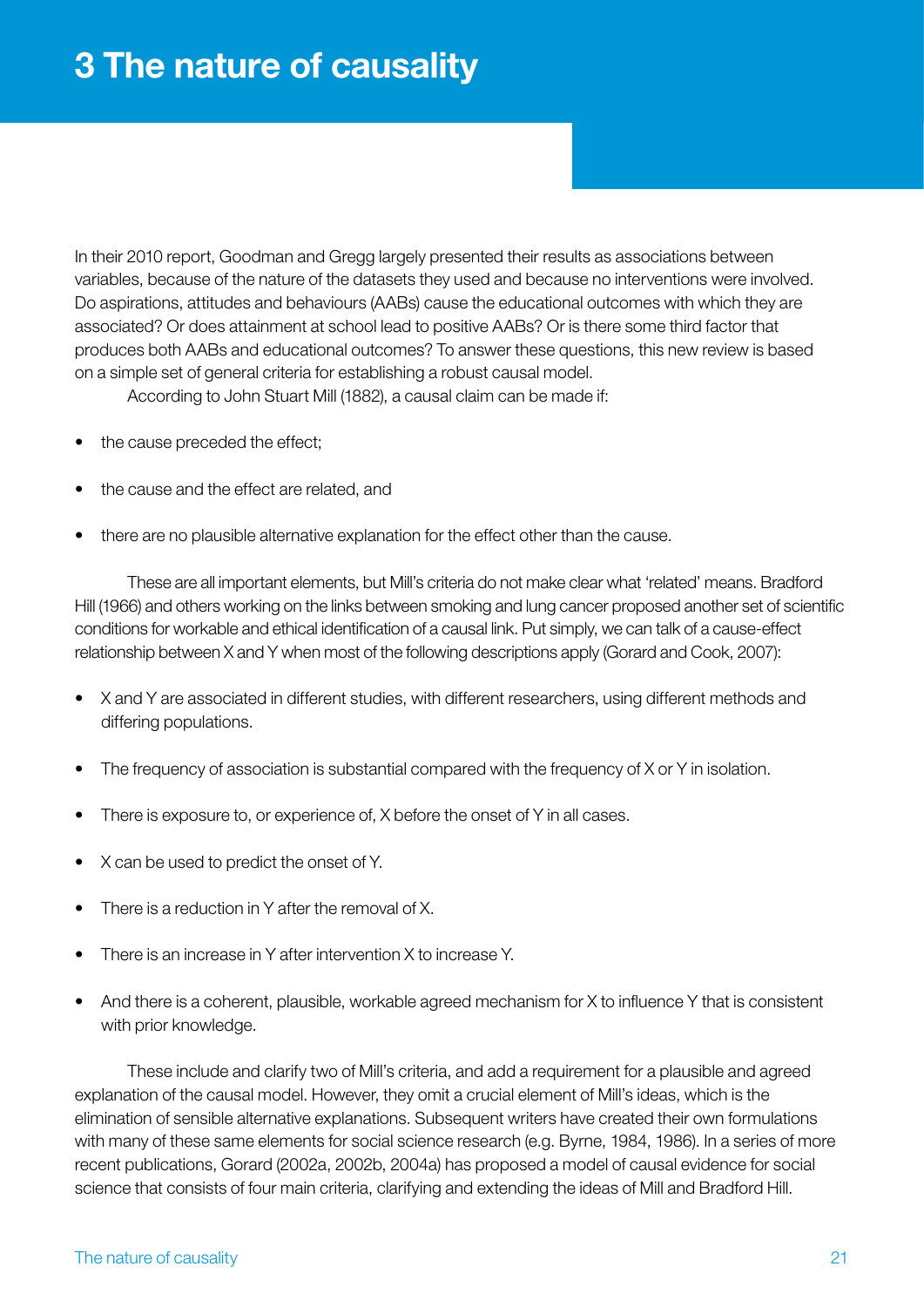- 1 For X (a possible cause) and Y (a possible effect) to be in a causal relationship, they must be repeatedly associated. This association must be strong and clearly observable. It must be replicable, and it must be specific to X and Y.
- 2 For X (a possible cause) and Y (a possible effect) to be in a causal relationship, they must proceed in sequence. X must always precede Y (where both appear), and the appearance of Y must be safely predictable from the appearance of X.
- 3 For X (a possible cause) and Y (a possible effect) to be in a causal relationship, it must have been demonstrated repeatedly that an intervention to change the strength or appearance of X strongly and clearly changes the strength or appearance of Y.
- 4 For X (a possible cause) and Y (a possible effect) to be in a causal relationship, there must a coherent mechanism to explain the causal link. This mechanism must be the simplest available without which the evidence cannot be explained. Put another way, if the proposed mechanism were not true then there must be no simpler or equally simple way of explaining the evidence for it. This 'warrant' principle (Gorard 2002b) combines the final complementary but different criteria of Mill and Bradford Hill.

If each criterion is seen as necessary (though not individually sufficient) for a causal model, then any study including evidence relevant to at least one of these criteria can contribute to the search for causal mechanisms, through the falsification principle. A cross-sectional study that finds no association between X and Y reduces the likelihood that there is a causal mechanism from X to Y, and so on. The purpose of this new review is to consider the existing evidence in light of causal descriptors like these, to see whether and to what extent the associations already uncovered are causally linked, and to propose ethical and feasible future work to test any reasonable evidence of causal links.

The next chapter explains how these criteria are used to classify the key findings, which are then presented in Chapters 5 to 7.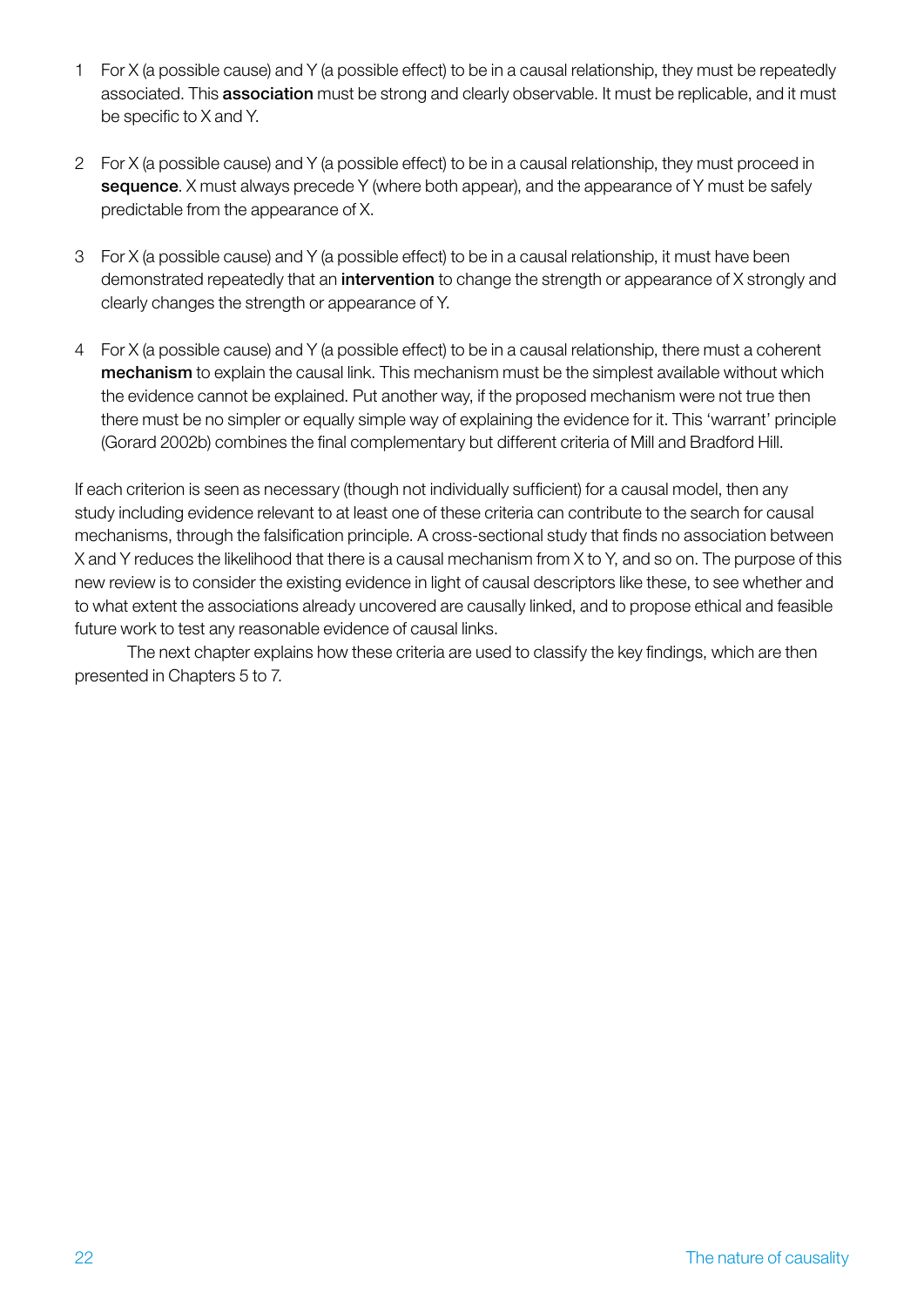# <span id="page-22-0"></span>The six elements of each case study

The full and relevant studies, found as a result of the search described in Chapter 2, were read and judged by the reviewers to be a contribution to evidence concerning the effects of one or more of the aspirations, attitudes and behaviours (AABs) described in Chapter 1.

The studies relevant to each AAB were grouped together. They were then further sub-grouped in terms of their contribution to: establishing an association between that AAB and an educational outcome; establishing a sequence from that AAB to an educational outcome; establishing that an intervention to change that AAB would lead to an improved educational outcome; or providing a mechanism to explain the causal model. This grouping then forms the basis for the key findings presented in Chapters 5 to 7. The main review evidence is described in a separate section for each AAB, with six sub-sections for each, consisting of:

- 1 An introduction summarising the evidence (if any) from the Goodman and Gregg (2010) review.
- 2 An outline of any cross-sectional, or uncontrolled intervention, studies looking at the **association** between an AAB and an educational outcome.
- 3 An outline of any longitudinal studies looking at the temporal sequence of variation in an AAB and an educational outcome.
- 4 An outline of any controlled **intervention** studies looking at the impact of variation in an AAB on an educational outcome.
- 5 A discussion of at least one plausible mechanism to explain the evidence of impact where there is any evidence of impact.
- 6 A conclusion, summarising the whole story for each AAB, and suggesting a way forward.

In each section of the key findings, evidence concerning each AAB is presented as far as possible in ascending order of the age of the learner at the end of that study. Where no results are presented for an attitude or behaviour, it is because no relevant evidence was found in the search.

Chapter 5 discusses aspirations, attitudes and behaviours of parents. Chapter 6 discusses aspirations and attitudes of children. Chapter 7 contains research on the behaviours of children.

# Caveats – a reminder

This is a very wide-ranging review of evidence. Despite searching eight major electronic databases, supplemented by other sources, and then selecting relevant evidence from over 160,000 hits, there is always a danger that something important has been missed. For example, no specifically medical databases were searched. This means that when the review concludes, as it does, that the review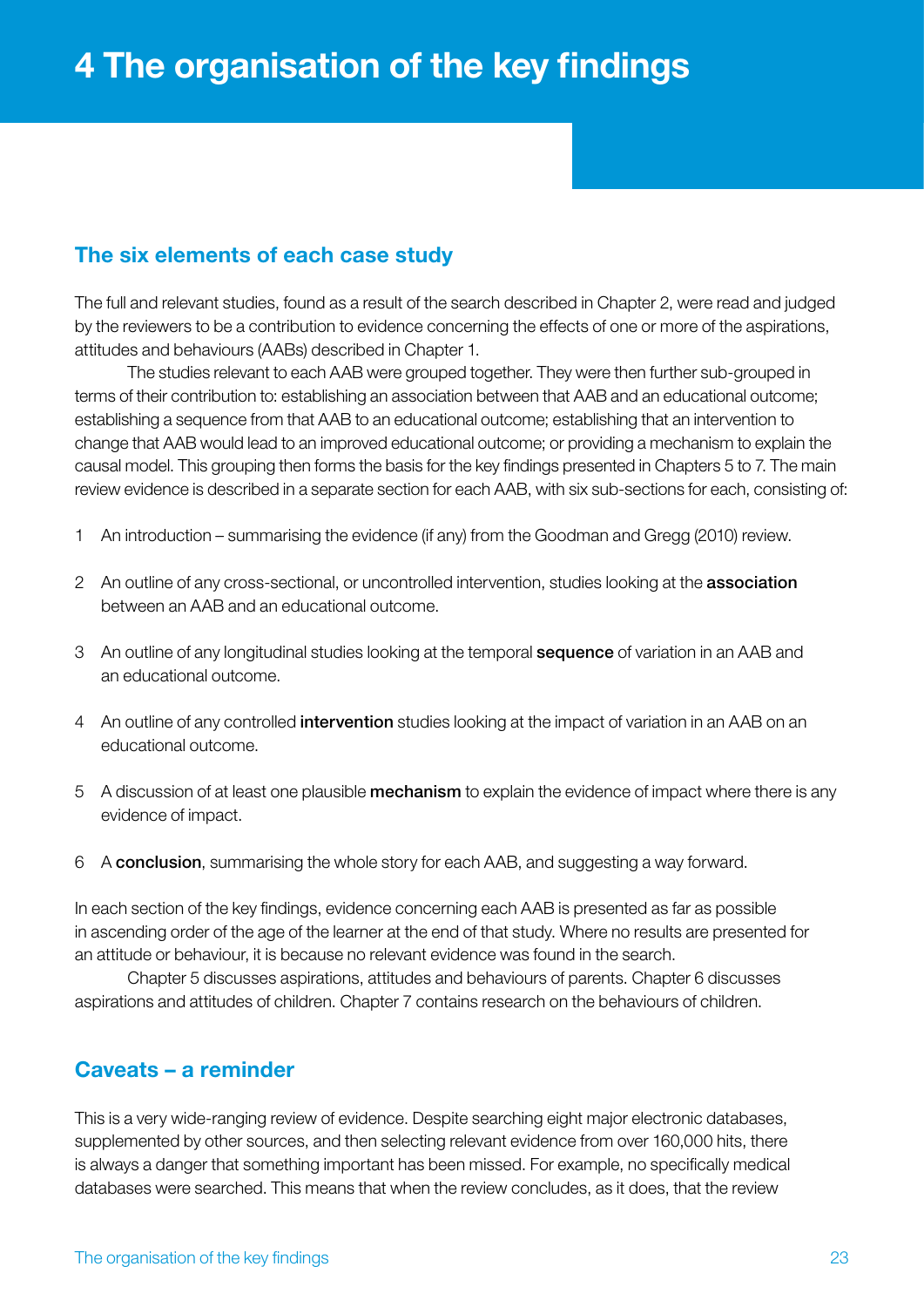found little evidence of damage leading from prenatal substance abuse by parents to lowered educational outcomes for their children, it means just that. The review, conducted as described in Chapters 1 to 4, found little evidence on this topic. And of this total, the review found even less evidence of any dangers for educational outcomes only. This does not mean that other evidence does not exist, nor that prenatal substance abuse does not have other dangers.

In some respects, the necessary focus of the search on causal claims (and the syntax used in the search – see Chapter 2) means that a substantial number of cross-sectional studies of association may have been missed. These studies will have been more likely to be missed if they described their findings accurately as associative and not necessarily causal. This then means that the full body of evidence on simple associations may be under-represented in Chapters 5 to 7. This has been taken into account in the analysis and discussion. However, it is not a major problem, as the large number of longitudinal studies also provides evidence of associations, and this report starts each section with a consideration of the relevant associative evidence presented previously in Goodman and Gregg (2010).

Resource constraints also meant that the review focused on work that was electronically available, reported in the English language between January 2000 and January 2011, not exclusively about SEN pupils, and not deemed too culturally specific, where the work was done outside the UK. Occasionally, the electronic databases are inaccurate in detail (such as the spelling of authors' names) or even in citation. In addition, all of the classifications used here reflect the judgements of the reviewers, and there will inevitably be a few omissions or mis-classifications of some kind in an undertaking of this scale.

Therefore, and for all of these reasons, both despite and because of the scale of the search and its yield, this review must still be regarded as indicative rather than definitive. Nevertheless, this is the largest existing review for the UK, looking at the evidence for a causal model linking aspirations, attitudes and behaviours to school attainment and subsequent educational participation. The key point is not whether any studies have been missed in the search and exclusion activities of this review (since they almost certainly have been), but whether any new study would alter the substantive findings represented in Chapter 8 and the Executive Summary. For example, the search yielded several similar studies of the self-concept by one group of authors, whose work is well-represented in this review. Adding extra or earlier pieces by these same authors would not, in all probability, alter the judgements made.

Where no evidence is presented – for parental locus of control, or the impact of truancy on attainment, for example – this is because none was found that explicitly linked this attitude to educational outcomes. For some topics, such as the UK AimHigher programme of interventions to encourage participation in higher education, this absence of evidence was rather surprising. But perhaps it really is the case that (almost) no correlational, longitudinal, or experimental work has been conducted that compares the eventual educational outcomes of those exposed to AimHigher with others. None was reported in an earlier review specifically concerned with HE participation (Gorard *et al*. 2007). Another area that yielded almost no results was small-scale school-based interventions by teachers. This could be because these are not reported anywhere, or because they did not explicitly involve any AABs, or the AABs – rather than attainment or participation – were the desired outcome.

In general, there was no consistent reporting of effect sizes in the studies reviewed here. Most authors relied on significance testing alone, with all of the problems and limitations that implies. Effect sizes are repeated in the review where available, but no two sets of effect sizes occurred for the same intervention across different studies, and so no meta-analysis is possible. Without more consistent use of effect sizes, it is also not possible to conduct a cost-benefit analysis of interventions in each area.

Note that this review reports methods and evidence, where available, from primary research reports. It may also describe the primary authors' conclusions. However, the grouping into sections, the commentary on the evidence, and the use to which the evidence is put in this report, are all the responsibility of the authors of this review.

The next three chapters summarise the evidence on each major indicator of aspirations, attitudes and behaviours.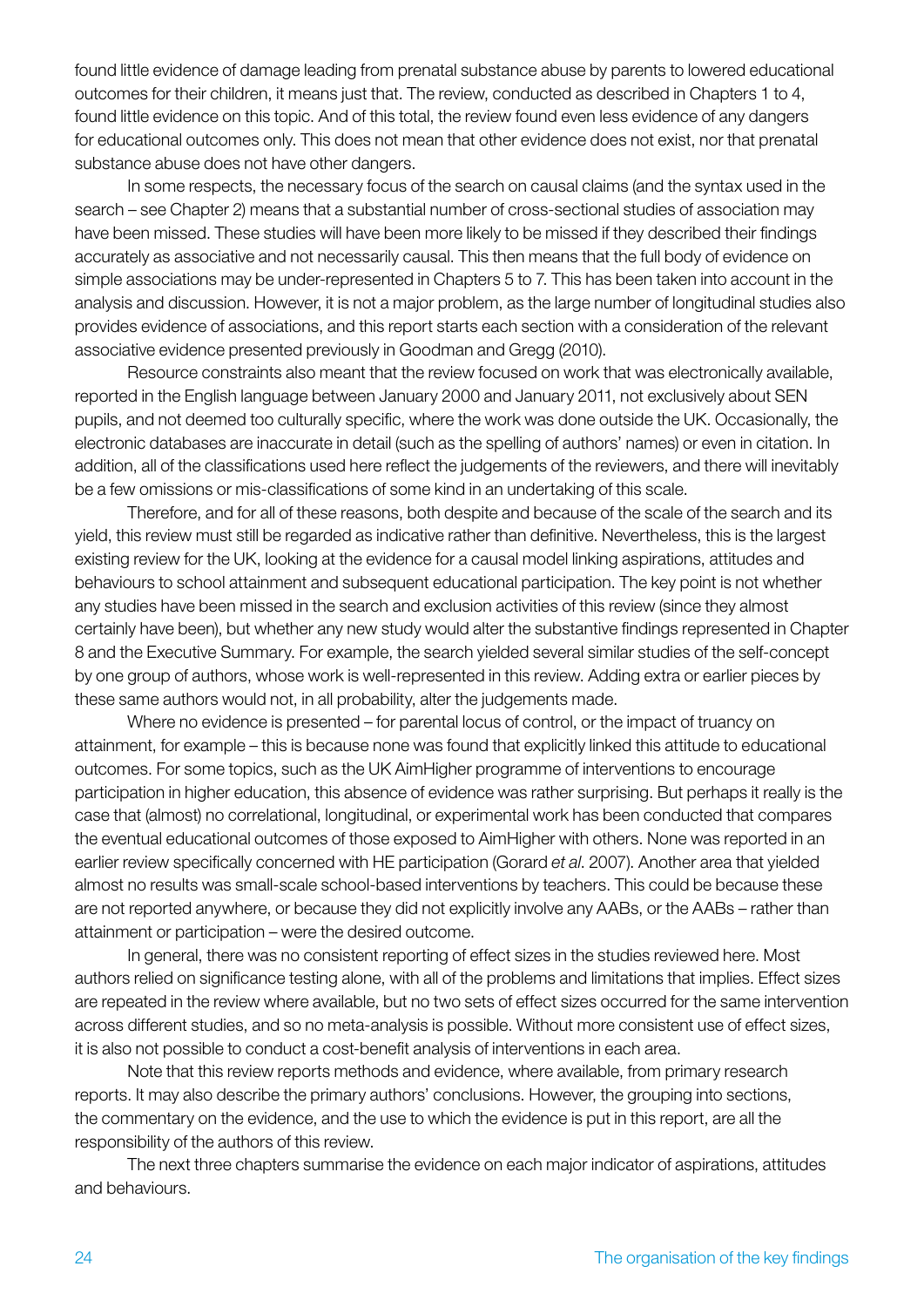<span id="page-24-0"></span>This chapter outlines the review evidence relevant dialogic to the effect of parental aspirations, attitudes and behaviours (AABs) on educational outcomes. It has four sections, on parental expectations, parents' involvement in their child's education, prenatal substance abuse, and parenting styles. These were the only areas relevant to parents found by the search. Only parental involvement has evidence for a full causal model. It is noticeable that in several studies, the focus is on the mother as parent or carer but that, where evidence on the role of fathers exists, it shows that the involvement of the father can be an important factor.

# Parental expectations

This section looks at parental expectations (what they think their child will achieve) and aspirations (what they hope their child will achieve) together, largely because this new review discovered no studies specifically about parental aspirations (but see separate section on individual aspirations in Chapter 6).

Goodman and Gregg (2010) reported that parental expectations have a role to play in their child's attainment. Parental expectations are stratified to some extent by poverty, but the researchers also found that expectations are high across the board, for higher education and when aged 14 – indeed, currently there are not enough university places in the UK to satisfy such a level of demand. This suggests that it is not low expectations that are generally to blame for the stratified intakes to higher education. Something else happens so that some children with high expectations succeed and some do not. Expectations themselves are therefore unlikely to be a determinant of participation. Goodman and Gregg also pointed out that parental expectations are linked to parental involvement (dealt with in a separate section), and to the child's cognitive ability and attainment. But the latter link could simply mean that, in general, parents calibrate their expectations according to the ability and prior achievement of their children (see also section on individual expectations in Chapter 6). Nevertheless the report makes some strong claims, saying, for example that only 37% of the poorest mothers hope their 9-year-old child will go to university. The authors suggest that such 'adverse attitudes to education of disadvantaged mothers are one of the single most important factors associated with lower educational attainment at age 11' and that 'this factor alone is associated with 6% of the attainment total gap between the richest and poorest children at age 11, even after accounting for differences in prior ability'. Here we examine the wider evidence for this claim.

# Association

Goodman and Gregg's review (2010) found a number of studies that showed a positive link between parental expectations and a child's school outcomes (Carroll, 2000; Senler and Sungur, 2009). Children seem to perform better at school when their mothers expect them to (Mistry *et al*., 2009). Hong and Ho (2005) used US National Education Longitudinal Survey (NELS) data, and found a strong association between parental aspiration/expectation and student achievement.

Grinstein-Weiss *et al*. (2009) used a sample of over 12,000 children aged 5 to 17, from three different datasets. Their study found that self-reported parental expectations for their children were associated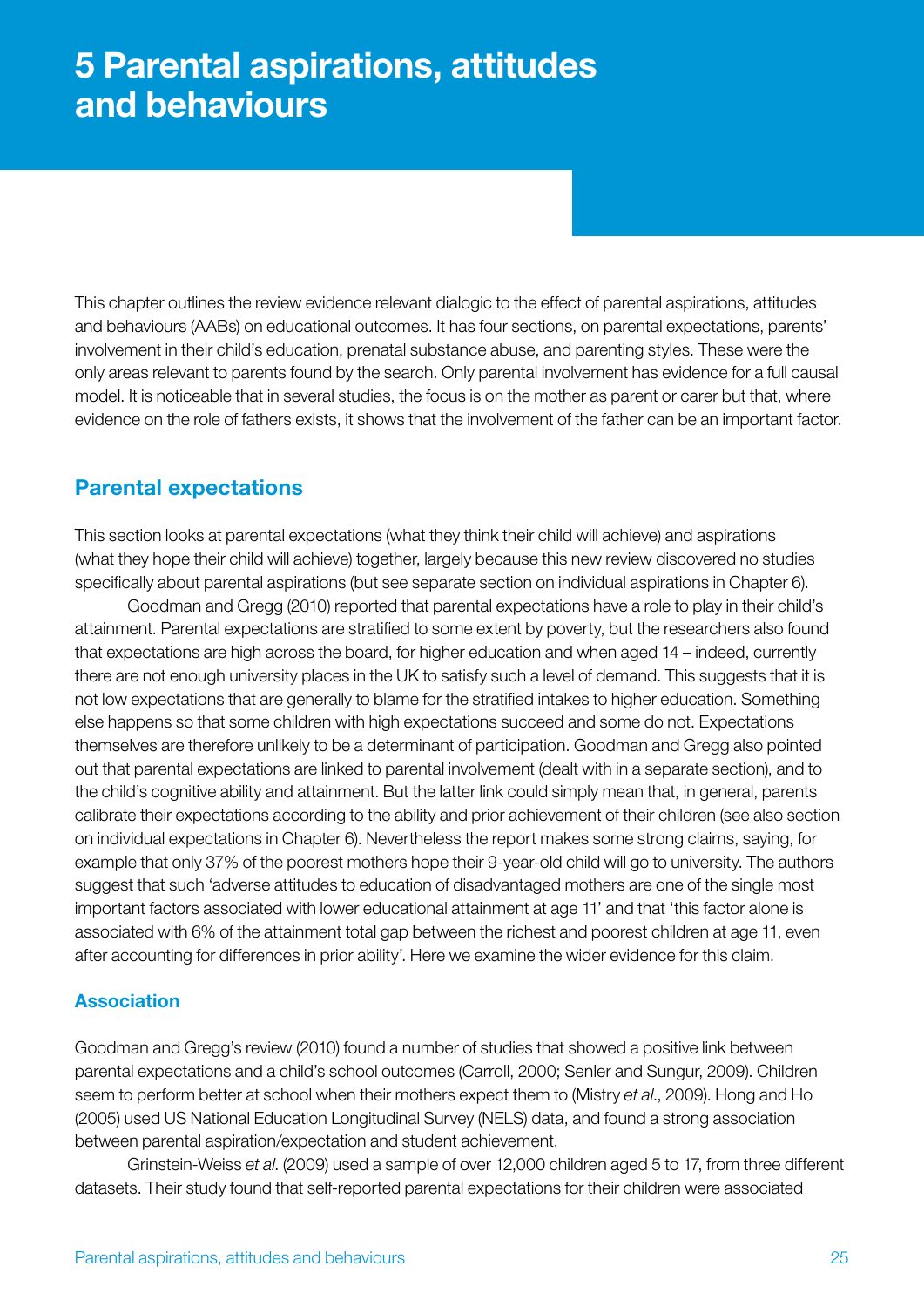with pupil outcomes at school. But parental behaviour and parent-child interaction, as they reported it themselves, was not associated with pupil outcomes. Jeynes (2007), in a review of studies, also finds a stronger link between school grades and parental expectations (0.9 'effect' size) than parenting behaviour (0.4). Fan and Chen (2001) similarly reviewed a number of studies and reported a stronger association between parental expectation and achievement than between parental involvement and achievement. Qi (2006) agrees for children specifically in black families. However, like many of the studies in this review, none of these included parental socio-economic status (SES) or pupil prior attainment in their analyses.

Cook (2010) involved 77 care-givers (primarily mothers) enrolled in the US government's Head Start programme aimed at low-income families with children, to look at the relationship between parent expectations, parent involvement in home learning, enrichment activities, and the school-readiness of very young children. Standardised measures were administered to children to assess school-readiness, and to parents to measure behaviour and expectations. High parental expectations were strongly linked to schoolreadiness scores, and also to parental involvement in learning, but parental involvement was not, apparently, the explanation for the link between expectations and school-readiness.

Therefore, there is enough simple evidence to suggest that parental expectations could be linked to their children's school outcomes of different kinds and at different stages.

#### Sequence of events

Similarly, this new review (Goodman and Gregg, 2010) found a number of reports relating to parental expectations for their child's education, and the subsequent attainment or participation of the child (Crosnoe *et al*., 2002; Joussemet *et al*., 2005; Sy and Schulenberg, 2005; Strom and Boster, 2007; Kiernan and Huerta, 2008; Rogers *et al*., 2009; See, 2009; Johnson *et al*., 2010).

Taningco and Pachon (2008) included fifth-grade US students, and their data came from the US Early Childhood Longitudinal Study (ECLS). The focus was on Hispanic/Latino students, computer use and mothers' expectations of their children to finish college. Although the ECLS data included 11,000 children, the study only analysed data for a smaller number where data for independent and explanatory variables were available. However, the authors did not report the actual number used in the analysis. For the ECLS, academic achievement is measured by the Academic Rating Scale, based on teacher ratings of students' achievement in maths, science, reading and writing. Teachers also rated students' skill, knowledge and behaviours. Background data, included parental expectations, race/ethnicity, language spoken at home, mother's education and poverty level. The authors found mother's education and parental expectations to be consistently and positively associated with test scores.

On the other hand, Englund *et al*. (2004) found no association between parents' expectations and child school performance in first and third grades, or between mother's instruction and school performance. Skokut (2010) found that only SES was linked to school completion and only individual learner expectations were linked to post-secondary school attendance for Latino English-language learners in California. Parent expectations, parent-child communication, school-connectedness and extra-curricular activities made no difference to either outcome. It may therefore be that the individual's expectations are most important, regardless of from where they derive. Gill and Reynolds (1999) suggested that a child's perceptions of parental expectations may have an effect on their achievement, independently of actual parents' expectations.

Therefore, the evidence of Goodman and Gregg's review (2010) is unclear. Even though there are several studies looking at simple associations between parental expectations and outcomes, these do not look at the order in which these two things occur. The link between parental expectations and child success is less stable when viewed in the proper sequence for a causal model.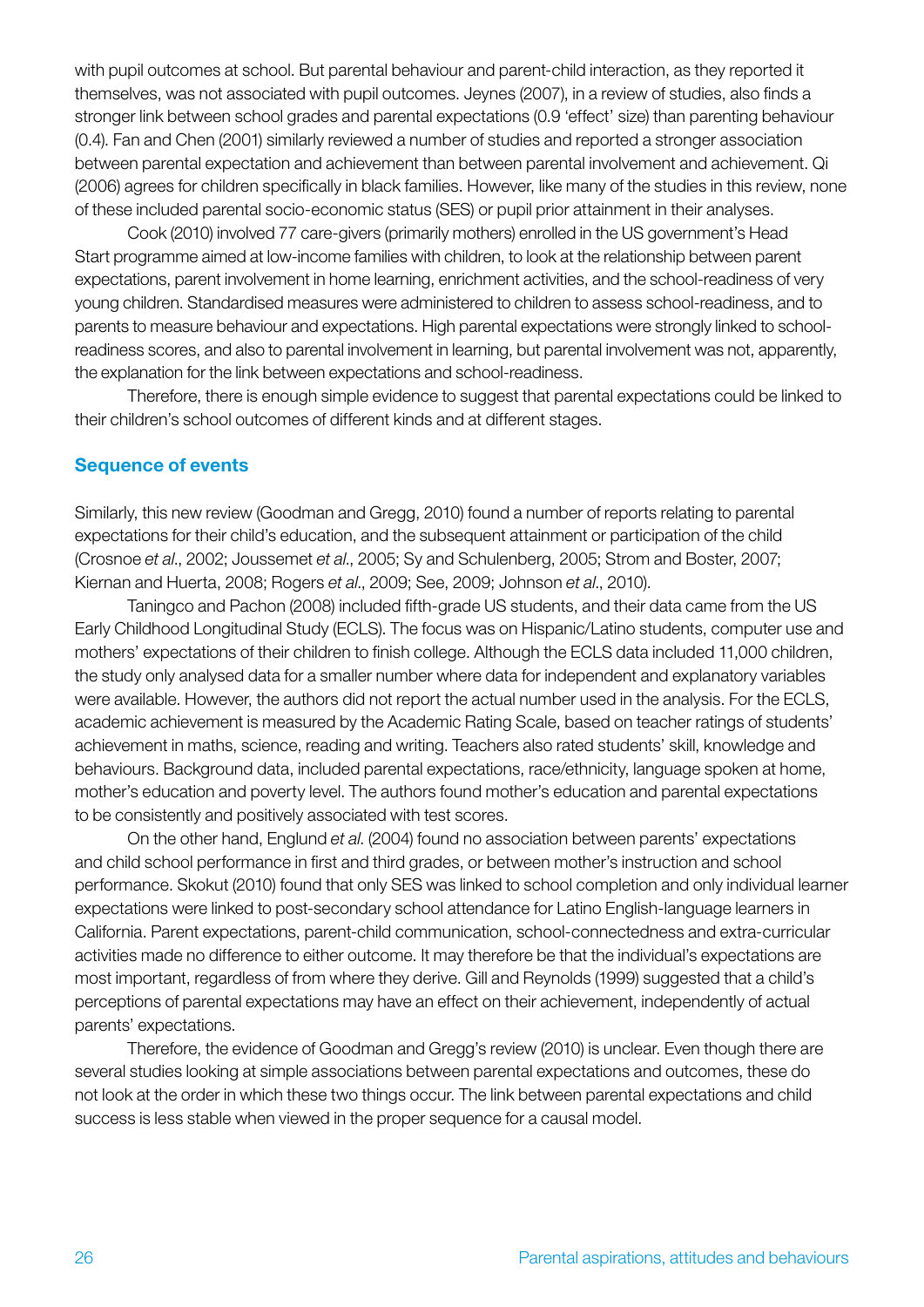#### Intervention

Goodman and Gregg found no controlled interventions explicitly intended to alter parental expectations in order to assess the influence on child's school outcomes.

#### Mechanism

There are several mechanisms through which parents' expectations might conceivably affect children's attainment. First, these expectations might affect the resources (time and money) parents devote to supporting their child's education. Second, parents' expectations might frame their children's expectations as discussed in Chapter 6. Third, parents' expectations may direct the way in which they respond to opportunities and problems their children encounter in school. A credible causal model of parents' expectations affecting children's attainment would need to provide evidence that one of these mechanisms (or another) was active in mediating the effect of parents' expectations.

# **Conclusion**

The review found almost no evidence relevant to parental aspirations and school outcomes. The evidence on parental expectations suggests that they are linked to a child's success at school and beyond. But the sequence is not clear for a causal model, and no evidence has been presented that changing parental expectations influences their children's school outcomes. At present, the evidence in this review suggests that anyone with a sole concern to improve educational outcomes for those most at risk of underperformance should seek an intervention elsewhere.

# Parental involvement and education

Although parental involvement in their child's education (such as homework help, discussion of reports and choices and attendance at parents' evenings) is covered by their datasets, Goodman and Gregg (2010) did not present any explicit evidence linking this topic to the child's subsequent attainment. However, they implied an association by saying: 'Young people from rich and poor families not only differ in how well they perform in exams, they also show marked differences in many family background characteristics (including parental education, family size and ethnicity), and their attitudes and behaviours (and those of their parents) in the teenage years, which may help to explain the large gaps in attainment.' (p. 35). The area of parental involvement more generally yielded the most studies for this new review. In their own review relevant to this topic, Desforges and Abouchaar (2003) claimed that parental involvement has an effect on children's achievement and adjustment, even after all other available explanatory factors have been accounted for.

#### Association

This new review found several studies showing a medium association between some measure of parental behaviour, and the school-readiness or performance of their child (Yan and Lin, 2005). This included encouragement for parents to read at home with their young children, and help for some parents in providing reading activities (Brooks *et al*., 1997; Siraj-Blatchford, 2010).

Positive associations have been reported between two kinds of early parenting and 'schoolreadiness'. One set of studies examined early reading and communication. For example, using observational data on mothers' reading with their children, Korat (2009) reported positive associations between mother's education and the sophistication of their interaction with their child's reading, which was also associated with the child's reading level. Other studies attempted to categorise parenting into different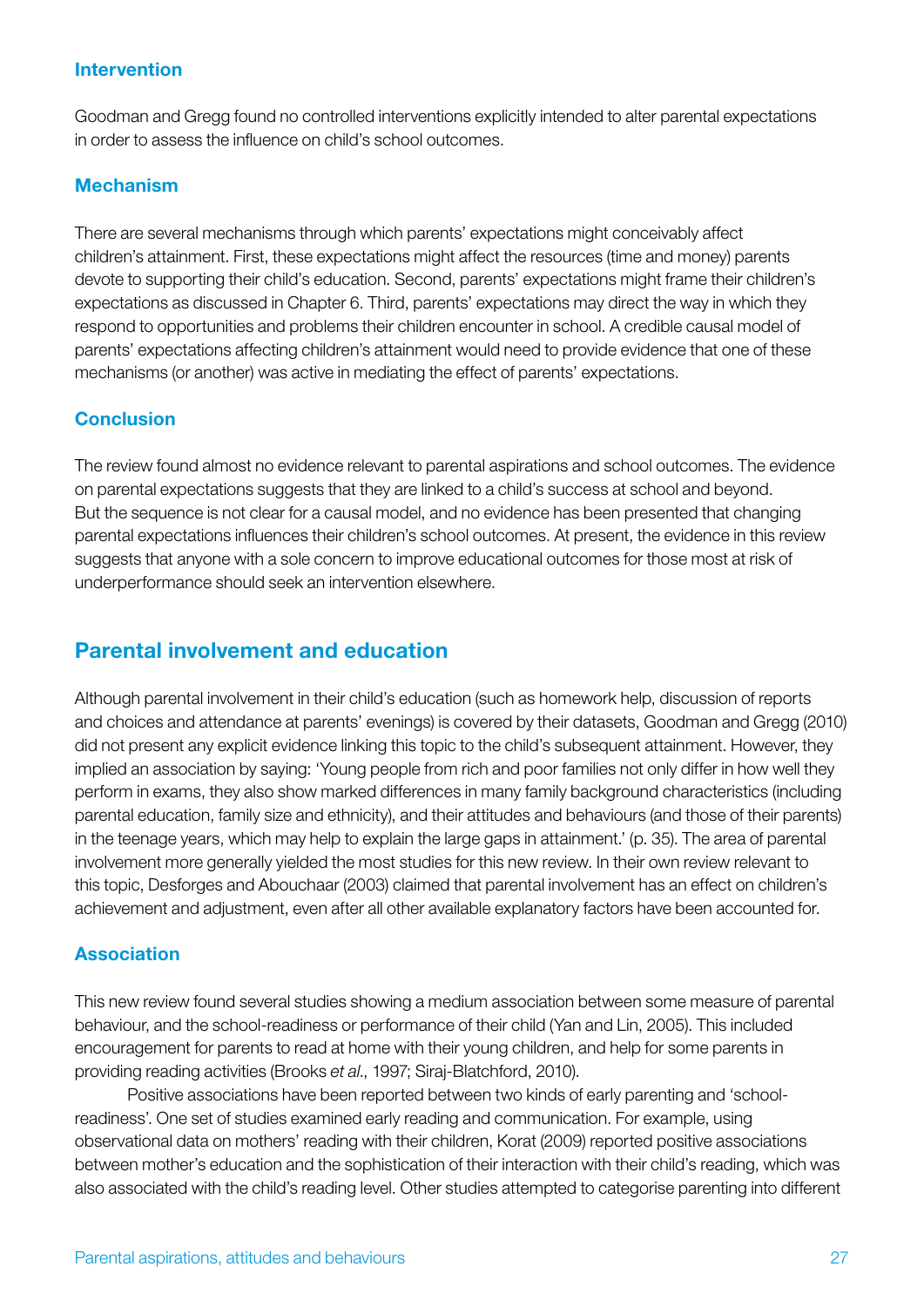styles. For example, Morrison *et al*. (2003), using a sample of 142 families, reported a positive association between the observed quality of mother-child interaction in problem solving, and the child's contextualised school performance. Cooper *et al*. (2010) used the ECLS-Kindergarten Cohort (ECLS-K) of 20,356 children and measured parental involvement through the Home Observation for the Measurement of the Environment (HOME) Scale. This scale measures the availability of resources for learning (such as books) in the home and the frequency of the child's participation in learning activities within and beyond the home. The authors reported that these measures of parental involvement mediate the association between family poverty and children's maths and reading achievement in kindergarten.

Similar, positive associations are also reported for parental behaviour that is seen as supporting children's achievement during their schooling. For example, Feinstein and Symons (1999) found that early parental interest in their child's education was strongly associated with school progress. However, this evidence is somewhat problematic in that it relies solely on teachers' reports of the level of parental interest. Martin and Martin (2007) described the Williamson Project, which involved parents, community leaders and school personnel in a comprehensive effort to improve achievement for African-American students at one urban elementary school. The results indicated improvement in academic achievement in state-mandated achievement testing and a decrease in behavioural problems. One suggestion emerging from this study is that school environments should be restructured to resemble more closely the family environments and cultures of all children. A problem with this study is that the multi-faceted 'comprehensive' effort at improvement means that the results for parental involvement specifically are hard to interpret. Topor *et al*. (2010) used a sample of 158 7-year-olds, as well as their mothers and teachers, to investigate the mechanism that explains the relationship between parental involvement and children's academic achievement, such as child's perception of their own cognitive competence, and the quality of the pupil-teacher relationship. There was a correlation between parental involvement and child's academic performance over and above the impact of cognitive ability. (See also: Abd-El-Fattah, 2006; Aikens and Barbarin, 2008; Baldwin *et al*., 1989; Bleeker and Jacobs, 2004; Bodovski, 2010; Campbell, 2007; Davis-Kean *et al*., 2003; de Graaf *et al*., 2000; Lee and Bowen, 2006; Morrow and Young, 1997; Rosenzweig, 2000; Zhai *et al*., 2011).

Therefore, there is some basis for a causal model here, especially in relation to the quality of motherchild interaction (see the caveat in Chapter 4 about the possible under-representation of associational studies).

#### Sequence of events

A considerable number of longitudinal studies suggested that parental involvement and interest in their child's learning from an early age and through their schooling were related to successful outcomes, and in the correct sequence for a causal model (Son and Strasser, 2002; Sylva *et al*., 2004; Sylva *et al*., 2008). This is by some way the largest category of reports in the review. And perhaps most importantly, and uniquely for the studies of all behaviours in this review, no studies reported the absence of such a link. The studies are presented in three groups: those that investigated parental behaviour towards preschool children; those that traversed the preschool/school boundary; and those that focused on school-age children.

#### *Preschool*

Johnson *et al*. (2007) used a set of adopted children, collecting parenting information and expectations from parents and children. The association between SES and outcomes was mostly explicable by prior IQ measures for the child. Around 13% of the remaining variation was associated with differences in parental involvement. Similarly, Dearing *et al*. (2009) with a longitudinal sample of 1,398 families, found that higher levels of participation by parents in early childcare were followed by a weakened link between social class and subsequent educational achievement. Evangelou *et al*. (2007) conducted a longitudinal evaluation of the Peers' Early Education Partnership, a UK-based initiative that involved children and parents in areas considered to be at risk of underachievement. The intervention group had subsequent higher scores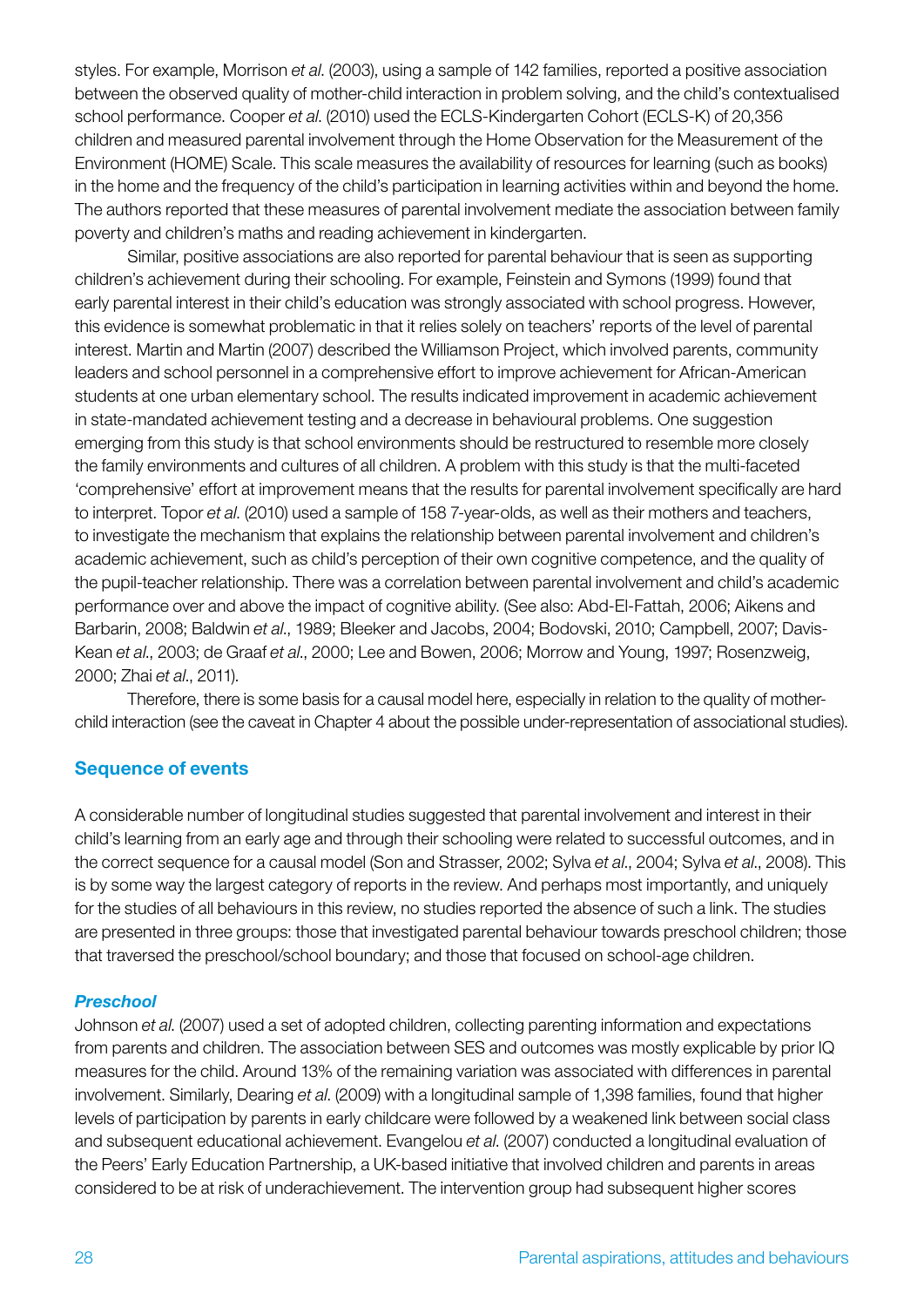for language learning. Kiernan and Mensah (2011) analysed data from the UK Millennium Cohort Study, and reported that the parenting index score for positive parenting was linked to the child's foundation stage achievement, regardless of poverty or other disadvantage.

Dearing *et al*. (2006) tracked a sample of 329 kindergarten children, and found an association between children's literacy improvement and parental involvement at school. This link was stronger if the mother herself had a lower level of education. Mistry *et al*. (2008) used 1,500 children from low-income families, and found an association between support for language development (e.g. through reading) and 'maternal supportiveness' in problem-solving activities from the age of 14 months and the child's performance on developmental and behaviour scales when aged 42 months.

#### *Across the preschool/school boundary*

Crosnoe *et al*. (2010) took participants from ten locations across the US. A total of 1,364 mothers aged 18 or older and conversant in English, and whose baby was a single child, were enrolled for the Study of Early Child Care Youth Development. By the fifth grade, 287 families had dropped out or were lost. To avoid bias because of the missing data, the authors used full information estimation methods to allow for retention of all observed data. This approach has both benefits and some dangers. At 54 months and in grades one, three and five, learning was assessed using two Woodcock-Johnson Psycho-Educational Battery-Revised subtests. Reading skills were assessed using Letter-Word Identification, while maths skill was gauged using Applied Problems. Family SES was based on parents' self-report of parent education, income and marital status, and on the child's neighbourhood. Cognitive stimulation in the home at 54 months was measured using the HOME scale. Cognitive stimulation in childcare at 54 months was based on the Observational Rating of the Care Environment. Cognitive stimulation in the first-grade classroom was based on the Classroom Observation System. Control variables such as sex, race, mother's employment and schoolreadiness (based on the Basic Concept Scale), were included as dummy variables.

According to the study, children from high-SES backgrounds had more exposure to stimulating environments of the kind that might enhance learning. Children identified as having been exposed to cognitive stimulation at home and in preschool childcare and first-grade classrooms, net of socioeconomic selection into different settings, had higher subsequent maths and reading achievement. The observed benefits of consistent environmental stimulation across settings tended to be more pronounced for low-income children. The authors argued that policies targeting only one setting might not be as effective as those interventions that target multiple settings in improving outcomes for children at risk of underperformance. Some potential confounding variables, like parenting skills and types of schools or childcare centres, were not included in the analysis. The link between SES and quality of childcare was also omitted, as was the potential influence of pre-existing differences in IQ.

Burt and Roisman (2010) used 1,364 randomly selected 15-month-old toddlers and followed them through to the age of 15. The researchers collected measures on standardised scales of social competence, family income, school engagement and achievement. The mothers' response to and interaction with their very young children predicted greater social competence, school engagement and then achievement. However, it was unclear from the report how much background and context variation was accounted for in the analysis.

Hango (2007) suggested that greater parental involvement can mediate the negative effects of low SES. The author used data from the UK National Child Development Study (NCDS), which is a longitudinal study of children born in one week in 1958. An initial 17,000 mothers were interviewed (98% of all births in that week in 1958). Follow-up interviews were conducted with the children when they were aged 7, 11, 16, 23, 33 and 43. However, the final sample was reduced to 3,072, taking into account missing and other data for age 7 financial hardship and age 11 parental involvement. This was further reduced to 2,658 considering age 11 financial hardship and age 16 parental involvement. This was because the researchers decided to include only children who were born into two-parent homes, and whose parents did not divorce or separate before age 16 (in order to avoid biased reports from single parents because of marital disputes).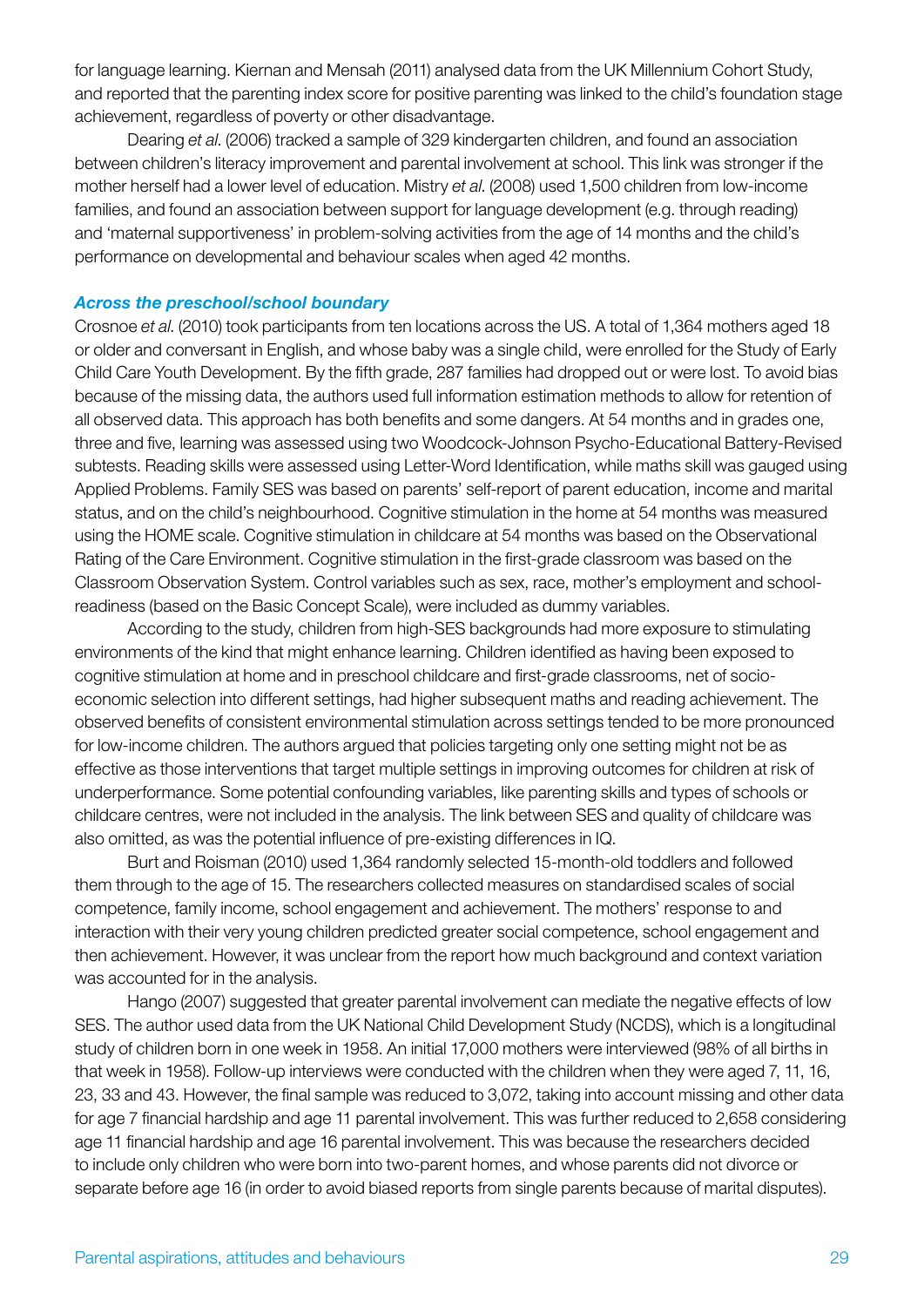Childhood financial hardship was measured at age 7 based on health visitors' reports, and at age 11 based on parents' self-report on whether they were facing 'financial difficulty'. At age 11, parental involvement was based on teacher reports of parents' interest in education, and on the parents' self-reports of items like how often they go on outings with their child. Parental involvement at age 16 was based on teacher report, and on asking young people if they got on well with their parents. The analysis also included parents' age when their child was born, when they themselves left school, the fathers' social class, house ownership, household structure, residential mobility, the child's sex, behaviour (anxiety and aggression) and reading ability based at age 7 and 11 on teacher ratings, and at age 16 on a reading comprehension test.

The child's educational attainment, in terms of whether the child had any qualifications or not by age 33, varied substantially by parental involvement (Hango 2007). Two factors – fathers' interest and going on outings with the mother at any age – were associated with the largest decrease in the chance of a child having no qualifications. It would appear that the best predictors of education attainment are father's social class, living in owner-occupied homes and the child's sex, behaviour and reading ability. The authors claim that fathers' interest in school had the biggest impact on reducing the effect of economic hardship. However, individual attributes like behaviour, sex and reading ability as well as family background continue to matter. The outcome measure here is an odd one, since the authors could have used qualifications achieved and actual educational trajectory at age 16 as well. Several key indicators are based on selfand subjective reports, despite the existence of other more objective measures in the dataset.

#### *At school*

Bates (2009) used data from four waves of the ECLS-K of 1998–1999, looking at school and family processes and the educational trajectories of children from kindergarten through to US fifth grade. There were three measures of parental home involvement: educational expectations, frequency of reading outside of school and number of children's books in the home. The research found ethnic differences in the level of parental involvement, but these are greatly reduced once other family and school characteristics are accounted for. Parental involvement was positively associated with children's reading and maths scores in kindergarten and with the change in those scores over time.

Gfellner *et al*. (2008) evaluated the Parent-Child Home Program in Manitoba, Canada, (formerly known as the Mother-Child Home Program, developed by Levenstein, 1979), for the 20 years since the programme was introduced. The aim of the intervention was to reduce negative school outcomes for disadvantaged children. The programme used the parent-child bond to facilitate verbal interactions between parents and preschool children with an emphasis on toys and books introduced into the home. Home visitors and volunteers or paid service providers demonstrated to parents the styles of play and reading that facilitate verbalisations. Of the 185 families enrolled in the initiative, data were available for only 86 cases because of missing forms or dropouts. The quality of home environment (including mother and child behaviour during home-visitor sessions) was assessed on the 30-item Home Session Behaviour Scale. The instrument Child Behaviour Traits was used to assess the frequency with which the child exhibited specific behavioural characteristics. Quality of interaction was measured using the Parent-Child Together inventory. Performance outcomes were measured using three standardised instruments (Levenstein, 1988). Baseline measures were taken at three points (six weeks after introduction of the programme, at the end of the first year and at the end of the second year, on completion of the programme). Only children with all three measures were included in the analyses. The authors reported an improvement in the quality of home environment, parent-child interaction and child behaviour conducive to learning. However, there was no report of any control, or randomisation, and there was over 50% dropout. Many of the outcomes were judged by the visitors, who may have had an interest in the success of the intervention.

Schvaneveldt (2000) examined parental involvement in their children's academic activities and parental regulation of adolescents' behaviours in eighth grade, and the possible effects of these on academic achievement in tenth grade. Data were drawn from the US NELS survey, which included 13,116 participants. Participants were compared by sex, ethnicity and SES. The study claimed strong evidence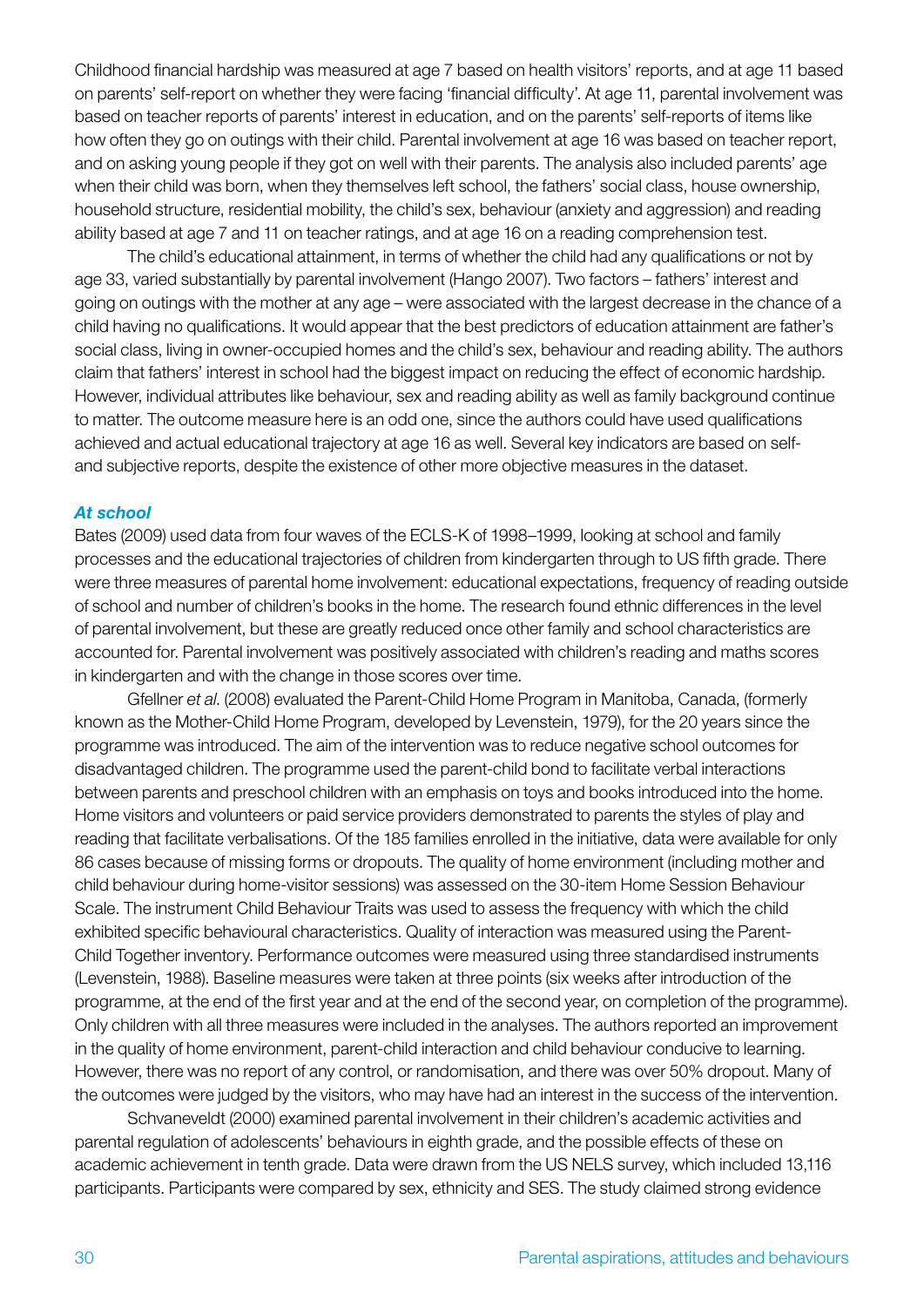that for all sex, ethnicity and SES groups, post-secondary educational attainment can be enhanced through greater parental discussion of academic activities with their child during early adolescence. Greater parental discussion was positively associated with greater academic achievement during middle adolescence, which was then linked to greater post-secondary attainment. This was true for all groups, but particularly so for (East) Asian or Caucasian and higher-SES children.

Flouri and Buchanan (2004) used the UK NCDS 1958 data, with four indicators of parental behaviour as reported by parents when the child was aged seven: reading with the child; taking outings with the child; being interested in the child's education; and 'father manages the child'. The research showed an association between reports of father's involvement in their child's education at age 7 and school outcomes age 16. Flouri (2006) used the UK British Cohort Study (BCS) 1970 data, and reported a strong association between parental interest in their child's education aged 10, and educational outcomes at age 26 when controlling for other factors. The 'parental interest' item was completed by teachers, which is not ideal.

Stewart (2006) used data from NELS 1988 to look at the link between parental education, income and involvement, individual motivation, extra-curricular involvement and school engagement, and the academic achievement of African-American students in the eighth, tenth and twelfth grades. After prior attainment was accounted for, parent or care-giver school involvement was related to twelfth-grade achievement.

Orthner *et al*. (2009) analysed data from the NLSY97, a US nationally representative sample of adolescents followed into adulthood. This study was built on bio-ecological and social capital theories of human development suggesting that the capacity for child and youth development is enhanced when their primary relationships are supportive and provide them with social assets that encourage human capital development. The findings indicated that family stability and living with two biological parents is a stronger predictor of high school graduation than the quality of the parent-child relationship. But the data also indicate that the quality of the parent-child relationship can have a strong and positive influence on postsecondary education access among those who graduated from high school.

It is clear that despite some doubts about the quality and rigour of some of these studies, there is considerable summary evidence that parental interest and involvement in their child's education is associated with, and appears in the correct sequence to cause, educational and occupational outcomes. This is true from preschool to post-16 participation.

#### **Interventions**

Zevenbergen *et al*. (2003) evaluated the impact of a shared reading intervention programme on the reading skills of 4-year-old children from low-SES families enrolled in Head Start. However, because the intervention was conducted in the classroom as well as at home, it is hard to untangle the outcomes. Ten further intervention studies were found on parental involvement. These are presented in two groups: preschool interventions and interventions during schooling. Two small studies suggest that changing parental involvement via an intervention has no discernible effect on attainment or participation for the child. One of these was of generally high quality. The other studies all claim that the intervention is at least partly successful.

#### *Preschool*

Ford *et al*. (2003) evaluated an initiative in Wales called the Tandem Project, to encourage parents from low-SES backgrounds to play a greater role in preparing their children for school, as part of the Sure Start initiative. The intervention lasted six weeks, and parents were given a series of games to play with their children, designed to develop basic pre-reading and numerical skills. A total of 128 children took part (only 10% of those invited), aged from 33 months to 46 months, from socially and economically deprived backgrounds. Of these, 63 lived in the designated Sure Start area, and were less likely to have families with earned income, and more likely to have single mothers, and mothers who had left school before the age of 16, than the other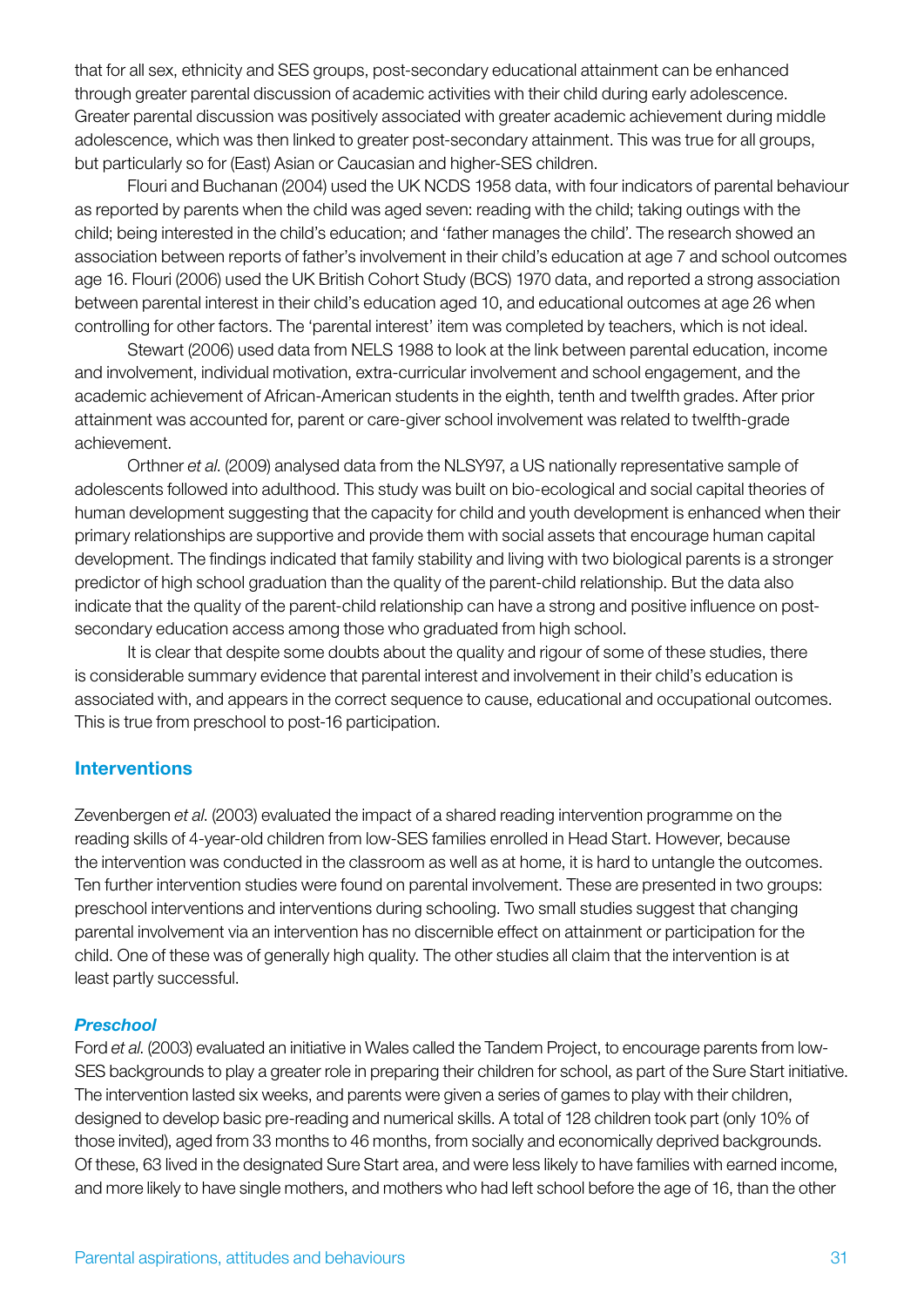65 children. The children were divided into four roughly equal groups, including Sure Start delivered by parents, other parents as a control, children with Sure Start delivered at nursery, and other nursery children as a control. Children were assessed on each of the skills (such as recognising letters or numerals) before and after the intervention and again six weeks after the intervention. The results were mixed. In general, the treatment groups made greater gains than the controls in some tasks or skills. The nature of these gains differed in the different treatment groups, and also differed in the same group in the post-test and after six weeks. The amount of parental effort in support of the intervention was largely unrelated to the eventual reading results. The cell sizes are small and the gains are measured over a very short term.

Levenstein *et al*. (1998) investigated the long-term effect of a home-based cognitive intervention to promote parent-toddler verbal interaction, called the US Parent-Child Home Program, on high school performance, 16 to 20 years later. Stimulation was provided by toys and Verbal Stimulation Materials. Toddlers were considered to have completed the two-year programme if they received at least 35 of the 46 materials available. Children were eligible if they met five at-risk criteria, such as having a single parent, an unemployed mother, their family received Aid to Families with Dependent Children (AFDC) payments, their family income qualified for poverty payments, parental education was lower than twelfth grade, an older sibling in a Chapter One remedial programme, or the child's IQ score was under 100 (based on the Peabody Picture Vocabulary Test). Originally, there were 188 children in the treatment group, in different years from 1976 to 1980, and 31 were randomly assigned to the control group only in years 1979 and 1980. The data were collected retrospectively from programme records and from the Pittsfield office's school records. The authors analysed the results in terms of which group participants were allocated to initially, and not in terms of whether they actually completed the treatment. This approach was adopted to overcome the problem that particular kinds of children might be more likely to drop out of the study; it is referred to throughout this review as analysis by 'intention to treat'. At age 19 and beyond, 77% of children who had been offered the programme then graduated from high school, compared to 54% of the control, and 84% overall for middle-SES students in the same age cohorts in Pittsfield city. The results are complicated by having such a small control (to benefit as many children as possible), by 31 cases in the treatment group withdrawing from the study before age 16, and the fact that after 16 or more years, 41% of cases were no longer in the study. Demographic and scholastic baseline data were not available from the schools, as these had not been archived. It was reported that the control group had slightly lower IQ scores than the treatment group at the outset. Those who completed the programme had higher IQ scores. And those who took part in the programme were volunteers, meaning that parental motivation and IQ may be confounding factors in the years that follow the treatment.

Reynolds *et al*. (2004) used 1,404 children from low-income families taking part in the Chicago Longitudinal Study of the Chicago Child-Parent Centers (CPCs), aimed at improving educational attainment and reducing delinquency. The original sample included those who entered the CPC preschool and completed kindergarten, and those who participated in government-funded kindergarten programmes without CPC preschool experience. Preschool participation was associated strongly with higher rates of high school completion by age 20, and significantly lower rates of juvenile arrest by age 18. It is hard to rule out threats to the validity of the findings in such quasi-experimental designs.

#### *Parent-School Engagement*

Portillo Pena (2009) examined the potential effects of a reading intervention, called the Power Lunch Program (a paired inter-generational reading aloud activity) on reading attitudes, reading motivation and reading achievement. The programme emphasised reading as an interactive and collaborative process between a child and a caring adult. Participants were taken from twelve public schools in the US, involving four cohorts (ranging from first grade to third grade, aged 6 to 9). All were African-Americans. Of the initial 1,866 students only 866 were included in the analysis (if they were matched with control or treatment condition within school/grade level, within the grade criteria, and had longitudinal data available). This study used a quasi-experimental design and examined results up to four years after the intervention.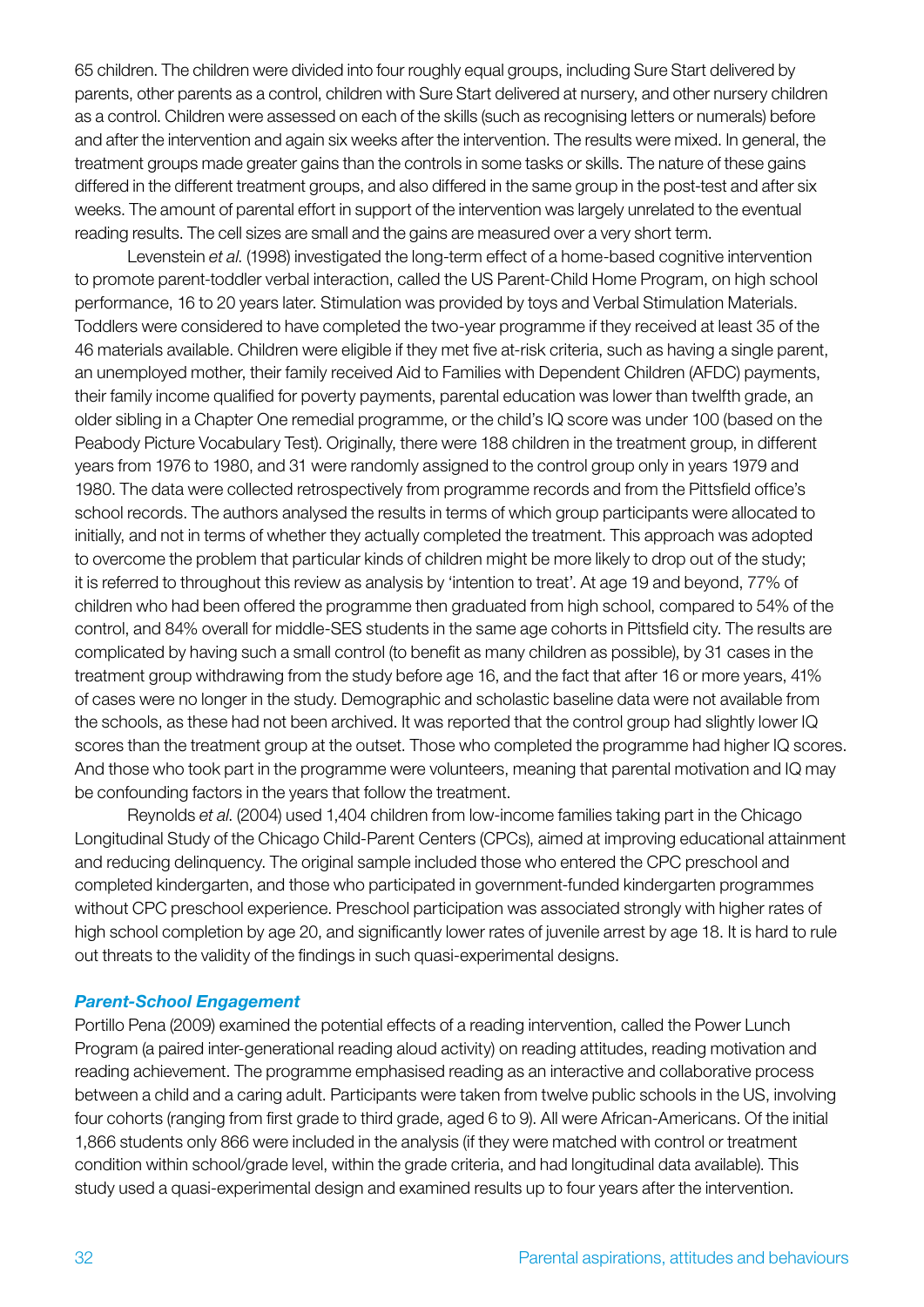It suggested that the intervention had a positive effect on academically at-risk elementary students' reading attitudes, motivation and achievement up to four years later, with small to medium effects. Because of the multiple components targeted by the programme (reading attitude, motivation and reading achievement) it is not clear what the direction of the effect of this part of the intervention is (is it AAB on achievement or achievement on AAB?).

Kyriakides (2005) conducted a comparison study of a parent-school partnership programme in Cyprus, getting parents to work with their children in the classroom while teaching was going on. The intention was to encourage close communication with parents and help them understand and value the purposes of school activities. Parents acted as advisors, learners and teacher aides in collaboration with the teachers. The intervention took place in one primary school with 92 year-five pupils, and comparison was made with a similar school in another village with 95 year-five pupils. Written and teacher assessments of mathematics, Greek language and social science were administered before the intervention, as a posttest, and again six months later in both schools. After the intervention, pupils in the intervention group achieved higher grades than the control school in teacher and external assessments in the three core subjects. The intervention was equally effective for all socio-economic groups, but was especially effective where the mother was a housewife (and perhaps had more time to commit to the programme). The study is small, contains no randomisation and so the authors are incorrect to quote probabilities instead of effect sizes, there was no control for possible confounding variables of the kind advised by Furnham (1995), the intervention school was a volunteer with an enthusiastic head teacher, and there is a strong possibility of a Hawthorne effect.

Moon and Callahan (2001) discussed the project Support to Affirm Rising Talent (START), which was a collaborative research effort between a university and a large urban school district. The authors suggested that parental involvement had no impact on the academic achievement of the primary-grade pupils from low socio-economic environments who participated.

Magnuson (2003) used an instrumental variables approach with data from the random-assignment US National Evaluation of Welfare to Work Strategies Child Outcomes Study to estimate the effect of maternal education on young children's school-readiness. Further analyses were conducted with two sets of nationally representative data from the National Longitudinal Survey of Youth Child Supplement (NLSY-CS). These suggest that when mothers themselves returned to school on their own initiative, their children's reading achievement improved, but not their maths. This was true regardless of the mothers' prior educational level. Return to school also predicted improvements in the quality of the home learning environments for the children.

Kratochwill *et al*. (2004) conducted a randomised controlled trial of a multi-family group programme called FAST (Families and Schools Together), involving parents more in their children's education, to improve classroom behaviour and academic performance. The study matched 50 pairs of American Indian children aged 4 to 9, and each was randomly assigned to the treatment or the control. Pre-test, immediate post-test and 9- to 12-month follow-up data were collected. Teacher ratings indicated that FAST students showed greater improvement in academic competence after one year, while immediate post-test results showed improvement in behaviour measured on the teacher-rated Aggressive Behaviour Scale and Child Behaviour Checklist. Improved classroom behaviour by the child due to parental involvement may be an intermediary step or simply a correlate of the outcome. The study is small, ethnically specific and relies on teacher reports. FAST has been tried in the UK and the early signs are encouraging, but in both the US and UK, the evaluations have only found very weak differences in actual attainment results (Crozier *et al*., 2010).

Topping *et al*. (2004) considered a maths tutoring method used by peers, parents and other volunteers. Thirty children aged 9 to 10 of below average mathematical ability were randomly allocated to experimental or control conditions. The 17 experimental tutees were tutored in mathematical problemsolving at home by their parent using the method, while the 13 control children received traditional maths problem homework. Pre- and post-test assessment of both groups involved a criterion-referenced mathematics test in parallel forms and a scale of attitudes to mathematics. Experimental tutees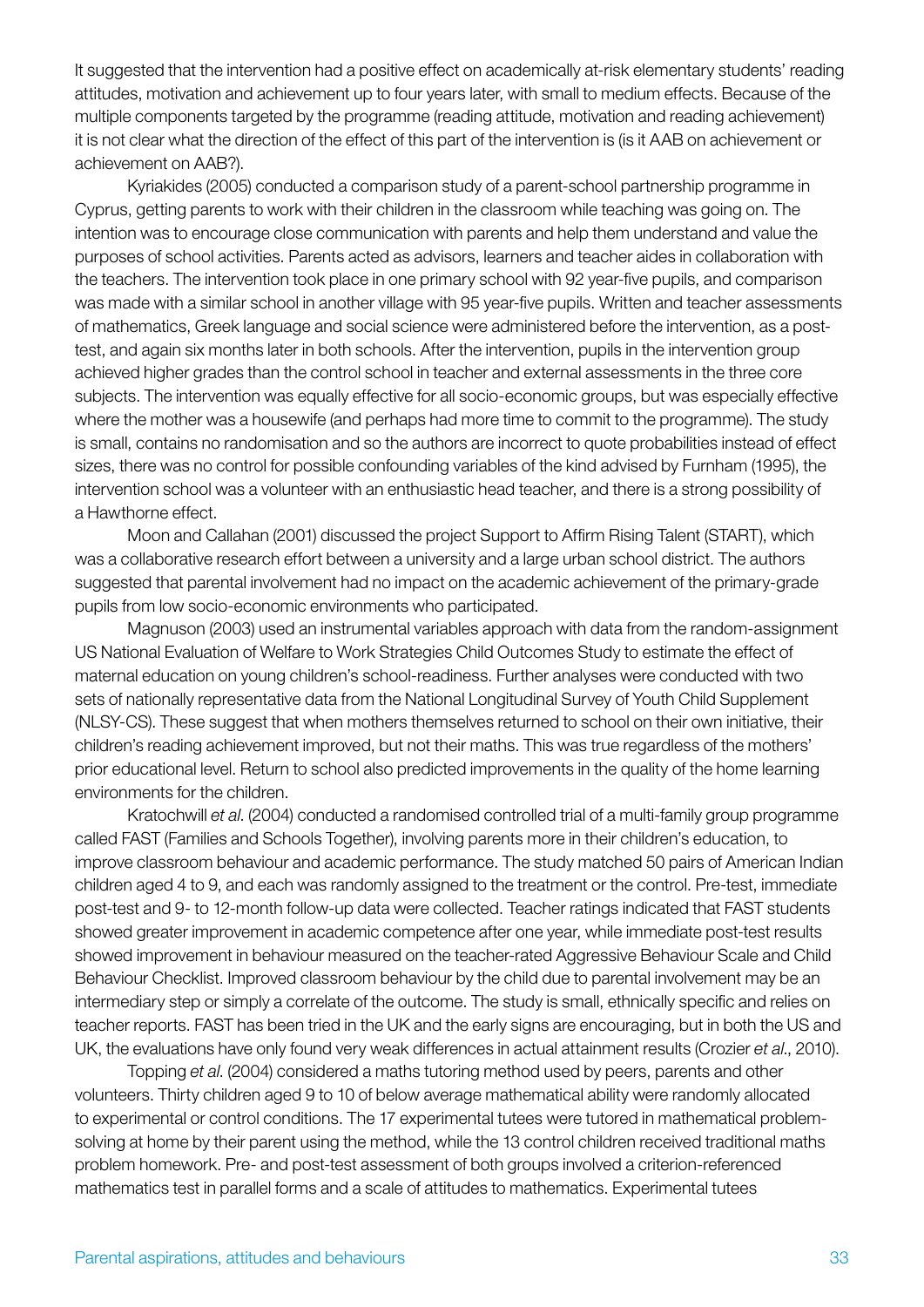showed gains on the attainment test while control group did not. The study is small, and is not only about parental involvement, making the results hard to interpret.

Spoth *et al*. (2008) looked at the long-term effects of the Iowa Strengthening Families Program, aimed at improving parenting competencies. Sessions were conducted for two hours once a week for seven consecutive weeks, involving a parent and child. Families with sixth-grade girls from 22 rural schools with high free-lunch eligibility were randomly assigned to either the treatment (238) or control group (208). Outcomes were school engagement in eighth grade, assessed by questionnaire about attitudes to school, and academic success in the twelfth grade, measured using parent and child response to a question about the child's usual grades at school. There is always a danger with any intervention that participants in the study are more likely to drop out in one treatment group than another and this can bias the results. The authors therefore analysed the results on the basis of intention to treat. The intervention appears to have had a positive effect on school engagement in the eighth grade, and a slight positive effect on grade academic performance in the twelfth grade. There are no test scores and no attendance data for this study. Therefore, there is a danger of bias in reporting. The academic selfreport was for overall performance. If a child received markedly different grades for math and English, for example, it would have been almost impossible for them or their parents to explain this in response to the question posed. It is not clear, even if the results are accepted, whether school engagement is a correlate or an intermediary step.

Bradshaw *et al*. (2009) conducted a randomised controlled longitudinal study of a Family-School Partnership, aimed at promoting parental involvement in educational activities and bolstering parents' behaviour-management strategies. The interventions involved training teachers, school mental-health professionals and other school staff in how to build partnerships with parents. There were also weekly home-school learning and communication activities, and nine workshops for parents conducted by a first-grade teacher, plus a social worker or school psychologist. The study involved 678 African-American children in first grade, following them through to high school and age 19, randomising half to the treatment and half to a control. The teachers were also randomised to treatment or control. The outcomes monitored were achievement, special education service use, graduation and participation in post-secondary education. Grade-twelve reading and math scores were measured using standardised Kaufman Test of Educational Achievement (KTEA) scores. Grades six to twelve classroom behaviour and academic performance were assessed using teacher reports. School records provided information on high school graduation rates. Where data were missing from school records, self-report data from student's age 19 interviews were used. The intervention had no discernible effect on teacher-rated academic performance, KTEA reading performance, special education use, high-school graduation or college attendance. There was a small difference in KTEA maths performance. This is a large and generally well-conducted study. Only 574 students were tracked through to grade twelve, meaning that the results for over 15% of the cases are missing or refused. Since these cases cannot be assumed to be a random subset of the original cohort, there must be some doubt about the meaning of the reported 'significant' improvement in maths.

In summary, parental involvement shows some promise as the basis for an intervention to improve school outcomes from early years to early adulthood. Success may be intervention-specific, meaning that considerable care needs to be taken in designing ameliorative approaches for the future. Some interventions showed no effect. Several interventions combine activities for parents with activities for schools, nurseries and other settings. In these cases it would be inaccurate to describe the approach as solely about parental involvement. This theme is picked up again in Chapter 8.

#### Mechanism

Two relevant mechanisms explaining how parental involvement could affect pupil attainment have been referred to in this literature: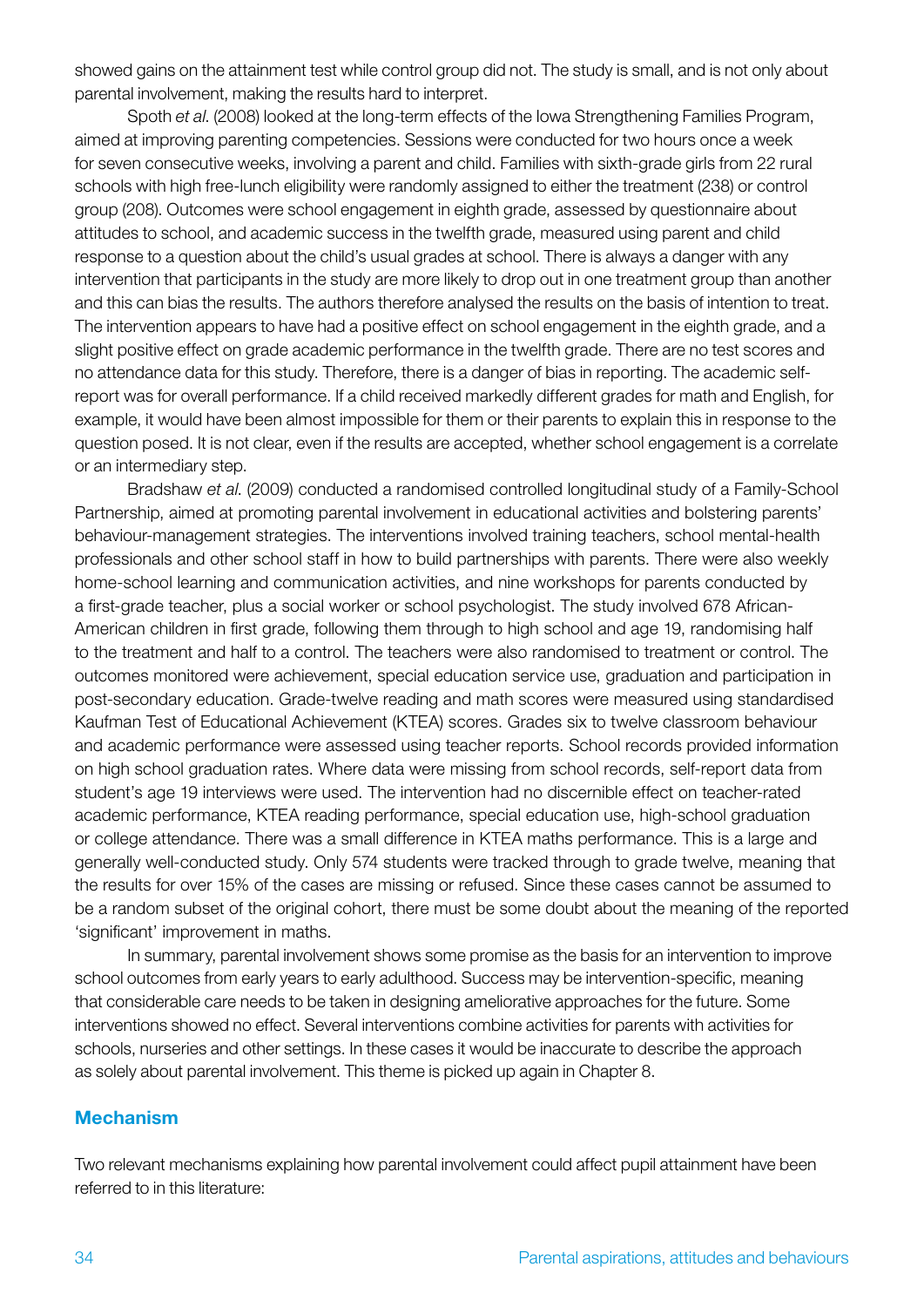*'parent as teacher': in which parents' instructional behaviours are expected to raise the child's achievement (this can be regarded as an 'additional resources argument', where more teaching improves outcomes), and this may have a pedagogic impact or even a long-term impact on cognitive ability; and*

*'parent-school alignment': in which the cultural norms of communication and behaviour in the home may be made closer to those expected in school. Children who come from homes where the rules of communication and behaviour are very different from those they encounter in school may be expected to experience difficulties in interpreting expectations at school. This can build a sense of frustration, compounding initial problems in interaction with teachers.* 

Either mechanism may initiate a reinforcing cycle. This can happen when teachers encounter children who are 'less ready for school' which may dampen their expectations of the progress these children can make. This may be observed in classroom organisation through seating arrangements (table setting in primary classrooms), setting or streaming at secondary school, or the level and character of teachers' interaction with a child. It can also happen when a child begins to make comparisons between their own achievement and the achievement of peers. There is potential for subsequent compounding of disadvantage through the kind of mechanism envisaged by self-efficacy theorists (see Chapter 6).

While both mechanisms might be viewed as important in 'school-readiness', they may also be important as a child's schooling progresses. The 'parent as teacher' mechanism may affect the quantity and richness of instructional support for a child throughout their schooling. A parent who is knowledgeable about the education and assessment system, or becomes more knowledgeable as a result of an intervention, may be in a better position to assist their child with homework, coursework, revision and choice of appropriate subjects. The 'parent-school alignment' mechanism may be more noticeable during critical moments during a child's time at school (such as when the school is unhappy with a child's behaviour or motivation, or when there are important choices to be made about curriculum pathways to follow). There was less mention in the pieces reviewed here of more general parent-child relationships and issues such as closeness and personal warmth. However, it is possible that these are at least part of the explanation for the link with parental involvement (and parenting style, dealt with in a later section of this chapter).

#### **Conclusion**

Parental involvement in a child's education is a strong and plausible candidate for a causal model of improvement. There is some evidence of association, and of the correct sequence from involvement to attainment (and occasionally participation). There have been successful interventions in different contexts, and there are at least two plausible mechanisms of explanation. Future work should be focused on identifying the key elements and timing of a successful intervention (the active ingredients), and how best to engineer these into practical steps for policy and practice. It is not possible to estimate the costs and precise gain of this until these key elements are known. Any such intervention may have benefits for the child, and the parent, beyond attainment and participation in formal education.

# Parental substance abuse

Goodman and Gregg (2010) mentioned substance abuse (heavy drinking, taking powerful or illegal drugs and, increasingly, smoking tobacco) as something that their datasets included, and as a characteristic of families with what the authorities consider to be serious behavioural difficulties. However, the authors did not present any explicit evidence of an association between parental substance abuse and a child's educational outcomes.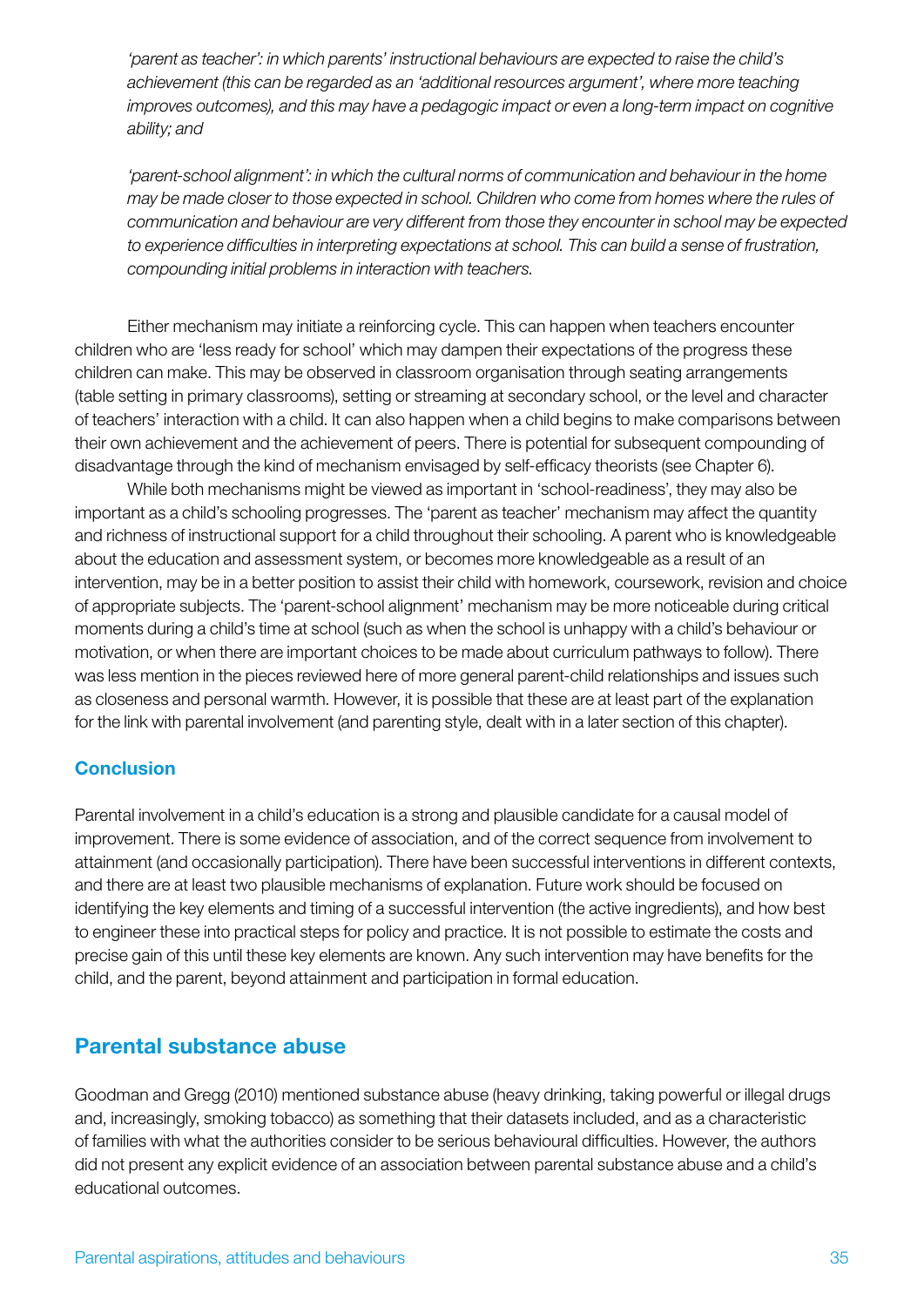#### Association

This new review found no studies of cross-sectional association between parental substance abuse and a child's educational outcomes. Part of the reason for this could be that, by its nature, an association between prenatal events and attainment must be the subject of a longitudinal study, and so would be covered in the next part of this section. It should also be recalled that none of the databases searched specifically covered medical evidence.

#### Sequence of events

Some older research has shown that children's subsequent cognitive ability is associated with prenatal exposure to alcohol (Coles *et al*., 1991; Streissguth *et al*., 1990; Goldschmidt *et al*., 1996; Olson *et al*., 1992; Olson *et al*., 1997), but the sizes of the correlations are small.

This new review found three full longitudinal studies on this topic. One suggested no link from prenatal alcohol use to educational outcomes, one suggested a lowering of ability and subsequent achievement, and a third suggested no influence from prenatal cocaine use.

O'Callaghan *et al*. (2007) used the Mater-University of Queensland Study of Pregnancy, which involves a cohort of 7,223 children born to mothers enrolled at prenatal classes in Australia. When they were 14 years old, 5,139 of the children (now adolescents), and their mothers, completed attentional and learning questionnaires, and 3,731 of the adolescents completed psychometric assessments. For the children, measurements of achievement included the Wide Range Achievement Test – Revised, and Raven's Standard Progressive Matrices Test. Their behaviour was measured using mothers' report on the Child Behaviour Checklist, and their own Youth Self Report. Learning was assessed by a series of questions in the mother and adolescent questionnaires. Mothers' behaviour included the quantity and frequency of alcohol consumption and the extent of binge drinking. The study found that for young people whose mothers consumed less than one glass of alcohol a day in the early or late pregnancy stages, there was no association with any attentional, learning or cognitive outcomes. Analysis before adjustment showed that exposure to more than one glass a day in late pregnancy was associated with an increased prevalence of overall learning difficulty in the children. However, this association disappeared after adjustment for context.

Howell *et al*. (2006) recruited 265 adolescents with a mean age of 15, 181 of whom were born to mothers from one prenatal clinic in Atlanta, Georgia. Most of the adolescents were African-Americans from poor SES backgrounds. Of the 265, 128 had been prenatally exposed to alcohol via mothers who were heavy drinkers, 53 were controls with mothers who did not drink during pregnancy, and 84 were special education students. Attainment measures were adolescents' cognitive ability (using the Wechsler Intelligence Scale for Children), academic achievement (using the Wechsler Individual Achievement Test), academic achievement in school (Iowa Tests of Basic Skills) and Grade Point Average (GPA) for current and previous years. Other measures included adolescents' adaptive behaviour (Vineland Adaptive Behaviour Scales), special education placement, conduct and attendance, physical health (physical dysmorphia score), care-givers' current alcohol and drug use (Addiction Severity Index). Young people exposed to alcohol prenatally had significantly lower IQs than those in the other groups, and showed significant deficits on mathematics subtests. There was no increased incidence of conduct problems in school records related to alcohol exposure (e.g. absenteeism, school dropout) compared to control groups. Since participation was voluntary there may have been a pre-existing bias in these naturally occurring groups.

Hurt *et al*. (2005) involved 135 children (62 with gestational cocaine exposure and 73 without), who were enrolled at birth, followed prospectively and had completed the fourth grade. Data were obtained from school report cards, standardised test results, teacher and parent report and birth and early childhood data. Successful grade progression was defined as completing US grades one to four without being held back. The study found that children exposed to cocaine during pregnancy and control children did not differ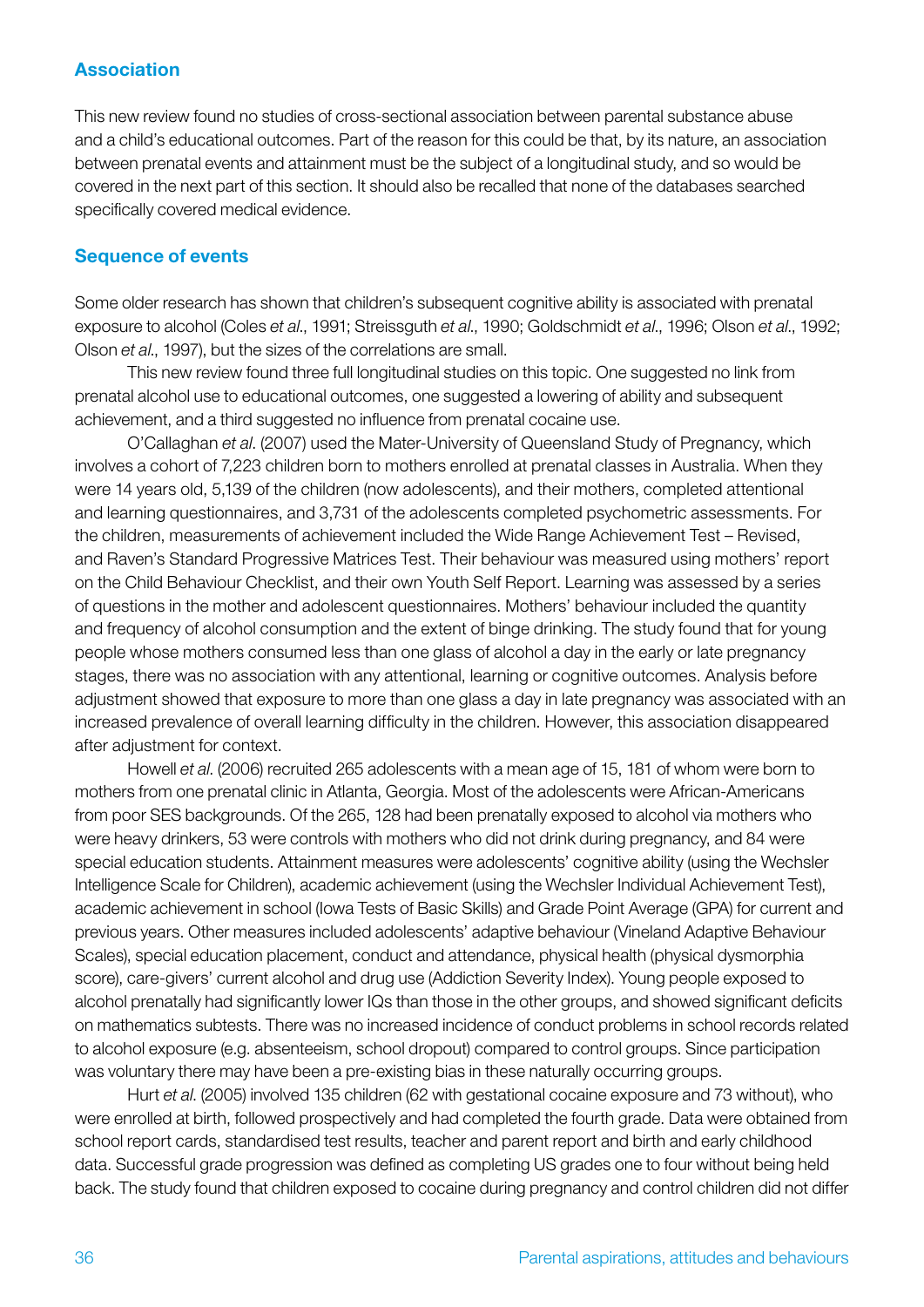substantially in school performance, in terms of successful grade progression, GPA, reading below grade level, and standardised test scores in reading, maths, and science. Children who completed grades one to four without retention had higher IQs and better home environments, regardless of cocaine exposure. This suggests that better home environment and higher IQ are more important factors for successful grade progression than gestational cocaine exposure.

There is, in summary, very little solid evidence here for a sequence leading from prenatal parental substance abuse to a child's educational outcomes, and no reports were found of parental substance use and older children's education.

### **Intervention**

This new review found no reports of controlled interventions to improve children's educational outcomes by adjusting parental substance abuse. Ethically, it is difficult to envisage what these could have been. Perhaps some kind of regression discontinuity design could be used, involving those just above and just below a threshold for enforced drug treatment.

# Mechanism

There are at least three possible mechanisms to explain how parental substance abuse could lead to altered attainment levels for a child. The first two of these ought to be reflected in other lines of explanation in this review. First, parental substance abuse might reduce the capacity of parents to engage in positive behaviours (such as those considered elsewhere in this chapter). Alternatively, parental substance abuse may foster substance abuse by children (see separate section in Chapter 7). There is also the possibility of neonatal damage, producing long-term differences in learning ability. However, there is so little evidence to explain here that there is little point in speculating further at this stage.

# **Conclusion**

It is notoriously difficult to demonstrate the absence of something, especially from such a wide-ranging but inevitably partial search, which is why social science adopts a principle of parsimony or simplicity. And it must be recalled that the search for this new review did not include medical databases. Nevertheless, the conclusion of this review, as it stands, has to be that there is no evidence for a causal link from parental substance abuse to children's educational outcomes. This is not to condone substance abuse during pregnancy, or deny that it has other possible dangers. Nor does it deny that evidence exists (but was not found in these databases), or will exist in the future. But at present, anyone with a sole concern to improve educational outcomes for those most at risk of underperformance would be advised to seek an intervention elsewhere.

# Parenting style

Goodman and Gregg (2010) showed that simple differences in parenting styles and rules (such as having regular bedtimes or family mealtimes) are linked to poverty, with poorer children often facing less regularity in their lives. By the age of 3, infants' test scores are already slightly linked to whether they have a regular bedtime. Is there wider evidence that such links are causal?

### Association

A few studies showed a link between parenting style and school outcomes, and with the 'authoritative' style associated with most success (Terry, 2008; Sektnan *et al*., 2010). Brown and Iyengar (2008) conducted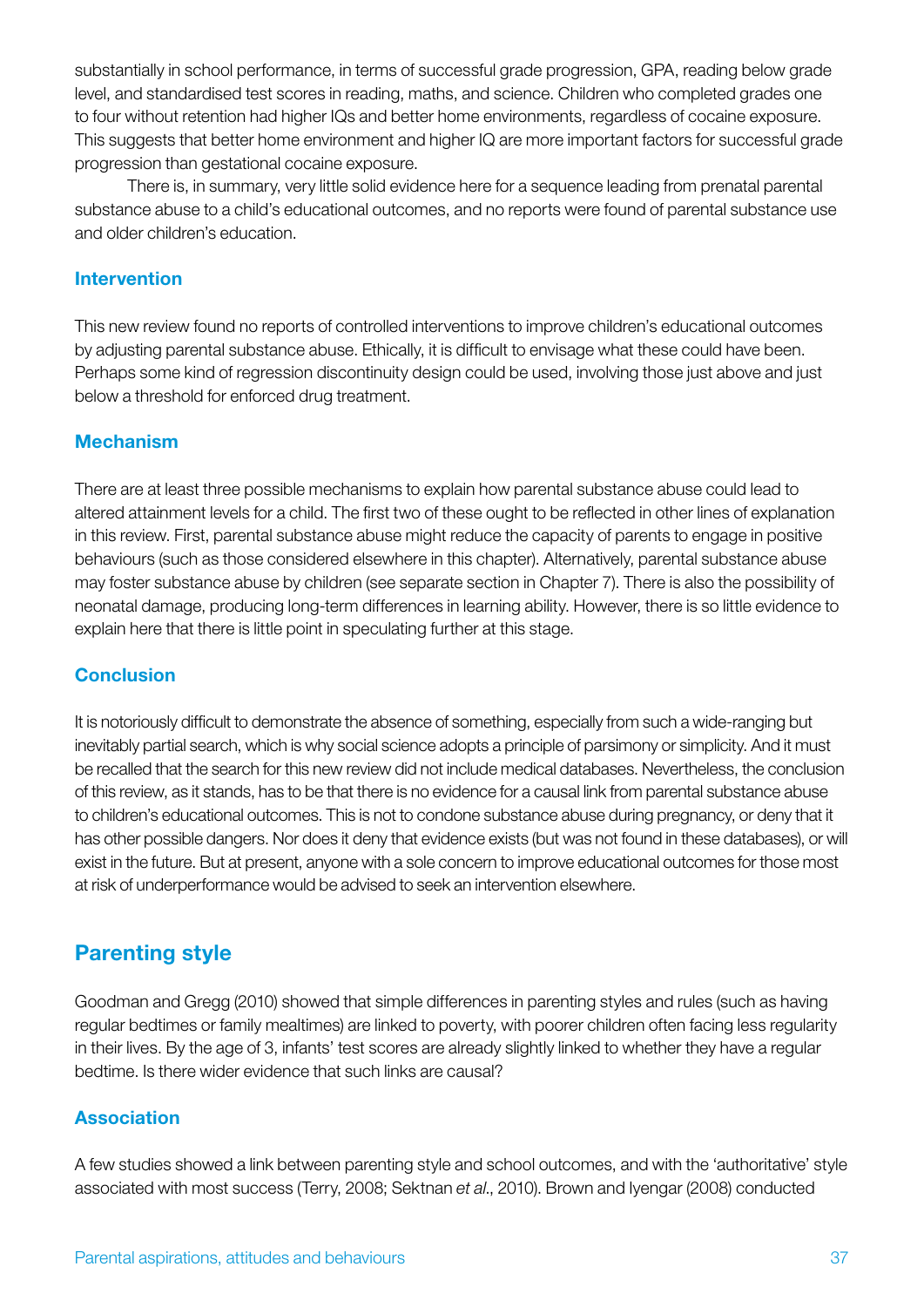a literature review on parenting styles and achievement, suggesting that what they termed 'behavioural' and 'psychological' control were the two parenting styles most closely related to higher academic achievement. Hill (2001) found that low parent SES and parenting strategies, such as 'hostile and nonsupportive', were associated with each other and with lower literacy scores for the children. Nuijens *et al*. (2000) employed self-reports from seventh and tenth graders to examine parents' levels of education and features of parent-adolescent relationships as predictors of adolescents' academic performance. Features of parent-adolescent relationships were assessed as follows: mothers' and fathers' influence with respect to academic performance, subjective closeness with mothers and with fathers and positive and negative emotions experienced in the relationships with mothers and fathers. Adolescents' academic performance was assessed by GPA, academic functioning and academic motivation. Parents' education was not a strong predictor of child achievement, but mothers' education was related to children's academic motivation. There was little pattern in the seventh grade, but by the tenth grade, academic performance was highly correlated with the closeness of parent-adolescent relationships.

A small number of studies found a weak association between religious observance and parenting styles in families, and school outcomes in the USA, often among African-Americans. These were generally small studies. Abar *et al*. (2009) looked at only 85 students, and the correlated measures, including attainment, were only self-reported. The research found that highly religious students tended to perform well academically, study better, and engage in fewer risk behaviours than young people who were less committed to religion, and that the authoritative style of their parents was associated with high levels of academic performance and study skills. Despite weakness in such studies, there were some bold causal claims such as that 'religiosity during adolescence has a significant effect on total number of years of schooling attained' (Loury, 2004, p. 119), 'church attendance during adolescence significantly increases total years of schooling that individuals obtain' (Loury, 2004, p. 125). Loury (2004) used the National Longitudinal Study of Youth but excluded all African-Americans, and all non-mainstream Christian denominations. The study found a substantial and appropriately contextualised association between the number of weeks attending church per year and the child's number of years of schooling.

There is, therefore, a prima facie case for a causal model linking parenting style and school outcomes, but not for religious observance itself and school outcomes.

#### Sequence of events

This new review found three further longitudinal studies on this topic. All three suggest a link between parenting style and outcomes, when considered in the necessary sequence for a causal model (i.e. where the parenting style precedes the educational outcome).

Flouri (2007) used UK Birth Cohort Study 1970 data, and found hyperactivity as a child, and mothers' authoritarian parenting, were negatively associated with educational outcomes when the child was aged 26. This result only involved high-SES parents. Gregory and Rimm-Kaufman (2008), with a small sample of 142 children and observation of parenting practices, found no link between mothers' behaviour when the child was at an early age and subsequent year-nine SAT scores, but a later link to the likelihood of graduating from high school. There were limited SES controls in this study.

Blondal and Adalbjarnardottir (2009) conducted a longitudinal study of 427 Icelandic young people. The study examined the relationship between the young people's perceptions of parenting style, parental involvement in their education and their chance of dropping out of school. Results indicated that adolescents at age 14 who characterised their parents as authoritative (showing acceptance and supervision) were more likely to have completed upper secondary school by age 22 than adolescents from non-authoritative families, after controlling for adolescents' sex, SES, temperament and parental involvement. Even after controlling for previous academic achievement, adolescents from authoritative families were less likely to drop out than adolescents from authoritarian or neglectful families. Parenting style was a better predictor of school dropout than parental involvement.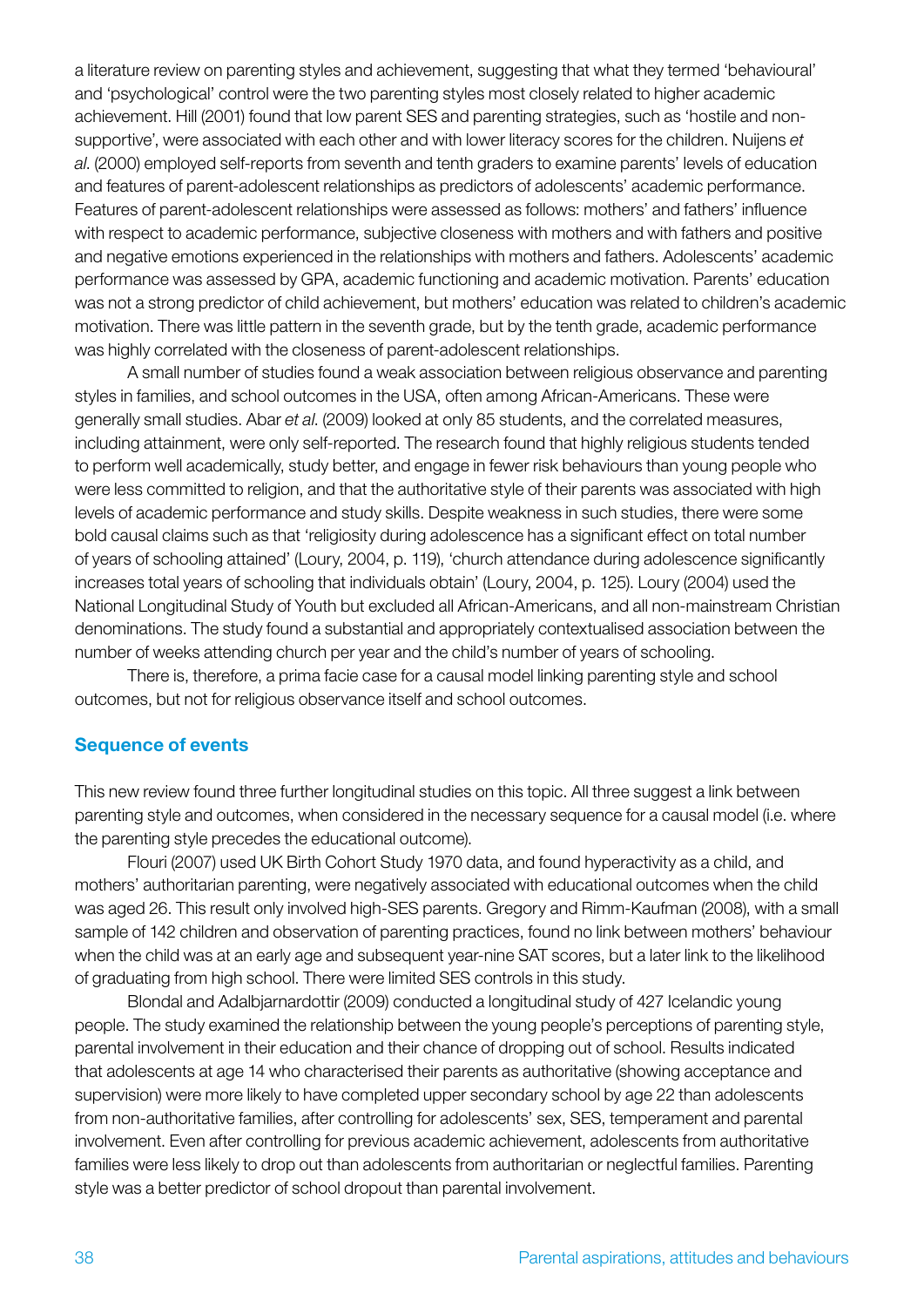Therefore, although the evidence is sparse, there is enough evidence here for the field to move on to controlled intervention studies.

# Intervention

This new review found no researched interventions attempting to alter parenting style and so influence attainment or participation.

# Mechanism

Parenting styles have been categorised in terms of the extent to which they are authoritarian or dialogic, and authoritative or neglectful. There are at least two main hypotheses. First, children who develop an expectation of, and capacity to engage constructively in, dialogic relationships with adults will be better prepared for school. This mechanism is sometimes associated in the literature with the parental involvement and behaviour described above. Second, children who experience a more authoritarian parenting style may be more likely to conform with a school's expectations of them. In particular, they may be more likely to continue to participate in formal education. Taken together, the predictions of these two hypotheses suggest that for a child who has experienced authoritarian parenting, their attainment may be depressed by weak capacity to engage in dialogic relationships with teachers, while attainment and participation may be enhanced by a reduced risk of dropping out. These outcomes should be relatively easy to test.

# **Conclusion**

Parenting style is intertwined with other issues, such as parental involvement (dealt with in an earlier section of this chapter), and this makes it hard to synthesise the evidence available. At present, anyone with a sole concern to improve educational outcomes for those most at risk of underperformance would be advised to seek an intervention elsewhere. However, there may be enough evidence here of an association between authoritative parenting and school outcomes to investigate further through a trial, if an appropriate intervention can be devised. Perhaps, though, this issue is best dealt with as part of work on the much more promising line of parental involvement.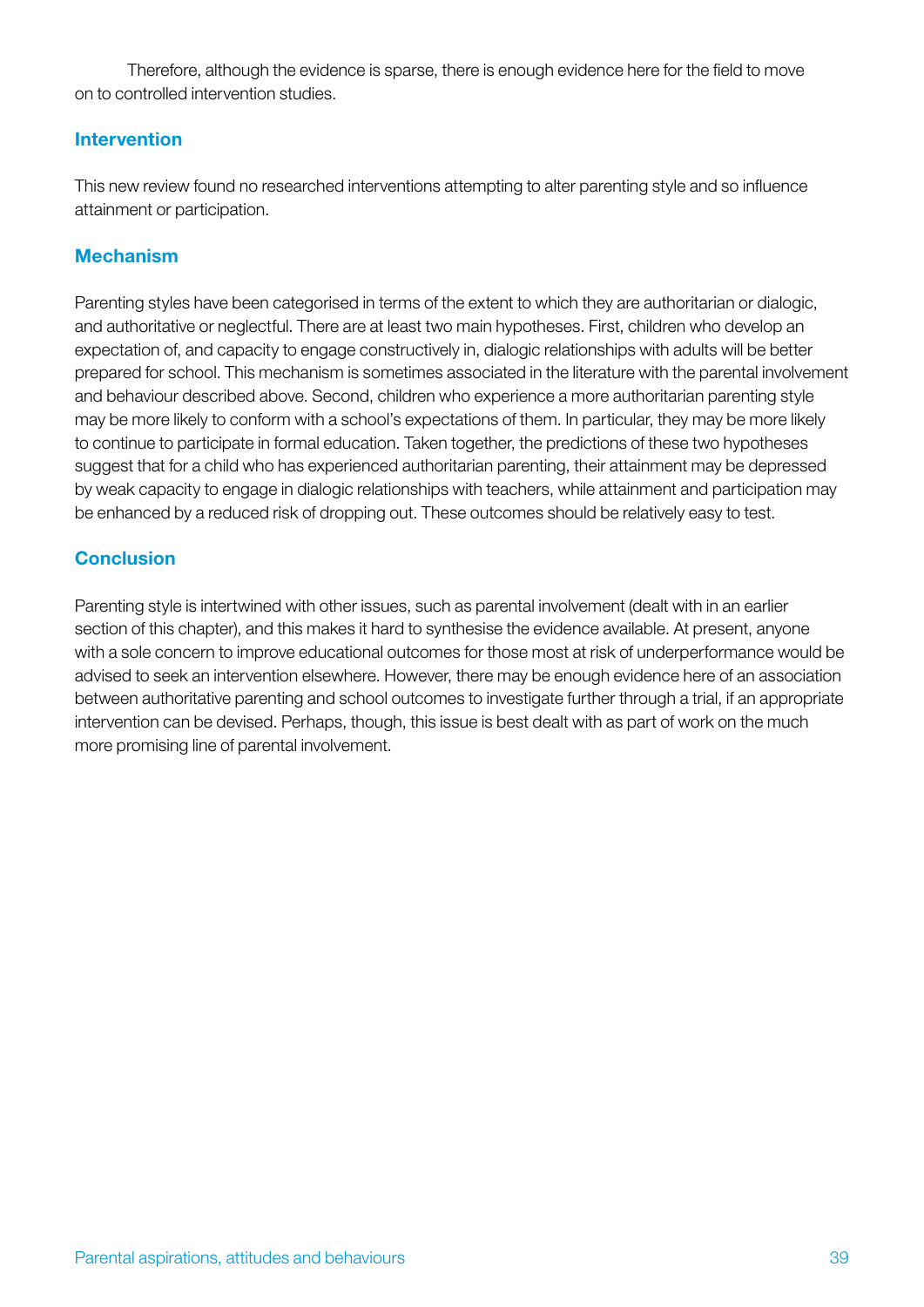This chapter looks at the review evidence on the effect of an individual's aspirations and attitudes on their attainment and participation in education. The five sections cover aspirations and attitudes in general, motivation, self-concepts and self-efficacy. None have enough evidence for a complete causal model.

# Individual aspirations and expectations

Individual aspirations and expectations are considered important because they might influence key choices, and outcomes such as educational achievement and occupational attainment. Goodman and Gregg (2010) said: 'Among the young people's attitudes and behaviours that we capture in our study, it is expectations for higher education formed by age 14 that make the greatest contribution to the gap in test scores between young people from rich and poor backgrounds.' They went on to point out that aspirations therefore 'potentially have an important part to play in explaining why poor children typically do worse at school'. This is, according to their report, a major area for policy to make a difference, especially where aspirations are raised early on in a child's school career. So, they recommended 'raising children's aspirations and desire for advanced education – from primary schooling onwards'. Is this really a causal model?

### **Associations**

There is a long-established suggestion that educational expectations and achievement (Duncan *et al*., 1972), and expectations and educational participation (Reynolds and Burge, 2008), are linked. Many studies suggest that young people with higher educational aspirations have greater motivation and higher educational attainment than their peers (Desforges and Abouchaar, 2003; Flouri, 2006; Jacob and Wilder, 2010). Blaver (2010) looked at 1,391 Hispanic young people from the 2003 Trends in International Mathematics and Science Study (TIMSS), and found that self-reported competence in maths was associated with future educational aspirations, and also with maths achievement. Using data from the Longitudinal Study of Young People in England, Cuthbert and Hatch (2008) found that the aspirations of young people and their parents were associated with their educational attainment. See also, Abu-Hilal (2000) in the separate section later in the chapter on individual attitudes to school.

Yet several studies in this new review also revealed evidence that this simple association between aspirations or expectations and school outcomes might be something else. In fact, several reports show very similar patterns of aspirations for different social groups, such as rich and poor pupils, despite their different levels of attainment (Turok *et al*., 2008; McKendrick *et al*., 2007; Calder and Cope, 2005). Marjoribanks (2005) used an Australian dataset (Longitudinal Surveys of Australian Youth) and found that adding student expectations to a regression model to 'predict' educational attainment reduced the apparent association with student socio-economic status (SES). This means that each variable acts as a proxy for the other, and any analyses not using SES are in danger of overestimating the association of outcomes with expectations.

Therefore, this new review finds some evidence of an association between aspirations/expectations and school outcomes, but largely when SES background and prior attainment is not accounted for.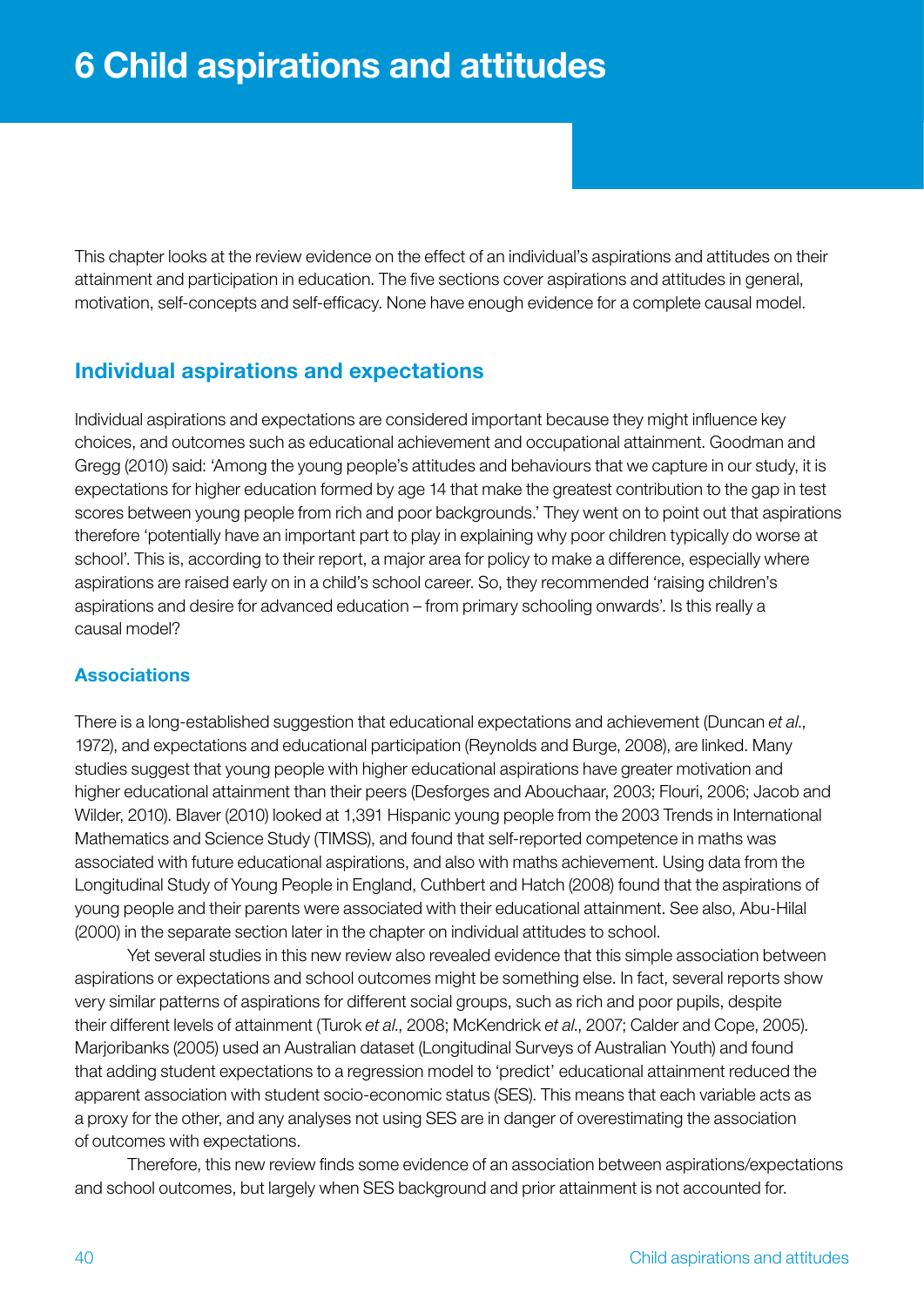### Sequence of events

The relationship between educational outcomes and aspirations/expectations seems to be a complex one. Aspirations can be both a predictor of educational achievement and an outcome of it, and might be influenced by self-esteem or self-efficacy, personal traits, experiences and mediating family factors (Gutman and Akerman, 2008; Strand and Winston 2008), or linked to beliefs about ability (Phillipson and Phillipson, 2007). Self-esteem and self-efficacy are addressed in separate sections of this chapter. Jacob and Wilder (2010) suggested that it is this potential iteration between expectations and attainment that makes it difficult to determine the primary causal structure. Young peoples' aspirations and expectations are not always a constant and can change rapidly during their school years (Gottfredson, 2002, and see below). So it is perhaps not surprising that the studies in this new review that are explicitly about attitudes or expectations and school outcomes do not provide a consensus.

Lin *et al*. (2009) looked at the progress of 2,000 pupils from grades seven to eleven, and found that the rate of progress was positively related to the expectations of pupils in year seven. However, this study had no measures of context.

Croll (2009) used the Youth Questionnaire from the British Household Panel Survey, from the mid-1970s to the early 2000s, and claimed that the 'results show that most children can express intentions with regard to future participation very early in their secondary school careers and that these intentions are good predictors of actual behaviour five years later' (p. 400). Children were asked from the age of 11 onwards whether they wanted to stay on in education after the age of 16. At age 11, for example, 67% of those who gave a definite reply said that they intended to stay on, and 72% did in fact remain in education. But the author seems to have misinterpreted this data. The 72% and the 67% are different subsets of the sample of children. It is not that all of the 67% and a few more all stayed on eventually. In fact, any predictions based on these reported intentions at age 11 would be less accurate than simply assuming that all children would stay on.

Beal and Crockett (2010) conducted a longitudinal study of three cohorts of students (grades seven, eight and nine) surveyed annually through to twelfth grade, and followed up into early adulthood. Of those who were invited, 90% took part in the first survey and 60% participated in the young adult follow-up. The study explored 317 adolescents' occupational aspirations and expectations, educational expectations, behaviours (using reported participation in school activities) and young adult's educational attainment. Occupational aspirations and expectations were measured using open-ended questions such as: 'What kind of work would you like to do?' and: 'What work do you think you will probably do?' while educational expectations used questions such as: 'How far do you plan to go in school?' High school behaviour (positive behaviours in which adolescents should engage for attainment and negative behaviours that they should avoid for attainment) were measured using the Primary Prevention Awareness, Attitudes and Usage Scale. Educational attainment was measured in response to the question: 'How much education have you completed?' Academic performance (GPA) was assessed with the question: 'What are your marks in school?' Occupational and educational aspirations and expectations remained fairly stable from year to year. Expectations may be partially mediated by participation in extra-curricular activities. No correlation was found between behaviour and expectations and aspirations, but adolescents' aspirations and expectations predicted adult educational attainment eight years later.

Liu (2010) used a nationally representative sample of students from the US Education Longitudinal Study of 2002, when the students were in the transition from high school to college or employment. The cohort's educational aspirations had generally declined from fairly high in tenth grade (between 'Graduate from college' and 'Obtain Master's degree or equivalent') by the time they reached the end of high school. Students who retained high stable aspirations were the most likely to continue in education. Jacob and Wilder (2010, p. 10) claimed: 'Even after we control for a host of individual, family and school characteristics, tenth grade expectations are strongly predictive of eventual enrolment.'

On the other hand, high educational aspirations do not predict high attainment for all ethnic groups (Strand, 2007), and so they cannot be a general 'cause' of attainment. Bui (2007) used US National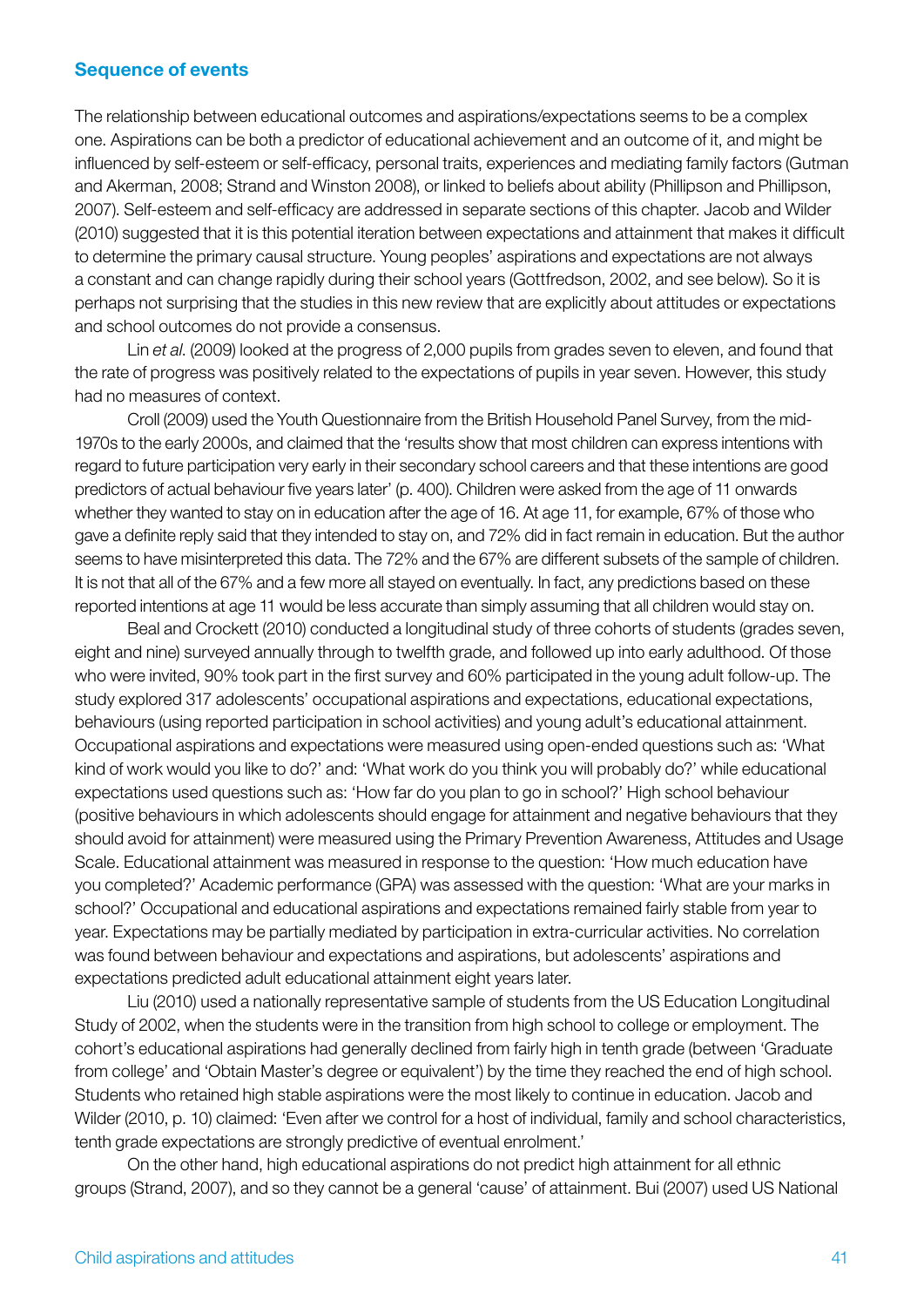Education Longitudinal Study (NELS) data to examine the relationship between educational expectations and academic achievement among 10,261 students in grades eight, ten, and twelve. The author claimed that a cross-lagged analysis shows that there is evidence of reciprocal effects between educational expectations and academic achievement, but that the path from academic achievement to educational expectations is stronger than, and predetermines, the reverse path. Attainment seems to come first in sequence.

### Intervention

This new review found no rigorous evaluations of interventions explicitly concerned with raising or lowering aspirations or expectations and so influencing educational outcomes. There will, presumably, have been many attempts to intervene with policy or practice to influence aspirations/expectations. None were found as part of a randomised controlled trial or similar.

# Mechanism

A causal relationship between aspirations and achievement is quite widely accepted in the sociology of education. Bourdieu, for example, has argued that students 'internalise the odds' of their social group and thus reproduce the 'objective chances' imposed by the social structure (Nash, 2000). This sociological type of explanation is both structural and individualistic in nature. It provides a plausible explanation for the well-established finding that educational outcomes are stratified by SES and family background, and for the observation that individual learning trajectories may, and often do, not align with that stratification. The pattern of an individual's background provides a structure for early learning events, which creates a normalised identity as a (non)-learner or prospective learner. This leads to a tendency towards stratified outcomes. But since the identity is only a filter for the individual, their choices plus serendipity prevent that tendency from becoming a complete pattern. Put succinctly, patterns appear when looking at many individual lives, but whimsy can appear when looking at only one individual.

A major problem with this approach is that it is easy to find evidence for, but hard to test thoroughly. The theory suggests that aspirations are deeply rooted in family relations and the social context in which that family is embedded. The theory predicts that it will be very difficult to change aspirations through interventions that leave the familial and peer environments unchanged. New information made available to the student or the parent is expected to be interpreted in ways that are consistent with their existing frames of reference, sometimes leaving aspirations more or less unchanged. What is needed is a radical alteration in the family and peer environment, which is unambiguously unrelated to parental intentions. This would usually rule out changes such as a parent moving to a higher-status job or enrolling as a mature student for a university degree, since these might influence the outcomes in other ways (acting as confound). Conversely, achievement differences (e.g. for children enrolling in private schools through a state-administered voucher scheme) are potentially attributable to aspirations unless data are collected that enable the more general association between aspirations and attainment to be ruled out.

# **Conclusion**

As with parental expectations (dealt with in the previous chapter), there is not enough evidence here for a causal link between aspirations/expectations and educational outcomes. Crucially, no study has been found that shows altering aspirations actually leads to difference in outcomes. Perhaps the variance 'explained' by aspirations in the Goodman and Gregg (2010) model reflects mostly the accuracy of individual's imagined futures, or the quality of the feedback they have received from schools.

There is also the problem that intentions, aspirations and expectations are very changeable. While this might seem desirable for any intervention intended to change them, the actual level of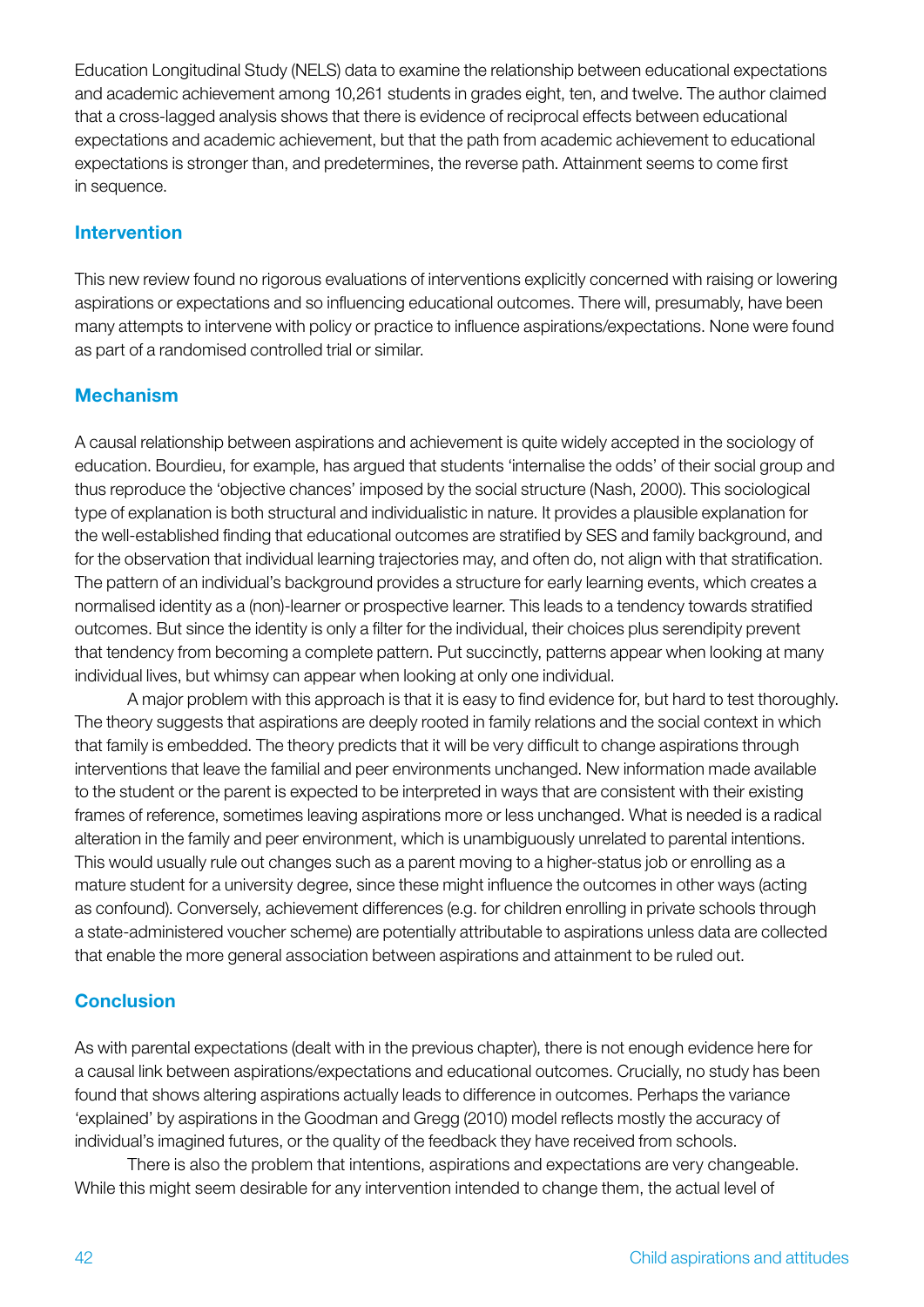volatility makes them unreliable as indicators. Croll (2009) found, but did not report as such, that less than 41% of children expressed the same aspiration at least four times when asked annually from year seven to year eleven, meaning that the majority of pupils expressed an intention to stay on in education *and* an intention not to. So, their intention must be right but is also wrong. In their study, Jacob and Wilder (2010) also reported that around 60% of students in their dataset updated their educational expectations at least once, and that expectations have become less predictive of school attainment over past decades. There may be good reasons for this volatility. For example, using longitudinal datasets from the Netherlands, de Groot *et al*. (2011) looked at peoples' intentions to move house. Intervening events such as family breakup led to moves that were not originally intended, while events such as job loss might prevent a previously intended move. If there is little link between intentions and real outcomes, then there cannot be a good causal model.

There is some evidence that child aspirations are already realistic (which is perhaps why they show signs of correlation with outcomes), and a suggestion that to increase them further might be more than the UK labour market and higher education system can accommodate (St Clair and Benjamin, 2011). Nash (2000), on the other hand, used Progress at School data from New Zealand, and showed that aspiration is not closely associated with SES background. The aspirations of Pacific Islander students are generally very high, and bear little or no relationship to their scholastic achievements. This means that for a large body of students, aspirations are unstratified by class, ethnic origin and attainment at school. See also Gorard and Smith (2010). This is an important point because if aspirations were stratified by SES, then raising aspirations for children from lower SES families would be fairer even if the 'system' could not cope. But if they are not stratified, then, and importantly for the rest of this review, falling short of one's early expectations and aspirations might perhaps lead to lower emotional and psychological well-being in adulthood (Hardie, 2010). There are, therefore, possible dangers in raising aspirations without raising competence. And if competence is raised, is there still a need to raise aspirations artificially? This is a very difficult issue, and it is not clear that researchers, policy makers or practitioners have thought through the implications here.

At present, anyone with a sole concern to improve educational outcomes for those most at risk of underperformance would be advised to seek an intervention elsewhere. However, if an intervention could be devised that isolated aspiration/expectation from other factors, then it might be worth testing whether raising aspirations really does lead to a difference in attainment.

# Individual attitude

Attitudes, such as feelings about the value of schooling or a wish to participate in specific subject courses, are generally linked to SES background, and to related concepts like self-esteem (dealt with in a separate section of this chapter). However, they are also related to issues like enjoyment of school, which are not themselves linked to SES background (Gorard and Smith, 2010). Goodman and Gregg (2010) present no explicit evidence of a link between children's (as opposed to parental) attitudes to education and educational outcomes. Attitude here is taken to include school engagement, but is distinguished from aspirations, self-esteem and so on (dealt with in separate sections of this chapter). Goodman and Gregg (2010) suggest that 'policies aimed at improving attitudes … among teenagers could have some beneficial effects in preventing children from poor backgrounds falling yet further behind during the secondary school years'. What does this new review find about such a claim?

# Association

This review found few studies of association between individual attitudes and educational outcomes, and as a whole these do not provide convincing evidence that there is a strong correlation.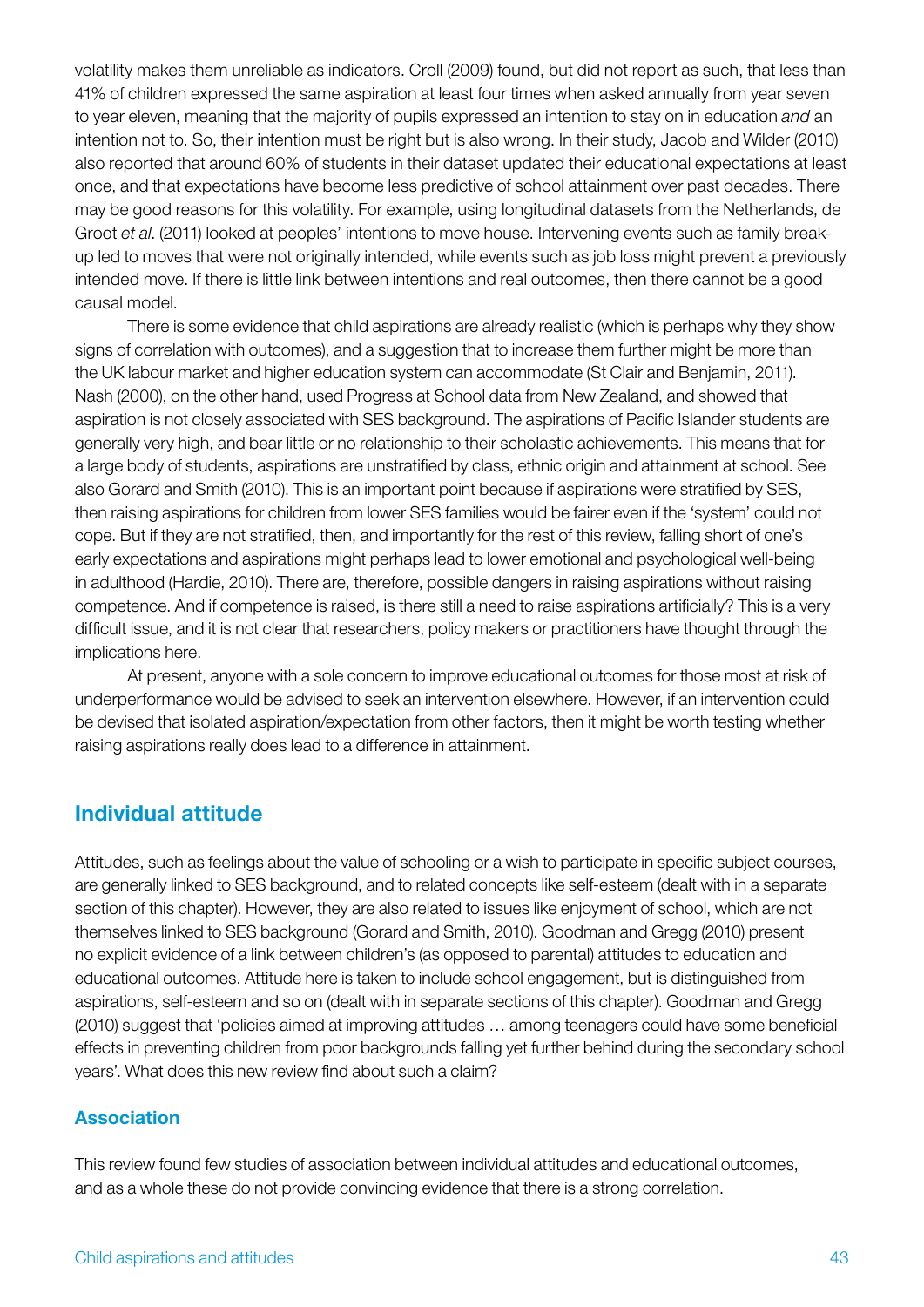Twist *et al*. (2007) found some links between attitudes to reading and reading attainment for 200,000 9- and 10-year-old children in 41 countries in the Progress in International Reading Literacy Study (PIRLS). Hillman (2010) reported an association between positive pupil attitudes towards engagement with school and their achievement. Abu-Hilal (2000) used a sample of 280 grade-nine, eleven and twelve students from one high school in California, and measured their attitudes to school subjects (English, maths, science and social studies and school in general), level of aspiration ('How far do you think you will go in school?') and standardised achievement tests in the four core subjects. There was only a very weak association between attitudes and achievement (0.04), but a stronger association between attitudes and aspiration (0.25), and aspiration and achievement (0.48). The latter may be simply because those who do well are more likely to think that they can go further in education because they know that the probability they can do so is high (see previous section on individual aspirations).

### Sequence of events

This new review found four further longitudinal studies on this topic. One suggests a link, one is of poor quality, and the other two both suggest that the sequence moves from attainment to attitude. This is the wrong order for the desired causal model.

Li *et al*. (2010) found a modest correlation (0.3) between a child's attitude to behaviour in school in year five and their academic outcomes in year six.

Harris (2008), in the Maryland Adolescence Development in Context Study, followed 1,407 seventhgrade pupils. But only 954 remained in the study in eleventh grade, and only 832 (less than 60% of the original sample) one year after high school. The authors looked at differences in beliefs about education and social mobility, and the claim that such beliefs are mechanisms by which the opportunity structure influences school behaviour, each with 'separate effects on academic outcomes' (p. 608). However, their results are unclear. In the first stage of their model they use only beliefs as a predictor, while prior attainment is entered into the model at the very end, once the majority of explicable variation has been accounted for.

Mattern and Schau (2002) involved 458 white seventh and eighth grade students in eight rural schools in northern New Mexico. Excluding those with less than 50% of the relevant sub-scores (three attitude constructs and four achievement sub-scale scores) the sample dropped to 441. A further three cases with outlying scores were excluded, leaving 438. Attitude to science (as a school subject) was measured in terms of liking for science (affect), perceived self-competence in science (cognitive competence) and reported usefulness of science (value). These three were chosen because they were comparable to attitude measures used in previous studies. Achievement was measured using a multiplechoice test of students' general science knowledge (items were taken from those used in the 1990 US National Assessment of Educational Progress (NAEP)) and a set of four select-and-fill-in concept maps that assessed students' connected understanding of science concepts. Data were taken twice – once at the beginning and again at the end of the school year. For boys, the best-fit structural model was the no-attitudes path model, suggesting that previous attitudes did not have an important link to subsequent attitudes. Post-attitudes were influenced by previous achievement, according to the authors. Boys' prior attitudes did not have a greater link with their later achievement than their prior achievement. Girls' achievement was not linked to their prior attitudes (once their prior achievement was accounted for). In other words, girls' prior science achievement is more strongly linked to their later achievement than their prior attitudes. Therefore, teaching strategies that stress achievement could well lead to an improvement in science but have little effect on attitudes. On the other hand, interventions to develop positive attitudes toward science should result in more positive post-attitudes, but would be likely to have no discernible effect on achievement.

Ma and Xu (2004) analysed data from the Longitudinal Study of American Youth (LSAY) in secondary school grades seven to twelve. This involved 50 middle and high schools, from each of which about 60 seventh graders were randomly selected, and then followed for six years. The total sample was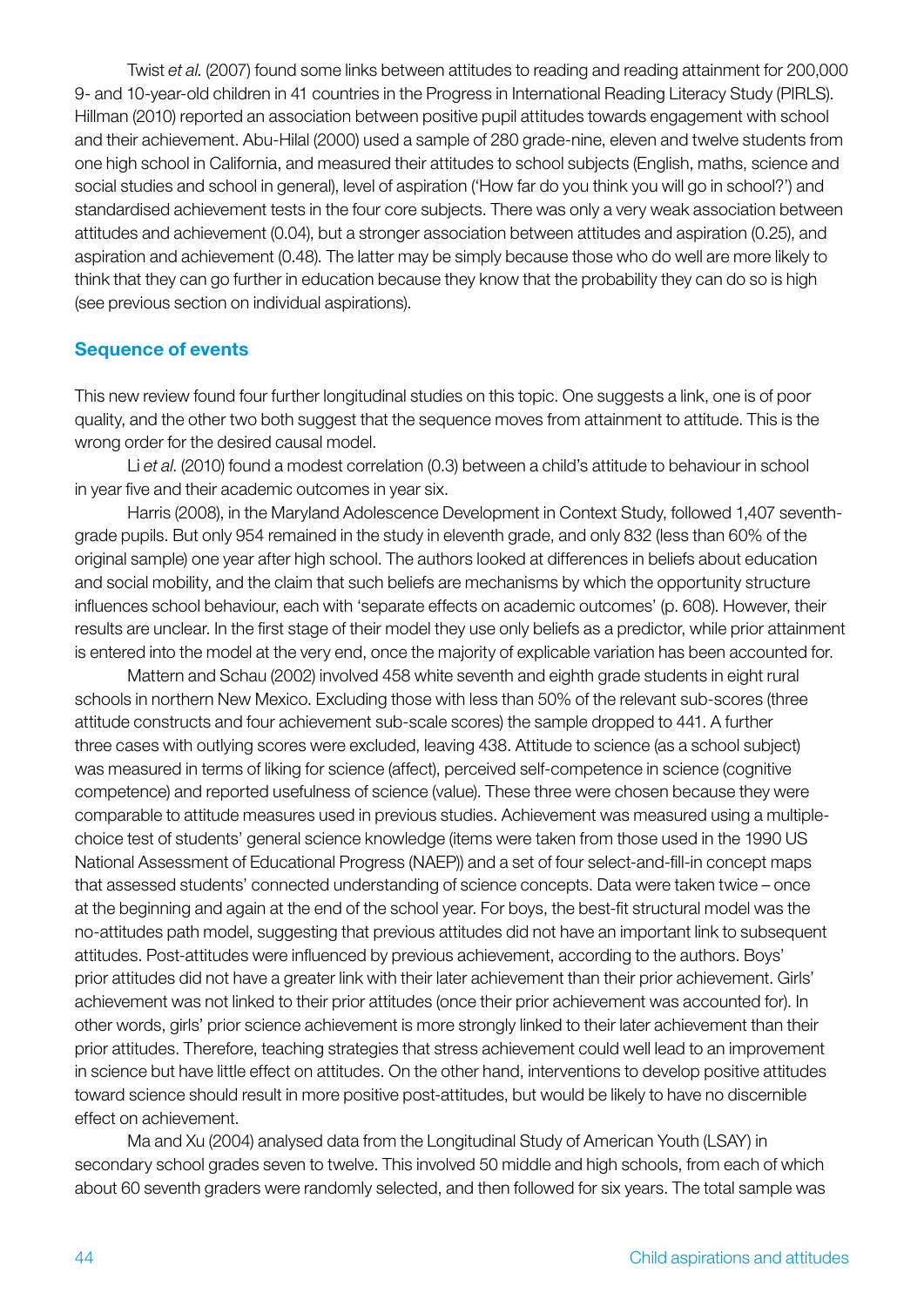3,116 students (1,626 males and 1,490 females). Maths achievement was based on test scores in basic skills, algebra, geometry and quantitative literacy. To ensure comparability of test scores across years, multiple-group item response was used to equate scores for each year. Attitude towards maths was measured using student self-responses on three indicators: 'Mathematics is useful in everyday problems'; 'Mathematics helps a person think logically'; and 'I will use mathematics in many ways as an adult'. The results showed that the cross-lagged link between attitude in grade seven and achievement in grade eight was minimal. For an individual's entire secondary school career, achievement preceded, and in the words of the authors, 'demonstrated causal predominance over', attitudes. Prior achievement significantly predicted later attitude across grades seven to twelve. Prior attitude, by contrast, did not meaningfully predict later achievement. If this study is valid, an institution's ability to affect students' level of achievement via attitudinal change is minimal (Hom, 2004).

### Intervention

This new review found only one study that involved an intervention to improve attitude and therefore attainment. This study is small, relates to a specific undergraduate course, and has an unclear outcome.

Duze (2010) examined the effects of Participatory Learning Technique (PLT) on the achievement and attitude of undergraduate BEd students on a research methods course. The study was based on a sample of 60 students (30 in experimental and 30 in control groups). Performance was measured using a criterionreferenced test covering topics in the course, and attitude was measured using a 50-item attitude inventory scale. Those exposed to PLT performed better than those who were taught in the traditional lecture method. They also exhibited more positive attitudes towards their course. Pre-test results had showed that the two groups were similar in terms of achievement and attitude toward the course. This confirmed an earlier study conducted with MEd students (Duze, 2005). The study did not test whether enhanced attitude caused an improvement in achievement, or whether PLT led to better achievement and hence enhanced attitude.

In summary, the review found little solid evidence that intervening to alter attitudes can lead to improvements in educational outcomes.

### Mechanism

There are some obvious possibilities for explaining how attitudes might translate into attainment or participation, such as that liking going to school leads to better attendance and more enthusiasm for learning. However, as shown above, the evidence for a causal link is so weak in all three prior parts of this causal review that there is no immediate need for an explanatory mechanism. It may also be that the key and specific attitudinal issues are dealt with in other sections of this chapter.

### **Conclusion**

No real evidence was found that attitudes towards educational issues, other than those dealt with separately (if they are considered to be attitudes), are linked to levels of attainment or participation. There is not even a promising foundation for future work here. At present, anyone with a sole concern to improve educational outcomes for those most at risk of underperformance would be advised to seek an intervention elsewhere.

# Individual motivation

Goodman and Gregg (2010) cite motivation only as an outcome of schooling, and do not present any evidence that it is explicitly associated with educational outcomes. They describe a nationwide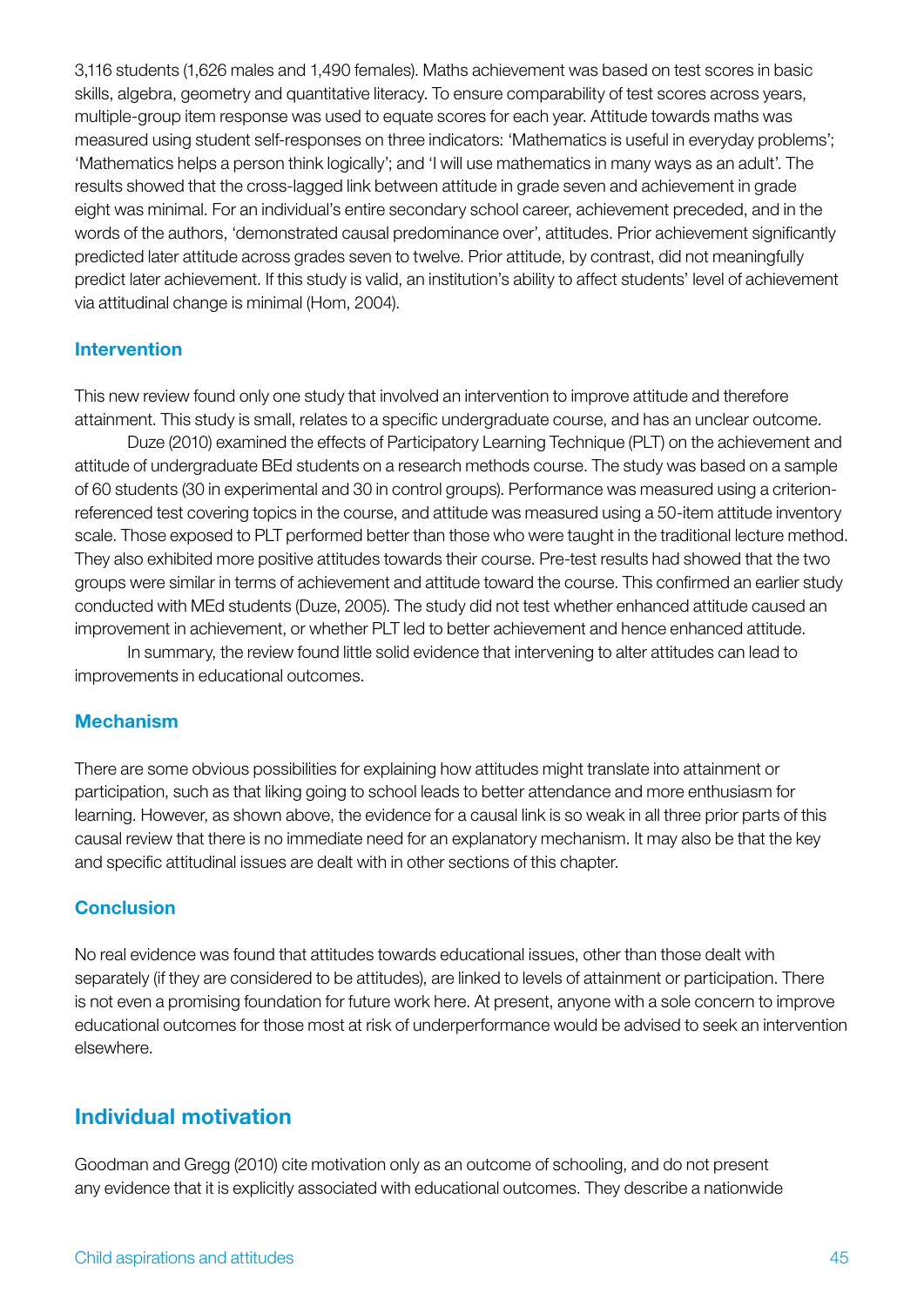government-funded voluntary programme (Social and Emotional Aspects of Learning or SEAL), which aims to promote five social and emotional skills that are thought to be instrumental for effective learning. One of these 'skills' is motivation. Alivernini and Lucidi (2011) stated that student motivation is the best single predictor of high school dropout. Is this backed up by the evidence of this new review?

### Association

A number of studies have suggested weak associations between reported learner motivation and attainment or retention (Singh *et al*., 2002; OECD, 2003; Robbins *et al*., 2006; Unrau and Schlackman, 2006; Van de gaer *et al*., 2007; Ream and Rumberger, 2008; Quirk *et al*., 2009; Somers *et al*., 2009). Much of this work was about motivation in relation to specific school subjects, such as maths (Meece *et al*., 1990), and arts (Skaalvik and Valås, 1999).

Hayenga and Corpus (2010) studied 343 middle school pupils. They found that pupils reporting strong intrinsic motivation received higher school grades than pupils with reported extrinsic or mixed motivation (however strong those kinds of motivation were). Cheng and Ickes (2009) found similar results at college level, with 377 college undergraduates. Students with higher self-motivation had better academic performance (grade point average (GPA)), even after controlling for the students' previous academic performance (high school rank) and academic ability (SAT/ACT scores).

There is, therefore, some limited evidence of an association between motivation or type of motivation and attainment (or attendance at school). There was little evidence on motivation and postcompulsory participation. Studies of participation seem to refer to 'aspiration' (dealt with in another section) rather than motivation, but they may mean something similar.

### Sequence of events

The highest quality and largest study, by some way, found no evidence that suggested intrinsic motivation was linked to attainment at high school, and this was confirmed by two other studies. Nor did the studies by Zanobini and Usai (2002) and Dowson *et al*. (2003), as discussed more fully in the section in this chapter on self-concept, find any evidence that self-concept could lead to attainment.

Keith and Cool (1992) used longitudinal data from a sample of 25,875 high school students who were members of the sophomore cohort of US High School and Beyond (HSB) study, to examine the effects of quality of instruction, motivation, academic coursework and homework on academic achievement. Only students who participated in the base year and first follow-up year were included in the analyses. HSB data measured quality of instruction and motivation, the quality of school, quality of instruction and parental and peer influences. The order in which the variables were included in the model was based on a logical and chronological sequence, and also on previous theory and research. Hence, background variables and ability were entered before the other variables. Quality of instruction came before motivation as high quality instruction generally leads to higher motivation, and a highly motivated student, in turn, completes a more academically oriented curriculum. Students in a more academic curriculum should complete more homework and therefore achieve a higher level. The authors did present six other models and showed that these were in almost all respects inferior in explaining the data. Ability had the strongest link to attainment (0.5), and quality of coursework and homework added further associations (totalling 0.4). This means that the bulk of any variation in attainment has been explained. Therefore, quality of instruction and academic motivation were unrelated to achievement (although motivation may be partly encompassed in coursework and homework). The authors expressed doubts about whether students' responses to questions about the quality of their school and its instruction actually measure quality of instruction and schooling anyway.

Schwinger *et al*. (2009) examined the link from motivational strategies to achievement for 231 eleventh- and twelfth-grade German high school students. Students' motivational strategies and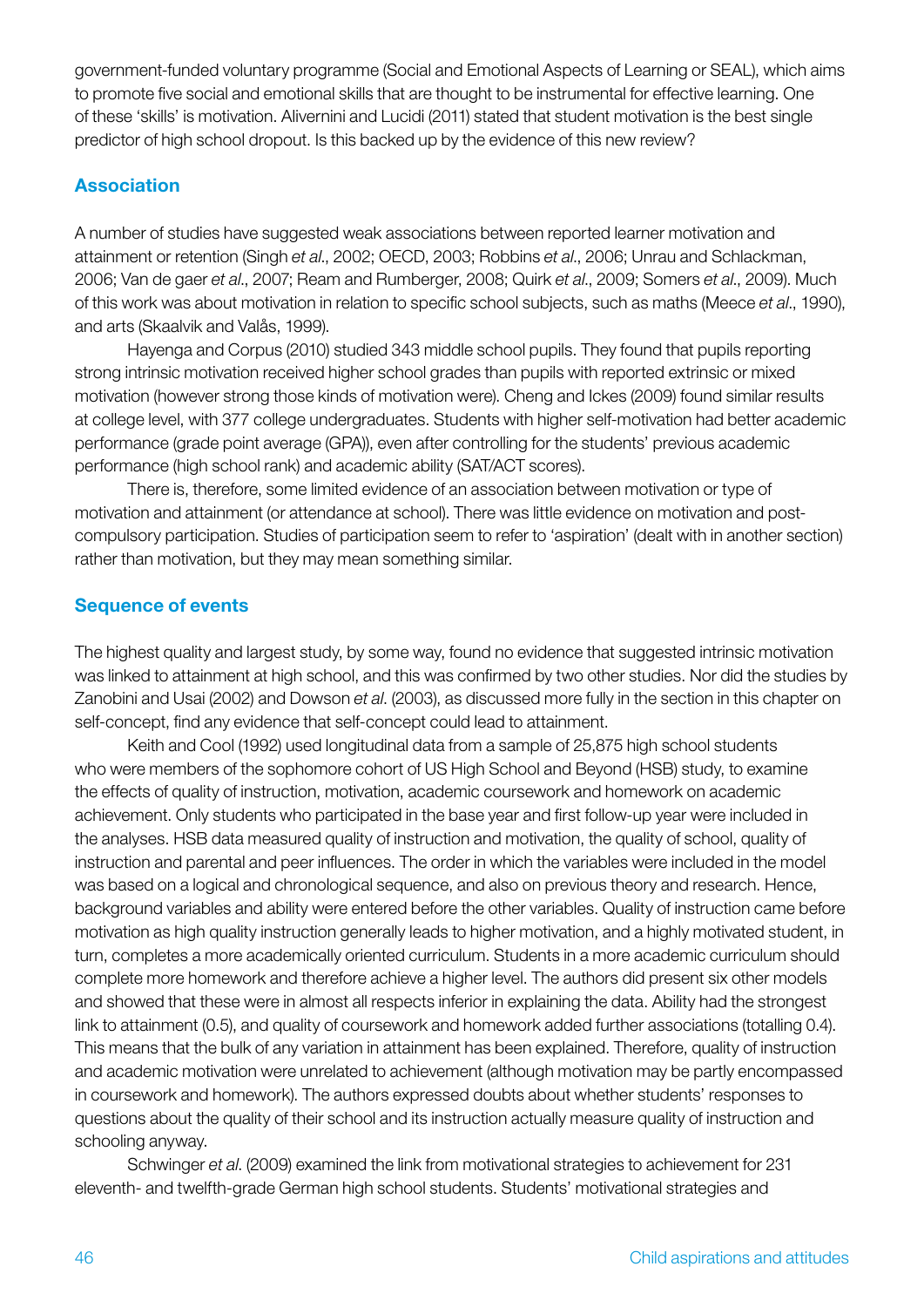management of their own work were assessed based on students' self-reports. Students also completed an intelligence test, and their half-year grades (GPA) were assessed six months later. The study found that motivational strategies were not directly related to GPA. Intelligence and work management were both strong predictors of grades.

Gagne and St Pere (2001) studied 200 pupils, and showed that cognitive ability, or IQ, was the strongest single predictor of school achievement. If IQ is included in modelling, then any association between individual reported motivation and achievement disappears. If IQ is accepted as largely set before motivation, then this means that motivation is an outcome and cannot be a cause of achievement.

There is almost no evidence here to support a causal link from intrinsic motivation to attainment, and no mention of a link from motivation to participation.

#### Intervention

Intriguingly, given the shortage of basic evidence of a causal sequence, this new review found four intervention studies, in which extrinsic motivation was a major independent variable. Three of these concerned financial incentive payments.

Riccio (2010) reported on the Opportunity NYC: Family Rewards programme, examining whether offering low-income families cash rewards for engaging in activities related to children's education, family preventive healthcare and parental employment improves family and child outcomes. Under the programme, rewards were allocated to students and other family members. The authors compared the educational outcomes of students whose families were randomly assigned to participate with those who were not in the programme. More than 50 attendance and test-score outcomes for elementary and middle school students were examined. Family Rewards was found to be effective in improving the maths test scores of K-5 students (i.e. children in classes from kindergarten to fifth grade) in year two of the study, but the effect size was minimal. Among high school students, the programme was effective in increasing attendance rates and the number of students attempting eleven or more credits, and both attempting and passing exams.

Fryer (2010) examined the effect of financial (extrinsic) incentives on student achievement. The study analysed data on approximately 38,000 students from about 260 public schools in Chicago, Dallas, New York City and Washington, DC. Students were given monetary payments for performance in school (paid directly into bank accounts or by cheque). Students were paid three times a year, within days of verifying their achievement. The study found no statistically significant effects on standardised math or reading outcomes in Chicago, New York City or Washington, DC. Focus group interviews with students suggest that although students may be excited about the incentives, they do not actually know how to improve their grades. This is an important point to note for all attitude and aspiration work. Confidence may be misplaced without competence. However, paying students for inputs into the education production, such as for attendance, good behaviour, doing homework and wearing their uniforms yielded moderate improvements in reading and maths achievements. Paying students to read books yielded a noticeable increase in reading comprehension. In each of these cases it is reasonable to infer that the students knew what to do (they understood the school's definition of 'good behaviour').

Bettinger (2010) evaluated the effects of the Coshocton financial incentive programme, providing external motivation for academic achievement. Coshocton is an economically depressed Appalachian community in Eastern Ohio. Pupils in grades three to six were paid in gift certificates for every good test result in five core subjects. Each school had two grades from years three to six randomised to take part (a condition of the donor). Other grades acted as comparators for eligible grades in other schools. In total, it seems there were 24 treatment and 24 control grades, although the report does not make this easy to confirm. Motivation (intrinsic and extrinsic) was measured using the Academic Self-Regulation Questionnaire, and teacher-rated assessments. There appeared to be a positive effect on maths scores, with high scoring pupils more responsive to the incentives. There was no difference in reading. This may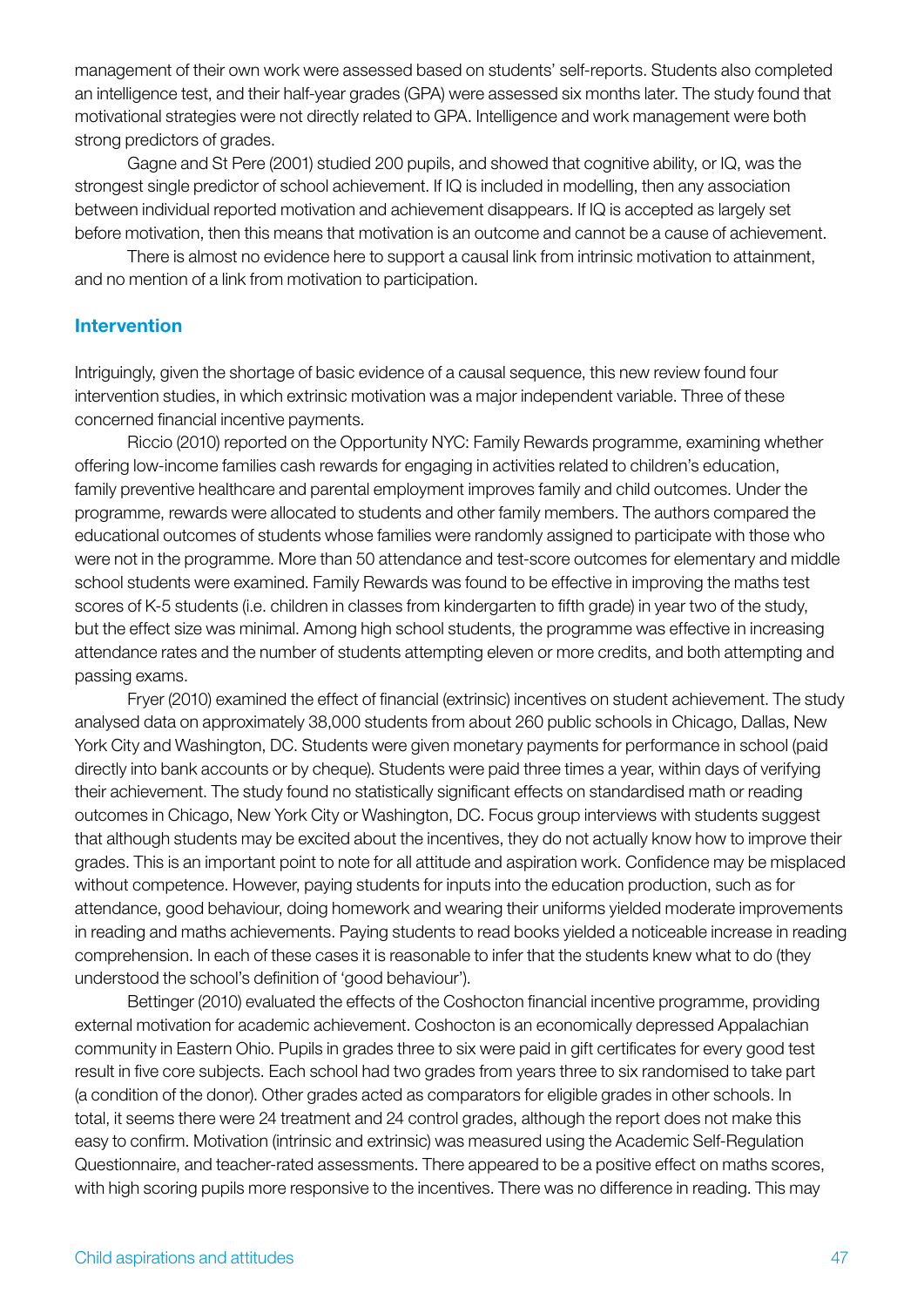be because extrinsic motivation is more effective for less conceptual tasks. Students can memorise a series of facts or formulae to prepare them for the tests, but it is more difficult for students to prepare for reading a specific text or writing on a particular subject. There was no evidence that pupils' intrinsic motivation was affected either way.

Kellow and Jones (2008) conducted an experiment that showed that white US high school freshmen (aged 14 to 15) who were told that their test performance would be predictive of their performance on a state-wide, high-stakes standardised test (evaluative condition) outperformed those in the non-evaluative condition. The high stakes, as perceived, were motivational. However, the African-American students in the evaluative condition performed almost the same as those in the non-evaluative condition. Here the high stakes made no difference. Self-perceptions of ability and expectations for success in maths were slightly lower for African-American students than white students in the evaluative condition. There were no differences in anxiety, goal-orientation and performance-avoidance between the groups. The study did not consider other variables, such as student characteristics, school environment and testing conditions, that might have influenced the results.

# Mechanism

One explanatory mechanism suggests that some students will have stronger intrinsic (self-generated) motivation than others. This mechanism is closely related to the ideas of 'academic self-concept' and 'locus of control', since students who believe they are good at schoolwork and who believe that they can substantially affect outcomes through their effort are expected to be more motivated to achieve. This is dealt with in a separate section of this chapter. Another mechanism, more relevant here, suggests that all students will increase their effort if they perceive that current and future pay-offs are greater. This would be extrinsic (or externally-generated) motivation. Such pay-offs may come in the form of financial incentives for achievement or participation or the prospect of future earnings. However, whether the motivation is intrinsic or extrinsic, students must also know how to direct their greater effort. Motivating students to make more effort will not affect attainment if students do not, or do not know how to, direct their effort in ways that are likely to raise their achievement.

# **Conclusion**

Motivation, like so many of the aspirations, attitudes and behaviours dealt with in this study, is intertwined with other issues, such as attitude and self-esteem (dealt with in separate sections of this chapter), and this makes it hard to synthesise the body of evidence available. At present, anyone with a sole concern to improve educational outcomes for those most at risk of underperformance would be advised to seek an intervention elsewhere. However, there may be enough evidence here of an association between extrinsic motivation and school outcomes to investigate further through a trial in the UK, if an appropriate intervention can be devised. And more work could be done on altering children's intrinsic motivation and seeking a link to gains in school outcomes.

# Individual self-concept/self-esteem

Self-concept and self-esteem are covered together in this section because, as shown below, they are so strongly intertwined in the literature. Goodman and Gregg (2010) found that, 'even after accounting for longrun family background factors and prior attainment, [a child is] more likely to perform well in tests if … [he or she] has a greater belief in his or her own ability at school'. So, they asked, 'will raising … young people's self-esteem and ability beliefs have' an effect on attainment? This is a key question for this new review. What does the overall evidence suggest?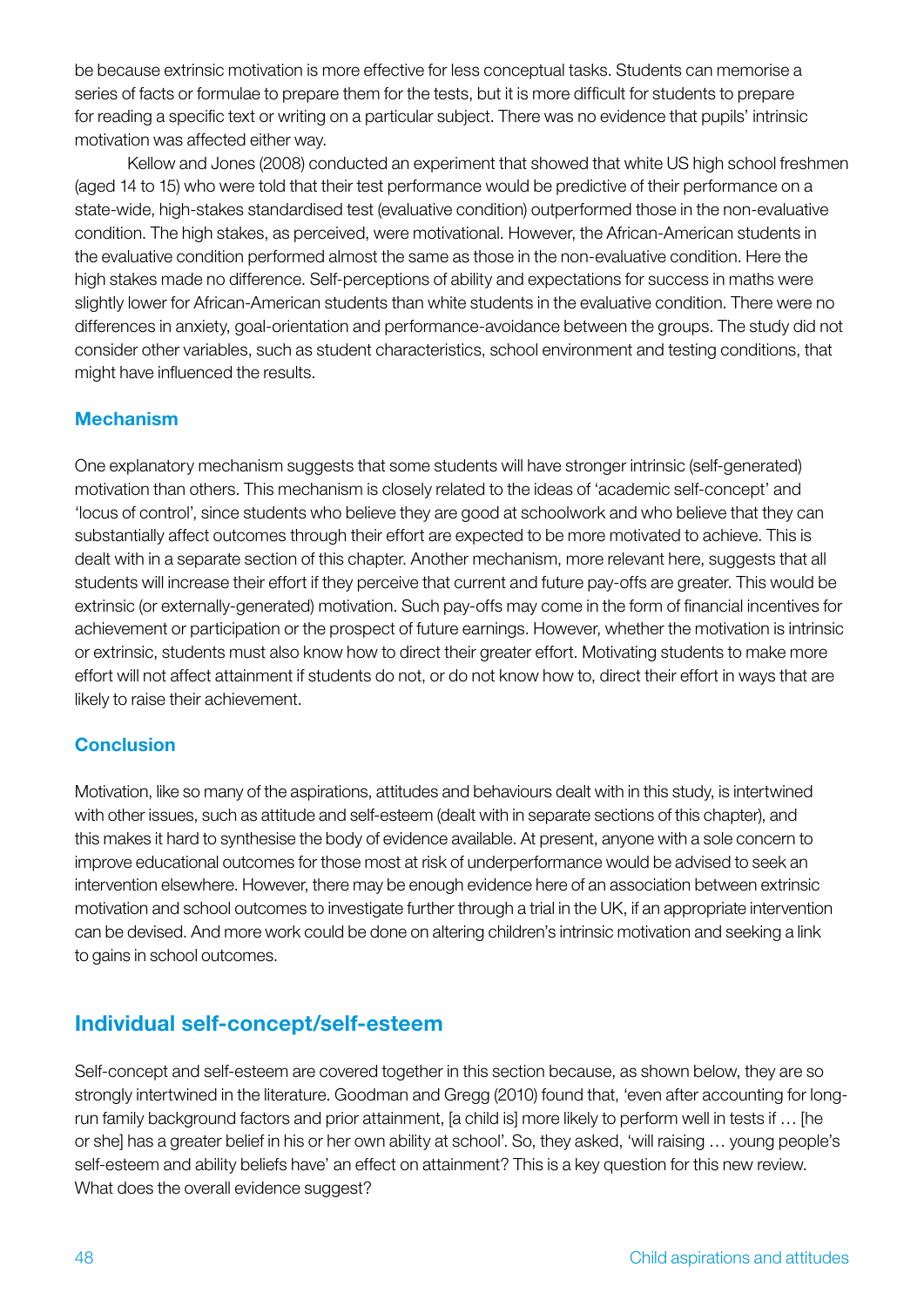### Association

Some other studies have linked academic self-concept to achievement, based on correlational or observational data (Cervantes, 2005; Peetsma *et al*., 2005; Skaalvik and Skaalvik, 2009; Zimmerman, 1995). Shavelson and Bolus (1982) found a relationship between self-concept and achievement. Zand and Thomson (2005) found that African-American adolescents with high levels of self-worth were more likely to report having higher grades at school. Gonzalez-Pienda *et al*. (2002) used data for 503 12- to 18-year-old adolescents, and reported that their self-concept was statistically related to their academic achievement. Between them, a young person's aptitude and self-concept 'explained' most of the variation in attainment. Singh *et al*. (2010) collected data through a survey questionnaire in three school divisions in the southwest region of the US State of Virginia. There was a slight association between school outcomes (self-reported grades) and self-concept (at least for white pupils), and a slightly stronger link between a pupil's school outcomes and their sense of school belonging.

Baumeister *et al*. (2003, 2005) in a major and widely cited reanalysis of previous work, suggested that high self-esteem, in terms of the global self-concept, is not associated with better performance once other factors are accounted for.

Therefore, there is some limited but somewhat disputed evidence of an association between self-concept and attainment. There is no evidence here of an association between self-concept and participation.

### Sequence of events

This new review found a large number of studies relating to the order of life-history events involving selfconcepts and attainment (Helme and van Aken, 1995; Marsh and Shavelson, 1985; Marsh and Yeung, 1997; Green *et al*., 2006; Neuenschwander *et al*., 2007; Liew *et al*., 2008; Whitesell *et al*., 2009). Eight longitudinal studies presented evidence and models suggesting that self-concept (and self-esteem to a lesser extent) do not lead to attainment or participation in the way that a causal model would require. Five further studies presented evidence of a one-way sequence from self-concepts to outcomes. Finally, five studies suggested that self-concepts and school outcomes are iteratively linked, and are mutually the causes of each other.

#### *Not a causal sequence*

Maruyama *et al*. (1981) investigated self-esteem and attainment through a study of 1,613 children aged 4 to 15 in the Educational Follow-Up Study (EFUS) who were born at the University of Minnesota Hospitals in the early 1960s. The participants were reportedly representative of the white urban population in the north-central US, and their IQ scores were normally distributed. Social class and general ability were measured for younger age groups, and achievement tests using the Stanford Achievement Test and the Wide Range Achievement Test, which emphasises spelling, vocabulary, word recognition and arithmetic, were administered at age 9, 12 and 15. Self-esteem was measured by the Coopersmith Self-Esteem inventory at age 12. The authors reported that self-esteem and academic achievement were correlated, but no causal link could be drawn between those variables. They argued that as social class is so closely related to ability, 'it is impossible to separate their independent or unique influences on other variables. When they both share common variance with a third variable, it is likely that only one will be significantly related to that third variable' (p. 972). In instances when social class was found to be related to self-esteem, ability was not. And when ability was related to self-esteem, social class was not. They therefore concluded that ability (IQ) and social class are the underlying causal factors that affect the levels of both self-esteem and academic achievement.

Pottebaum *et al*. (1986) investigated what they term the 'self-concept' using items similar to those typically found in measures of 'self-esteem' such as 'I take a positive attitude toward myself', 'I am able to do things as well as most other people', 'On the whole I am satisfied with myself', and 'I feel I am a person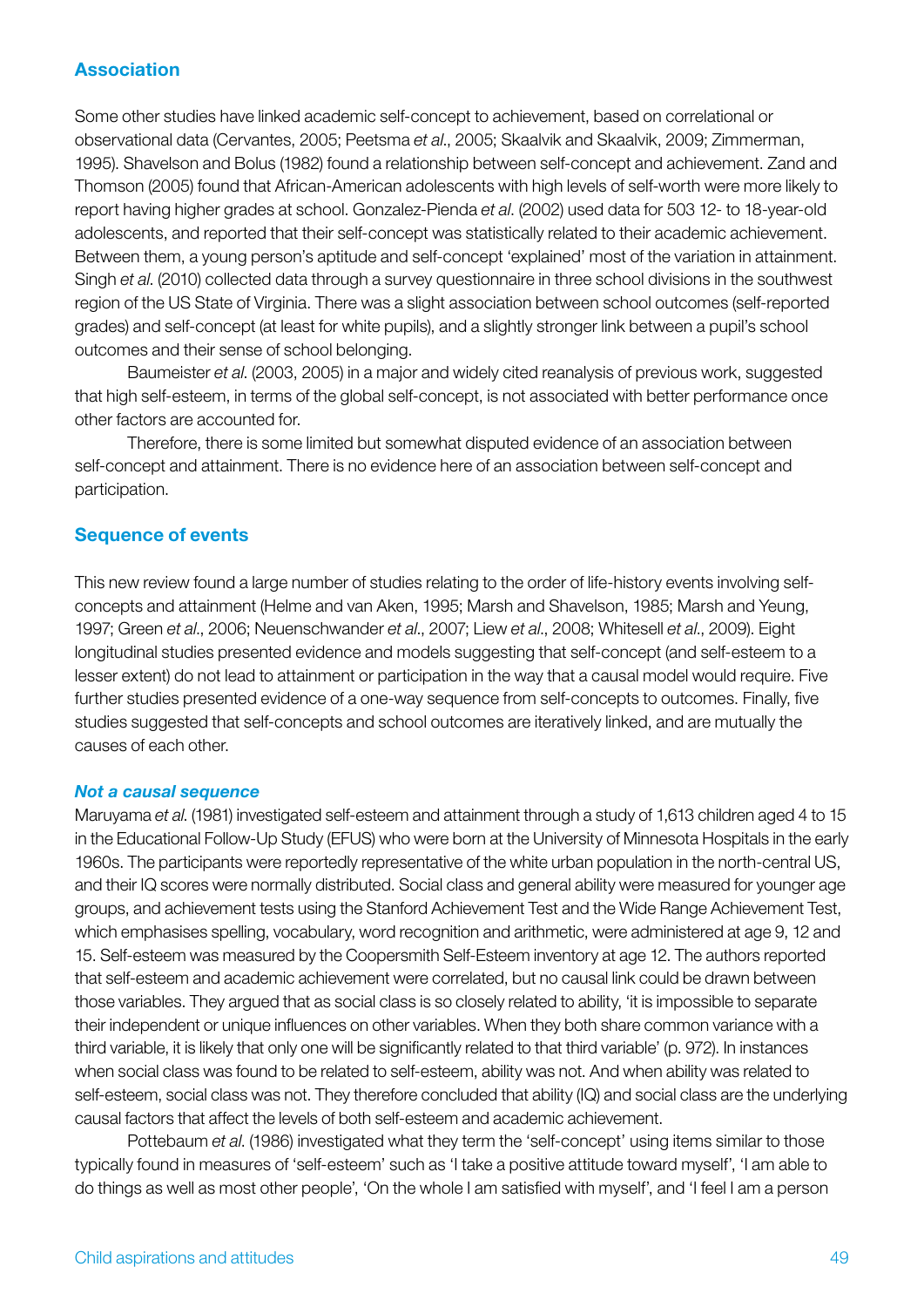of worth on an equal plane with others'. They found no causal ordering from self-concept/self-esteem to academic achievement in a study of high school students. As with Maruyama *et al*. (1981), they also suggested that a plausible third variable (e.g. social class and/or ability) may be causally predominant over self-concept and achievement.

Tang (2004) used 12,144 students from the base year, and second and fourth year follow-up of the US NELS 1988–2000 database. Variables included SES, prior achievement, self-concept, locus of control, educational aspirations, parental expectations, parental involvement, peer influence, college plans, average grades, test scores, coursework completion and educational attainment. Prior attainment and SES were the strongest predictors. Once other measures were accounted for, locus of control and self-concept were not linked to subsequent attainment.

Scott (2004) analysed interviews with 11- to 15-year-olds in the sample households in the 1994– 1999 BPHS, looking also at their educational achievements in later years (16 to 19). In context, self-esteem was unrelated to subsequent GCSE or A-level results. Nor was behaviour, like watching TV, related to examination results. Young people's intentions to stay on in school post-16 were strongly related to the odds of obtaining five or more GCSEs, but the sequence here is unclear since awareness of likely performance could affect stated intentions (see the earlier section in this chapter on aspirations and expectations). Young people's well-being, happiness and aspirations were related to attainment at GCSE, but not at A-level. This study is important as the multivariate analysis includes factors like family income, mother's occupation, family structure, housing tenure and parental education (all strongly linked to attainment). In fact, the more explanatory variables any study includes in analysis, the less likely it is that a mental concept like selfesteem is associated with educational outcomes.

Bachman and O'Malley (1977) used data from a nationwide longitudinal study to investigate the association between academic self-concept and attainment. Their data tracked more than 1,600 young men from when they were in the tenth grade in 1966 through to 1974. The study showed that students' self-esteem increased substantially over time. Self-esteem was measured using a modified version of the Rosenberg (1965) self-esteem scale. Although they found that students' educational attainment was correlated with their self-esteem, path analysis suggested that the level of self-esteem during high school had little or no direct causal link to later educational attainment (defined as final degree earned). The direct link from high school self-esteem to later educational attainment (final degree earned) was only 0.07, indicating that the relationship was extremely weak. The authors suggested that it was other likely causes in the students' lives, including family background, ability and scholastic performance, that were responsible for this miniscule correlation between self-esteem and attainment.

Bachman and O'Malley (1986) subsequently used a sub-sample of 1,487 eleventh-grade white males from the US Youth in Transition (YIT) nationwide study of high school students, to examine the effects of school academic climates on the pupil self-concepts of academic ability and global self-esteem, and their long-range educational attainments. Global self-esteem was again measured using ten items adapted from the Rosenberg scale. The authors used multiple indicators of academic achievement, students' self-reported grades and educational attainment (ranging from high school dropout to graduate study beyond a bachelor's degree). They found no association of these outcomes with academic self-concept and self-esteem, once background, ability and prior attainment was accounted for. The study only included white students.

Gottfredson (1982) used longitudinal data from the YIT project, based on a sample of 2,213 tenthgrade boys who responded from 87 schools. In the first follow-up, 85% of these continued to respond, with 81% in the second follow-up, and 73% in the third and fourth. Interviews and questionnaires were used three times during high school, beginning in tenth grade and participants completed questionnaires one year and five years after graduation. YIT data provided information on social and demographic backgrounds and a wide spectrum of personality measures. Personality characteristics were measured using sub-scales for anxiety, extraversion and commitment (social responsibility and academic achievement value and long range occupational goals). Academic achievement was measured using: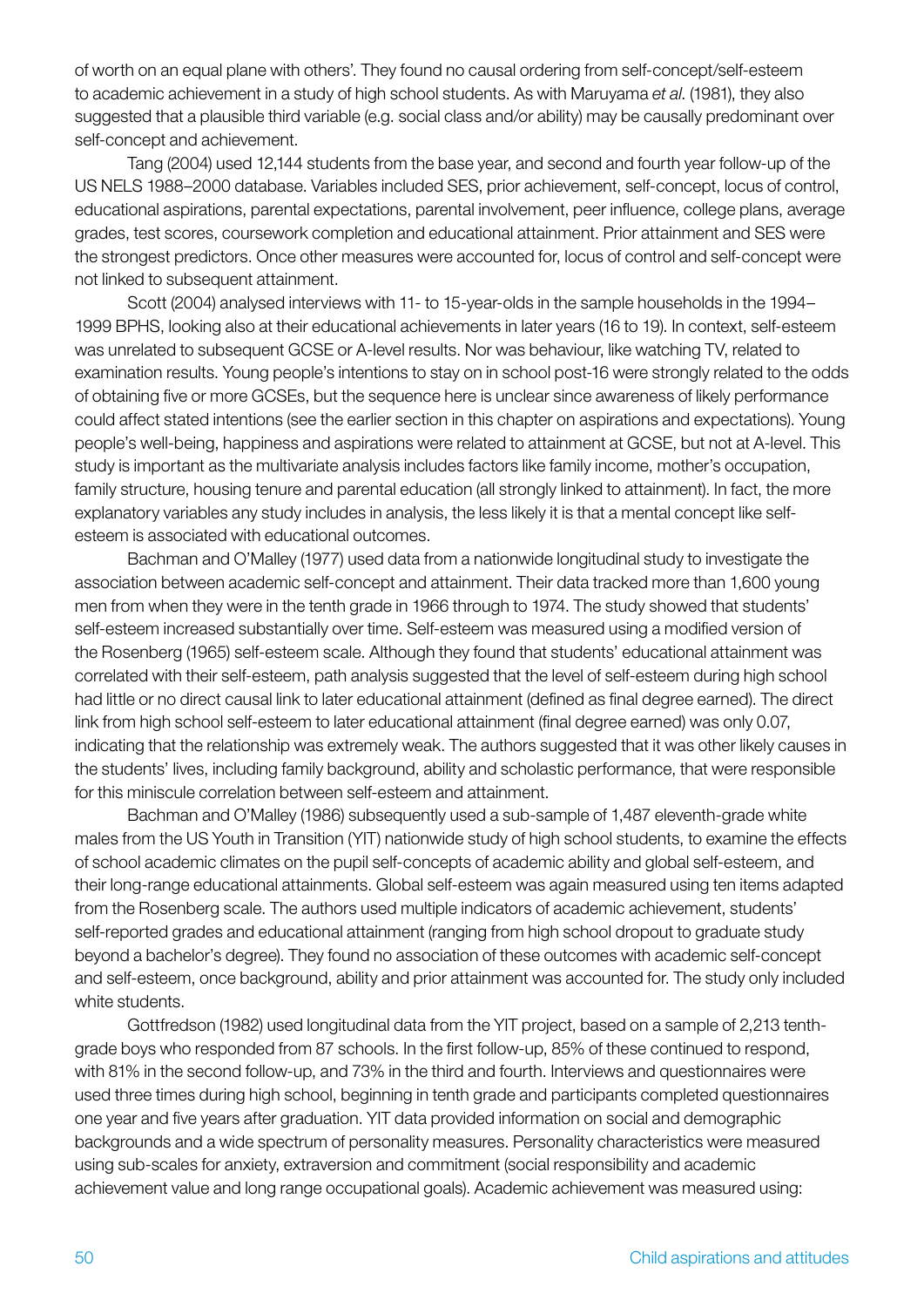- Mental ability tests taken in tenth grade: the Quick Test of General Intelligence, the GATB-J test of vocabulary level and the Gates test of reading comprehension;
- GPA based on students' report measured in the tenth, eleventh and twelfth grades;
- Educational attainment, such as whether the student received a high school diploma, continued schooling or not, the number of years of schooling completed and highest degree earned.

The author claimed that students' personality at each time point could be explained by their personality in the preceding time point, and by their self-reported GPA for the past year. Anxiety, linked to low grades, was associated with lower grades in early years, but this link soon disappeared. Of the personality constructs, only commitment was related to educational attainment after high school, and this only weakly. The author suggested that commitment is largely a consequence of SES background and intelligence. Early high grades predict greater self-control, valuing of academic achievement and higher career aspirations (but not vice versa).

Chowdry *et al*. (2010) used the Longitudinal Study of Young People in England (LSYPE), and a compound measure of family economic circumstances reflecting income, housing tenure and parental occupation derived mainly from when the young person was aged 14. The authors drew on numerous other family characteristics such as parental age, education, number of siblings, health status and various measures of parent and young person's attitudes, notably parental aspirations, involvement in their child's education, degree of family closeness and educational resources in the home. They also used broad measures of the nature and quality of the secondary school each young person attended. The authors found that there were already major differences in attainment by socio-economic group at age 11, and that these differences increased at age 14, before narrowing slightly at age 16. Around two-thirds of the socioeconomic gap in attainment at age 16 can be accounted for by prior attainment at age 11 (60%) and by long-term family background characteristics (a further 6%). This means that very little variation in outcomes is available to be explained by constructs like motivation or locus of control. Differences in the attitudes and behaviour of young people (15%) and their parents (8%) during the early teenage years can also explain part of the rich-poor gap at GCSE, and for the majority of the small increase in the gap between ages 11 and 16. Young people from poorer families were less likely to enjoy school, less likely to find school valuable and less likely to believe that their own actions made a difference (i.e. they were more fatalistic). Young people from poorer families were also more likely to engage in risky behaviour (linked to lower attainment) such as smoking, taking recreational drugs, truanting and engaging in crime. They were less likely to undertake positive activities (linked to higher attainment) such as playing sports, reading for pleasure and playing a musical instrument. Young people from poorer backgrounds were more likely to experience bullying at age 14. Better-off parents were more likely to help their children with their homework, more likely to get involved in school activities, more likely to share family meals and less likely to argue with their children – again all factors associated with higher attainment (Chowdry *et al*., 2010). Young people from poorer families tended to rate their abilities lower than did those from better-off families but, after allowing for (objective) evidence on prior attainment at age 11, the poorer young people had actually tended to overestimate their ability while better-off young people had underestimated theirs. Therefore, simply increasing self-esteem or locus of control would seem to be unlikely to be effective. It could even be dangerous.

In summary, it is not surprising that previous reviews and studies (e.g. Newman, 1984 and Baumeister *et al*., 2003) have also concluded that global self-esteem, at least, has no effect on subsequent academic performance.

#### *One-way sequence*

Some studies have proposed that self-concept led to school outcomes. Guay *et al*. (2004) used a sample of 465 primary school children whose progress was followed over ten years. They found that children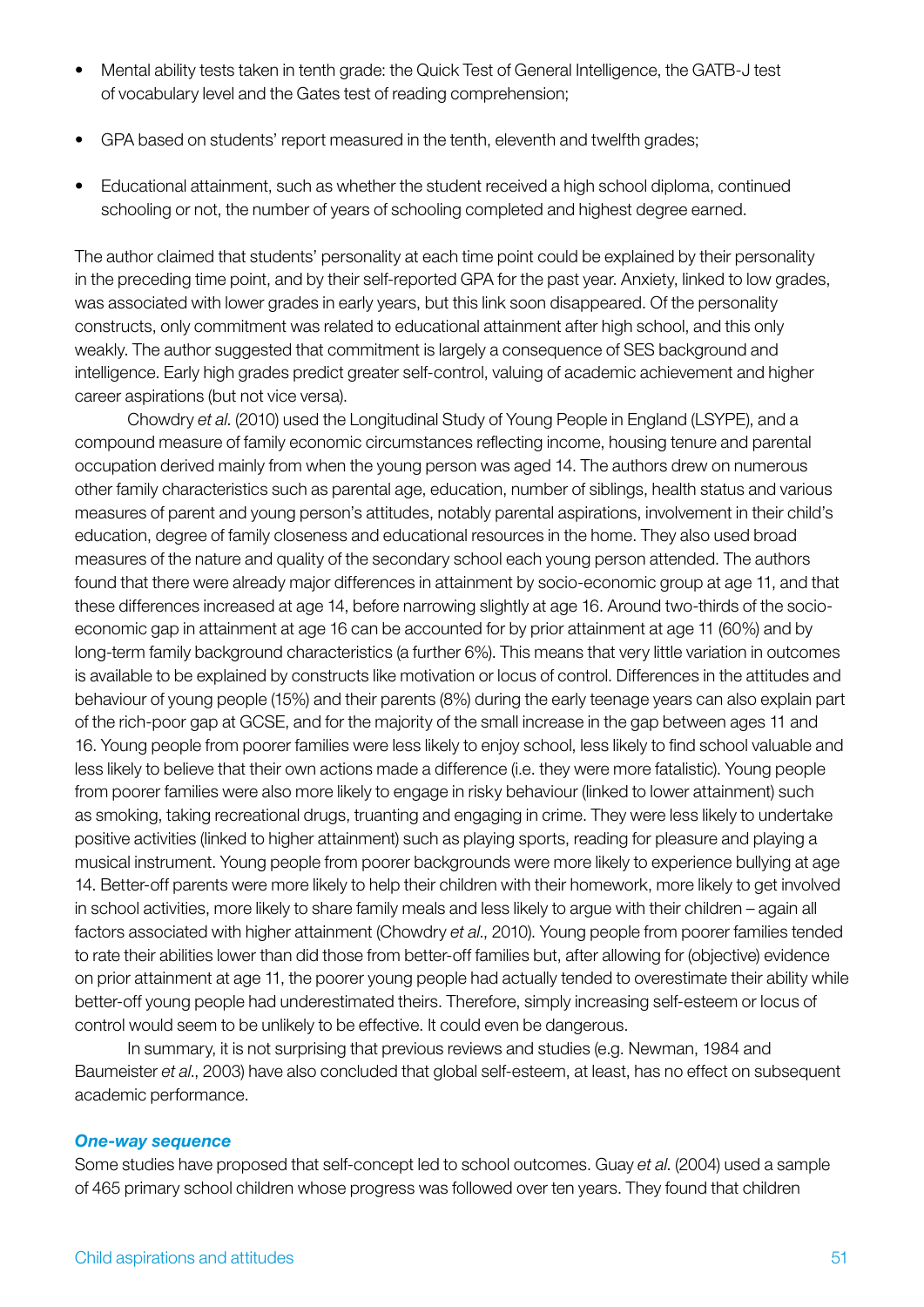who perceived themselves as academically competent in early schooling had higher subsequent school achievement, but they found no associations with their limited measures of SES.

Zanobini and Usai (2002) reported on 92 children from 16 different classes in five Genoese lower middle schools, over one academic year, looking at changes in specific aspects of self-concept (social, competence, academic and physical self-concepts) and motivation, during the transition from primary to lower middle school. Self-concepts and motivation were measured using the self-completed Multidimensional Self-Concept Scale (MSCS) and the Academic Motivation Scale (AMS). The AMS scale measured extrinsic and intrinsic motivation as well as lack of motivation. Academic achievement was measured using teacher-assessed final school grades. In primary and lower middle schools, academic and competence self-concepts were somewhat correlated with final school grades. Motivation did not generally have an important influence on school grades. The study relied on teacher ratings for measuring academic achievement, and these were differently recorded in primary and middle schools. The sample was small and not clearly described.

Marsh *et al*. (2005) used a sample of 5,000 German pupils in early secondary school (aged an average of 13.4 years), and presented evidence of a link between academic self-concept and future grades, after taking prior achievement into account. However, there were no other context measures, such as SES, and it is important therefore to compare this with the larger studies above that had more background variables and found no impact from self-concept.

Dowson *et al*. (2003) studied students in the first three years of secondary school in southwestern Australia. Survey data for 2,132 students were collected over two waves about 10 months apart. Motivational goals were measured using the General Achievement Goal Orientation Scale developed by one of the authors (McInerney, 1997). This instrument measured three areas of achievement motivation: General Mastery (e.g. 'I am most motivated when I see my work improving'); General Performance (e.g. 'I am most motivated when I am doing better than others'), and General Social (e.g. 'I am most motivated when I work with others'). Academic achievements were measured using their end-of-semester examination scores for English and maths. Academic self-concept was measured using a modified version of the Marsh (1992) Self-Description Questionnaire II. Motivation accounted for only a small amount of variance (5% for English and 1% for maths) in achievement. Self-concept, on the other hand, accounted for 12% of the total variance (16% for English and 15% for maths respectively).

Using a multi-wave longitudinal panel analysis (YIT data), Marsh (1990) claimed at that stage that he had demonstrated conclusively that academic achievement was influenced by prior academic selfconcept. He based this conclusion on the findings that reported GPAs in grades eleven and twelve were related to the academic self-concept as measured the previous year, while prior reported grades were not so clearly related to subsequent measures of academic self-concept, However, in later years Marsh altered this, saying that academic self-concept and achievement were both a cause and effect (Marsh and Craven, 2006; Marsh and O'Mara, 2008).

#### *Reciprocal sequence*

Chamorro-Premuzic *et al*. (2010) assessed 5,957 UK school children aged 9 for cognitive ability, academic achievement and self-perceived abilities. All were recorded as twins in the Twins Early Development Study. Achievement was measured based on teacher ratings using the National Curriculum (Key Stage 2 and Key Stage 3 criteria). Self-perceived abilities were assessed using the Perceived Ability in School Scale, which consists of nine items asking children how good they think they are at successfully completing the activities listed. Cognitive ability was assessed at age 9 using a test booklet containing four tests that students completed at home. At age 12, cognitive ability was assessed using a battery of online cognitive tests. Once cognitive ability was accounted for, self-perception and achievement at age 9 predicted both self-perception and achievement at age 12. The link between prior achievement and later self-perception was about the same strength as the link between prior self-perception and later achievement. The authors claimed that this was evidence of insight (children's accounts of their previous performance) and self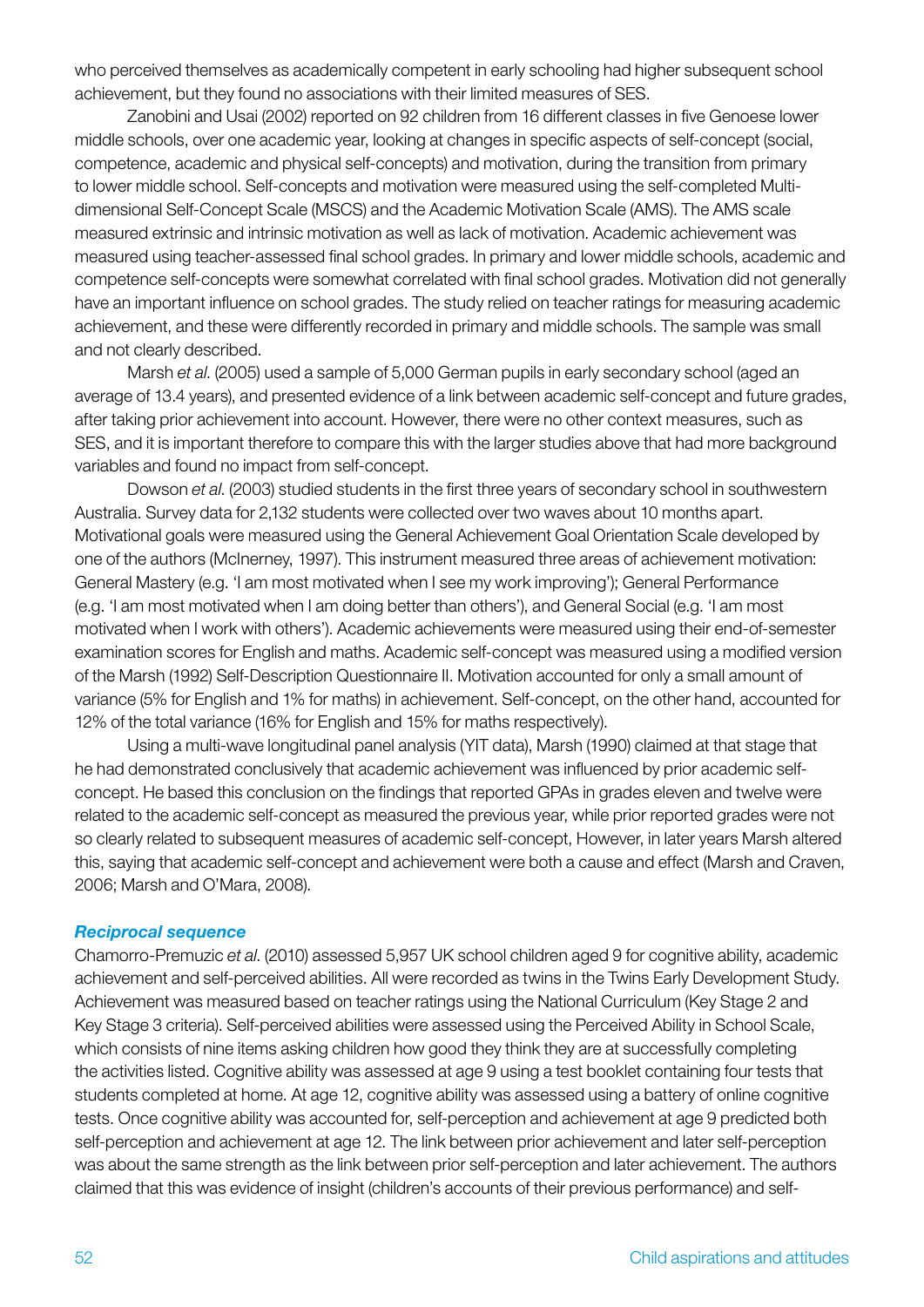efficacy (the self-fulfilling or motivational effects of self-beliefs). High-performing students apparently adjust their self-perception upwards, which might have a subsequent influence on their attainment.

Pinxten *et al*. (2010) used a sample of 1,753 students who were tracked from grade seven, through eight, ten and twelve. Academic self-concept was measured using nine items about students' perception of their academic competence such as: 'I think I am good at learning', and 'Homework is easy for me'. Achievement was measured using maths and language performance. Repeated measures of academic self-concept and achievement (standardised tests and teacher ratings) were examined with students on five occasions. Different models were then tested using Structural Equation Modelling. The purpose was to examine the structural relations between academic self-concept and achievement and how these relations might differ through the different ways in which achievement is measured. The authors concluded that results of causal ordering studies have to be interpreted very carefully as different measures of academic achievement can give different apparent causal patterns between academic self-concept and achievement. The skill-development model shows self-concept as a function of achievement (Valentine and Dubois, 2005; Skaalvik and Valås, 1999). The self-enhancement model, on the other hand, shows that higher academic achievement is the result of higher self-concept (Marsh, 1990). Pinxten *et al*. (2010) tend to support Marsh and Craven (2006) and Marsh and O'Mara (2008) in stating that the relationship between self-concept and academic achievement is a reciprocal one (see below).

Baumert *et al*. (2005) analysed longitudinal data from two nationally representative samples of German seventh-grade (13-year-old) students (comprising 5,649 and 2,264 individuals respectively). The prior self-concept of the student explained some of the variation in subsequent maths interest, school grades and standardised test scores. The authors concluded that self-concept is both an effect from, and a cause of, school attainment.

Grabowski *et al*. (2001) followed 1,000 students from ninth grade through to two years after high school graduation. They found that the students' self-concept had a direct and indirect link to postsecondary achievements, through educational expectations and the steps taken to prepare for college in the last year of high school. Global self-efficacy, on the other hand, had no clear link to academic performance. Self-efficacy was itself determined by social background and the individual's personal achievements (measured using satisfaction with work performance). Domain-specific self-efficacy was measured in terms of students' perception of their job based on the assumption that most of the students would have formal jobs by grade ten. This was obtained by asking students if they thought their pay was 'good', and if their job was demanding and stressful. The assumption was that if students perceived that they were paid well and that they find work not too stressful, it is an indication that they are confident, and are able to cope well. Therefore, self-efficacy is high. It was not clear why the authors did not measure students' academic self-efficacy instead. As not all students were in paid employment, work quality variables could not be included in the model. This, therefore, weakens the use of economic self-efficacy as a measurement. Global self-efficacy, on the other hand, showed no significant link forwards to any of the educational outcomes (actual post-secondary attainment, educational expectations and preparations for college). Although participants were randomly selected, they were also invited to participate and the study reported that girls and younger pupils were more likely than boys to agree to take part.

Marsh and O'Mara (2008) used YIT data to present what they call a 'definitive test' (p. 542) of claims that global self-concept has no effect on attainment, but that academic self-concept is reciprocally causally linked. However, even this reciprocal analysis is really only an association, where self-concept 'predicts' attainment at next stage and so on. No context variables were used, so there was a lot of unexplained variation for self-concept measures to soak up. Correlations were as low as 0.14. Less than 73% of the sample were still included in analysis by the end point (five years after school graduation). Since school dropout is linked to the academic self-concept, the latter could be acting as a proxy for school attendance. If so, the intervention would be to improve attendance, not the self-concept as such. Marsh and O'Mara (2008) claimed they were able to provide a definitive test of the reciprocal relationship between self-esteem, self-concept and school grades and attainment. They said (p. 549):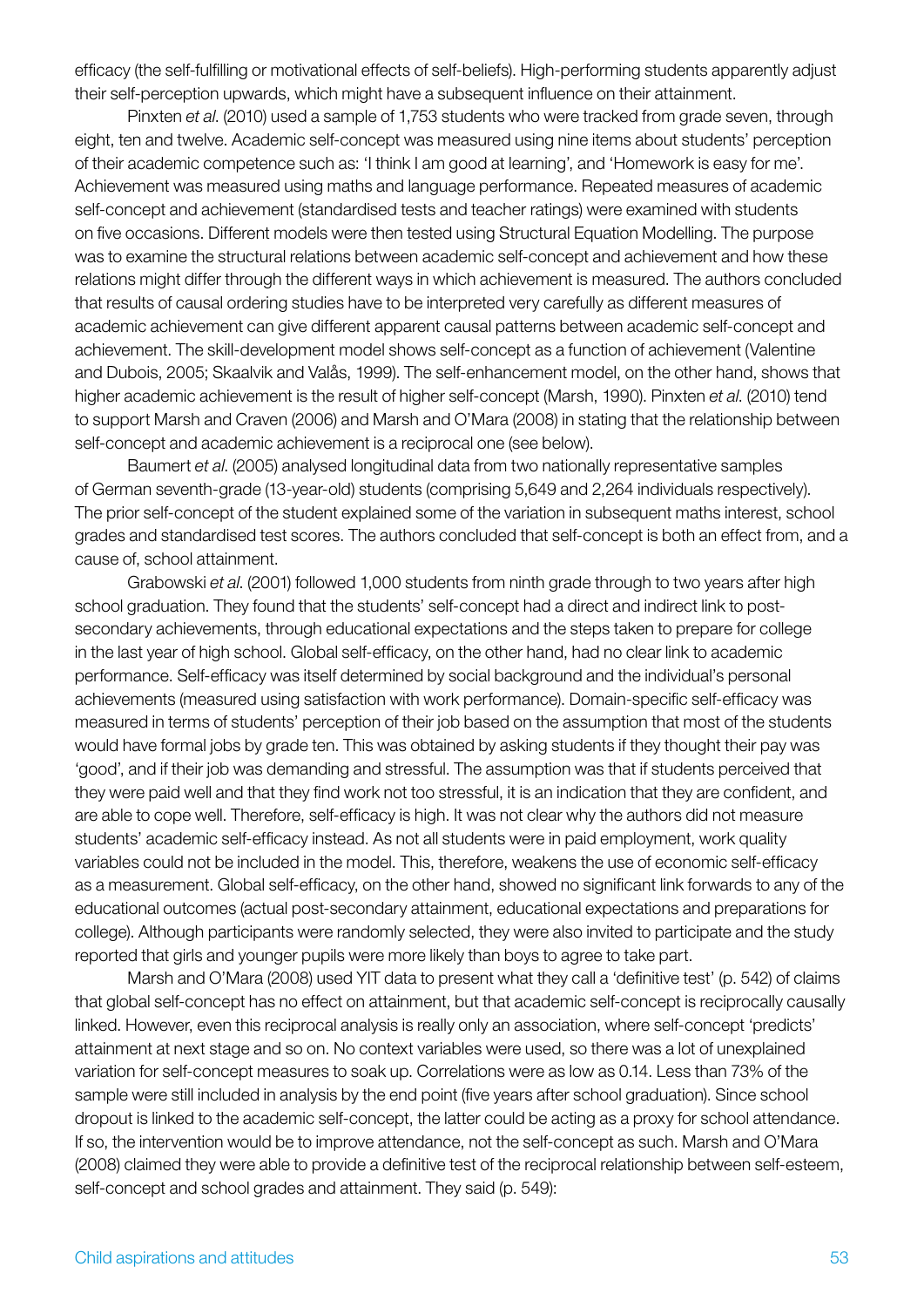*[A]cademic self-concept and performance are reciprocally related and mutually reinforced. Improved academic self-concepts lead to better performance, and improved performance leads to better academic self-concepts.*

These are strong causal claims that, as with many writers in this field, are not fully justified by the evidence presented for them.

In summary, the evidence from studies of association and sequence is ambiguous. There are several difficulties. First, the theoretical and empirical distinctions between self-esteem (or global selfconcept) and academic self-concept have been steadily sharpened by writers as they find that one or more operational versions of these ideas are ineffective. An association between self-esteem and attainment is not generally supported, while some studies support an association between academic self-concept and attainment (Valentine *et al*., 2004; Marsh *et al*., 2006). Second, more recent studies present the hypothesised relationship between self-concept constructs and attainment as reciprocal. However, it has proved difficult to find ways of separating the two hypothesised relationships empirically, and therefore it is not possible to rule out the causation being entirely from achievement to self-concept. Third, a majority of these studies have investigated relationships between academic self-concept and attainment for children in secondary school. Some studies focused on students close to the completion of compulsory education. Therefore, it might be argued that any effects of academic self-concept or of prior attainment are already embedded in children's attainment, which is used as a baseline in these studies.

### Intervention

This new review found five interventions involving changes to self-concept or self-esteem, with attainment, of some sort, as a dependent variable. None provide very strong evidence of a causal link. There were no interventions concerning participation.

Cohen *et al*. (2009) conducted a randomised field trial involving a writing assignment for students to produce an essay affirming their personal values, which was intended to boost their self-worth. A total of 175 African-American and 190 European-American pupils in seventh grade were randomised to the treatment and control groups. The overall gain in GPAs from seventh to eighth grade, for the four core academic subjects of science, social studies, maths and English was similar in both groups, suggesting that the intervention had little or no effect. However, the African-Americans in the treatment group improved their GPA by 0.24 points and low-achieving African-American students by 0.41. The latter, of course, represents only a minority of students (at the intersection of treatment group, low-achieving and African-American), and may be regression towards the mean (Jerrim and Vignoles, 2011). The intervention also appeared to reduce the likelihood of low-achieving African-American students being assigned to a remedial programme or retained in grade. The research described in this article is reported as consistent with What Works Clearing House evidence standards.

Good *et al*. (2003) examined a way to reduce the effects of stereotype threats to test performance. There is a widespread belief among children that maths is a more masculine subject, so girls face a stereotype threat that impedes their performance. The reverse is true for reading and literature. The intervention involved teaching children to cope with these purported stereotype threats (a cause of anxiety). Participants were 138 US seventh-grade pupils enrolled in a computer skills class in one school in a rural area with a high proportion of low-income families (about 70% of students qualified to receive free or reduced-cost lunches). Children were divided into three groups and assigned to a college student mentor. One group was encouraged to view intelligence as malleable, as suggested by the work of Forbes (1945), for example. The second were told to attribute academic difficulties faced during transition to junior high school to the novelty of the educational setting, and to discuss how they could overcome these difficulties. The third group discussed a combination of these issues. To reinforce these messages, students created web pages that advocated the experimental messages. A control group used the same time to discuss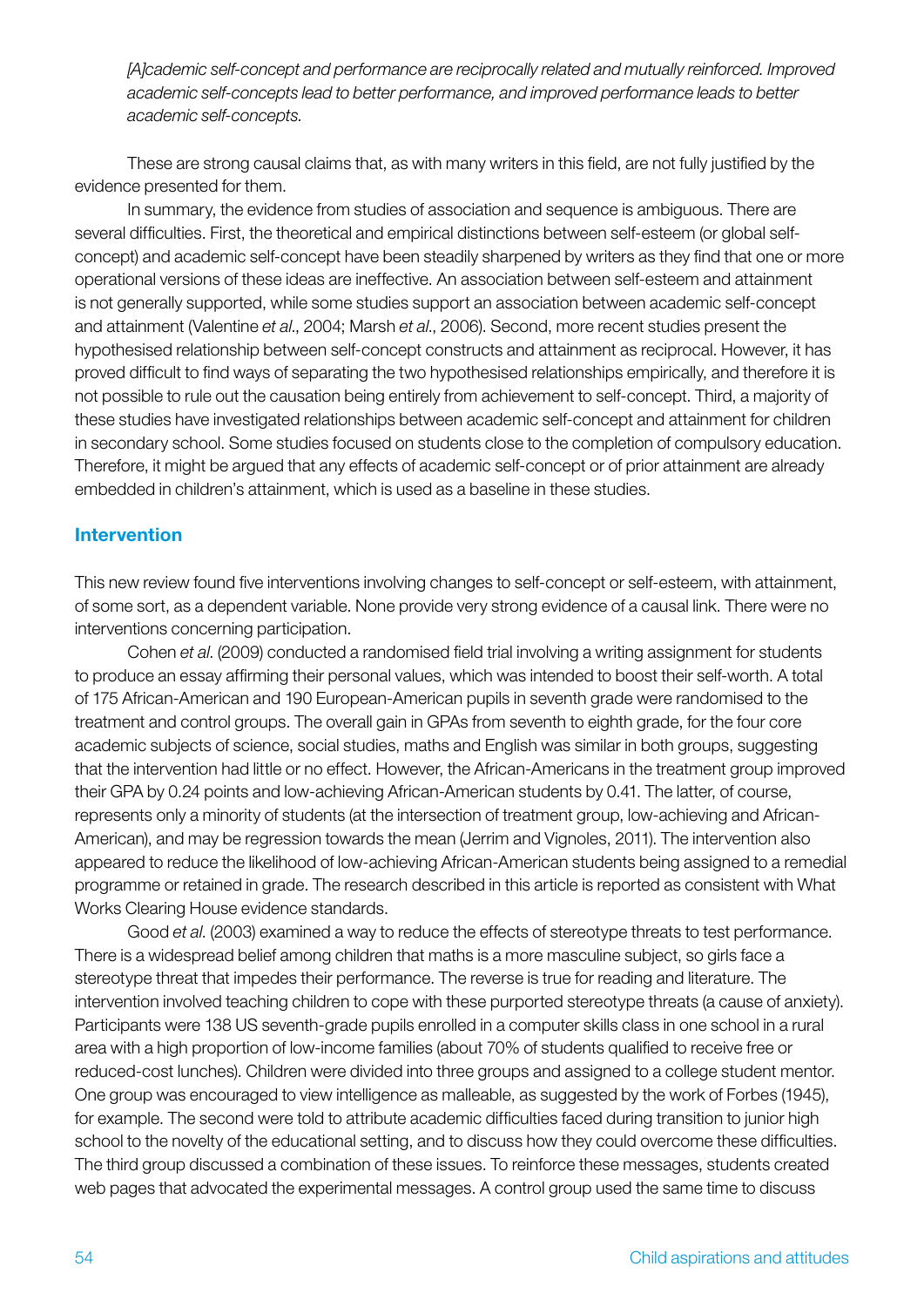the dangers of drug use. Achievement in maths and reading was measured by the standardised Texas Assessment of Academic Skills test. In all three treatment groups there was no gender gap in maths, but there was in the control, and maths scores were higher in the treatment groups for girls. Results were less clear for reading scores, and the gender gap did not disappear. The number of cases is small, especially because each group is also divided into boys and girls (around 17 cases per cell). It is not clear how the groups were matched, or indeed if they were, at the outset. Mentors may have given additional substantive assistance in school subjects, as their work was not monitored.

Gordon *et al*. (2009) evaluated the Benjamin E. Mays Institute's (BEMI) mentoring programme for academic identification, and its effect on academic performance. The intervention was based on the concept that pupils who identify themselves with academics are more likely to perform academically as their self-esteem is related to academic success (Osborne, 1997). The main goal of the BEMI programme was to develop the intellectual, physical and social aspects of students through role modelling and mentoring, providing black males with positive role models. Instructions in four core subjects (maths, English, science and history) were delivered by male instructors. Once a week, students dressed in business attire and hosted business and community leaders who gave instructions in their area of expertise and discussed the rewards and benefits of their jobs. Mentors and mentees met weekly and parents also had a monthly meeting with the mentoring team. At the end of the year, students who had completed all components made a presentation at a conference. Sixty-one black male eighth-grade pupils in the US were divided into a single-sex treatment (29) and a control taught in mixed-sex settings (32). The intervention group was selected as those who had repeated a grade but expressed a desire to do well academically, who were labelled as at-risk and who displayed positive attributes like cooperation, determination, focus, appropriate behaviour, consistent attendance and positive problem-solving approach, as well as a willingness to participate in at least two hours per month of community activities. Participation was optional. The treatment group made slightly greater gains in maths and reading. The sample size was small. There could easily be volunteer bias and the cases were not assigned randomly so the authors are in error when using significance tests to judge differences. Since the intervention involved substantive teaching, it is not clear that academic identification is a causal intermediary.

Oyserman *et al*. (2006) studied a US School-to-Jobs intervention, based on the idea that individuals have internal 'academic possible selves', but that these are insufficient for success unless they are linked with plausible strategies, and made to feel like 'true' selves. The goals of the intervention were, reportedly, to help students develop possible selves, provide them with the strategies to attain these, and insulate them against feared 'off-track selves'. Feared off-track selves referred to delinquent behaviour, such as involvement in gangs or violence (30% of responses), drugs (30%), delinquency or involvement with the police (30%) and becoming pregnant and other 'status' offenses. It was expected that, in the long term, the behaviour relevant to academic possible selves (e.g. doing homework) would increase, while behaviour undermining possible selves (e.g. misbehaving in class) would decrease. Consequently, such self-regulatory behaviour would lead to better academic outcomes and GPAs. The intervention consisted of eleven sessions plus two follow-up sessions to help pupils extend their possible selves to outside the school. A total of 264 low-income middle school African-American and Latino students were randomly assigned to an experimental (141) or control group (123). Self-regulatory behaviour included time spent doing homework, disruptive behaviour and absences, and was measured using self-reported open-ended questions like: 'How many hours a week do you spend doing your homework?' and 'How often does the teacher make you leave the classroom because of your behaviour?' Academic outcomes were measured using GPAs in four core subjects and the Essential Skills Attainment Test at the end of eighth and ninth grade. The study concluded that the intervention had direct positive effects on possible selves as well as a direct negative effect on school absences (reducing absences). Intervention youth had more possible selves and were better able to use them to improve behavioural self-regulation. Changes in possible selves predicted change in behavioural self-regulation – going to rather than skipping school, behaving well and participating in class, and spending time on homework. Self-regulation improved academic outcomes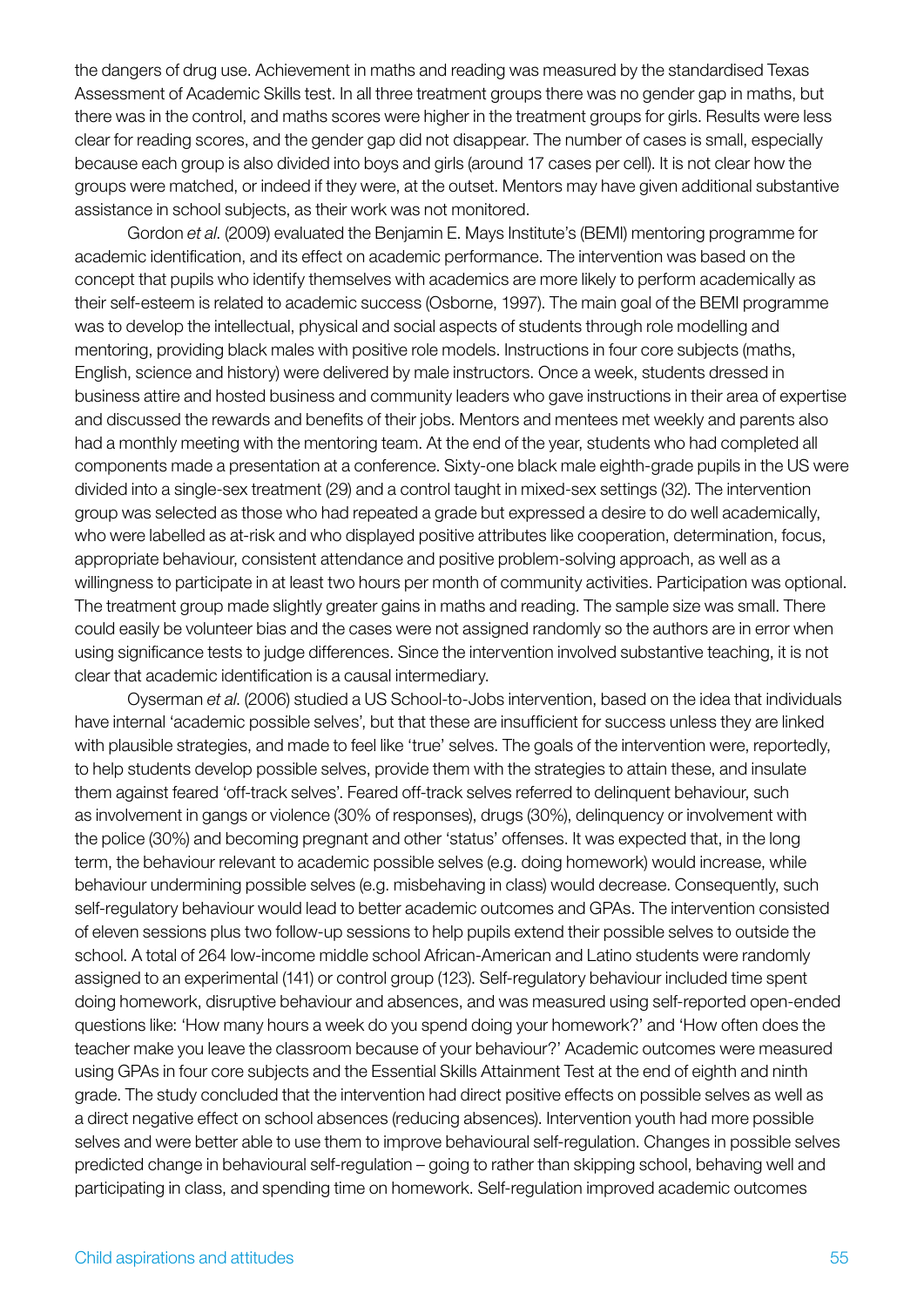and reduced risk of depression. Intervention effect sizes on attainment (GPA) by the end of ninth grade were 'small-to-moderate'.

Oyserman *et al*. (2007) reported a further evaluation of the School-to-Jobs intervention, based on improving academic possible selves (see above). This time the aim was to investigate the extent to which an intervention that enhances young people's possible selves can buffer the negative effect of low parent-school involvement. A total of 239 eighth-grade students in three low-income middle schools were randomly assigned to experimental (131) and control (108) groups. The experimental group received the School-to-Jobs intervention for seven weeks. Twice weekly, School-to-Jobs students attended small group-based, in-school sessions followed by two parent-youth sessions. Some students were expelled or suspended in the first month of school and so did not receive School-to-Jobs intervention. Later sessions focused on strategies to attain possible selves and to cope with difficulties they may encounter. Parental involvement was measured using self-reported questionnaires including questions like: 'Do you … attend parent/teacher conferences', ' … belong to or attend meetings of the parent-teacher organization', ' … talk with parents of other children to plan or organize activities for your child', ' … belong to other school-based organizations with parents from your child's school', and '… act as volunteer at the school'. Baseline grades were based on students' self-reports, because school records for the previous year were not available. Student in-class behaviour was based on teacher ratings. School grades in the ninth year for maths, science, history and English were taken from school records. In the control group, parental involvement had a positive effect on GPA and on teacher-rated behaviour. In the intervention group, parent-school involvement had no effect. Students in the intervention group had higher GPAs and better teacher-rated behaviour than those in the control group when parent-school involvement was less than the average. The authors interpret this to mean that the intervention reduces the impact of low parent-school involvement. This is a complex chain of logic, which is probably more than the study can sustain. The analysis was not conducted as intention to treat, and only those who received a 'meaningful dose' of the intervention (defined as attendance at five or more sessions) were used. This means that the two groups already differed substantially by age, prior behaviour and reported academic outcomes.

In summary, there are problems with and ambiguities about the nature of all of these studies. Nevertheless, there are slight indications that it may be possible to improve attainment through an intervention that enhances self-esteem or academic self-concept.

### Mechanism

Researchers have distinguished between two main categories of self-belief in relation to their attainment at school. The first of these (self-esteem or self-concept) is assessed through items that begin 'I am … '. The second of these (self-efficacy) is assessed through items that begin 'I can… '. This section reviews research on self-concepts and the next section reviews research on self-efficacy. The research on self-concept distinguishes between self-esteem (a measure of global self-concept) and academic self-concept as a measure of self-concept in relation to schooling. Thus, items such as: 'I am just not good at Mathematics,' have been used (Eccles and Wigfield, 1995) to assess students' academic self-concept in relation to mathematics. The idea underlying these constructs is that learning takes place in a social context and learners' readiness to persevere in learning is affected by how they regard themselves within that social context.

The prediction that children from poor families will have lower self-esteem rests on a belief that their frame of reference goes beyond their immediate social or family environment and that they will perceive themselves as disadvantaged. This could be a consequence of attending school in a more privileged area, or experience of treatment at school or beyond and subsequently. The prediction that children from poor families are likely to have a lower academic self-concept rests on a belief that they will experience dissonance between their experience of school and home, which will then be compounded in subsequent interactions with teachers. That is, the theory appears to predict that this effect will become embedded in children's early experience of school.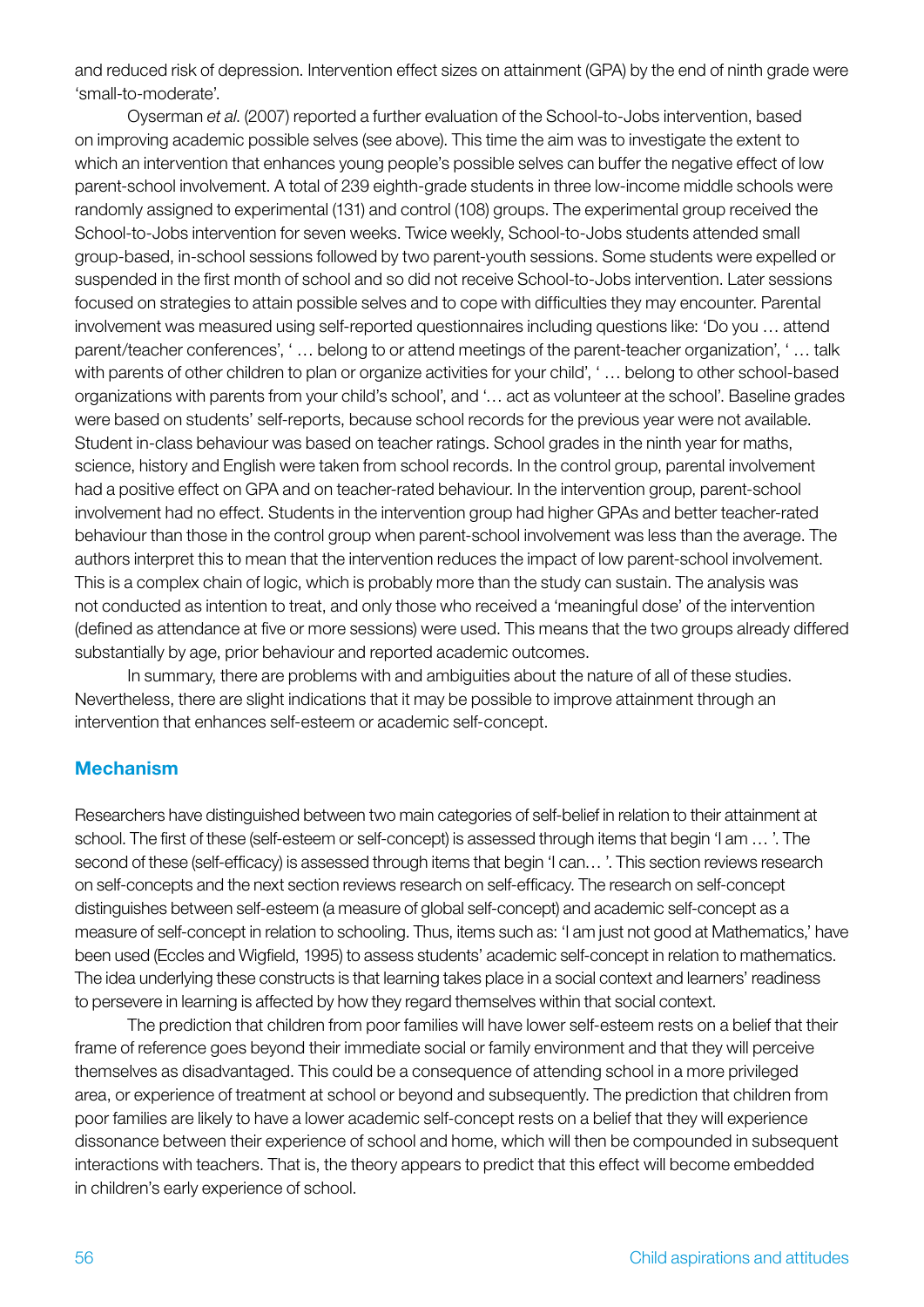A key difficulty in the empirical analysis of this perspective is that the theory proposes that selfconcepts and attainment are mutually dependent. This provides scope for finding evidence that contradicts the theory (if attainment rises and there is no subsequent rise in self-concept or if self-concept rises with no subsequent rise in attainment). However, if both self-concept and attainment rise, we cannot then infer that attainment is rising because self-concept has risen. It is difficult to see a way out of this problem. For example, it might be argued that 'persistence on task' is an intermediate variable between self-efficacy and attainment, but it could equally be argued that it is an intermediate variable between attainment and selfefficacy. Despite the positive attributes of longitudinal and structural equation modelling the authors are not able to overcome this difficulty.

### **Conclusion**

Possible reasons for the inconsistent results in this section could be that studies used different instruments for measuring self-concepts, and the questions asked were not comparable, and may even have been measuring different constructs (or, indeed, nothing at all). They also used different indicators of achievement, such as standardised tests or teacher ratings. However, the single biggest difference lies in the use of contextual and possible confounding variables. The more and better these additional measures, the less association is found between self-concepts and school outcomes. It is also possible that academic self-concept and academic performance are measuring nearly the same thing. This is especially so where one's academic self-concept is based on other people's opinion about one's academic performance. For example, Roeser and Eccles (1998) found that the more teachers thought an individual was a good pupil the more that pupil was likely to value school. Similarly, Bauemister *et al*. (2003, p. 7) suggested:

*People score high in self-esteem because they respond to a questionnaire by endorsing favorable statements about themselves. The habit of speaking well of oneself does not abruptly cease when the respondent turns from the self-esteem scale to the questionnaire asking for self-report of other behaviors. People who like to describe themselves in glowing terms will be inclined to report that they get along well with others, are physically attractive, do well in school and work, refrain from undesirable actions, and the like. That is how they get high scores in self-esteem, but researchers may easily mistake this identical tendency as evidence that self-esteem predicts or even causes a broad range of positive outcomes.*

Whilst the proposed definition of self-constructs has been sharpened by research in this field, the accumulated evidence is, as yet, unclear. There are also important areas (such as evidence from studies of younger children in school) where the quantity of evidence is still very small. Therefore, at this time, the review must conclude that a full causal model has not yet been established. However, there is sufficient promise here to justify work, carefully designed to trial interventions that can separate the impact of selfconcept from all else. There is little point in conducting more longitudinal studies as such, since these will be unable to resolve the central issue of the sequence.

# Individual self-efficacy/locus of control

Goodman and Gregg (2010) pointed out that, to their knowledge, the influence of locus of control or selfefficacy on educational outcomes has not been tested. They reported that mother's locus of control is related to their SES background but did not say whether this is also true for children's locus of control. They did state they had identified children's locus of control as an important factor in attainment. By locus of control they meant that a child has 'strong beliefs in his or her own ability', that 'school results are important' (dealt with in the section of this chapter on attitudes), and 'believes that his or her own actions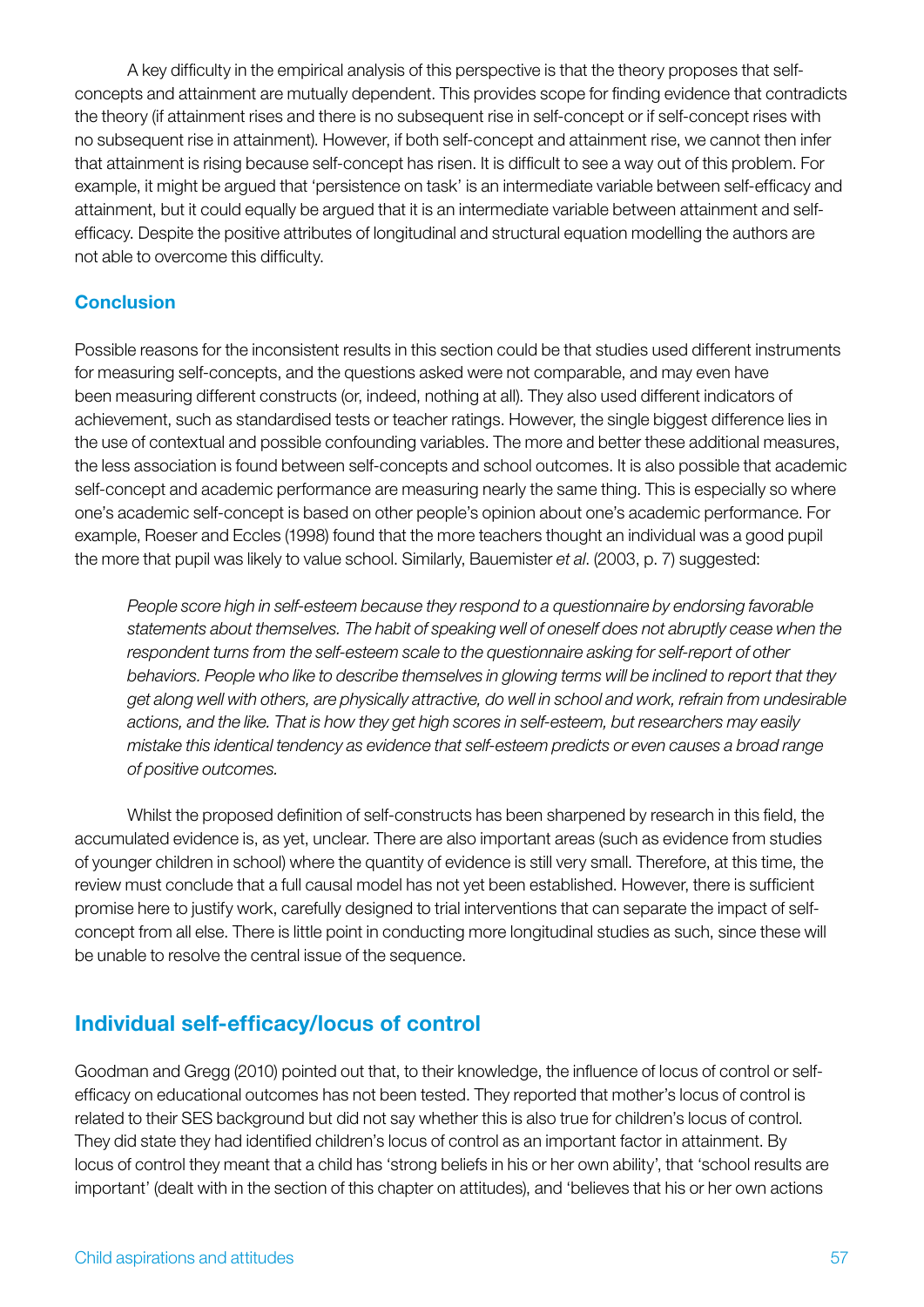make a difference and that he or she can control events that affect him or her'. And they claimed 'even after accounting for long-run family background factors and prior attainment, children are more likely to perform well in tests' if they have this locus of control. What does the evidence say about whether this is a causal link?

### Association

This new review found a few studies that showed a correlation between young peoples' reports of an internal locus of control or high self-efficacy, and their school attainment (e.g. Schulz, 2005 and Speight, 2010). Da (2005) used a questionnaire survey of 213 junior school students to show an association between English self-efficacy, anxiety, learning strategies and academic achievement.

Hejazi *et al*. (2009) involved 400 US high school students, selected through cluster random sampling, who completed the Revised Identity Styles Inventory and Morgan-Jink Student Efficacy Scales. In general, the results indicated that an informational identity style was positively related to academic achievement, while a diffuse/avoidance identity style was negatively related. The authors propose that the personality style is the cause of the attainment, through the mediation of academic self-efficacy. However, there are now several hypothetical concepts in such a chain of reasoning.

Anderson *et al*. (2005), in New Zealand, found a link between locus of control and prior School Certificate results, and there were interactions with the type of school attended and student motivation. Given that the study involved only 215 year-twelve students in a non-random sample, and the authors assess the link erroneously in terms of statistical significance, it is hard for the findings to be clear.

Although the evidence is sparse and neither high quality nor large-scale, there is perhaps sufficient here for a prima facie case of a causal model.

### Sequence of events

This new review found four further studies linking self-efficacy/locus of control in a plausible sequence and two suggesting that there is no sequence.

Zimmerman *et al*. (1992) involved 102 students (12% refusal or dropout) in eighth and ninth grade in two US high schools. Five teachers across these two schools agreed to use one of their classes, apparently selected randomly from their set of classes, but the paper does not describe how nor how many classes each teacher had. The sample of students completed two bespoke self-efficacy scales (for self-regulated learning and academic achievement), gave an indication of the final grades they were expecting and that would satisfy them; their parents were asked the same questions about grades of their children, and the researchers also had the prior and final teacher-assessed academic grades in social studies for each student. The highest correlation in the data was between student grade goals and their final grades (0.52). The correlation between student prior and final grades was only 0.23. This is evidence of an association but not for what the author claimed, which is that students' 'beliefs in their efficacy for self-regulated learning *influenced* … their final academic achievement' (p. 663, emphasis added).

A further study of the same type suggested that self-efficacy led to individual's aspirations and later career trajectories (Bandura *et al*., 2001). And one study used path analysis to suggest a link from goal setting, self-efficacy and prior performance to final achievement of high school students in Iran (Yailagh, 2003). One longitudinal study was explicitly concerned with higher education. In the US, Gifford et al. (2006) reported that prior ACT scores and locus of control were both associated with university students' subsequent academic results. Students who entered university with lower scores on the locus of control scale (internals) obtained significantly higher GPAs than those who scored higher (externals) on this same scale.

However, as discussed in the section in this chapter on self-concept, Tang (2004) presented strong evidence that once other measures such as prior achievement were accounted for, then locus of control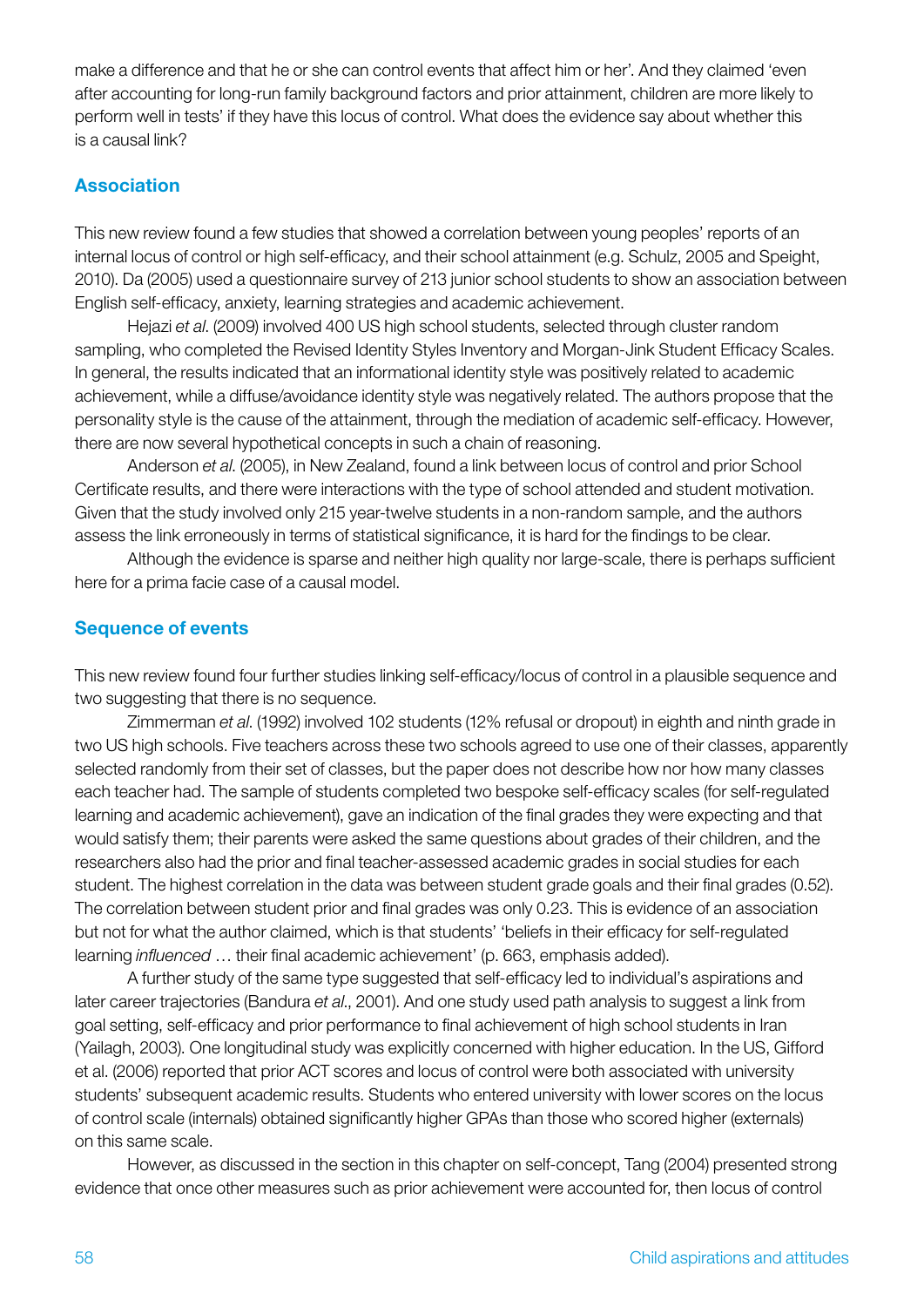was not linked to subsequent attainment. Also, Grabowski *et al*. (2001) found evidence that global selfefficacy was not related to subsequent attainment.

The evidence for a sequence is limited and inconclusive. It is as likely that educational outcomes lead to self-efficacy/locus of control as the reverse.

#### Intervention

Four interventions were found that related to alterations in self-efficacy or locus of control and subsequent attainment. There were no studies relating to participation. Together, these studies provide very weak evidence of an impact from self-efficacy.

Hughes *et al*. (2006) conducted an intervention (It's Up to Me (IUTM)) aimed at developing students' self-perceptions, academic self-efficacies and academic performance. It involved the year-six pupils in twelve UK primary schools, six of which were given the intervention and six used as a control. How cases were selected and allocated is not clear. Psychometric tests (general self-efficacy, subject specific self-efficacy, self-esteem and academic motivation) were administered as measures of self-concept just before the IUTM programme and seven months later. The intervention had no effect on self-perception and self-motivation, and a small effect on self-efficacy. Intervention schools had higher Key Stage 2 scores, after controlling for Key Stage 1 scores. However, this improvement was isolated to pupils with special educational needs, who may have felt better about themselves because of the attention given to them as a result of the trial. Effect sizes, where they existed, were small.

Perry (2003) reported an intervention to enhance students' academic control, to redress failure, based on laboratory and longitudinal field studies conducted at the University of Manitoba over 20 years. The intervention involved a simulated classroom situation where the researcher gave students falsified performance feedback on an achievement test and so manipulated their academic control directly. This is representative of various achievement tasks found in actual classrooms that can make students feel in or out of control academically. The author claimed that differences between students in their sense of academic control can affect subsequent motivation and achievement performance, even though it is illusory.

Blackwell *et al*. (2007) examined the academic trajectories of learners with different implicit theories of intelligence and other achievement-related beliefs. Using four cohorts of pupils (373) as they progressed from seventh to eighth grade in one public school in New York, academic achievement was measured using a standardised maths test, the Citywide Achievement Test. Motivation was assessed using a questionnaire containing items that included implicit theories of intelligence, goal orientation, beliefs about effort and attributions and strategies in response to failure. The study showed that students who thought their intelligence was malleable and could be developed were more likely to believe that working hard was necessary and effective in raising achievement, than students who thought that intelligence was fixed. At the beginning of junior high school, and controlling for prior achievement, these pupils outperformed in maths those who held to the fixed-intelligence theory. This is evidence of an association but not yet of an intervention. Blackwell *et al*. (2007) then used an intervention to teach half of the 99 seventh-grade students in a second school the belief that intelligence is malleable. Only 95 of these elected to participate, and five were excluded from the study because they were not able to attend the sessions regularly. Students were randomly assigned to experimental (48) and control groups (43). The author does not explain the discrepancy of one case in the report. Sixth and seventh grade maths scores were used as measures of achievement. The intervention was eight 25-minute sessions (one per week). Students in the experimental group were taught that intelligence was malleable and can be developed. Undergraduate assistants trained in incremental theory were recruited as mentors to teach the motivational intervention workshops. There was a slight gain in achievement for the experimental group, especially those who had not believed in malleable intelligence at the outset. This is a very small sample, and the report is missing key information in places (such as when the initial assessments took place).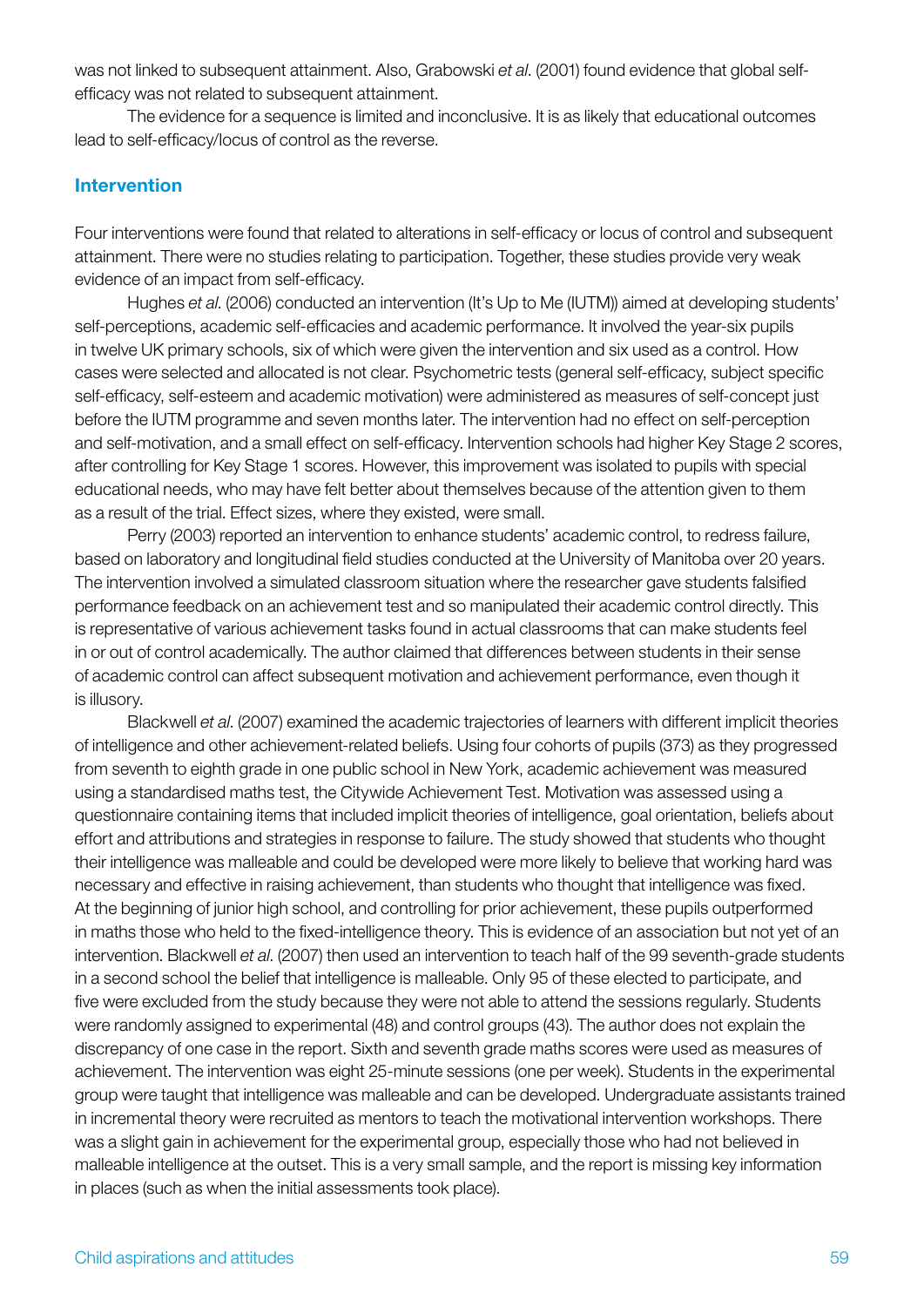Miles (2010) used a controlled, pre- and post-test design study to test the effects of a 'mastery goal approach' to mathematics instruction on the performance of eighth-grade students. Seventy-nine students took part. It is not clear if the allocation to control and treatment group was randomised. The indicator of academic achievement was the STAR Math assessment. Students' motivation was measured using the Motivational Orientation Inventory. A pre- and post-test was conducted on 57 students (and it is unclear why only these were tested) to determine if there were any changes to students' motivation, perceptions of classroom goal structures, and academic efficacy as a result of the treatment (mastery goal approach to instruction). The report suggests that the mastery goal approach to instruction brought about a positive change in students' motivation and achievement. The study did not provide evidence of the causal direction. There is no evidence that the enhanced motivation led to higher achievement. The mastery approach involved individualised pacing of instruction to meet the needs of the students, intensive remediation and retesting of standards and mastery of materials. It is possible that such intensive instruction leads to success in testing, which in turn, leads to higher motivation and self-efficacy.

These four interventions form a strange combination of approaches, generally with older students, on a small scale and with far from convincing results.

### Mechanism

In relation to school attainment, the idea of 'locus of control' is generally used to refer to a child's belief in their capacity to affect their progress in school. Conceptually it is close to the idea of 'academic selfconcept' (dealt with in a separate section earlier in this chapter), but it is assessed through statements that begin 'I can' rather than 'I am'. 'Locus of control' may be predicted as a mediating variable between poverty and attainment if children from poor households are less likely to develop a belief in their ability to achieve in school. In these circumstances, they may be less likely to persevere when facing problems. The idea of 'self-efficacy' relates to specific tasks. Students may be asked to respond to statements such as: 'I can calculate percentages.' It is therefore most obviously applicable in analysing children's performance on one kind of a task compared to another and is, therefore, less easy to relate to initial variation by social class background. That is, a credible theory of self-efficacy as a mediating variable between poverty and attainment has to provide a rationale for why children from poor households are likely to be relatively weaker at one kind of task than another. There is also obviously a danger of tautology in any analysis that seeks to correlate two self-reports of competence (such as 'I can do maths', and 'I have passed GCSE maths'). Locus of control and self-efficacy are both hypothesised as 'reciprocal mechanisms' in which achievement is expected to enhance belief in one's ability to perform a task and this belief is expected to sustain motivation in attempting tasks. As such, research on these constructs faces the same difficulties in testing as noted in the case of self-concept.

# **Conclusion**

There is little solid evidence that either self-efficacy or locus of control can influence attainment or educational participation. It is certainly not true to say, as You *et al*. (2011, p. 253) did, that it is 'well established that perceived control plays an important role in student academic achievement'. At present, anyone with a sole concern to improve educational outcomes for those most at risk of underperformance would be strongly advised to seek an intervention elsewhere. However, there are some indications here that might be worth pursuing, perhaps starting again at the very beginning and testing the contextualised association between self-efficacy and educational outcomes, and looking for evidence of the sequence from one to the other.

A problem here is that the meaning and utility of these concepts is unclear, even if the association is accepted. One of the problems faced in this review was the interlinked nature of aspirations, attitudes and behaviours with each other and with SES background factors. This is standard in explanatory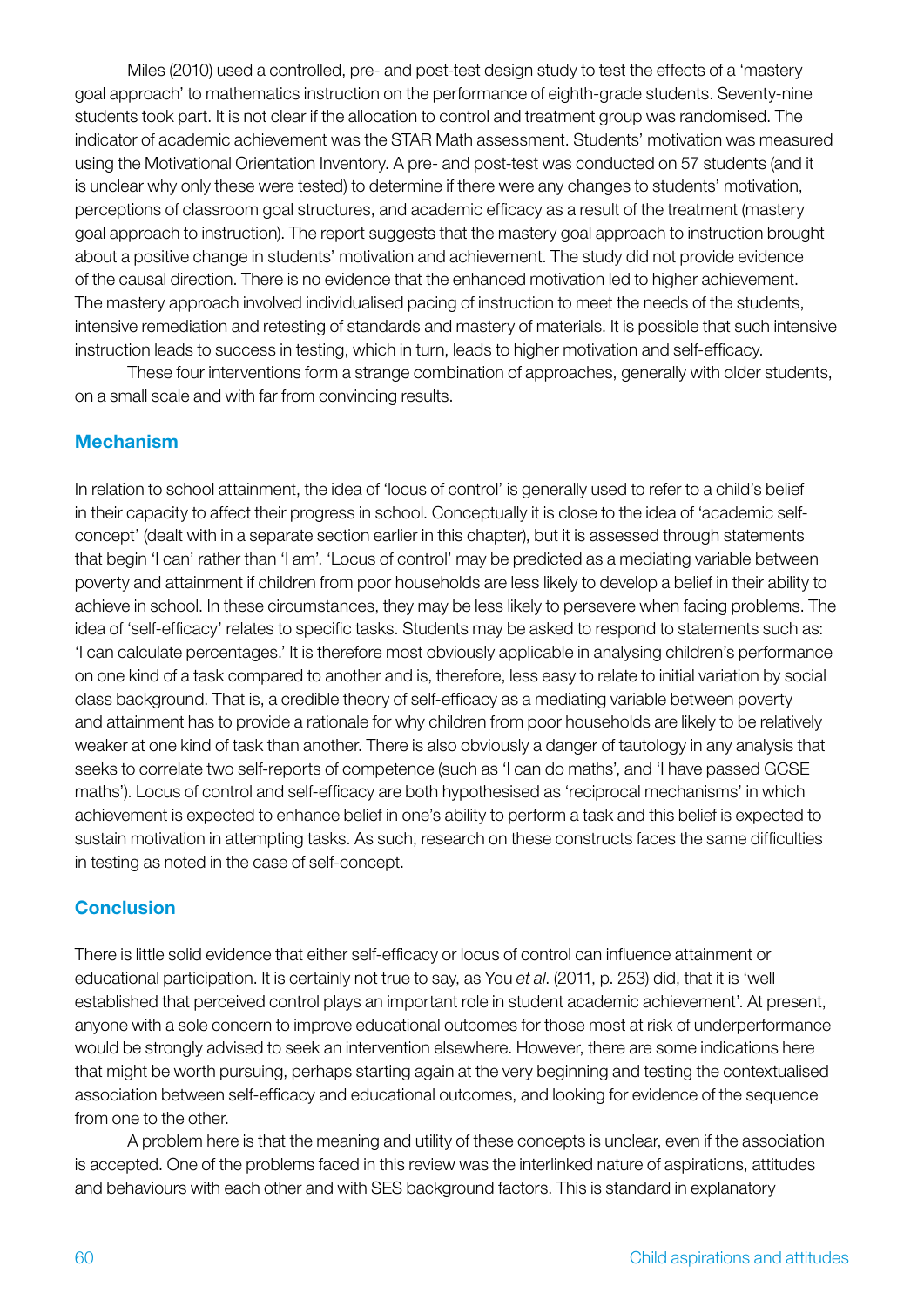social science. However, the problem was compounded by the theoretical fragmentation of many of the supposedly explanatory concepts. Are self-esteem and self-concept the same or different, or is one a component of another? Once authors start to break these items down and have ten or more different kinds of self-concepts, which can be both causes and effects in the same model, then the theory becomes just about untestable. One very useful way forward in this area would be for the theorists to convert their concepts into specific and testable propositions, setting a plausible context and conditions, and then encouraging independent researchers to try and falsify them. The key is that the advocates must agree to success and failure criteria beforehand.

It could be anti-educational and perhaps rather dangerous to create an intervention that made more young people falsely believe that their future was under their control to a large extent. It may be that the world is not actually under their, or indeed anyone's, control (Gorard 2002a). Or, the difference between the two types of young people could be genuine, in the sense that the internal locus group may have learnt that they can control some things and the external locus group have learnt that they cannot. In this case, merely giving the second group more confidence, affecting their locus of control artificially, could be useless or worse. What would be needed, under these conditions, would be greater competence to control their world – including presumably the pace, style and content of their learning. In that case, differential competence could be the cause both of differences in attainment and in a genuine improvement in locus of control. Self-efficacy or a belief in one's own competence is very similar to locus of control, and faces similar problems. Where the real underlying difference is *actual* competence, such that differences in beliefs about competence are largely justified, then it is competence and not self-efficacy that needs to altered through any intervention. Simply making people believe that they are more competent than they actually are may be ineffective or worse. But then making people more competent at gaining positive school outcomes and so also making them more confident, is almost the same as simply improving their school outcomes. Selfefficacy by itself could be a red herring.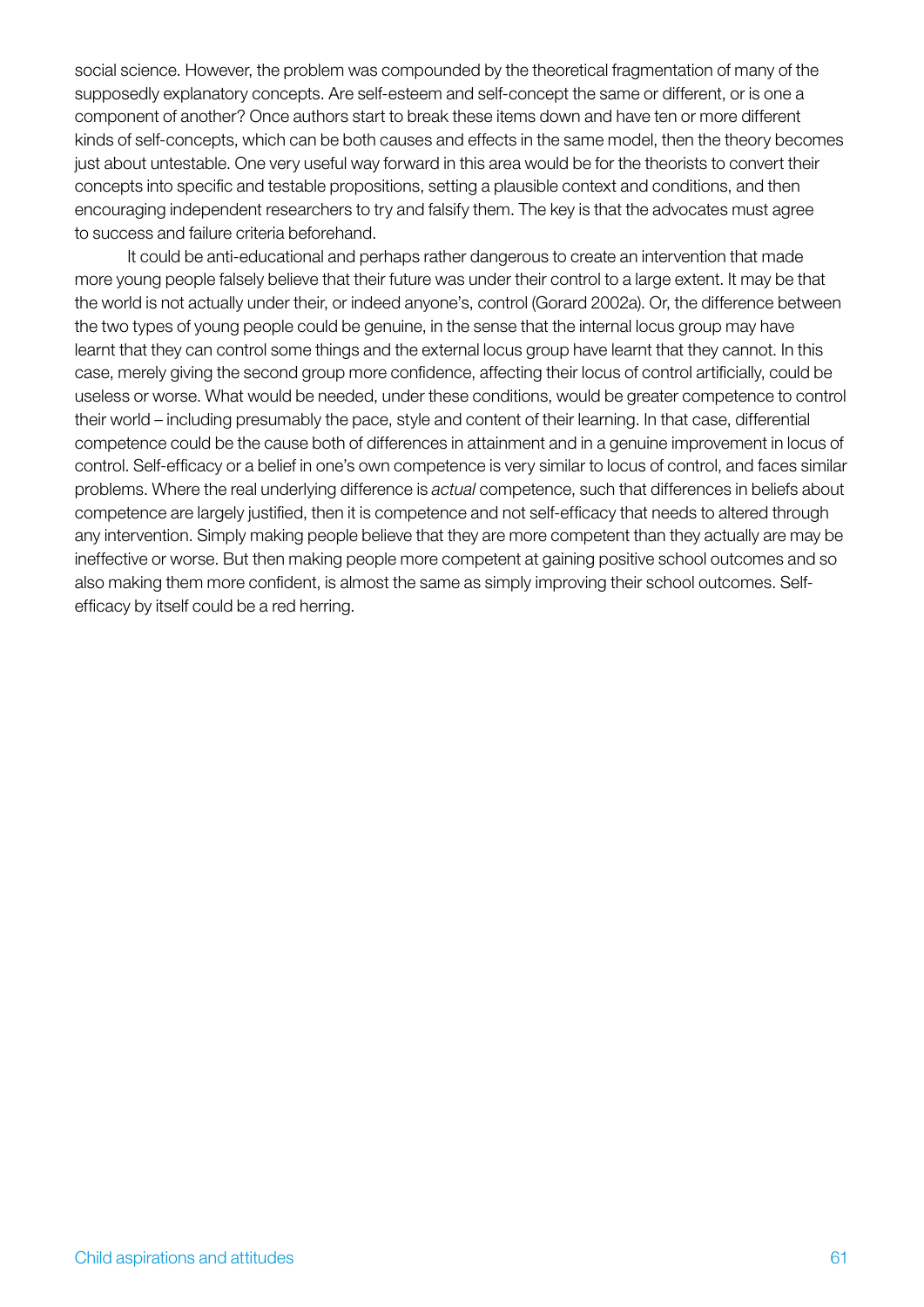This chapter completes the review by summarising the evidence on the effect of young people's behaviour on educational outcomes. The four sections cover participation in extra-curricular activities (ECA), paid work while at school, poor behaviour and early substance abuse. None has sufficient evidence for a complete causal model.

# Individual extra-curricular activities

Goodman and Gregg (2010) suggested that young people from poorer families are less likely to engage in activities like playing musical instruments or formal sports. They also suggest that the Extended Schools Services programme run by local councils in England, and including opportunities to play sports and participate in arts and music, may yield benefits for attainment (citing Cummings *et al*. 2007). However, they also note that any association between ECA and GCSE attainment disappears once prior attainment is controlled for. This might mean that the benefits of positive activities are already included in the prior attainment. Or it might mean that ECA has no direct association with attainment but only with those likely to be higher attainers anyway.

### **Association**

This new review found several studies reporting a weak association between individual participation in ECA, including sports, and school attainment. All related only to the secondary phase. None dealt with subsequent participation in education.

Shulruf *et al*. (2008) considered 555 students in year nine from one suburban high school in Auckland. They showed a correlation between students' participation in ECA and their academic outcomes and attitudes towards literacy and numeracy. Using all available predictors, including participation in ECA, the best regression model had only 13% to 15% common variance with school attainment (subject scores). Prior attainment explains around 9% alone, and playing team sports less than 2%. Much data was missing, and the authors erroneously used significance testing with what is clearly population data.

Lipscomb (2007) used US National Education Longitudinal Study (NELS) data for grades eight to twelve, and found no socio-economic variation in the relationship between participation in ECA and grades. There was a weak positive association for all students.

Kantomaa *et al*. (2010) looked at the related issue of physical activity and overall academic performance and future educational plans of adolescents aged 15 to 16. They used a sample of 7,002 from the Northern Finland Birth Cohort 1986, and collected data by post in 2001–02. More elevated parental SES, fewer behavioural problems, better mental health and higher levels of physical activity were all slightly associated with self-reported academic attainment and future educational plans. See also Stevens *et al*. (2008).

There is, therefore, a weak prima facie case to investigate a causal link, even though the levels of association reported are low enough to be easily explicable by insufficient contextual and confounding variables (such that those participating in ECA were already different at the outset).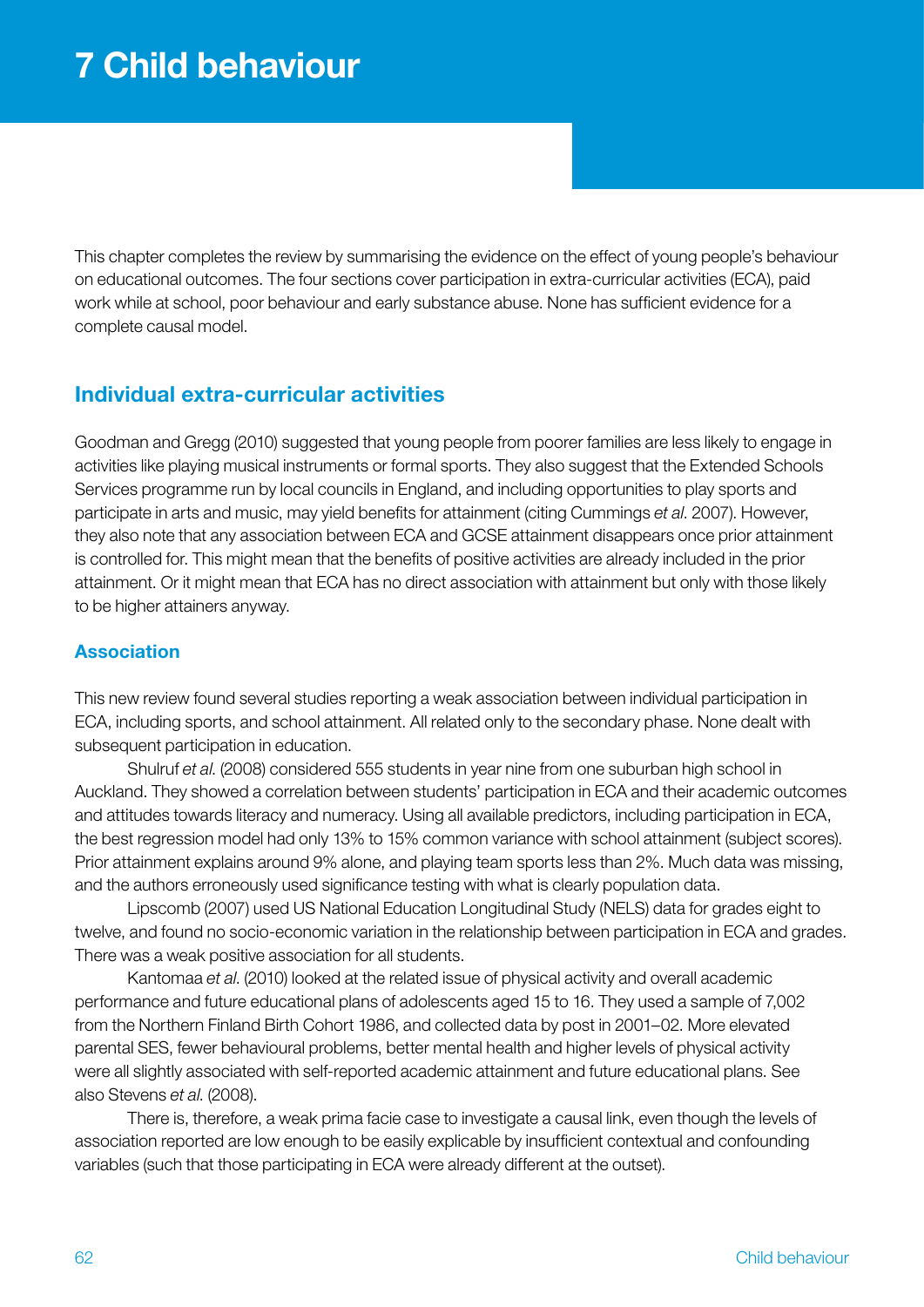#### Sequence of events

The review found three full longitudinal studies on this topic, which were small or of poor quality. They generally show the same picture as the associative studies. There is a very weak link between ECA and attainment (and college attendance in one example) and the sequence is correct for a causal model.

Vandell *et al*. (2007) looked at 35 after-school programmes in eight US states, following 3,000 low-income, ethnically diverse elementary and middle-school pupils. The study reported that students who regularly participated in high-quality after-school programmes had higher standardised maths test scores and better behavioural outcomes than students who regularly spent after-school time without adult supervision. However, data was collected for only 2,300 pupils, from teacher and student surveys and school records. Also, the authors did not provide evidence that their groups were initially equivalent. The reported differences between the groups might easily reflect pre-programme differences in their behaviour or academic performance.

Kaufman and Gabler (2004) used NELS data to assess the relationship between participation in various ECA and students' subsequent probability of going on to a four-year college or university course. They concluded that participation in extra-curricular cultural activities has different 'causal' effects on college-bound and elite college-bound student populations. At the general college level, hands-on training in the arts appears to improve students' odds of going to college by bolstering what the authors refer to as 'human capital' but not by increasing 'cultural capital'. Direct exposure to the arts does not appear to improve students' chances of going to an elite or heavily selective college, though having parents interested in the arts does. At the elite college level, for example, participation in yearbook/school newspaper activities appears to benefit boys but not girls, though more girls report participating in this activity than boys. Thus, it may be that elite colleges do not simply seek students with high cultural capital but those who stand out, defy expectations, or are otherwise unique among their peers. On the other hand, the authors find little reason to believe that students can actually be taught or trained in the types of cultural competence valued by elite college admissions offices anyway.

Martin *et al*. (2007) involved 33 African-American students who had been expelled or suspended from school at least once, aged 13 to 17. The study took place in an alternative school in a city school district of Ohio with high rates of poverty, low parental involvement and lack of funding. There was a high rate of absenteeism or truancy and referrals and low graduation rates among participants. Students attended an after-school programme for three hours a week, five days a week. It involved tutoring, group counselling, social skills training and various enrichment activities. Behaviour was assessed using attendance, discipline referrals, suspensions and expulsions reports. Their academic performance in maths and reading were assessed using the Kaufman Test of Educational Achievement (KTEA). The study also assessed students' intelligence based on verbal and non-verbal abilities using the Kaufman Brief Intelligence Test. Prior to the intervention, student achievement was negative and every student was two grade levels behind their peers (those not on the programme). After intervention, participants were performing at their appropriate grade level. Their average improvement in basic skills was by at least two grade levels. The study was small, and had no control group, and could reflect regression towards the mean.

The review also found a few studies on the lack of a link between watching television and attainment (dealt with here for convenience, as there is insufficient on this topic to warrant a section on its own). Ennemoser (2003) presented a longitudinal study of the effects of television on academic achievement. Results suggest that, although there is some evidence for a causal relationship between television and achievement in language and reading, the underlying mechanism of the television effect remains unclear. Heavy viewing of entertainment programmes may be disadvantageous for children with poor intellectual abilities or who come from families with low socio-economic status (SES). Educational programmes, on the other hand, have a slightly positive influence on later language and reading abilities. Munasib and Bhattacharya (2010), anyway, report that any link between watching television and school outcomes disappears when appropriate controls and contextual variables are added.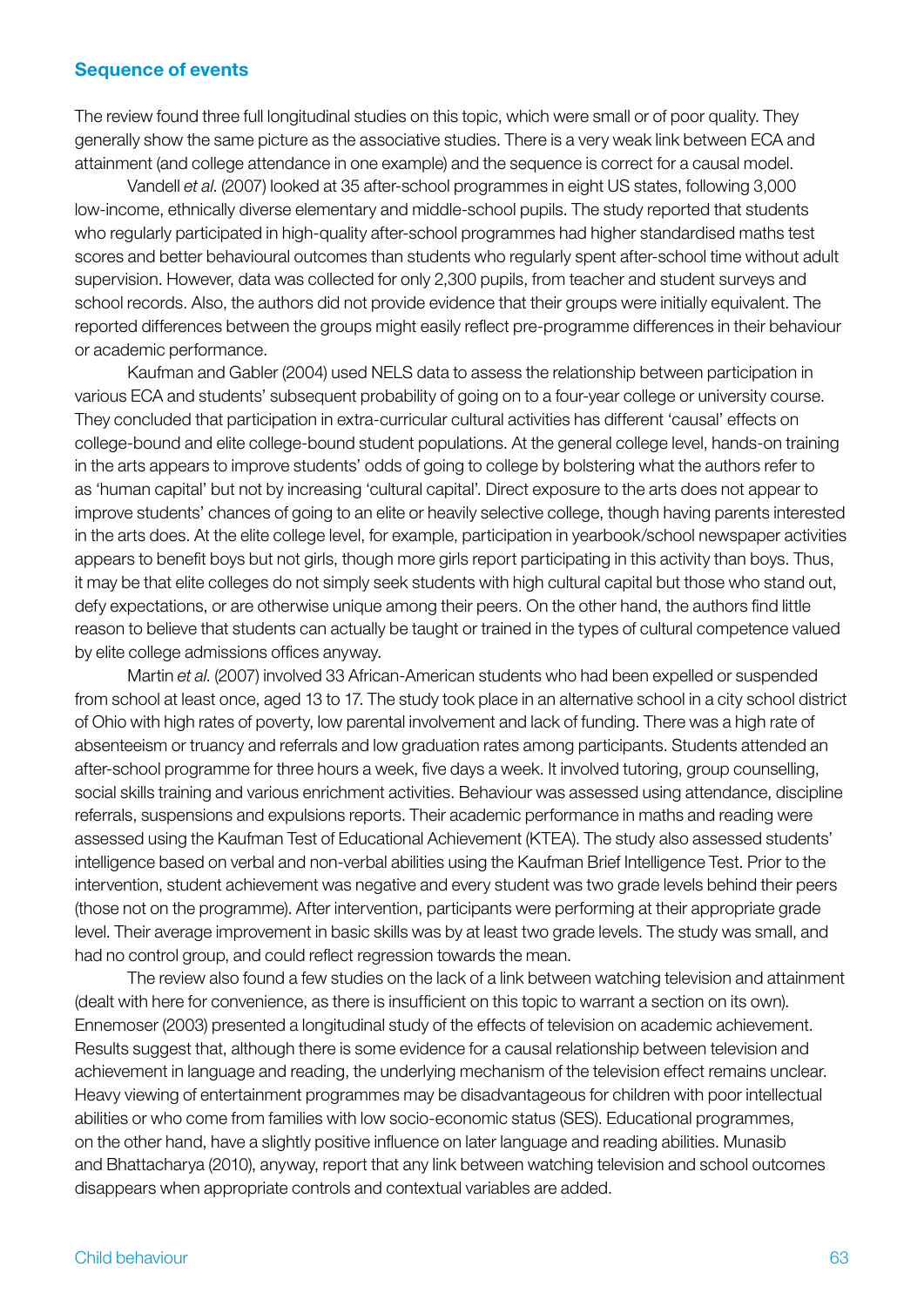There is no solid evidence in this section that could not be explained by an initial bias in the groups in the first two studies. The third study is too small to be given much weight. It is ethnically and culturally specific, and the approach involves generic teaching and so is about more than after-school activities, making it hard to untangle cause and effect. The evidence seems to show that watching television does not lead to changes in generic educational outcomes. There is no prima facie case for a causal model linking television or any other out-of-class activities and school outcomes.

### Intervention

This new review found one intervention study of an after-school programme, but none of ECA as more traditionally conceived.

Goerge *et al*. (2007) carried out an evaluation of an after-school programme in Chicago. The intervention included paid internships in a range of professions and organisations for young adults in high schools with a high risk of pupils dropping out before the age of 18. Attendance at school was a requirement for participation in the scheme. At total of 20,370 pupils in 24 schools in 2003 were included in the analysis, 17,099 who did not participate in the programme, 1,982 who were invited but did not participate, and 1,289 participants. These participants were not selected randomly, and already had better attendance records and fewer course failures than non-participants, on average. The results showed that those who were on the programme for longest and who participated at the highest levels tended to fail fewer core subjects (English, maths, science and social studies), and had the highest average rates of graduation and lowest dropout rates. However, despite some attempts to control for initial and subsequent differences, this cannot be construed as good evidence that the programme caused these differences. An intention to treat analysis (see Chapter 5) or a true experiment might yield very different results.

This intervention can be easily explained as a mismatch in the original groups, and it may not be directly relevant to ECA or sports participation anyway.

# Mechanism

There are several possible mechanisms. First, children who participate in ECA may benefit from additional instruction. In this case, it would have to be shown that the experience of ECA was relevant to academic assessments. This explanation is reinforced by the indications that participation in sports within schools is more strongly related to traditional school outcomes than other leisure activities outside schools. ECA may simply be more teaching. Second, ECA might provide children with an enriched cultural experience, helping them to understand and interpret teachers' expectations and communication. These first two proposed mechanisms suggest that additional resources and activities are needed in school to redress disadvantages in students' upbringing. Third, ECA may lead students to develop a stronger identification with the school, affecting their academic self-concept. In this case, such effects should be observable in measures of self-concept or locus of control as discussed in previous chapter. This proposed mechanism suggests that the problem to be addressed is one of mutual understanding and identification. However, given the lack of evidence at each stage of the model, establishing the explanation is not a top priority.

# **Conclusion**

It is notoriously difficult to demonstrate the absence of something, especially from such a wide-ranging but inevitably partial search. This is why social science adopts a principle of parsimony or simplicity, meaning that the explanation must not make any assumptions for which there is no clear evidence unless no other explanation is possible. Nevertheless, the conclusion of this review has to be that there is no evidence for a causal link from extra-curricular participation, per se, to improved educational outcomes. This is not to suggest that ECA, sports and after-school activities do not have other benefits or that evidence of improved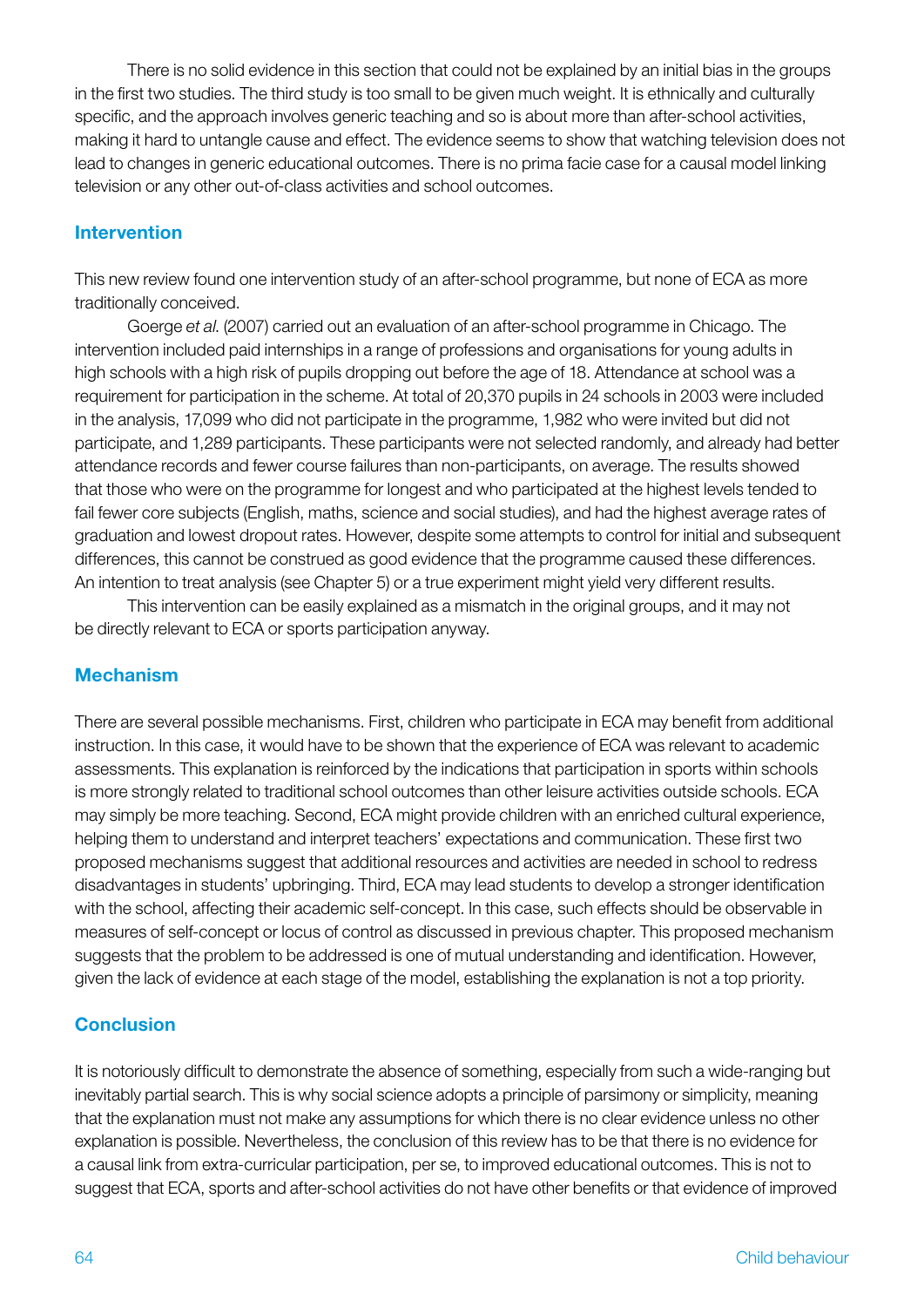attainment will not be found in the future. But at present, anyone with a sole concern to improve educational outcomes for those most at risk of underperformance would be advised to seek an intervention elsewhere.

# Individual paid work

Goodman and Gregg (2010) did not mention paid work undertaken while studying, and so this new review started from a position of no evidence of an association between paid work and educational outcomes. There is a considerable literature about what is termed 'work intensity' (how many hours paid work they do per week) among young learners. But the search yielded no studies of the influence of parental work patterns on their child's school success other than associations between SES and attainment.

### Association

This new review found a few studies suggesting a weak association between work intensity and poorer educational outcomes.

Post and Pong (2000), using data from the Trends in International Mathematics and Science Study (TIMSS), showed an association between the hours of paid work done by pupils in middle schools and lower contextualised school grades. See also Sy (2006), Staff and Mortimer (2007) and Staff *et al*. (2009) on the links between work intensity and education.

### Sequence of events

The review found two full longitudinal studies on this topic, which largely disagree with each other in their findings. One suggests that the more hours a young person does paid work while in compulsory schooling, the weaker their academic results will be (in maths and science at least). The other suggests that there is no difference in the level of education achieved for any number of hours paid work up to and including 15 hours per week.

Singh and Ozturk (2000) used data from the first and second follow-up of NELS. Sampling was stratified in terms of school type, region, urbanicity and minority enrolment; and 26 students were randomly selected from each of the 1,057 schools. The same cohort of students was followed when they were in grade ten (age 15/16) and grade twelve (age 17/18). Outcome variables were coursework in maths and science measured as the total Carnegie units completed during high school. Background variables were SES and prior achievement in maths and science. The study explored the effect of number of hours worked during high school on the number of courses taken in maths and science and on twelfth grade achievement. In general, the more hours students worked, the smaller the number of maths/science courses completed, which is associated with subsequent lower achievement in maths/science (after controlling for SES and prior achievement).

Bachman *et al*. (2011) used longitudinal data from the Monitoring the Future project in the US, spanning a total of three decades to examine whether work intensity makes a causal contribution to later educational attainment and substance abuse. One dataset tracks eighth graders for eight years (modal ages 14 to 22) and provides extensive controls for possible prior causes; the second, larger dataset tracks twelfth graders for up to twelve years (to modal ages 29 to 30) and permits assessment of possible short-term and longer-term consequences. Work intensity was measured by the number of hours of paid or unpaid work per week. Control variables included individual characteristics (e.g. race/ethnicity, family structure, parents' educational level, mother's employment status), college plans, truancy report, self-rating versus peer rating of intelligence and school ability. Outcome measures included educational attainment (years of schooling completed, degrees attained), substance use (frequency of cigarette use in the past 30 days, of marijuana use in the past twelve months, of cocaine use and heavy drinking). Findings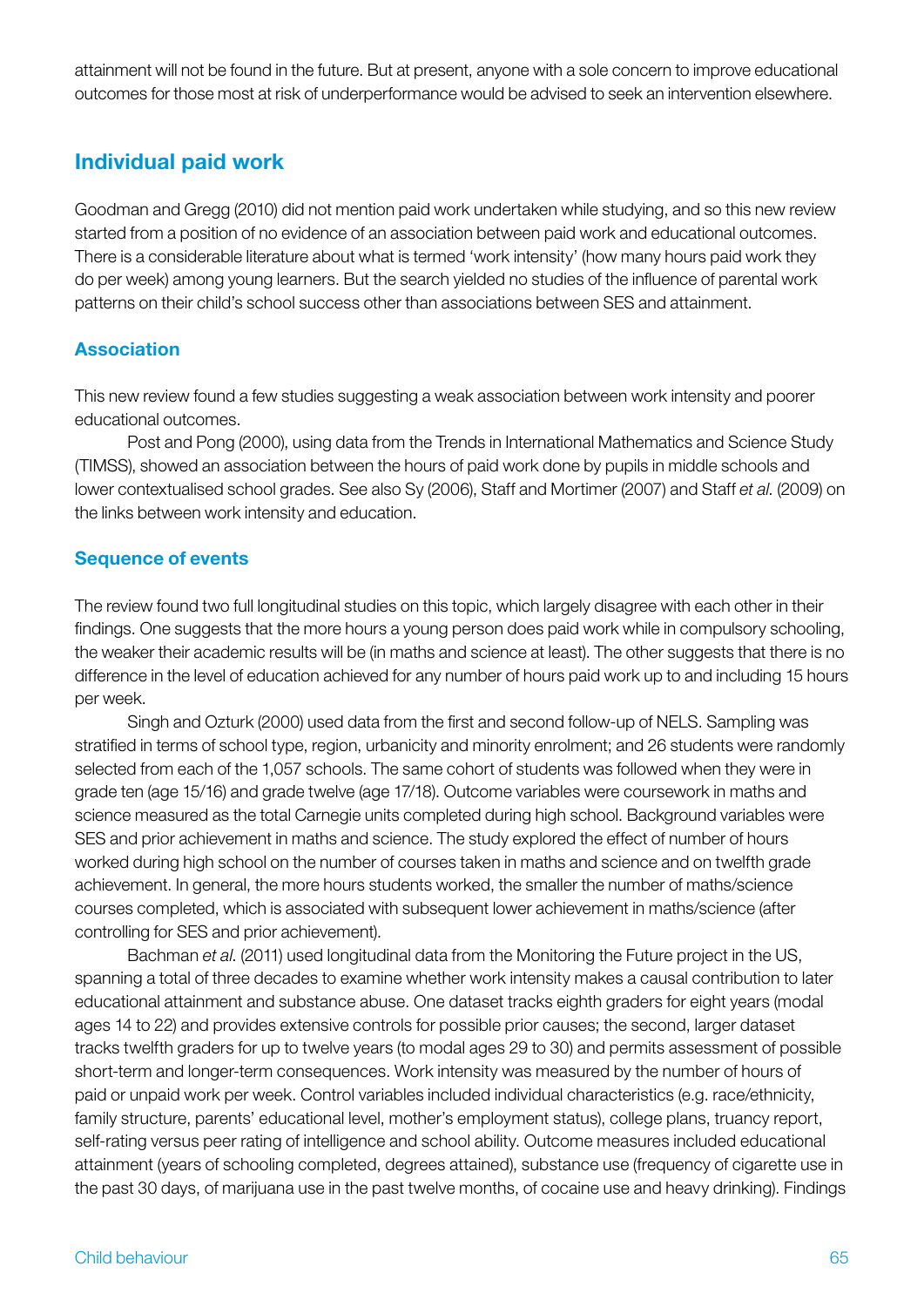based on propensity score matching and multivariate regression analyses were highly consistent across the two sets of data. There was no difference in college attainment at the ages of 21 to 22 and 29 to 30 for students who worked one to five, six to ten or eleven to fifteen hours in twelfth grade. There was an association between lower grades and working more than 15 hours per week. Further regression analyses suggested that the effect of twelfth grade work intensity on later educational attainment was not through lower expectations or other prior and more fundamental causes. Rather, the effects may be through diminished incentives and opportunities for higher education that accumulate with continued long working hours. Propensity scores can only adjust for covariates that were included in the estimation and so cannot entirely rule out unobserved characteristics.

There is overall slight evidence that lower attainment follows too much paid work while still at school and this evidence is in the correct sequence for a causal model.

### Intervention

This new review found no reports of controlled interventions to improve educational outcomes by adjusting work intensity.

### **Mechanism**

There are several plausible mechanisms here, if they are needed. Perhaps most simply, it may be that the poorest students are under the greatest pressure to work for money while still at school, and that 15 hours or more per week replaces something that more academically successful children do. It might also influence attendance, lateness, extra-curricular participation, homework or just tiredness.

# **Conclusion**

On balance, and despite the absence of evidence from any interventions, there is perhaps just enough to persevere with research on this topic. There is slight evidence of association, likely sequence and some plausible mechanisms. Interventions could be devised to try and reduce work intensity for those most at risk of underperformance in a trial design and monitor any differences in results.

# Individual poor behaviour

There are a number of behavioural intervention studies that aim to improve children's behaviour and thus school outcomes. Many of these interventions target children with severe emotional and behavioural difficulties, and are therefore outside the remit of this new review. Also, the main outcome of most of these studies was students' behaviour, rather than their academic achievement. Any effect on academic achievement appears to be incidental, such as a result of improvement in the school learning environment by increasing the amount of time students are in school, or the proportion of time classrooms are engaged in instruction. As Horner *et al*. (2009) said, 'focusing on social behaviour is not expected to improve academic outcomes, but improving social behaviour of students *combined* with effective curriculum and instruction is expected to result in better outcomes' (p. 140, emphasis added).

Some other individual behaviours such as work intensity, ECA and substance abuse are dealt with in separate sections of this chapter, where a synthesis is attempted of a number of studies on similar topics. In addition to these, this new review found a number of rather isolated studies relevant to poor learner behaviour. These included counselling and an intervention to promote positive behaviour.

Of the various forms of individual behaviour discussed in this section, Goodman and Gregg (2010) mentioned evidence on attendance at school as an outcome in itself, but not as a behaviour leading to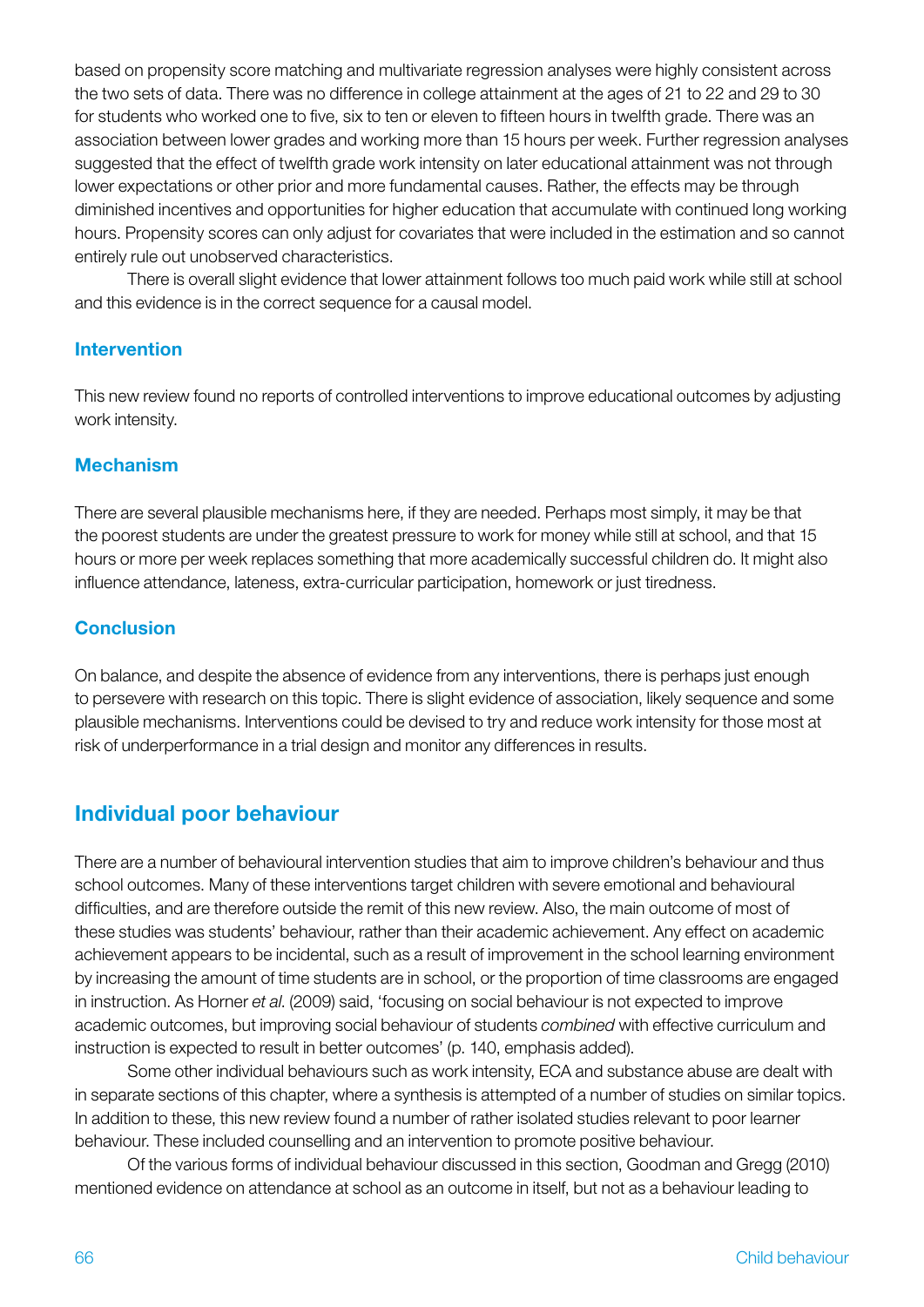attainment. They do not mention loneliness at school. They said that poorer children have more frequent 'peer problems' but presented no explicit evidence to link this to school outcomes. Goodman and Gregg (2010) did not mention counselling for behaviour problems. They discussed behaviour as an outcome, and suggested that antisocial behaviour is 'socially graded' and that risky behaviour could influence an individual's educational trajectory. Some risky behaviour such as substance abuse is dealt with in separate sections of this chapter.

### **Associations**

This new review found three further possibly helpful associations between behaviour and educational outcomes.

Shin (2007) proposed that loneliness and peer relationships could be associated with poor performance at school. Vitaro *et al*. (2005) reported that poor behaviour (classroom indiscipline) and lower attainment at school were related. Crede *et al*. (2010) found that attendance in class was the strongest single correlate of grades for US college students.

### Sequence of events

Very little evidence was found of a sequence from poor behaviour to educational outcomes, other than what has been covered elsewhere in this review.

Fantuzzo *et al*. (2003) showed that problems with emotional and behavioural adjustment at the start of the preschool year were associated with later disengagement, poor emergent literacy and classroom learning outcomes. This issue is discussed in the section on parental behaviour and involvement in Chapter 5.

There are some indications that after-school clubs and enrichment activities can improve pupil behaviour and so lead to improved school outcomes. However, the quality of evidence is very mixed (see separate section in this chapter on extra-curricular activities).

### Intervention

Despite the weakness of the evidence for an association or sequence, the review found seven further reports of intervention studies of relevance to individual poor behaviour. One shows little evidence of a link from an intervention to enhance social and emotional skills leading to attainment and this little evidence could be regression towards the mean. Another shows that the level of funding available for counselling deprived children is unrelated to their attainment. The remaining five all concern school-based initiatives to reduce poor behaviour and they suggest that such interventions can result in gains in attainment.

A review of research on the impact of social and emotional learning programmes on elementary and middle-school students in the US looked at 317 studies and involved 324,303 children (Payton *et al*., 2008). It suggested that such programmes are generally effective and can improve school engagement, classroom behaviour and academic performance. The report recommended that federal, state and local policies and practices encourage the broad implementation of well-designed, evidence-based interventions for school and beyond. This is powerful evidence but not always with a clear causal link from behaviour to attainment. Using a quasi-experiment, Gottfried (2010) suggested a positive link between attendance at schools and later attainment.

Jones *et al*. (2011) conducted a two-year experimental study of the impacts of a school-based intervention, the Social and Character Development Research Program, designed to enhance children's emotional and social skills, and to reduce aggression and promote positive behaviour. The intervention is a school-wide literacy and social-emotional learning programme (4Rs: reading, writing, respect and resolution). Teachers were trained to use the 4R curriculum (including a 25-hour introduction and ongoing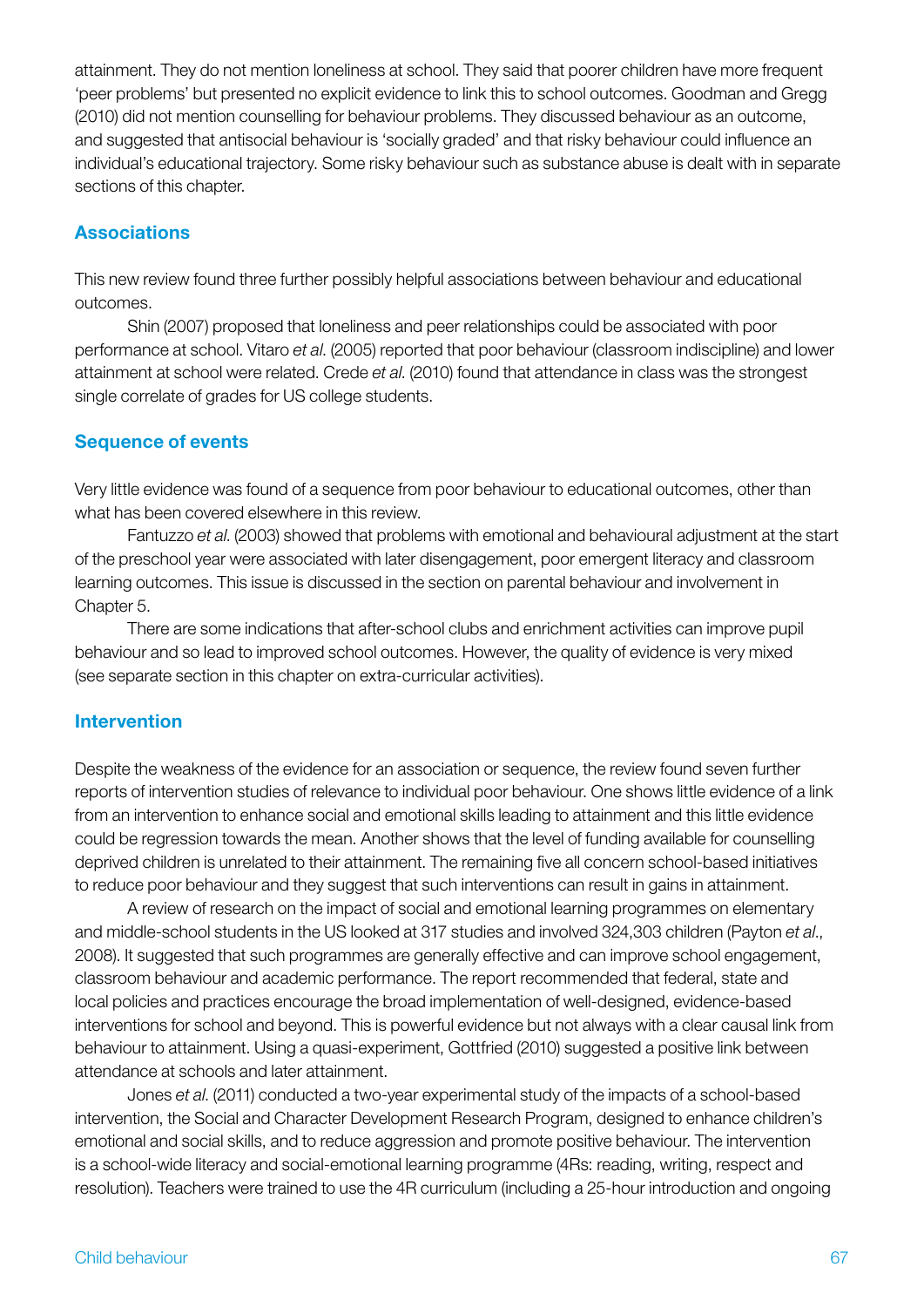coaching). A total of 1,184 children in the third grade of 18 schools in New York City took part. Schools were matched in pairs and then randomised to treatment or control. Data were collected from teachers and children at four points in the spring and autumn of the third and fourth grade. The drop out/attrition rate averaged 8.6%. Behavioural outcomes were measured using a combination of teacher reports, child self-reports, a Home Interview Questionnaire and conventional behavioural assessment instruments (e.g. Normative Beliefs about Aggression Scale and Behavioural Assessment Symptoms for Children Questionnaire). Assessments of academic skills were based on teacher reports on items adapted from the Early Childhood Longitudinal Study, Kindergarten Cohort of 1998–2000 third-grade assessment. Maths and reading achievements were measured using the New York State standardised assessments of maths and reading achievement at the end of third and fourth grade. NYC Department of Education records provided data on school attendance. The only attainment effects were for those children identified at baseline by their teachers as being at highest behavioural risk. There were more general improvements in reports of aggression, attention, depression and socially competent behaviour. It is not clear that the attainment changes are the result of the changes in behaviour, as opposed to the direct teaching of literacy that took place.

Reback (2010) used regression discontinuity, of a kind, to estimate the effects of school counsellors and counselling on pupil behaviour, well-being and achievement. In the Alabama funding system there is a point in measures of school deprivation, like eligibility for free school lunches, where there is a sharp rise in the funding for counsellors. This study looks at differences in outcomes between elementary schools above and below this point for 1999/2000 to 2005/2006. The number of schools is apparently not specified in the report. The data came from school report cards which contain information on student enrolments, rates of student disciplinary incidents, attendance rates, the proportion of students eligible for free or reduced-cost school lunches and student performance on state-wide exams. These data were combined with National Centre for Education Statistics (NCES) annual Common Core of data. Data on the number of school counsellors were estimates based on schools' eligibility for subsidised staff positions rather than the actual numbers, as these were often not available or inaccurately reported. Test scores for maths, language arts and reading were based on the third- and fourth-grade mean scores on Stanford Achievement Tests. Estimated counsellor subsidies reduced the likelihood of some bad behaviour outcomes, including suspension and weapon-related incidents, but not drug-related incidents nor general classroom behaviour. There was no impact on attainment in tests.

Hawkins *et al*. (1999) undertook an evaluation of the outcomes of social competence training for children during the elementary grades on adolescent health-risk behaviours when aged 18, in Seattle. Of the fifth-grade students enrolled in participating schools, 643 (76%) were given written parental consent for the longitudinal study and 598 (93%) were followed up and interviewed at age 18. Self-reported poor and risky behaviour was lower than the control for students receiving the intervention and self-reported school achievement was higher.

A number of related studies used the US School-wide Positive Behaviour Support (SWPB) intervention, intended to deal with bad and risky behaviour at school. Horner *et al*. (2009) looked at primary schools in Hawaii and Illinois that used the programme over three years. There was a reduction in office discipline referrals and preliminary evidence of an improved proportion of third-grade students meeting the state reading standard. Bradshaw *et al*. (2010) looked at 37 elementary schools in a five-year randomised controlled trial of SWPB. Student suspensions and office discipline referrals declined. Pupils in fifth grade in these schools made very slightly greater gains since third grade in reading and maths than those in comparator schools. Lassen *et al*. (2006) found similar results with the same behavioural intervention in lower secondary schools in one inner city middle school in the US Midwest, over a three-year period.

Flay and Allred (2003) reported an evaluation of the Positive Action Program, an intervention to develop positive behaviour and improve achievement from US primary to high schools. It was designed to promote positive action, resulting in increased feelings of self-worth. Lessons on self-concept, positive actions, acting responsibly, getting along with others and being honest were delivered in 15-minute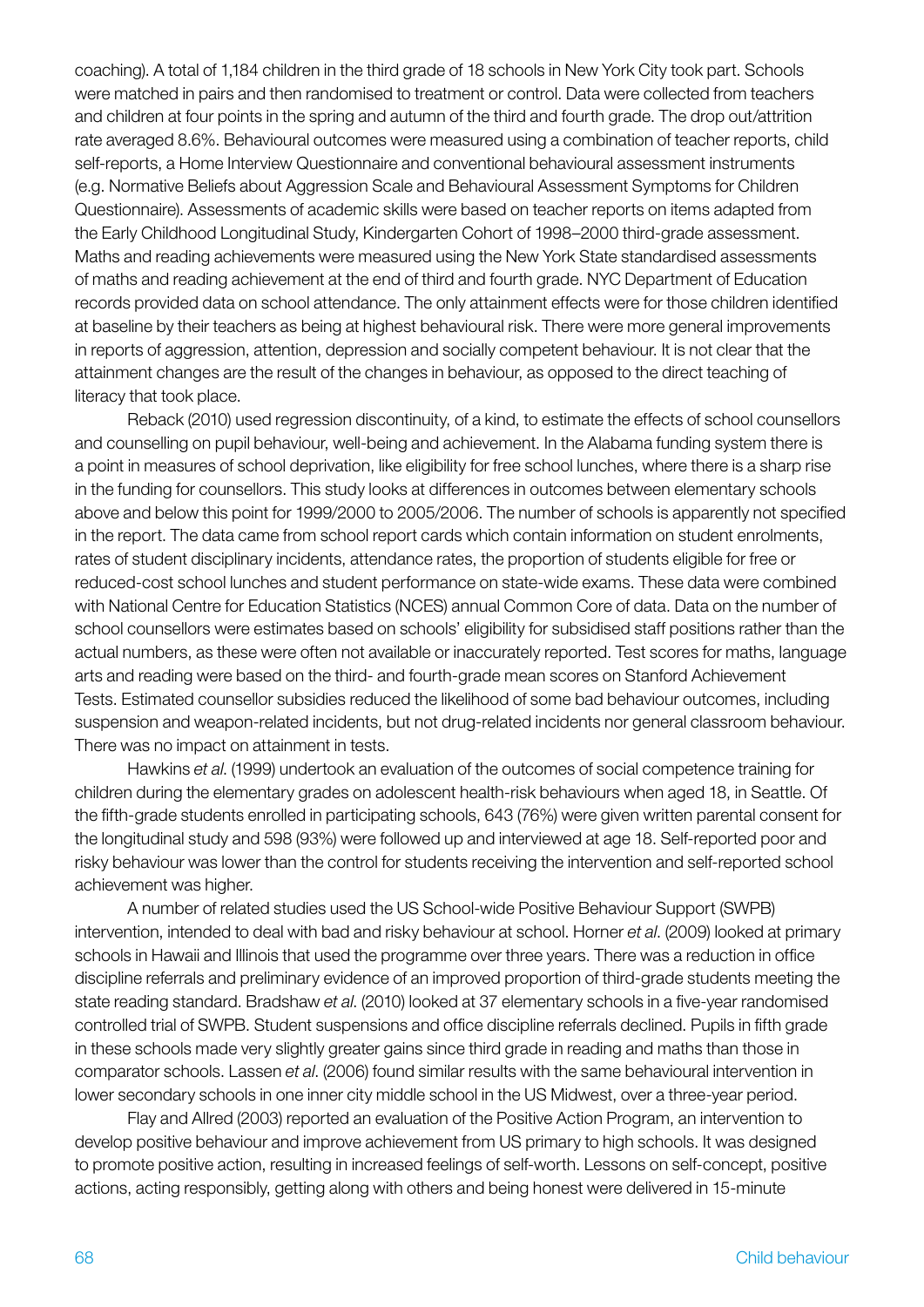segments every day. Of the 93 elementary schools that took part, 28 did not use positive action, 45 had used positive action for more than four years before 1998 and 20 used positive action and a combination of other programmes for the same outcomes. Data came mostly from the School Report Cards. Schools were also matched on percentage of pupils receiving free/reduced-cost lunch, ethnicity and student mobility, to create 20 matches of one of each type of school. Elementary school achievement was measured using mean scores on the Florida Reading Test and the fourth-grade Florida Comprehensive Aptitude Test for the 1997/98 school year. Behavioural data included discipline referrals for violent behaviour, out-of-school suspensions and over 21 days of unauthorised absences. Middle-school achievement was measured using the eighth-grade norm-referenced tests for reading and maths. School behavioural indicators were the incidents per 100 of students' substance use (tobacco, alcohol and illicit drugs), violence, 'dissing' behaviours (disrespect, disobedience, disorderliness and disruption), and property crimes (larceny, petty theft and vandalism). High-school achievement indicators were the percentage of tenth-grade students scoring three or greater on the Florida Writes test, the percentage of seniors passing the High School Competency Tests of communications and maths, mean Scholastic Aptitude Test scores and mean American College Testing composite scores. High-school behavioural indicators included referrals for substance use, violence, disrespectful behaviours, sexual offences, property crime, breaking of school rules, misbehaviour on or near school buses, parking violations and falsification of reports. Absenteeism data were also collected for all levels. At elementary level, violent behaviour and suspensions, but not absenteeism, were reduced by positive action. Children in positive action schools performed 45% better than children in matched control schools on the Florida Reading test, but no better on the aptitude test. These results largely carried forward to the middle schools attended by these pupils. The same direction of difference was also seen in the high schools attended by these pupils, but the size of the differences was small. No high school had more than 50% of students coming from an intervention elementary school.

# **Mechanism**

As with many of the sections in this chapter, a number of explanatory mechanisms are possible to account for why poor behaviour would result in lower educational outcomes. Some of these, to do with self-esteem or self-efficacy for example, are dealt with in other sections of this report. Other explanations are simpler and could involve the direct influence of absences or classroom disruption on opportunities for learning. Attending school and working in orderly classes could easily be envisaged as leading to better attainment at school than non-attendance or disorderly classes. And an increase in orderly classes could have advantages for pupils other than those directly involved in changing their poor behaviour.

# **Conclusion**

Some behavioural issues such as counselling for bad or risky behaviour, and mere attendance at school, generally do not have much evidence linking them causally to school outcomes, even though changes in any of these areas may be desirable for other reasons, or in their own right. The evidence on interventions to improve poor behaviour at school is somewhat more promising, and could be worth further attention and development. An important aspect of progress here, as with several attitudes, aspirations and behaviours in this report, is to untangle the impact of attention to poor behaviour from the impact of teaching styles and approaches adopted to deal with it.

# Individual substance abuse

Goodman and Gregg (2010) mentioned substance abuse (heavy drinking, taking powerful or illegal drugs and, increasingly, smoking tobacco) as something that their datasets included, and as a characteristic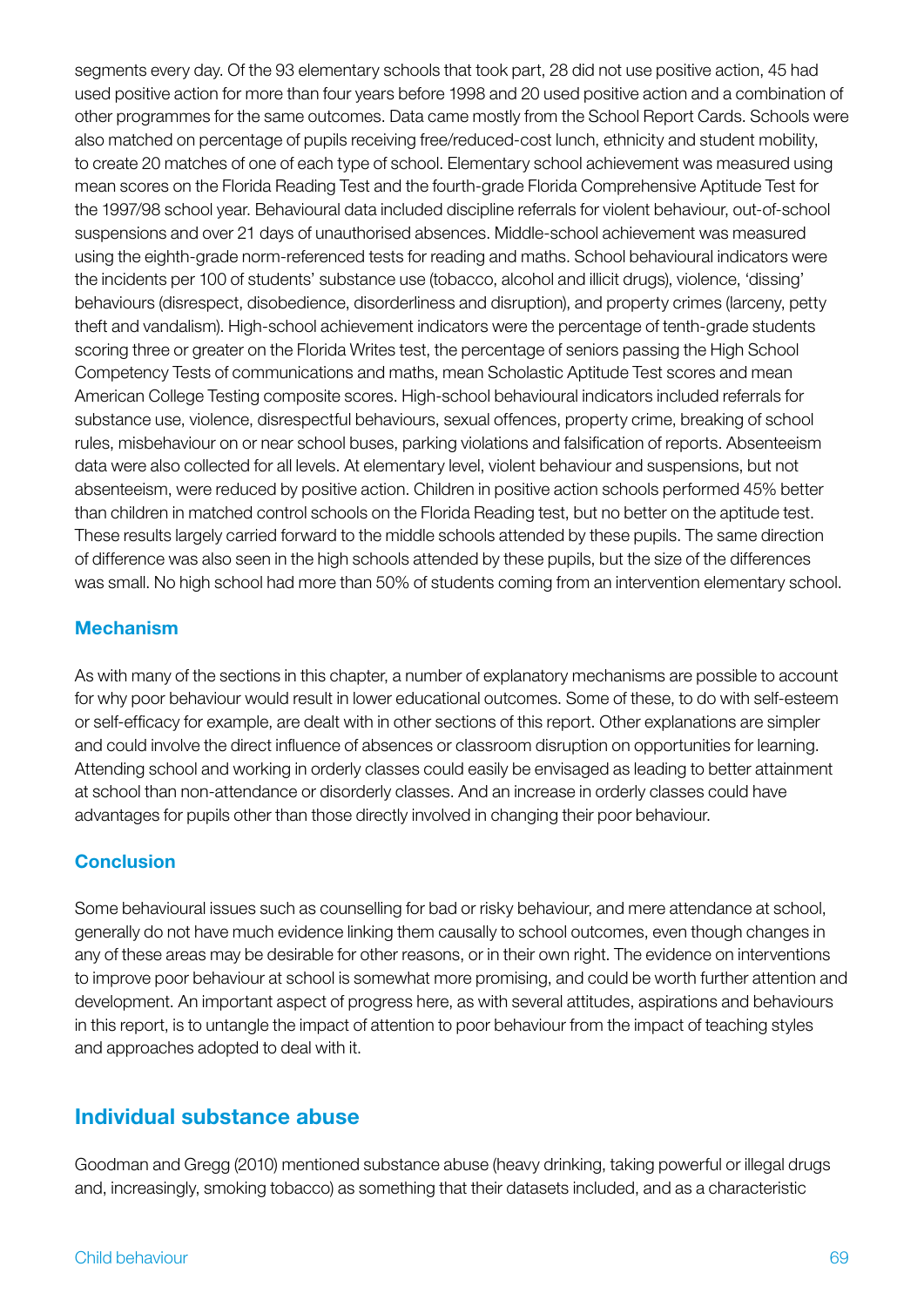of families with what the authorities consider to be serious behavioural difficulties. However, Goodman and Gregg (2010) did not present any explicit evidence of an association between substance abuse and educational outcomes. What did this wider review find?

# Association

One study suggested an association between early substance abuse and educational outcomes.

Legleye *et al*. (2010) conducted a representative cross-sectional survey of 29,393 teenagers aged 17 in France, asking retrospective questions. Early school dropout was associated with less elevated family SES, coming from a single-parent family, early grade repetition and daily tobacco smoking. Early daily cannabis and alcohol use (aged less than 14) was not related to attainment or dropout, but its later use was actually positively linked to school attainment, depending on the level of use. If valid, the latter findings may be more to do with pre-existing differences among drug users at that age rather than a direct influence of drug use.

# Sequence of events

Three full longitudinal studies addressed this area. One, like Legleye *et al*. (2010) above, suggested that heavy drinking (alcohol) at an early age was unrelated to (or evenly positively associated with) participation and attainment for most pupils, except for working-class boys. The second and third studies both suggested that early cannabis use is linked to increased likelihood of dropout from education, and decreased likelihood of post-secondary participation.

Staff *et al*. (2008) used 9,107 cases from the National Child Development Study, a longitudinal birth cohort study of British children born in 1958, to examine whether heavy alcohol use from age 16 predicted lower educational qualifications by age 42. Although 12,006 cases remained by the time of their study, the author only included respondents for whom information on alcohol use at age 16, sex and father's occupation were available. Educational qualifications achieved by age 42 are based on the five-level categorisation of UK National Vocational Qualifications (NVQs). 'Heavy' alcohol use means four or more units of alcohol in the past week for females and five or more for males. Background variables were also included (standardised maths and reading test scores at age 11, teachers' reports of academic progress in relation to other children, and parents' ratings of their children's behavioural and emotional difficulties at ages 7 and 11). Other individual characteristics included students' future aspirations at age 11, students' reports of their social activities, artistic and musical interests and participation in school clubs and sports. The analysis used propensity score matching to balance groups of 'treated' and 'untreated' individuals on observed characteristics as a rough approximation to an experimental design. Matching is not as powerful in dealing with unobserved confounds as randomisation is. The measure of alcohol use was based only on a sample for one week, and the measure representing heaving drinking was actually quite low. Results showed that for girls, there was no association between heavy drinking and the chances of obtaining a degree. The same was also true for boys from middle class backgrounds. In fact, Schvaneveldt (2000) found that alcohol use was positively associated with educational attainment for Caucasian youth and those from higher SES backgrounds. However, Staff *et al*. (2008) found that boys from working class families who drank heavily were about 25% less likely to get a post-secondary degree.

Fergusson *et al*. (2003) used a 25-year longitudinal study of a birth cohort of 1,265 New Zealand children to examine the relationship between cannabis use in adolescence/young adulthood and levels of educational attainment. The sample size actually analysed ranged from 870 to 910 (69% to 72% of the initial cohort). Measures included frequency of cannabis use in adolescence and young adulthood (from age 15 to 25), levels of educational achievement up to 25 years (leaving school without qualifications, enrolment in university and attaining a university degree), plus social, family and individual characteristics, such as mothers' age at the child's birth, mothers' education, family SES, family functioning (changes of parents, childhood sexual and physical abuse, parental attachment), parental adjustment (parents' criminality,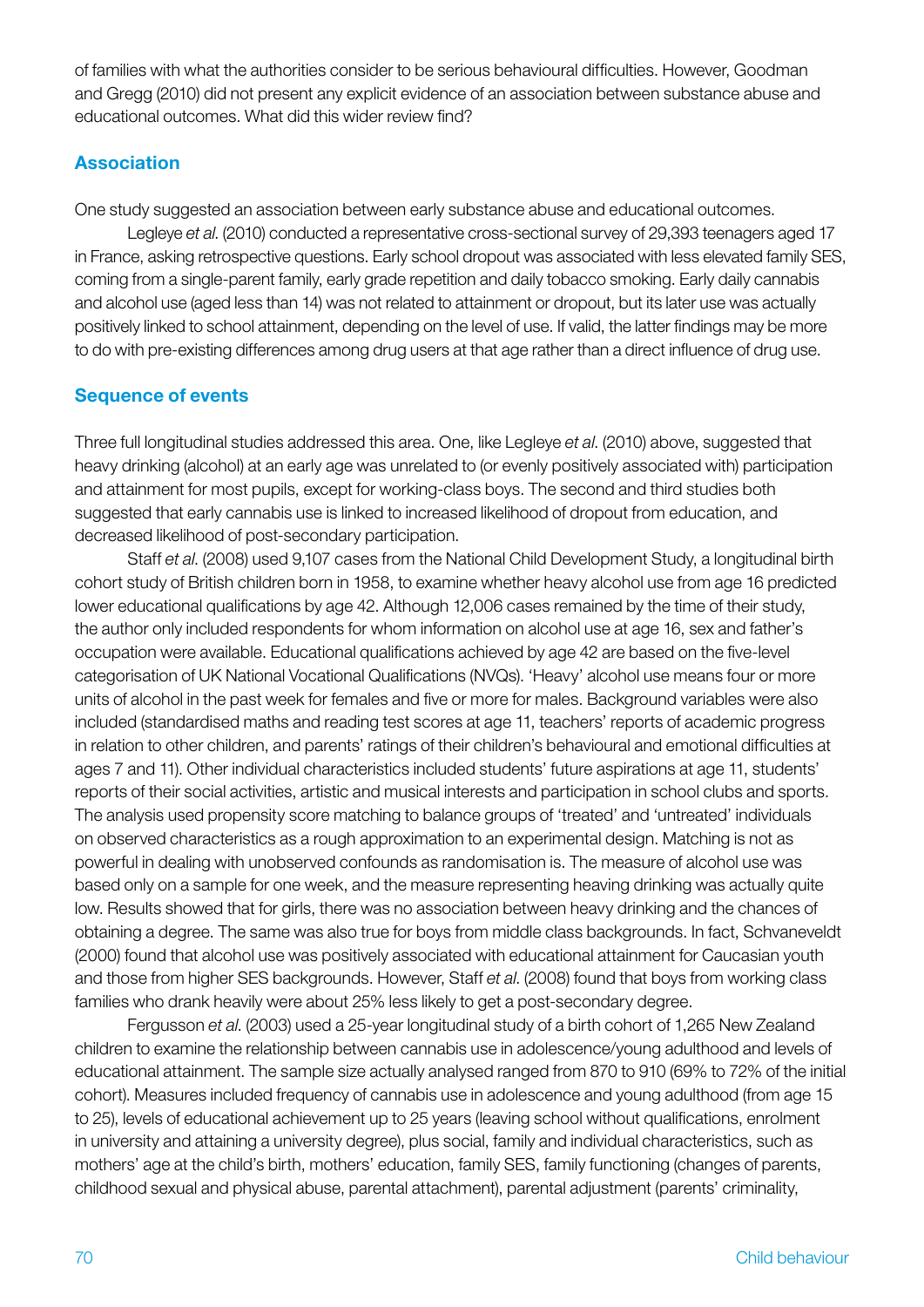alcohol and illicit drug use), sex, conduct problems (at age 15), cigarette smoking, novelty-seeking behaviour and deviant peer affiliations (all at age 16), and prior educational achievement and childhood cognitive ability (at age 8). Frequency of cannabis use was measured using four levels of categorisation: never, one to nine times, between 10 and 99 times, or more, by age 16. Reported greater cannabis use was associated with higher subsequent risks of leaving school without qualifications, failure to enter university and failure to obtain a university degree. The association between reported cannabis use and leaving school without qualifications persisted after control for confounding factors. The authors suggested it was likely that the results reflect the effects of the social context within which cannabis is used rather than any direct effect of cannabis on cognitive ability. When due allowance was made for pre-existing levels of cannabis use, there was no evidence to suggest the presence of reverse causal pathways in which lower educational achievement led to increased cannabis use. There was little evidence that frequent cannabis users were otherwise at risk of educational failure or underachievement. The authors suggested that this might be an indication of a causal link between the extent of cannabis use and subsequent educational failure (Fergusson *et al*. 2003). There is considerable attrition in this study as is almost inevitable in most long-term designs. The data on cannabis use were based on self-report and recall (participants were asked about cannabis use three to four years earlier) which may be biased and inaccurate.

Horwood *et al*. (2010) used data from three Australasian cohort studies involving over 6,000 participants to compare findings about cannabis use across studies and obtain pooled estimates of association using meta-analytic methods. Data on the age of onset of cannabis use (younger than 15, aged 15 to 17, never before age 18) and three educational outcomes (high school completion, university enrolment, degree attainment) were common to all studies. Each study also assessed a broad range of contextual factors. There were associations between age of onset of cannabis use and all outcomes such as rates of attainment were highest for those who had not used cannabis by age 18 and lowest for those who first used cannabis before age 15. These findings were evident for each study and for the pooled data and persisted after controlling for possible confounds. Pooled estimates suggested that early use of cannabis may contribute up to 17% of the rate of failure to obtain the educational milestones of high school completion, university enrolment and degree attainment.

Therefore, there is some evidence for a sequence from early cannabis use to poorer outcomes, but less evidence of a sequence from early alcohol use to depressed outcomes.

#### Intervention

Several interventions sought to influence substance abuse itself, but only one full study examined changes in substance abuse as a precursor to changes in school outcomes.

Bradshaw *et al*. (2009) conducted a randomised controlled longitudinal study of a classroomcentred programme, aimed at preventing poor pupil behaviour, including aggression and substance abuse, and so enhancing school performance and later participation. The intervention is a first-grade programme, combining the Good Behavior Game (a whole-class strategy that rewards positive behaviour of the group rather than individual behaviour) with an enhanced academic curriculum to improve students' reading, writing, maths and critical thinking skills. Teachers were given 60 hours of training prior to implementation and supervision and feedback from programme administrators throughout the year. The study involved 678 African-American children in first grade, following them through high school to age 19, after randomising half to the treatment and half to a control group. Teachers were also randomised to treatment or control. The treatment group here also acted as a control for a parallel intervention involving parents. Analysis was of intention to treat. The outcomes monitored were achievement, special education service use, graduation and participation in post-secondary education. Grade twelve reading and maths scores were measured using standardised KTEA scores. First-grade behaviour problems were assessed by the Teacher Observation of Classroom Adaptation-Revised (TOCA-R). Classroom behaviour and academic performance in grades six to twelve were assessed using teacher reports adapted from TOCA-R. Students'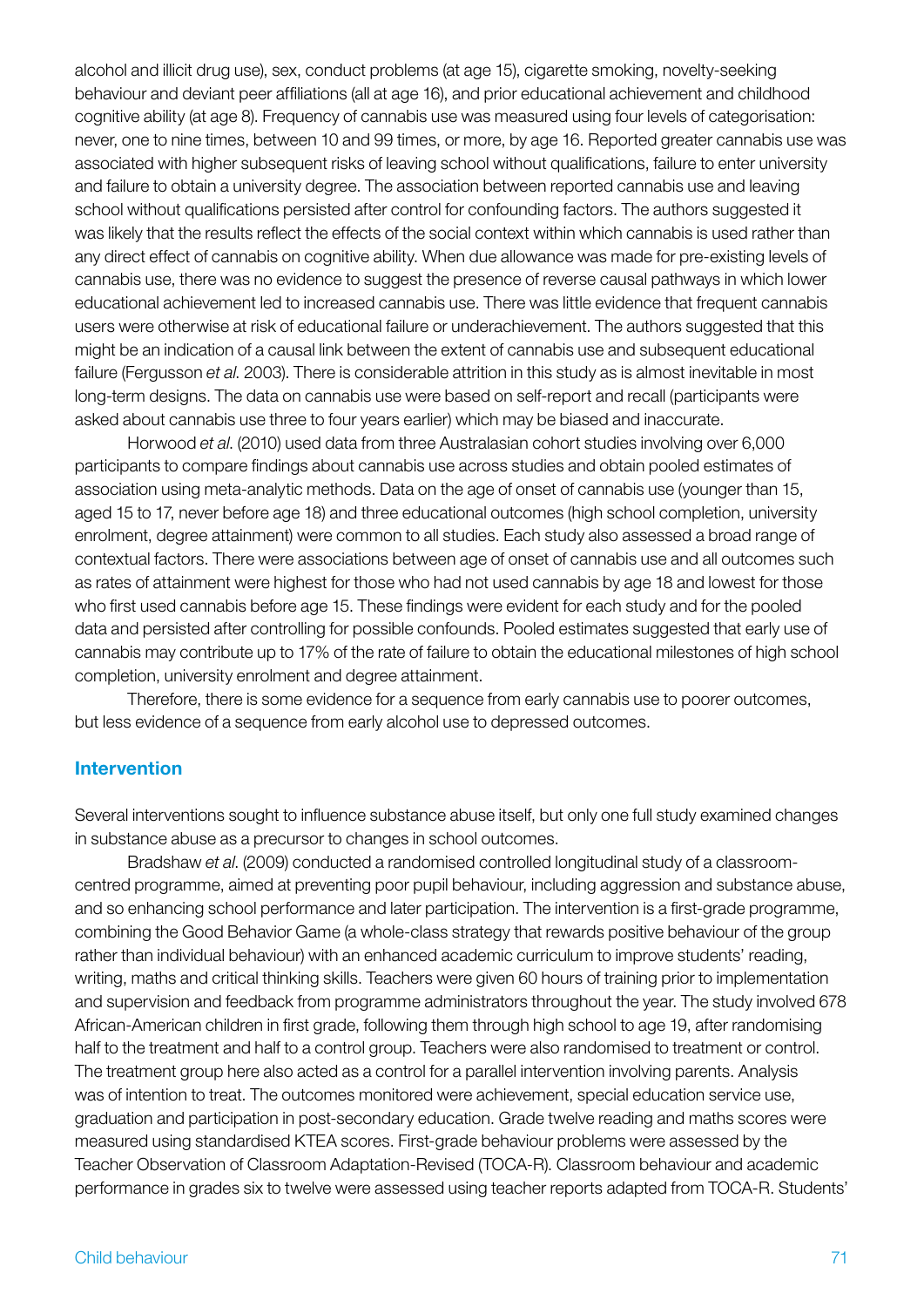substance use at age 13 was monitored through confidential self-report computer surveys. School records provided information on high-school graduation rates. Where data were missing from school records, self-report data from student's age-19 interviews were used. The intervention had no discernible effect on teacher-rated academic performance, KTEA reading performance, special education use, high school graduation or college attendance. There was a small (significant) difference in KTEA maths performance. The positive results were higher test performance in twelfth grade for reading and maths, much reduced use of the special education service for boys, higher rates of graduation and of college attendance. The treatment group also had lower rates of tobacco smoking and hard drug abuse (but not alcohol or cannabis). The intervention was generally more effective for boys than for girls, perhaps because poor behaviour was more prevalent among boys at the outset. The study was rated a 'near high' in quality by the independent Coalition for Evidence-based Policy. However, only 574 students were tracked through to grade twelve, meaning that the results for over 15% of the cases are missing or refused. Since these cases cannot be assumed to be a random subset of the original cohort, there must be some doubt about the meaning of any results relying on 'significance' rather than effect size. Since the intervention included enhanced curriculum and teaching in the subjects tested, it is not possible to say whether it was the substance abuse behaviour or the direct academic input that produced the results.

Therefore, there is some weak evidence that a very general intervention aimed at reducing substance abuse as part of a range of other behaviours can influence subsequent educational outcomes.

### Mechanism

There are at least three possible mechanisms by which substances like drugs, alcohol and tobacco could influence school outcomes. They could cause cognitive impairment in early adolescence. They could lead to an amotivational syndrome or lethargy. This new review provides no direct evidence on either of these (but this may be partly a consequence of the databases searched). Lynskey and Hall (2000) claimed that there is little evidence for either of these mechanisms, especially since at least some of the highest attainers have been involved in substance abuse. It may be more likely that a link between early cannabis use and educational attainment arises because of the social context within which cannabis, in particular, is used. Early cannabis use is associated with the adoption of an anti-conventional lifestyle, characterised by affiliations with delinquent and substance-using peers and sometimes the precocious adoption of adult roles including early school-leaving, leaving the parental home and early parenthood.

# **Conclusion**

It is notoriously difficult to demonstrate the absence of something, especially from such a wide-ranging but inevitably partial search, which is why social science adopts the principle of parsimony or simplicity. And it must be recalled that the search for this new review did not include medical databases. Nevertheless, the conclusion of this review, as it stands, has to be that there is insufficient evidence for a complete causal link from an individual's substance abuse to their educational outcomes. This is not to condone substance abuse, or deny that it has other possible dangers. Nor does this deny that evidence exists (but was not found in these databases) or will exist in the future. But at present, anyone with a sole concern to improve educational outcomes for those most at risk of underperformance would be advised to seek an intervention elsewhere.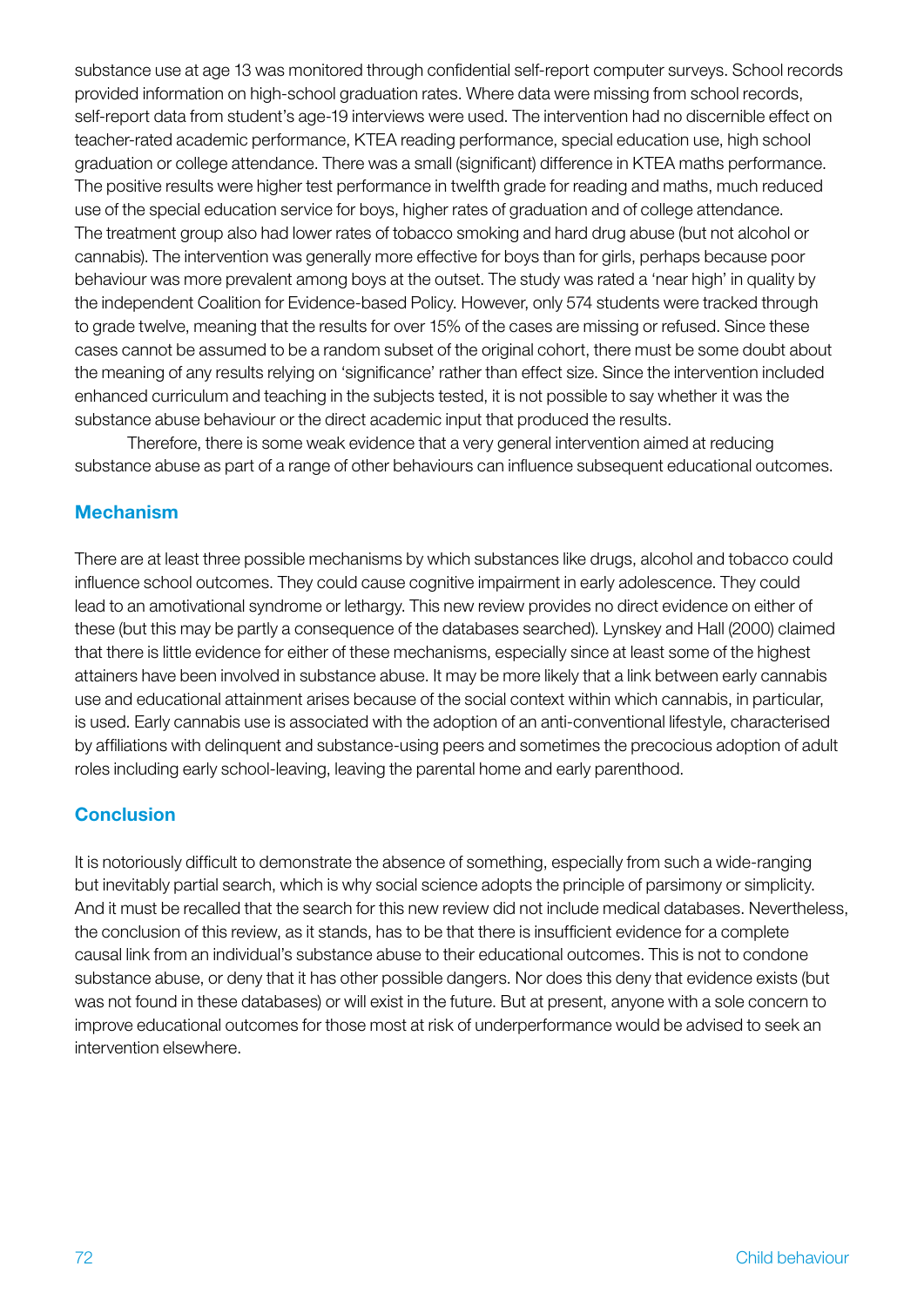This is a review of the evidence for any causal links leading from the attitudes, aspirations and behaviour of children and parents (AABs) to educational outcomes, defined as attainment and participation. As expected, this new review is in fact a series of reviews. The findings are somewhat different for children and parents, and they are even more different for different types of AABs, and for attainment as opposed to participation. This final chapter simplifies the picture, summarises the evidence presented in Chapters 5 to 7, and ends by identifying the most promising bases for policy and practice interventions and further work. First, however, this chapter looks at the topic from a slightly wider perspective, considering some alternative ways forward in dealing with differential attainment by poverty and SES.

# Complementary approaches to improving school outcomes

This review is firmly predicated on the desire of the funder, the Joseph Rowntree Foundation, to be surer about whether working to improve AABs for less advantaged families would have an effect on school outcomes. If so, and if lower-SES families generally portray less aspiration, lower motivation or poorer behaviour, for example, then working with AABs might be part of the solution to reducing the poverty gap in attainment. On the other hand, if AABs are not stratified by SES or do not have an effect on educational outcomes, then approaches targeting AABs are a much less promising way forward. That is why this review is significant. However, clearly neither the funders nor the reviewers accept as a premise that poverty should continue to exist, or that more promising and direct attempts to overcome the transmission of disadvantage should be ignored.

Further, there are many ways to improve education that are not explicitly related to AABs. And improvements in some AABs may be desirable in their own right, even where they have no effect on school outcomes. Attainment and participation are important but they are only two possible educational outcomes. Others, such as well-being, preparation for citizenship, resilience and happiness, could be just as important. For example, interventions to make school more pleasant and enjoyable, so enhancing school engagement, may not cash out into improved grades (Gorard and See, 2011). But this is still an intrinsically good thing to do (Hagenauer and Hascher, 2010), and it may lead to other desirable outcomes in terms of the preparation of young people as concerned citizens (Gorard and Smith, 2010). Similarly, the link between bullying and poorer attainment may be no more strongly established than for many of the AABs described in this review (Mooij, 2011; Perse *et al*., 2011), but bullying is intrinsically wrong and must be reduced. If this then cashes out in terms of improved attainment as well, that is a bonus. And the same argument could be used for some of the AABs reviewed here. Studies of prenatal drug or alcohol abuse, for example, may not produce evidence of making much difference to children's attainment, but that is far from the only reason for combating such behaviours.

Perhaps the money and effort expended in handling AABs, such as raising parental expectations or enhancing self-efficacy artificially, could be used more simply. Using a regression discontinuity design, Robinson (2010) found that when English-language learners (Hispanic) are given substantive tests in areas like maths in their own language (Spanish), they perform better and that this might affect their track placement and so their long-term future. However, the nature of assessment is under the control of educators and is perhaps quite easily manipulated to reduce attainment gaps (Gorard, 2004b).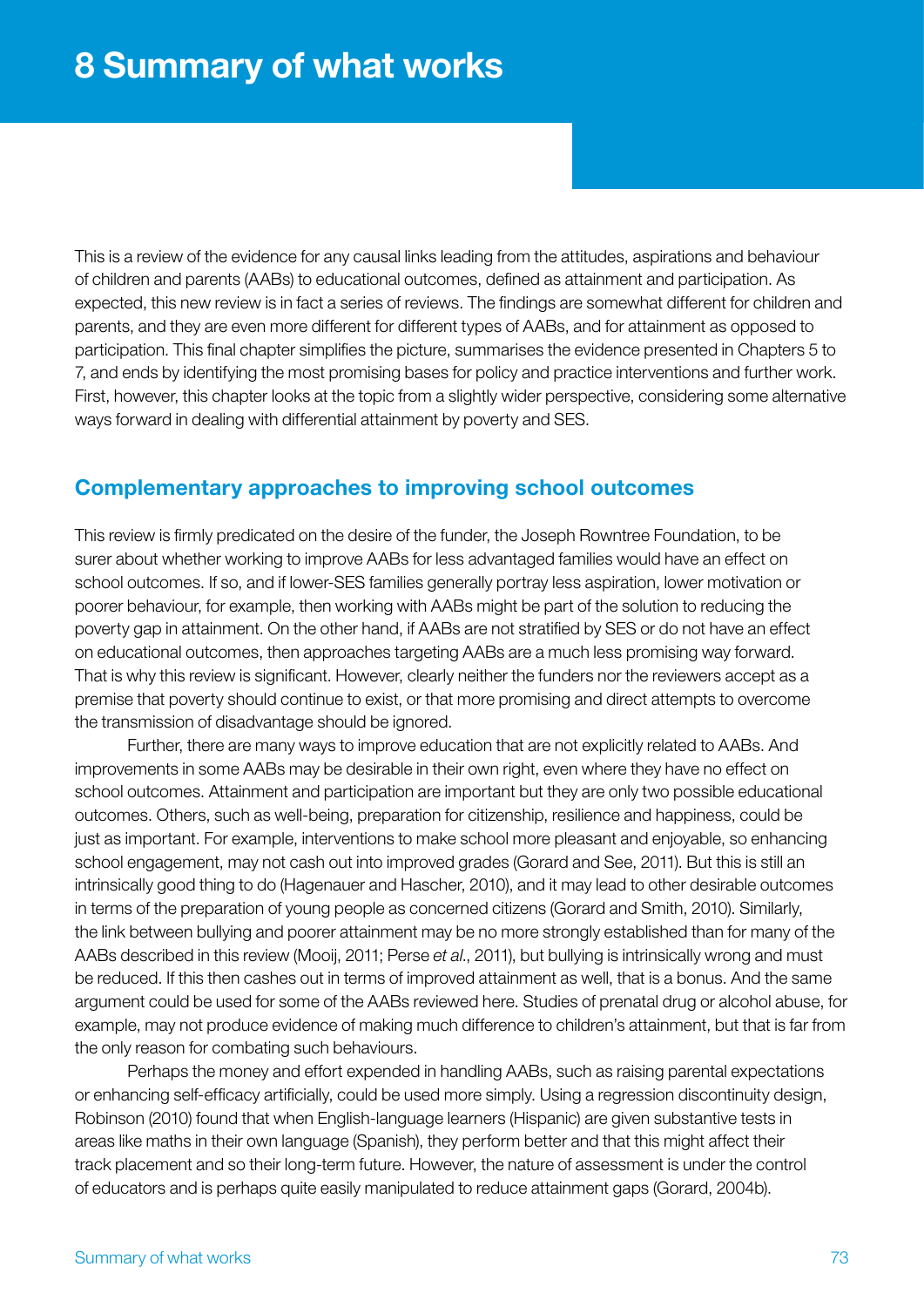Even more directly, Duncan and Magnuson (2005) argued that simply increasing the family incomes of preschool children would be a promising intervention to reduce attainment gaps in young children. Given that there are currently few successful large-scale interventions, policies that target poor children directly, using the funds otherwise spent on educational and psychological interventions of uncertain impact, may be the most efficient short-term way to narrow school-readiness gaps. In which of the areas that are covered by this review would it be ethical to conclude that there is sufficient evidence to proceed with work on AABs, as a lever to improving school outcomes (presumably at the cost of funding other approaches)?

# Reprise: the causal position for each AAB

Tables 8.1 to 8.6 provide a summary synthesis of the review findings, as presented in Chapters 5 to 7. Tables 8.1 (attainment outcomes) and 8.2 (participation outcomes) concern the effects of parental aspirations, attitudes and behaviours. Tables 8.3 and 8.4 concern children's aspirations and attitudes, with attainment and participation respectively. Tables 8.5 and 8.6 concern children's behaviours, with attainment and participation respectively.

# Colour Key

| Medium or strong        | Weak or very weak       | No good evidence at all,      |
|-------------------------|-------------------------|-------------------------------|
| evidence, all or mostly | evidence, all or mostly | or evidence showing no link   |
| showing a positive link | showing a positive link | or no clear picture of a link |

In each table, the first column lists the AABs. The second column synthesises the review evidence on associations and longitudinal work and the final column synthesises the evidence on intervention work. The findings are summarised first in terms of the scale and quality of the evidence: none, weak, or medium (no areas were deemed strong in evidence), and then in terms of whether the evidence suggests a causal link (positive), no link (negative) or a combination (mixed). To assist the reader, areas where evidence is sufficient for a causal model are coloured dark blue, areas where evidence is merely indicative are coloured medium blue and all else is coloured pale blue (see colour key, above). Again, it is important to note that the results presented are for this new review of evidence. It is by some way the largest review ever conducted on this topic in the UK, with over 166,000 pieces of research considered. However, it is, inevitably, still incomplete. It is not about educational improvements unrelated to AABs; nor is it about the AABs themselves. It only addresses the 13 AABs found in the search. The focus was on recent research reports written in English, not exclusively about special needs provision using eight databases of educational, psychological and economic research (but not health, for example).

## Evidence of a causal link between parental AABs and child outcomes

Parental involvement in their children's learning was the only measure with sufficient evidence to meet the preset criteria for a robust causal model (Table 8.1). There is a reasonable case that parental involvement is a causal influence for their child's school-readiness and subsequent attainment. The next steps here are to identify the key levers, design suitable and cost-effective interventions for different children's age groups, and to monitor these in operation. A range of interventions would be needed for parents with children of different ages to enhance and incentivise their involvement in children's learning. This would be what the US Institute of Education Science (IES) funds as Goal 3 (efficacy or replication studies) and Goal 4 (scaling up and implementation studies). See ies.ed.gov/funding/webinars/previous\_webinars.asp (accessed on 19 September 2011). This is a model that could be usefully adopted by UK funders serious about making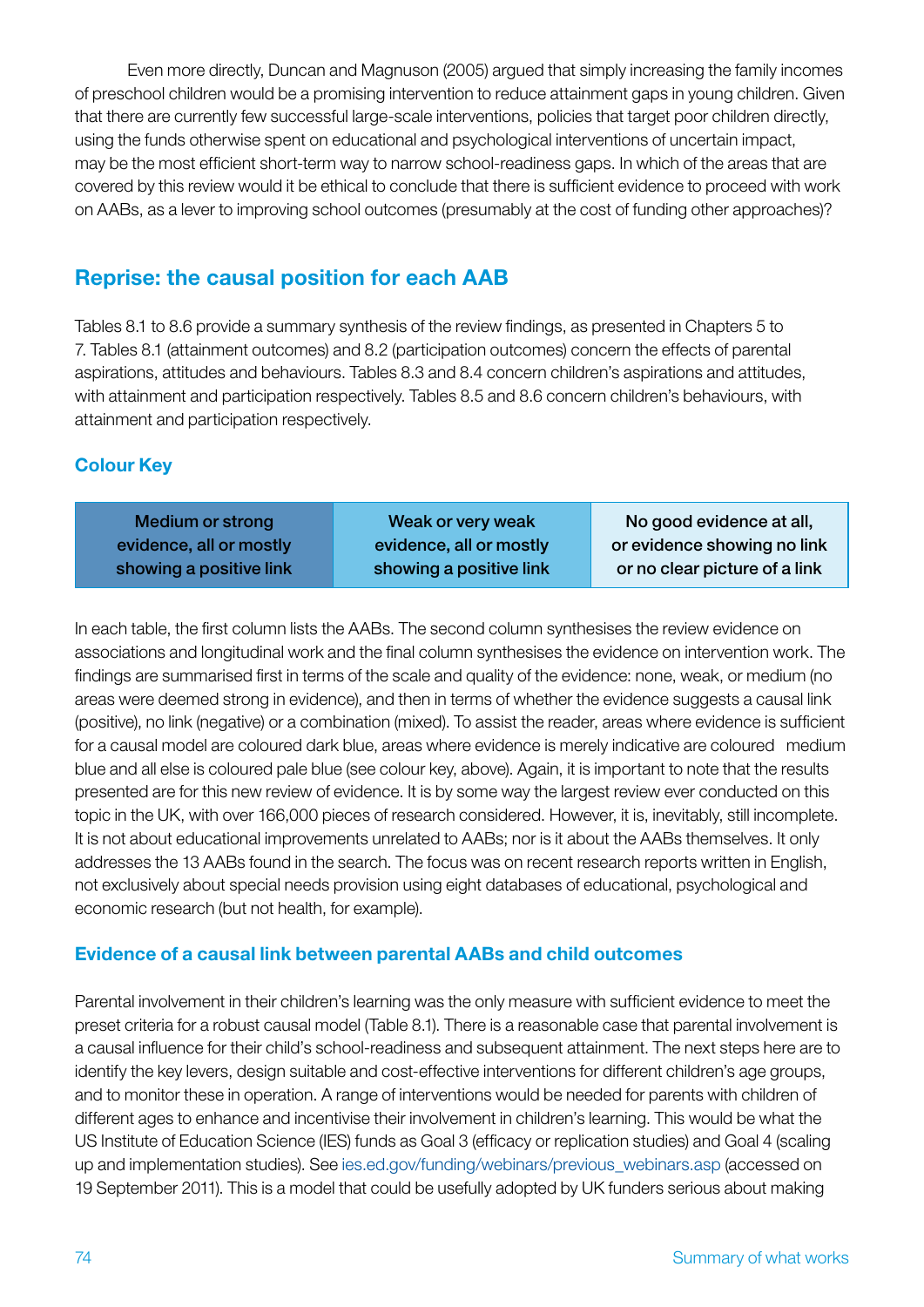progress in discovering how to reduce the poverty gap in education. Once promise had been shown in an area, then no more preliminary work would be funded until an intervention had been trialled, while, on the other hand, no intervention could be trialled until the preliminary work showed that it was feasible and ethical (see below).

## Table 1 – Summary of strength and direction of evidence for parental AABs and attainment

| <b>AAB</b>                 | Association/sequence  | Interventions           |
|----------------------------|-----------------------|-------------------------|
| <b>Parent expectations</b> | Weak, mostly positive | <b>None</b>             |
| <b>Parent involvement</b>  | Medium, positive      | Medium, mostly positive |
| Parent substance abuse     | Weak, mixed           | <b>None</b>             |
| Parenting style            | Weak, positive        | <b>None</b>             |

## Table 2 – Summary of strength and direction of evidence for parental AABs and participation

| <b>AAB</b>                 | Association/sequence | <b>Interventions</b> |
|----------------------------|----------------------|----------------------|
| <b>Parent expectations</b> | <b>None</b>          | <b>None</b>          |
| <b>Parent involvement</b>  | Weak, positive       | Weak, positive       |
| Parent substance abuse     | <b>None</b>          | <b>None</b>          |
| Parenting style            | Weak, positive       | <b>None</b>          |

Parental involvement is a behaviour that it is possible to change. Skaliotis (2010) found that half of the parents in their study became more involved with their children's education over the two years of monitoring. This suggests that parental interest is not a fixed thing, and since it might lead to changes in behaviour and attitudes of pupils, this forms a good basis for building an intervention. The behaviour of parents and their involvement in children's learning gives the clearest indication of a causal link to improved school outcomes (Desforges with Abouchaar, 2003). At preschool, a number of family literacy programmes are already running (see, for example, Hirst *et al*., 2006). A review of 18 home-school collaboration interventions published from January 1980 to January 2002 found that they can be effective in achieving improved school outcomes (Cox, 2005). The most effective interventions appeared to be those where parents and school staff work together in collaboration, maintaining a two-way exchange of information, such as daily report cards and school-to-home notes. Such interventions work where the parents are interested in their child's academic performance and are willing to put in the necessary time and effort, and by giving parents the know-how to help their children. Kendall *et al*. (2008) reviewed the UK Narrowing the Gap Programme and concluded that for interventions to remediate disadvantage and narrow the gap in outcomes for vulnerable groups they need a long-term focus, and a joined-up approach dealing with a range of negative influences holding children back, and involving the whole family. The linked review to this one (Cummings *et al*., 2011) has further suggestions. An important consideration, highlighted in several of the studies in this review, is that interventions must consider the possible barriers to increasing parental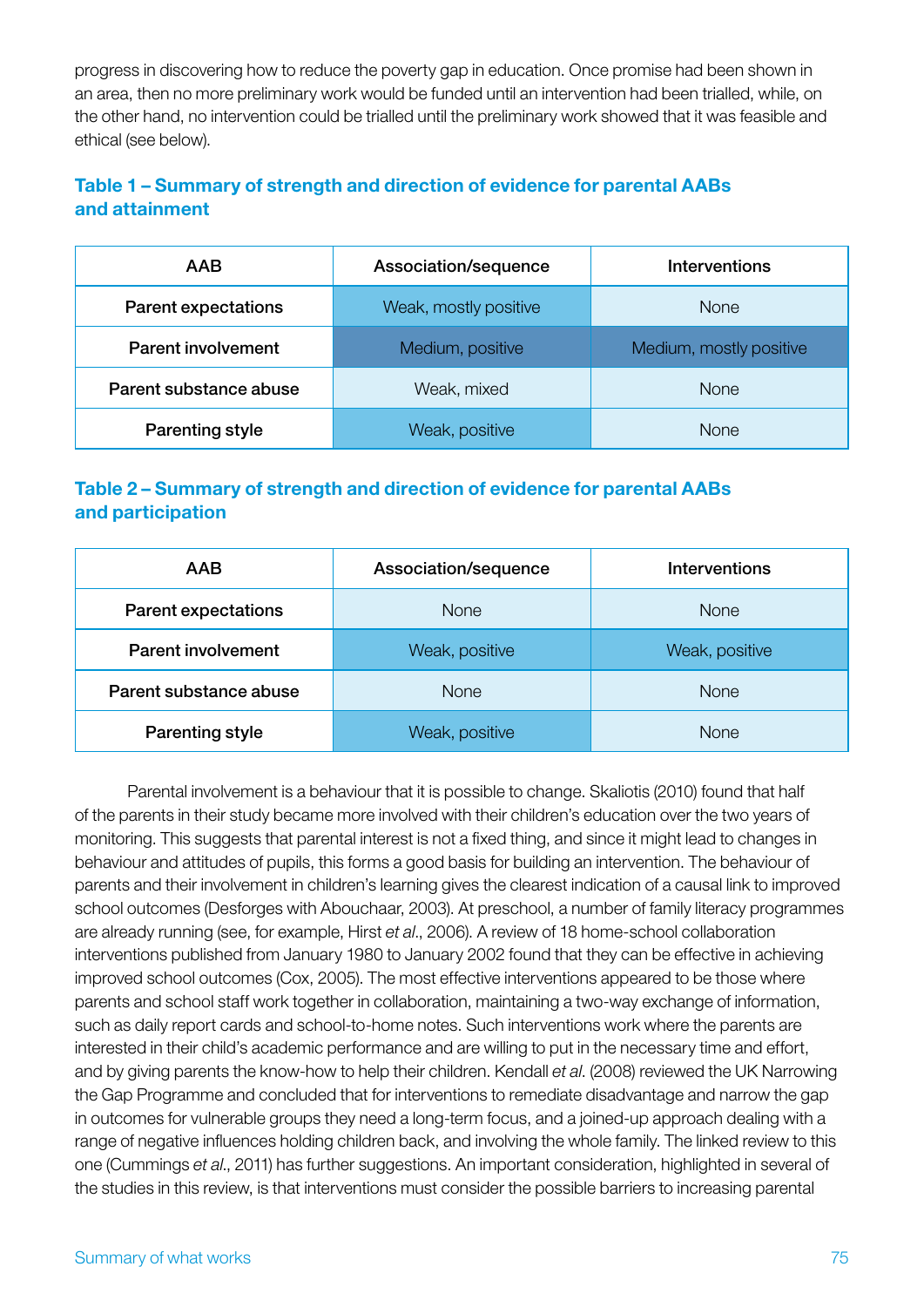involvement, and seek solutions like aligning goals and language, and allowing flexible participation to suit differing life contexts (Hornby and Lafaele, 2011).

There is only a weak case that parental involvement is a causal influence on their children's participation in post-compulsory education (Table 8.2). The next step here could be a focused call or search for more evidence on this, with a view to commissioning research where needed. Or this area could be included within the development of interventions for parental involvement.

The review confirmed the association both of parental expectations (Table 8.1) and of children's expectations/aspirations (Table 8.3) with their attainment. However, the evidence for both falls well short of that needed to assume that it is a causal influence, because no relevant successful interventions were found. This could be remedied, by moving straight to the design of controlled trials of the influence of parental expectations and children's expectations/aspirations. There is considerable in-depth and other evidence in Cummings *et al*. (2011) of previous experiences attempting to raise aspirations. Using such experience, the work could go straight to efficacy trials of favoured interventions (IES Goal 3 or 4 work, see above). However, such attempts may not work, as explained in Chapter 6, because aspiration or motivation is not enough in itself. The child has to know how to improve. Interventions also need to test for unwanted damage, of the kind possible where aspirations and expectations are unrealistic and not met in reality.

The review also confirmed the association of parenting style with attainment. However, the evidence falls well short of that needed to assume that it is a causal influence, both because the evidence of association was so sparse, and there were no relevant interventions. This issue could be subsumed within the more promising line of work on parental involvement.

There is very little evidence from this review that combating parent substance abuse has a discernible benefit for either attainment or participation. Assuming that interventions to reduce parent substance abuse are developed or in use for different outcomes anyway, any improvements in education would be a bonus.

#### Evidence for a link between a child's aspirations or attitudes and outcomes

The evidence on a child's self-concept or self-esteem falls short of that needed to assume that it is a causal influence on attainment, largely because some studies found no association after controlling for prior measures (Table 8.3). It is unlikely that the ongoing debate in the literature about the sequence of events can be resolved without some closely controlled and independent trials. Instead of more longitudinal work with path analysis or similar, experts on the link between child's self-concept or self-esteem and attainment should assist in the design of testable propositions for independent evaluation. It is time for this area to move from what the IES would term Goal 1 (identification) and Goal 2 (development) or even Goal 5

### Table 3 – Summary of strength and direction of evidence for child aspirations/ attitudes and attainment

| AAB                      | Association/sequence  | <b>Interventions</b>  |
|--------------------------|-----------------------|-----------------------|
| Individual aspiration    | Weak, mostly positive | <b>None</b>           |
| Individual attitude      | Weak, mixed           | <b>None</b>           |
| Individual motivation    | Weak, mostly negative | Medium, positive      |
| Individual self-concept  | Medium, mixed         | Weak, positive        |
| Individual self-efficacy | Weak, mixed           | Weak, mostly positive |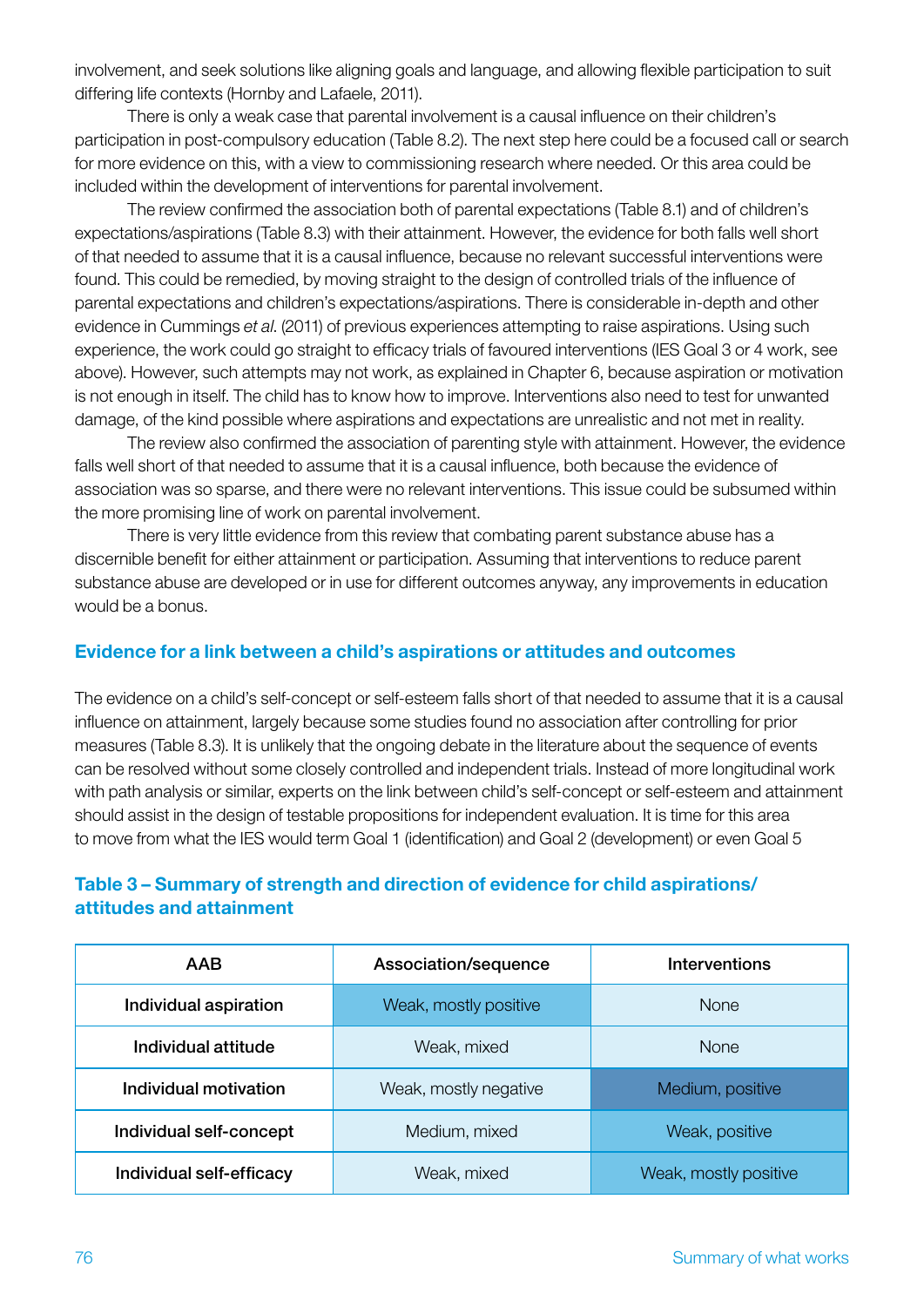### Table 4 – Summary of strength and direction of evidence for child aspirations/attitudes and participation

| <b>AAB</b>               | Association/sequence  | <b>Interventions</b> |
|--------------------------|-----------------------|----------------------|
| Individual aspiration    | Weak, mostly positive | <b>None</b>          |
| Individual attitude      | <b>None</b>           | <b>None</b>          |
| Individual motivation    | <b>None</b>           | <b>None</b>          |
| Individual self-concept  | Weak, mixed           | <b>None</b>          |
| Individual self-efficacy | <b>None</b>           | <b>None</b>          |

(measurement) to Goals 2 and 3 work (see above). This area is more than ready; the move is overdue. However, there are some approaches in this area that are almost cost-free, very simple and would appear to generate few contra-indications. One such might stem from the study of asking pupils to write a selfaffirming essay (in Chapter 6).

The evidence on child's self-efficacy or locus of control also falls short of that needed to assume that it is a causal influence on attainment, largely because of the shortage of intervention studies, but also because of limited evidence of association or sequence. Rigorous evaluation in this area would be beneficial. The field is in a similar stage of immaturity to self-concept (see above). The review by Cummings *et al*. (2011) has some useful guidance on the kind of work needed in both of these areas, especially in regard to locus of control.

Within the studies of individual motivation and attainment there were a few that showed some promise from offering pupils an extrinsic (usually financial) motivation for results. Although the area of motivation in general is undeveloped as a causal phenomenon, it may be worth looking at a robust trial of payment by results for pupils in key groups, where the definition of the groups would be ethically sustainable (perhaps eligibility for free school meals). This might be a very interesting use for the current Pupil Premium for schools. There was almost no evidence concerning motivation and participation.

#### Evidence for a link between a child's behaviours and outcomes

The review found indicative evidence of the influence of extra-curricular activities, after-school clubs, and participation in sports on attainment (Table 8.5) but hardly anything on post-compulsory participation in education (Table 8.6). The former still falls well short of that needed to assume that it is a causal influence, because so little evidence was found and because of the lack of controlled comparisons. Work in this area could be slowly built up, working towards a series of possible trials. The area is still in development stage (IES Goal 2, see above). One of the issues to face will be how to overcome geographical, school-based and income-based disparities in provision.

In general, not enough evidence was found in this review to suggest a causal link from individual work intensity while at school to attainment or participation. There was no clear evidence of sequence, no evidence from interventions on how much paid work pupils did while still in full-time education. Work in this area should probably not be a priority (although, as with substance abuse, there may be different outcomes to consider).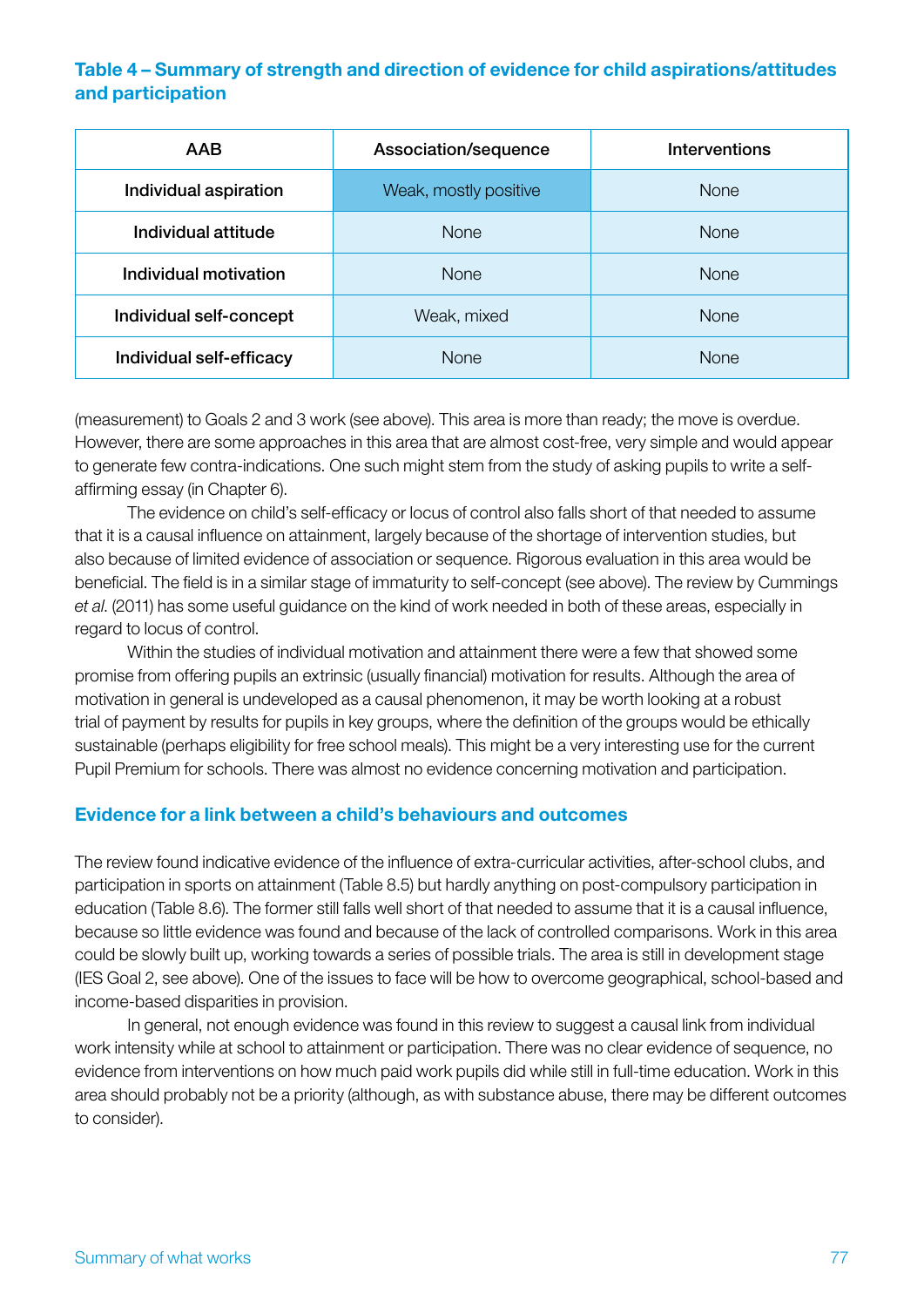### Table 5 – Summary of strength and direction of evidence for child behaviours and attainment

| <b>AAB</b>                 | Association/sequence  | <b>Interventions</b>    |
|----------------------------|-----------------------|-------------------------|
| Extra-curricular           | Weak, positive        | <b>None</b>             |
| Individual paid work       | Weak, mostly positive | <b>None</b>             |
| Individual poor behaviour  | Weak, mostly positive | Medium, mostly positive |
| Individual substance abuse | Weak, mixed           | Weak, positive          |

## Table 6 – Summary of strength and direction of evidence for child behaviours and participation

| <b>AAB</b>                 | Association/sequence | Interventions |
|----------------------------|----------------------|---------------|
| Extra-curricular           | <b>None</b>          | None          |
| Individual paid work       | <b>None</b>          | <b>None</b>   |
| Individual poor behaviour  | <b>None</b>          | <b>None</b>   |
| Individual substance abuse | Weak, mixed          | <b>None</b>   |

In general, not enough good evidence was found in this review to suggest a complete causal link from poor pupil behaviour to attainment or to participation. There was too little clear evidence of association or sequence from poor behaviour to educational outcomes. However, there were a few promising interventions of reasonable quality, and so this area could repay further work. What is not clear from the few successful interventions in this area is how much of any effect is due to overcoming poor behaviour, and how much is due to the success of innovative teaching approaches adopted to deal with the poor behaviour. This could be quite easily settled by using the teaching approaches for mainstream pupils, and by encouraging better behaviour other than by altering or extending existing teaching. The importance of making progress in this area could come from a multiplier effect. Unlike the other changes to individuals' behaviour, reduced disruptive behaviour can benefit others in the classroom as well (Gorard and See, 2011).

There is very little evidence from this review that combating child (or parent) substance abuse has a discernible benefit for either attainment or participation. Assuming that interventions to reduce child substance abuse are developed or in use for different outcomes anyway, any improvements in education would be a bonus.

# Suggestions for future research

Several of the AABs found in the search and covered in this review have such an unpromising evidence base that is not worth pursuing them at present, if the only reason for doing so is to improve educational outcomes. These include parental and individual substance abuse, children's general attitudes to education and the amount of paid work young people do during schooling (within reason). All of these are coloured red in the key findings above.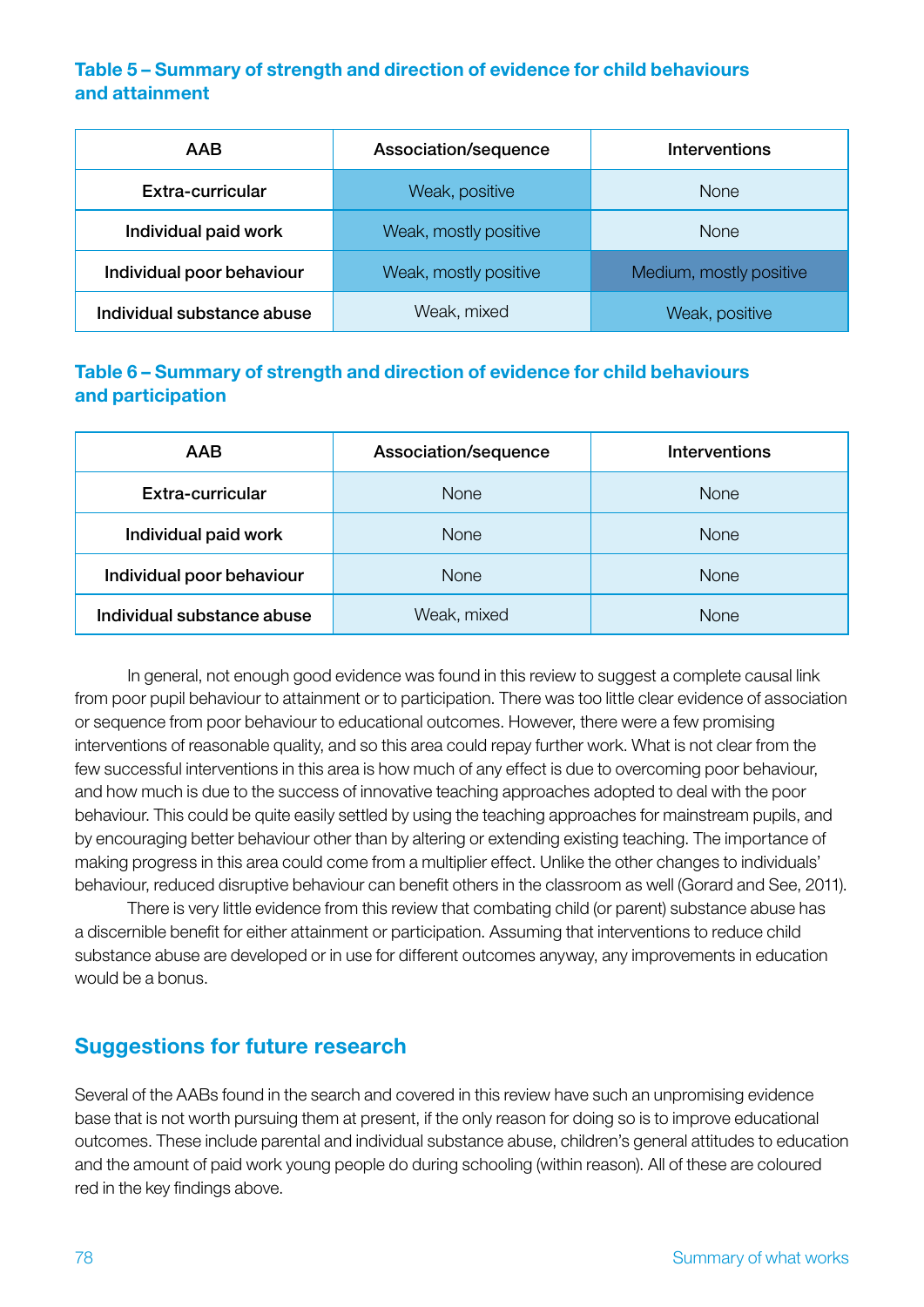There has been very little rigorous work on the AAB causes of post-compulsory participation in education, which is quite surprising since widening participation has been a favoured policy for more than a decade in the UK. Prior reviews of specific areas of participation such as post-16 (See *et al*., 2011) and HE (Gorard *et al*., 2007) largely confirm this gap. Work could be commissioned in the most promising areas, to fill this gap. However, given that these same reviews also note that participation is closely related to prior attainment at school, measures to improve attainment could have a longer-term impact on participation as well.

It is noticeable that it is possible to devise a plausible explanatory mechanism for the effect of any of the 13 AABs covered in this review, even where there is little or no empirical evidence of effect. This suggests that the mechanism is the least important part of any causal model (just as, according to some accounts, in the development of many practical breakthroughs, such as the development of powered flight). If it is clear that altering an AAB works to improve educational outcomes with no damaging unintended consequences and at reasonable cost, then it matters less if the mechanism is not understood. On the other hand, even the most convincing explanation possible is of little consequence if the AAB has no discernible effect on educational outcomes (or is damaging).

Much of the work found in this review on the causes of attainment was conducted in the USA. Its results may be relevant to the UK, but it would be helpful to see rather more of this kind of work, concerning both participation and attainment, being carried out in the UK, and reflecting the country's specific context and culture. A particular concern is that any area may become dominated by only one style of work, contributing to only one part of the causal model (the longitudinal work on self-concept is a clear example). One way forward would be for funders to adopt an approach closer to that of US federal funding. Clearly an intervention study in any area would generally be premature and unethical unless there is a prima facie case that the intervention would be effective. Therefore, each iteration of the research cycle (Gorard and Cook, 2007) legitimately starts with exploratory development work (often small-scale and tentative). However, in the same way that it would be unethical to move to interventions with this preliminary basis, it would be unethical not to pursue any promising developments into efficacy and cost-effectiveness trials and, depending on results, leading to national roll-out and monitoring. Inevitably many ideas – even very promising ones – will not work (just as many pioneer powered aircraft failed to fly). But this is no reason not to test them, as appears to happen too often at present.

In general, there was no consistent reporting of effect sizes in the studies reviewed here, partly because the evidence in most areas is generally too immature at present, and partly because most authors still rely on significance testing alone. Without more consistent use of effect sizes, it is not possible to conduct either a meta-analysis of impacts or a cost-benefit analysis of interventions in each area. It is important that future work moves towards estimates of both, and that funders and researchers take account of the importance of this step. For the same reason, even where there is evidence in this review of the effect of an intervention, without effect sizes there can be no differential effectiveness estimates for specific sub-groups of learners such as low-SES, low-attaining or SEN pupils. Some studies did focus on specific sub-groups by design and these are noted throughout. This is very different from statistical dredging for differences by sub-groups after the research has been conducted.

Greater use of the simple four criteria model of causation would then be beneficial both to funders (who could specify what kind of evidence was lacking or next in order of priority) and to research groups and innovators. A summary work plan could include:

- beginning development of work on AABs and post-16 participation
- clarifying what aspirations and attitudes actually are
- encouraging a move towards reporting of effect sizes and, where possible, the costs of interventions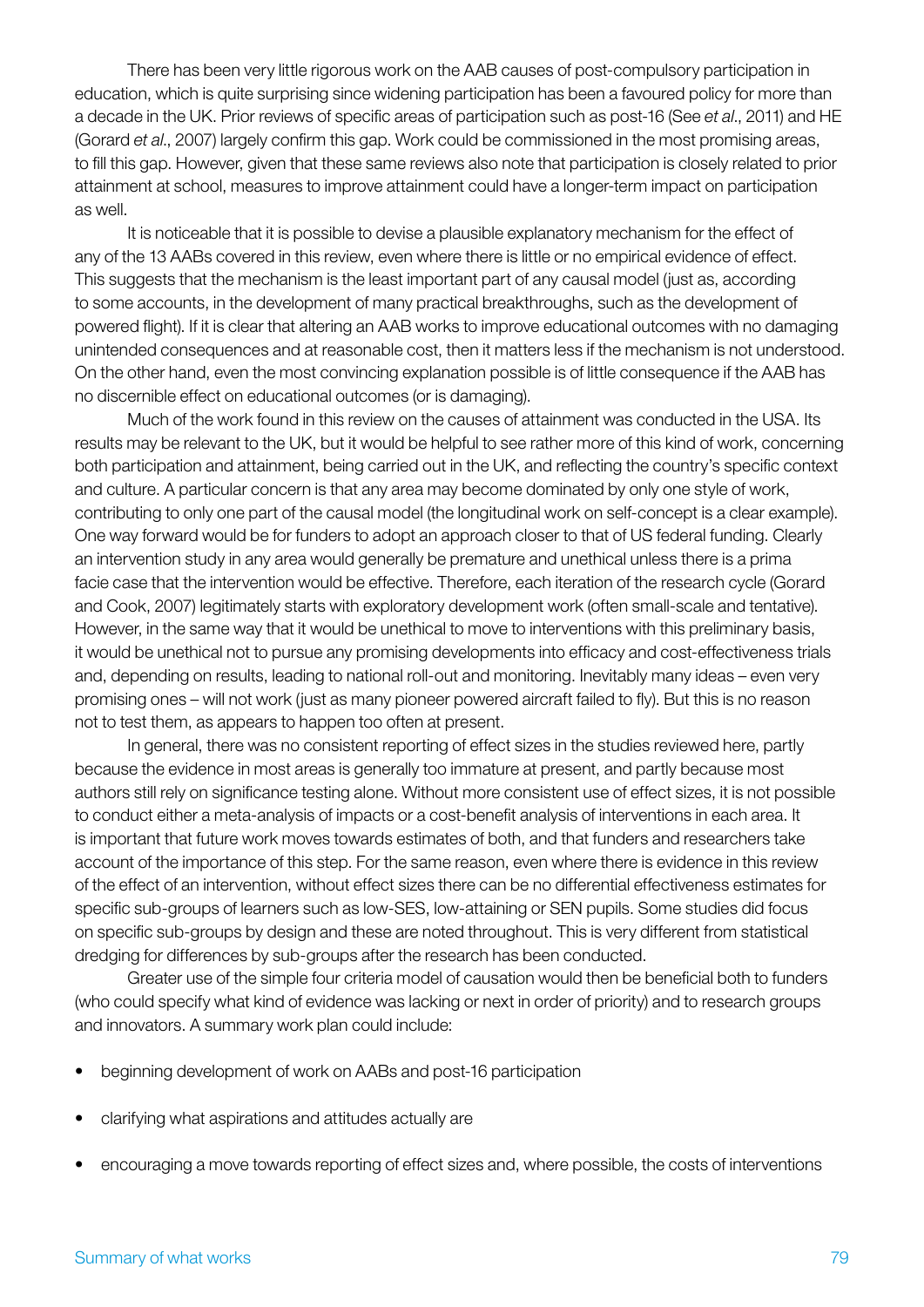- overcoming the misplaced resistance from some quarters to any robust evaluations of ways to improve outcomes for poorer families
- designing suitable and cost-effective interventions to enhance parental involvement (including parenting styles and expectations) in their children's learning
- considering conducting efficacy trials of interventions that raise children's education expectations, if this is deemed ethical
- designing, developing and conducting closely controlled and independent trials on self-concept/selfesteem and self-efficacy/locus of control to decide on their causal or coincidental nature
- conducting trials to estimate the effects of extrinsic **motivation**, such as payment by results
- developing work on reducing poor classroom behaviour, and perhaps to confirm the causal influence of extra-curricular activities.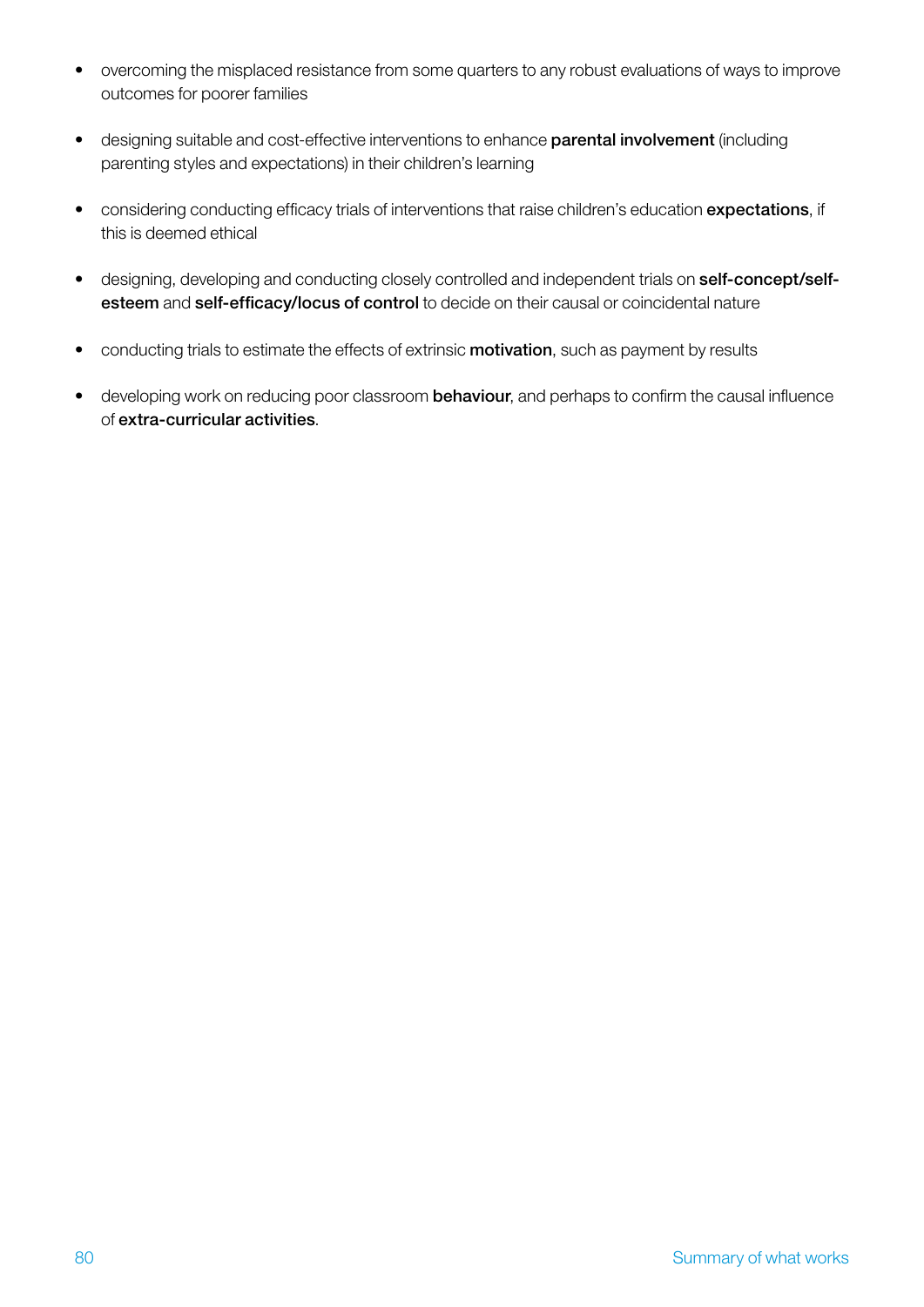# **References**

Abar, B., Carter, K. and Winsler, A. (2009) 'The effects of maternal parenting style and religious commitment on self-regulation, academic achievement, and risk behavior among African-American parochial college students', *Journal of Adolescence*, Vol. 32, No. 2, pp. 259–273

Abd El Fattah, S. M. (2006) 'Effects of family background and parental involvement on Egyptian adolescents' academic achievement and school disengagement: structural equation modelling analysis', *Social Psychology of Education*, Vol. 9, No. 2, pp. 139–157

Abu-Hilal, M. (2000) 'A structural model of attitudes towards school subjects, academic aspiration and achievement', *Educational Psychology*, Vol. 20, No. 1, pp. 75–84

Aikens, N. L. and Barbarin, O. (2008) 'Socioeconomic differences in reading trajectories: The contribution of family, neighbourhood, and school contexts', *Journal of Educational Psychology,* Vol. 100, No. 2, pp. 235–251

Alivernini, F. and Lucidi, F. (2011) 'Relationship between social context, self-efficacy, motivation, academic achievement, and intention to drop out of high school: a longitudinal study', *The Journal of Educational Research*, Vol. 104, No. 4, pp. 241–252

Anderson, A., Hattie, J. and Hamilton, R. (2005) 'Locus of control, self-efficacy, and motivation in different schools: Is moderation the key to success?', *Educational Psychology*, Vol. 25, No. 5, pp. 517–535

Bachman, J. and O'Malley, P. (1977) 'Self-esteem in young men: A longitudinal analysis of the impact of educational and occupational attainment', *Journal of Personality and Social Psychology*, Vol. 35, No. 6, pp. 365–380

Bachman J. and O'Malley, P. (1986) 'Self-concepts, self-esteem, and educational experiences: The frog pond revisited (again)', *Journal of Personality and Social Psychology*, Vol. 50, No. 1, pp. 35–46

Bachman, J., Staff, J., O'Malley, P. Schulenberg, J. and Freedman-Doan, P. (2011) 'Twelfth-grade student work intensity linked to later educational attainment and substance use: New longitudinal evidence', *Developmental Psychology*, Vol. 47, No. 2, pp. 344–363

Baldwin, A., Baldwin, C., Sameroff, A. and Seifer, R. (1989) *The role of family interaction in the prediction of adolescent competence,* Paper presented at the Biennial Meeting of the Society for Research in Child Development, Kansas City, Missouri, April 1989

Bandura, A., Barbaranelli, C., Caprara, G. V. and Pastorelli, C. (2001) 'Self-efficacy beliefs as shapers of children's aspirations and career trajectories', *Child Development*, Vol. 72, No. 1, pp. 187–206

Bates, L. (2009) *Racial and ethnic differences in educational trajectories: The role of parental involvement, families and schools*, Dissertation Abstracts International Section A, The Humanities and Social Sciences

Baumeister, R., Campbell, J., Krueger, J. and Vohs, K. (2003) 'Does high self-esteem cause better performance, interpersonal success, happiness, or healthier lifestyles?', *Psychological Science in the Public Interest*, Vol. 4, No. 1, pp. 1–44

#### References 81 and 2012 and 2013 and 2013 and 2013 and 2013 and 2013 and 2013 and 2013 and 2013 and 2013 and 20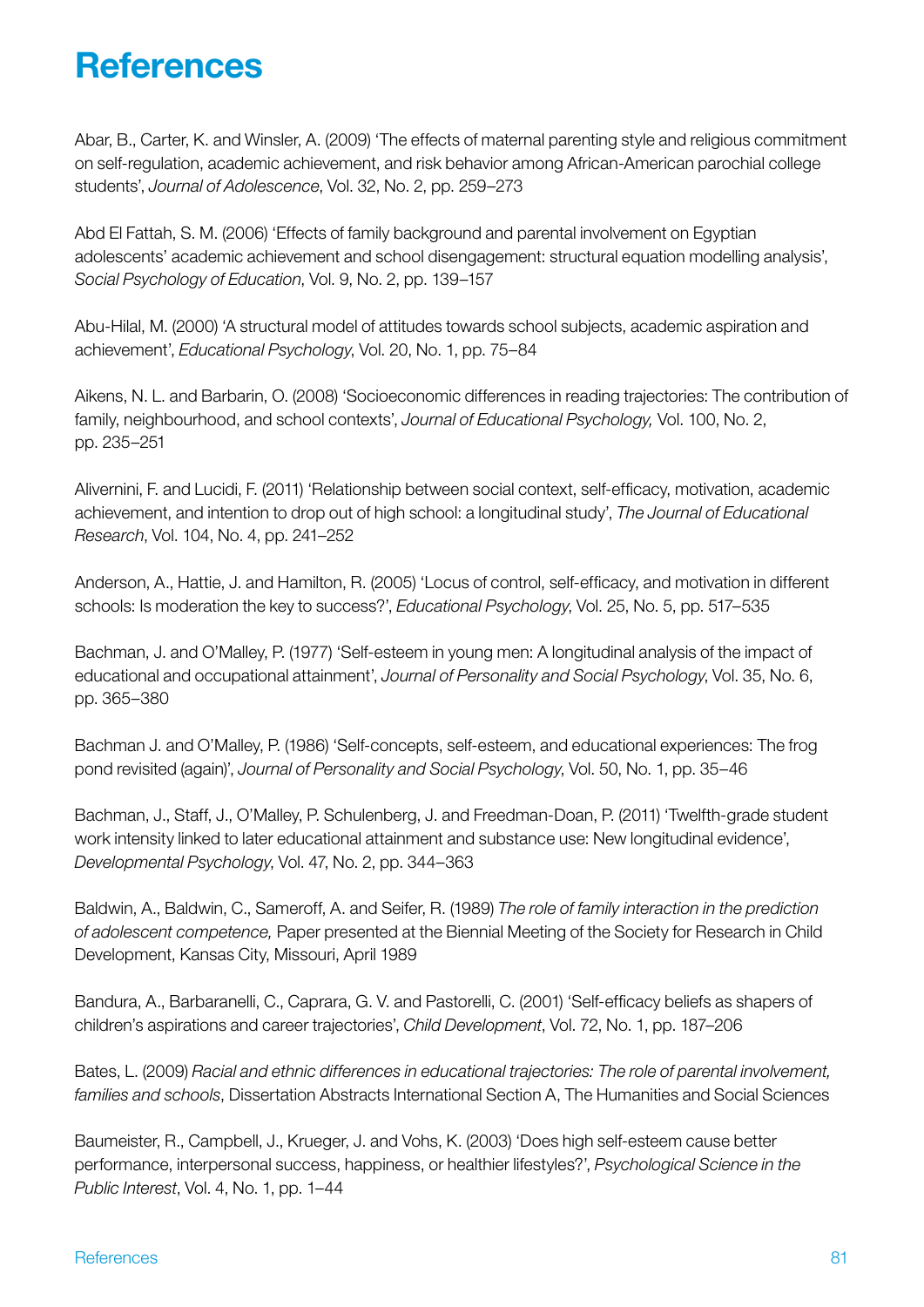Baumeister, R., Campbell, J., Krueger, J. and Vohs, K. (2005) 'Exploding the self-esteem myth', *Scientific American*, Vol. 292, No. 1, pp. 84–92

Baumert, J., Koller, O., Ludtke, O., Marsh, H. and Trautwein, U. (2005) 'Academic self-concept, interest, grades, and standardized test scores: reciprocal effects models of causal ordering', *Child Development*, Vol. 76, No. 2, pp. 397–416

Beal, S. and Crockett, L. (2010) 'Adolescents' occupational and educational aspirations and expectations: links to high school activities and adult educational attainment', *Development Psychology*, Vol. 46, No. 1, pp. 258–265

Bettinger, E. (2010) *Paying to Learn: The Effect of Financial Incentives on Elementary School Test Scores,* NBER Working Paper No. 16333: National Bureau of Economic Research; 35pp

Blackwell, L., Trzesniewski, K. and Dweck, C. (2007) 'Implicit theories of intelligence predict achievement across an adolescent transition: A longitudinal study and an intervention', *Child Development*, Vol. 78, No. 1, pp. 246–263

Blaver, A. (2010) *An examination of gender, home language, self-appraisals, and mathematics achievement among Hispanic youth*, Dissertation Abstracts International Section A, The Humanities and Social Sciences

Bleeker, M. and Jacobs, J. (2004) 'Achievement in math and science: Do mothers' beliefs matter 12 years later?', *Journal of Educational Psychology*, Vol. 96, No. 1, pp. 97–109

Blondal, K. S. and Adalbjarnardottir, S. (2009) 'Parenting practices and school dropout: A longitudinal study', *Adolescence*, Vol. 44, No. 176, pp. 729–750

Bodovski, K. (2010) 'Parental practices and educational achievement: Social class, race, and habitus', *British Journal of Sociology of Education*, Vol. 31, No. 2, pp. 139–156

Bradshaw, C., Zmuda, J., Kellam, S. and Lalongo, N. (2009) 'Longitudinal impact of two universal preventive interventions in first grade on educational outcomes in high school', *Journal of Educational Psychology*, Vol. 101, No. 4, pp. 926–937

Bradshaw, G., Mitchell, M. and Leaf, P. (2010) 'Examining the effects of school-wide positive behavioural interventions and supports on student outcomes: results from a randomised controlled effectiveness trial in elementary school'*, Journal of Positive Behavior Interventions*, Vol. 12, No. 3, pp. 133–148

Brooks, G., Gorman, T., Harman, J., Hutchison, G., Kinder, K., Moor, H. and Wilkin, A. (1997) *Family Literacy Lasts: the NFER follow-up study of the Basic Skills Agency's family literacy demonstration programmes*, London: Basic Skills Agency

Brown, L. and Iyengar, S. (2008) 'Parenting styles: The impact on student achievement', *Marriage & Family Review*, Vol. 43, Nos. 1–2, pp. 14–38

Bui, K. (2007) 'Educational expectations and academic achievement among Middle and High school students'*, Education*, Vol. 127, No. 3, pp. 328–331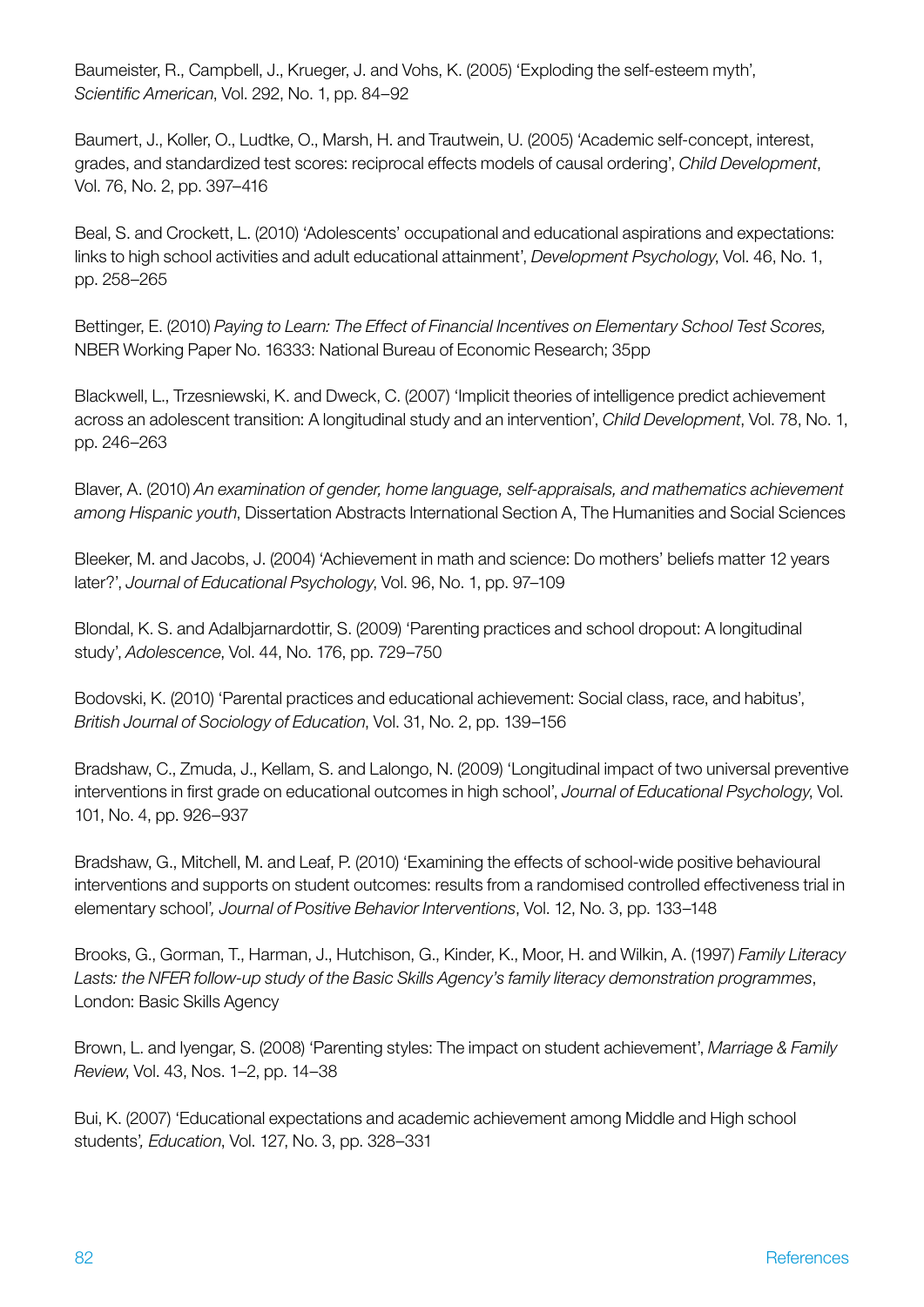Burt, K. and Roisman, G. (2010) 'Competence and psychopathology: Cascade effects in the NICHD Study of Early Child Care and Youth Development', *Development and Psychopathology*, Vol. 22, No. 3, pp. 557–67

Byrne, B. (1984) 'The general/academic self-concept nomological network: a review of construct validation research', *Review of Educational Research*, Vol. 54, No. 3, pp. 427–456

Byrne, B. (1986) 'Self-concept/academic achievement relations: an investigation of dimensionality, stability and causality', *Canadian Journal of Behavioural Science/* Revue Canadienne des Sciences du Comportement, Vol. 18, No. 2, pp. 173–186

Calder, A. and Cope, R. (2005) Breaking barriers: reaching the hardest to reach, London: Prince's Trust

Campbell, B. (2007) *Parental involvement as an explanation of mathematics and reading achievement in kindergartners*, Dissertation Abstracts International Section A, The Humanities and Social Sciences, Vol. 67, No. 9, p. 3235

Carroll, M. (2000) *Exploring the Commitments Parents Make to Their Children's Education.* Dissertation Abstracts International Section A, The Humanities and Social Sciences, Vol. 60, No. 11, p. 3959–A, May

Cervantes, R. (2005) *Self-Concept, Locus of Control and Achievement in Mexican American Pupils*, Dissertation Abstracts International Section A, The Humanities and Social Sciences, Vol. 65, No. 8, pp. 3168–A-3169

Chamorro-Premuzic, T., Harlaar, N., Greven, C. and Plomin, R. (2010) 'More than just IQ: A longitudinal examination of self-perceived abilities as predictors of academic performance in a large sample of UK twins', *Intelligence*, Vol. 38, No. 4, pp. 385–392

Cheng, W. and Ickes, W. (2009) 'Conscientiousness and self-motivation as mutually compensatory predictors of university-level GPA', *Personality and Individual Differences*, Vol. 47, No. 8, pp. 817–822

Chowdry, H., Crawford, C. and Goodman, A. (2010) *The role of attitudes and behaviours in explaining socio-economic differences in attainment at age 16*, Institute of Fiscal Studies Working Paper 10/15

Cohen, G., Garcia, J., Purdie-Vaughns, V., Apfel, N. and Brzustoski, P. (2009) 'Recursive processes in selfaffirmation: Intervening to close the minority achievement gap', *Science*, Vol. 324, No. 5925, pp. 400–440

Coles, C., Brown, R., Smith, I., Platzman, K., Erickson, S. and Falek, F. (1991) 'Effects of prenatal alcohol exposure at school age. I. Physical and cognitive development', *Neurotoxicology and Teratology*, Vol. 13, No. 4, pp. 357–367

Cook, K. (2010) *Effects of parent expectations and involvement on the school readiness of children in Head Start,* Dissertation Abstracts International Section A, The Humanities and Social Sciences

Cooper, C., Crosnoe, R., Suizzo, M. A. and Pituch, K. (2010) 'Poverty, race, and parental involvement during the transition to Elementary School', *Journal of Family Issues*, Vol. 31, No. 7, pp. 859–883

Cox, D. (2005) 'Evidence-Based Interventions Using Home-School collaboration', *School Psychology Quarter*ly, Vol. 20, No. 4, pp. 473–497

#### References 83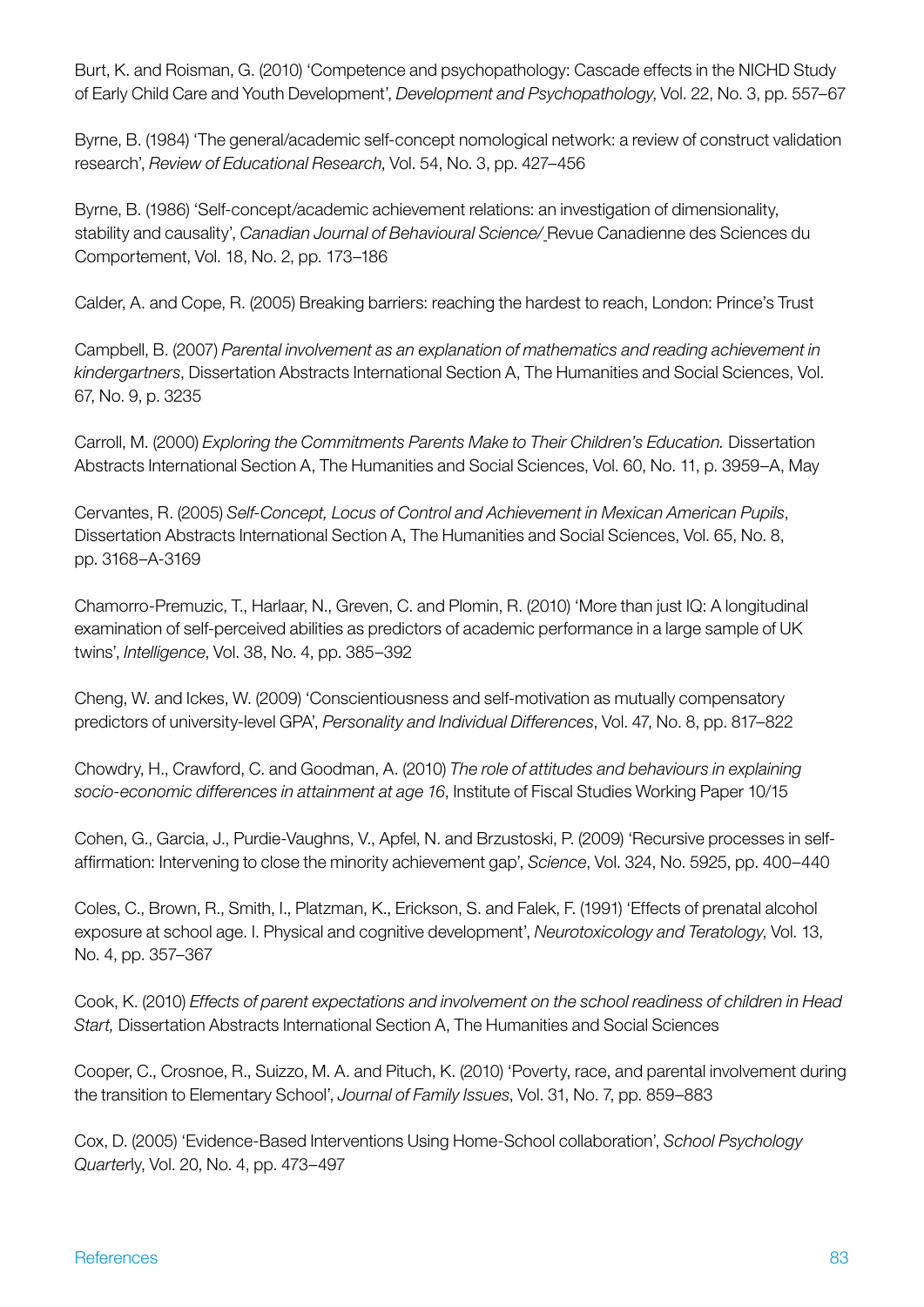Crede, M., Roch, S. and Kieszczynka, U. (2010) 'Class attendance in college: A meta-analytic review of the relationship of class attendance with grades and student characteristics', *Review of Educational Research*, Vol. 80, No. 2, pp. 272–295

Croll, P. (2009) 'Educational participation post-16: a longitudinal analysis of intentions and outcomes', *British Journal of Educational Studies*, Vol. 57, No. 4, pp. 400–416

Crosnoe, R., Leventhal, T., Wirth, R., Pierce, K. and Pianta, R. (2010) 'Family socioeconomic status and consistent environmental stimulation in early childhood', *Child Development*, Vol. 81, No. 3, pp. 972–987

Crosnoe, R., Mistry, R. and Elder, G. (2002) 'Economic disadvantage, family dynamics and adolescent enrolment in Higher Education', *Journal of Marriage and the Family*, Vol. 64, No. 3, pp. 690–702

Crozier, M., Rokutani, L., Russett, J., Godwin, E. and Banks, G. (2010) 'A multisite program evaluation of Families and Schools Together (FAST): Continued evidence of a successful multifamily community-based prevention program', *The School Community Journal*, Vol. 20, No. 1, pp. 187–207

Cummings, C., Hall, E., Laing, K., Law, J., McLaughlin, J., Papps, I., Todd, L. and Woolner, P. (2011) *Can attitudes and aspirations help close the attainment gap?* York: Joseph Rowntree Foundation

Cummings, C., Dyson, A., Muijs, D., Papps, I., Pearson, D., Raffo, C., Tiplady, L. and Todd, L. with Crowtheri, D. (2007) *Evaluation of the Full Service Extended Schools Initiative: Final Report,* London: DfES

Cuthbert, C. and Hatch, R. (2008) *Aspiration and attainment amongst young people in deprived communities: analysis and discussion paper*, DCSF, Cabinet Office Social Exclusion Task Force, Short studies

Davis-Kean, P., Malanchuk, O., Peck, S. and Eccles, J. (2003) *Parental influence on academic outcome: Do race and SES matter?* Paper presented at the Biennial Meeting of the Society for Research on Child Development, Tampa, Florida, March 2003

de Graaf, N.D., de Graaf, P.M. and Kraaykamp, G. (2000) 'Parental cultural capital and educational attainment in the Netherlands: A refinement of the cultural capital perspective', *Sociology of Education*, Vol. 73, No. 2, pp. 92–111

de Groot, C., Mulder, C., Das, M. and Manting, D. (2011) 'Life events and the gap between intention to move and actual mobility', *Environment and Planning*, Vol. 43, No. 1, pp. 48–66

Dearing, E., Kreider, H., Simpkins, S. and Weiss, H. (2006) 'Family involvement in school and lowincome children's literacy: Longitudinal associations between and within families', *Journal of Educational Psychology*, Vol. 98, No. 4, pp. 653–664

Dearing, E., McCartney, K. and Taylor, B. (2009) 'Does higher quality early child care promote low-income children's math and reading achievement in middle childhood?', *Child Development*, Vol. 80, No. 5, pp. 1329–1349

Desforges, C. with Abouchaar, A. (2003) *The impact of parental involvement, parental support and family education on pupil achievements and adjustment: a literature review*, Department for Education and Skills Report RR433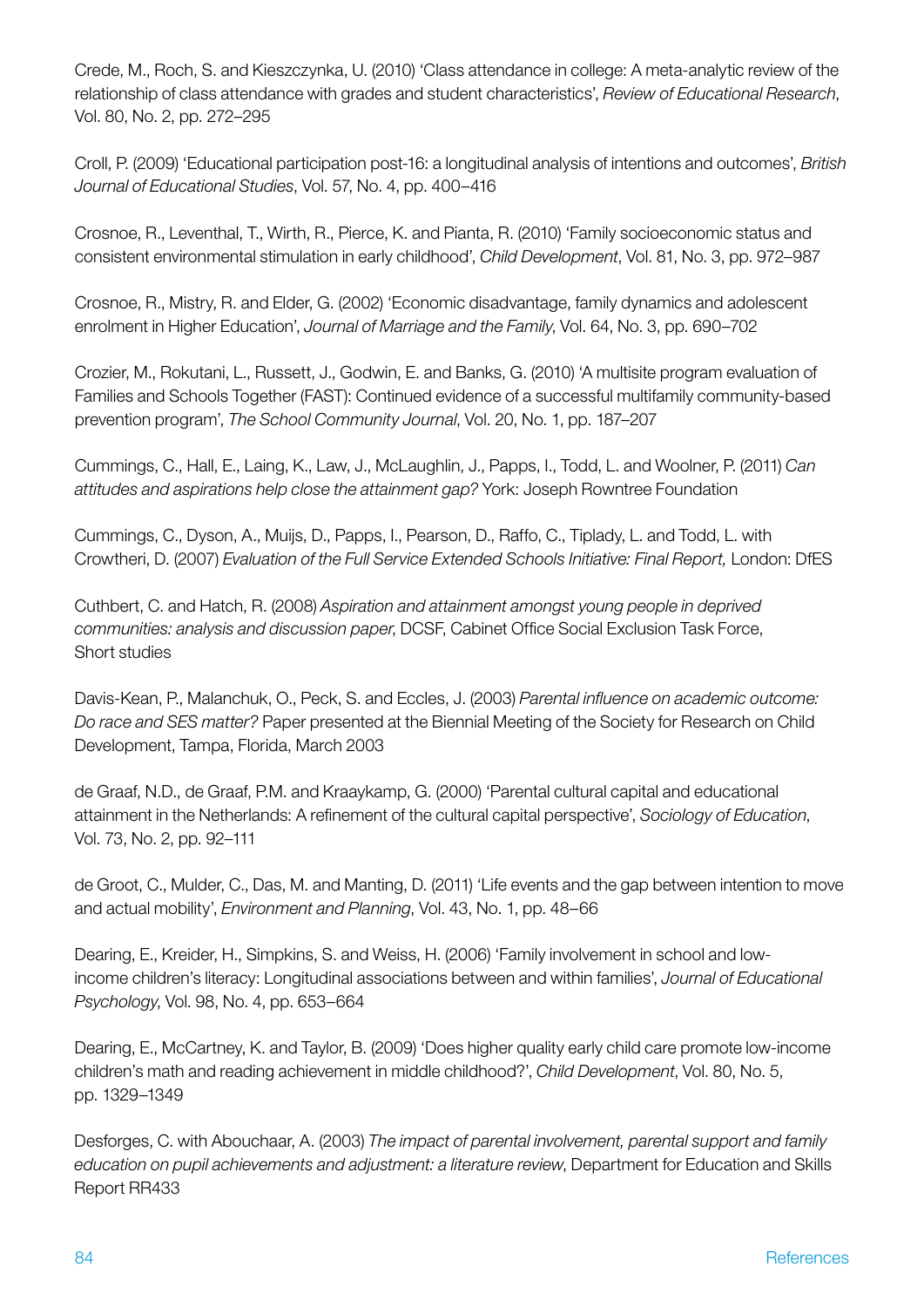Dowson, M., Barker, K. and McInerney, D. (2003) *The chicken and the egg: Causal ordering of goals and self-concept and its effect on academic achievement*, Paper presented at the joint AARE/NZARE conference, Auckland, New Zealand, December 2003, DOW03773

Duncan, O., Featherman, D. and Duncan, B. (1972) *Socioeconomic background and achievement*, New York: Seminar Press

Duncan, G. and Magnuson, K. (2005) 'Can family socioeconomic resources account for racial and ethnic test score gaps?', *The Future of Children*, Vol. 15, No. 1, pp. 35–54

Duze, C. (2005) 'Effects of participatory learning technique on achievement and attitude of M.Ed. students in Educational Statistics', *Nigerian Journal of Research and Production*, Vol. 7, No. 1, pp. 18–24

Duze, C. (2010) 'Effects of participatory learning technique on achievement and attitude of B.Ed. students in Educational Research Methods', *Journal of Social Sciences*, Vol. 22, No. 3, pp. 185–189

Eccles, J. and Wigfield, A. (1995) 'In the mind of the actor: The structure of adolescents' achievement task values and expectancy-related beliefs', *Personality and Social Psychology Bulletin*, Vol. 21, No. 3, pp. 215–225

Economic Papers, 51, pp. 300–321

Englund, M., Luckner, A., Whaley, G. and Egeland, B. (2004) 'Children's achievement in early elementary school: Longitudinal effects of parental involvement, expectations, and quality of assistance', *Journal of Educational Psychology*, Vol. 96, No. 4, pp. 723–730

Ennemoser (2003) 'Television effects in kindergarten and elementary school grades: Causes, explanatory hypotheses, and differential effects', *Nervenheilkunde: Zeitschrift fur interdisziplinaere Fortbildung*, Vol. 22, No. 9, pp. 443–453

Evangelou, M., Brooks, G. and Smith, S. (2007) 'The Birth to School Study: evidence on the effectiveness of PEEP: an early intervention for children at risk of educational under-achievement', *Oxford Review of Education*, Vol. 33, No. 5, pp. 581–609

Fan, X. and Chen, M. (2001) 'Parental involvement and students' academic achievement: A meta-analysis', *Educational Psychology Review*, Vol. 13, No. 1, pp. 1–22

Fantuzzo, J., Bulotsky, R., McDermott, P., Mosca, S. and Lutz, M. (2003) 'A multivariate analysis of emotional and behavioral adjustment and preschool educational outcomes', *School Psychology Review*, Vol. 32, No. 2, pp. 185–203

Feinstein, L. and Symons, J. (1999) 'Attainment in secondary school', *Oxford Economic Papers*, Vol. 51, No. 2, pp. 300–321

Feinstein, L. & Symons, J. (1999) *Attainment in Secondary School*, Oxford

Fergusson, D., Horwood, L. and Beautrais, A. (2003) 'Cannabis and educational achievement', *Addiction*, Vol. 98, No. 12, pp. 1681–1692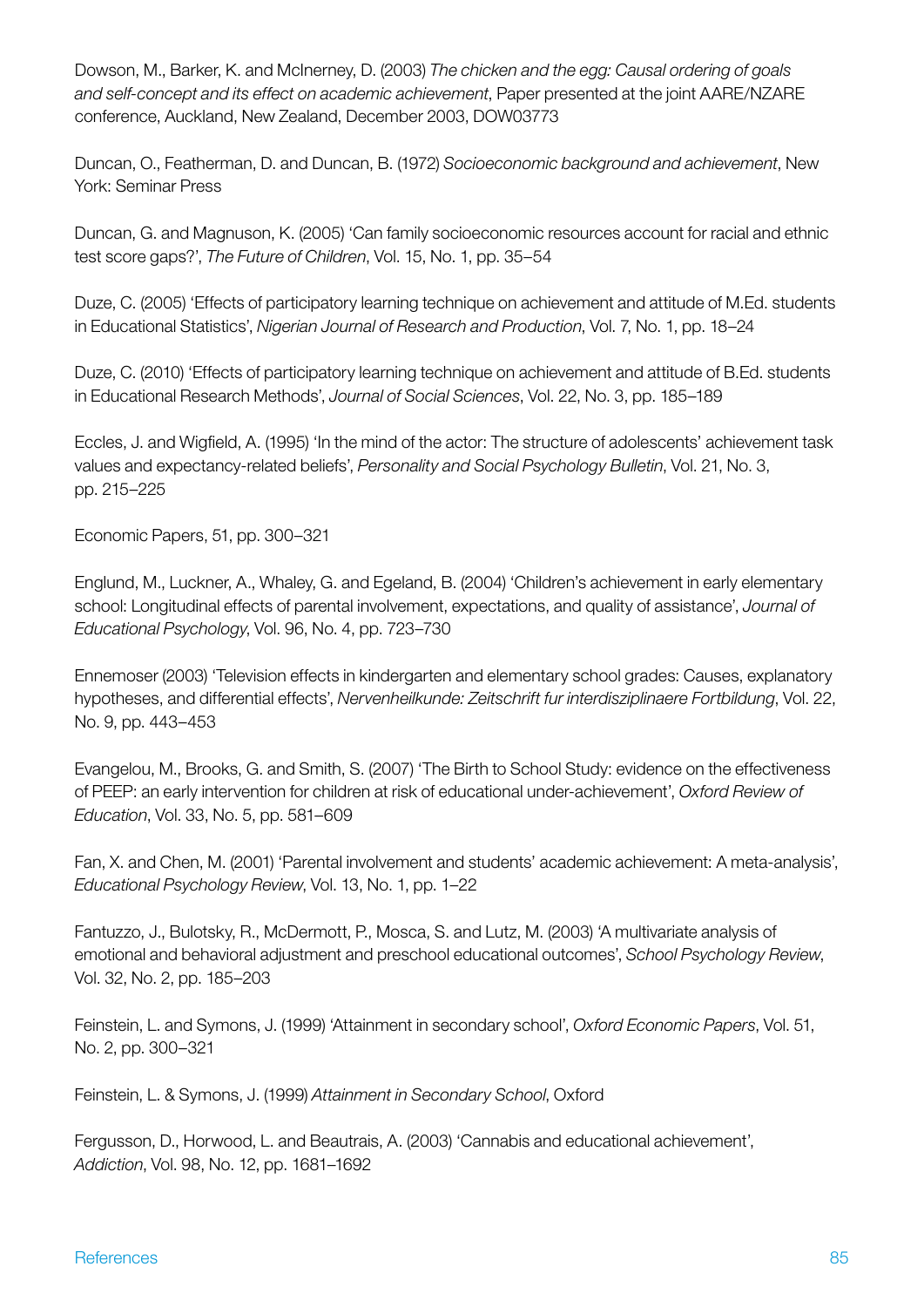Flay, B. and Allred, C. (2003) 'Long-term effects of the Positive Action program', *American Journal of Health Behavior*, Vol. 27, Supplement 1, pp. S6–S21

Flouri, E. (2006) 'Parental interest in children's education, children's self-esteem and locus of control, and later educational attainment: Twenty-Six Year Follow-Up of the 1970 British Birth Cohort', *British Journal of Educational Psychology*, Vol. 76, No. 1, pp. 41–55

Flouri, E. (2007) 'Early family environments may moderate prediction of low educational attainment in adulthood: The cases of childhood hyperactivity and authoritarian parenting', *Educational Psychology*, Vol. 27, No. 6, pp. 737–751

Flouri, E. and Buchanan, A. (2004) 'Early father's and mother's involvement and child's later educational outcomes', *British Journal of Educational Psychology*, Vol. 74, No. 2, pp. 141–153

Forbes, J. (1945) 'The distribution of intelligence among elementary school children in Northern Ireland', *British Journal of Educational Psychology*, Vol. 15, No. 3, pp. 139–145

Ford, R. M., Evans, D. and Mcdougall, S.J. (2003) 'Progressing in Tandem: A Sure Start initiative for enhancing the role of parents in children's early education', *Educational and Child Psychology*, Vol. 20, No. 4, pp. 80–95

Fryer, R. (2010) *Financial Incentives and Student Achievement: Evidence from Randomized Trials*, NBER Working Paper No. 15898: National Bureau of Economic Research, 107pp

Furnham, A. 'The relationship of personality and intelligence to cognitive learning style and achievement', in Saklofske, D. and Zeidner, M. (eds) (1995) *International Handbook of Personality and Intelligence*, New York: Plenum Press

Gagne, F. and St Pere, F. (2001) 'When IQ is controlled, does motivation still predict achievement?', *Intelligence*, Vol. 30, No. 1, pp. 71–100

Gfellner, B., McLaren, L. and Metcalfe, A. (2008) 'The parent-child home program in Western Manitoba: A 20-year evaluation', *Child Welfare: Journal of Policy, Practice and Program*, Vol. 87, No. 5, pp. 49–67

Gifford, D., Briceno-Perriott, J. and Mianzo, F. (2006) 'Locus of control: Academic achievement and retention in a sample of University First-Year Students', *Journal of College Admission,* No. 191, pp. 18–25

Gill, S. and Reynolds, A. (1999) 'Educational expectations and school achievement of urban African American children', *Journal of School Psychology*, Vol. 37, No. 4, pp. 457–463

Goerge, R., Cusick, G., Wasserman, M. and Gladden, R. (2007) *After-school programs and academic impact: a study of Chicago's after school matters*, Chaplin Hall Center for Children: Issue Brief No. 112, January

Goldschmidt, L., Richardson, G., Stoffer, D., Geva, D. and Day, N. (1996) 'Prenatal alcohol exposure and academic achievement at age 6: a nonlinear fit', *Alcoholism: Clinical Experimental Research*, Vol. 20, No. 4, pp. 763–770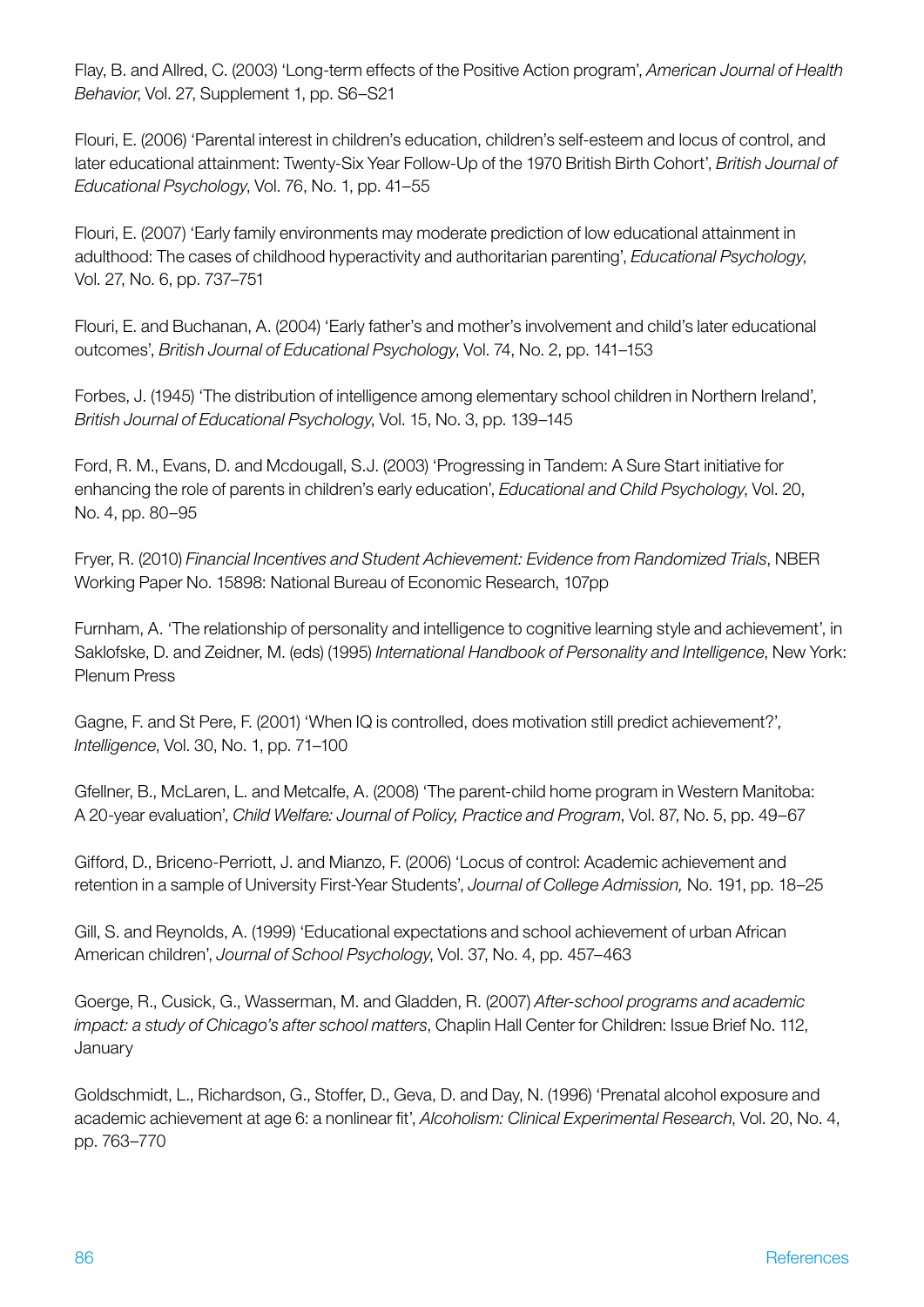Gonzalez-Pienda, J., Carlos, N., Gonzalez-Pumariega, S., Alvarez, L., Roces, C. and Garcia, M. (2002) 'A structural equation model of parental involvement, motivational and aptitudinal characteristics, and academic achievement', *Journal of Experimental Education*, Vol. 70, No. 3, pp. 257–287

Good, C., Aronson, J. and Inzlicht, M. (2003) 'Improving adolescents' standardized test performance: An intervention to reduce the effects of stereotype threat', *Journal of Applied Developmental Psychology*, Vol. 24, No. 6, pp. 645–662

Goodman, A. and Gregg, P. (2010) 'Poorer children's educational attainment: how important are attitudes and behaviour?', York: Joseph Rowntree Foundation

Gorard, S. (2002a) 'The role of causal models in education as a social science', *Evaluation and Research in Education*, Vol. 16, No. 1, pp. 51–65

Gorard, S. (2002b) 'Fostering scepticism: the importance of warranting claims', *Evaluation and Research in Education*, Vol. 16, No. 3, pp. 136–149

Gorard, S. (2004a) *Combining methods in educational and social research,* London: Open University Press

Gorard, S. (2004b) 'The international dimension: what can we learn from the PISA study?', in Claire, H. (ed) *Gender in education 3-19: A fresh approach*, pp. 26–32, London: Association of Teachers and Lecturers

Gorard, S., with Adnett, N., May, H., Slack, K., Smith, E. and Thomas, L. (2007) *Overcoming barriers to HE*, Stoke-on-Trent: Trentham Books

Gorard, S. and Cook, T. (2007) 'Where does good evidence come from?', *International Journal of Research and Method in Education*, Vol. 30, No. 3, pp. 307–323

Gorard, S. and See, B. H. (2011) 'How can we enhance enjoyment of secondary school?: the student view', *British Educational Research Journal*, Vol. 37, No. 4, pp. 671–690

Gorard, S. and Smith, E. (2010) *Equity in Education: an international comparison of pupil perspectives*, London: Palgrave

Gorard, S., See, B. H. and Davies, P. (2011) *Do attitudes and aspirations matter in education?: A review of the research evidence*, Saarbrucken: Lambert Academic Publishing

Gordon, D., Iwamoto, D., Ward, N., Potts, R. and Boyd, E. (2009) 'Mentoring urban Black middle school male students: Implications for academic achievement', *Journal of Negro Education*, Vol. 78, No. 3, pp. 277–289

Gottfredson, D. (1982) 'Personality and persistence in education: A longitudinal study', *Journal of Personality and Social Psychology*, Vol. 43, No. 3, pp. 532–545

Gottfredson, L. 'Gottfredson's theory of Circumspection, Compromise, and Self Creation' in Brown, D. (ed) (2002) *Career Choice and Development*, 4th ed, pp. 85–148, San Francisco: Jossey-Bass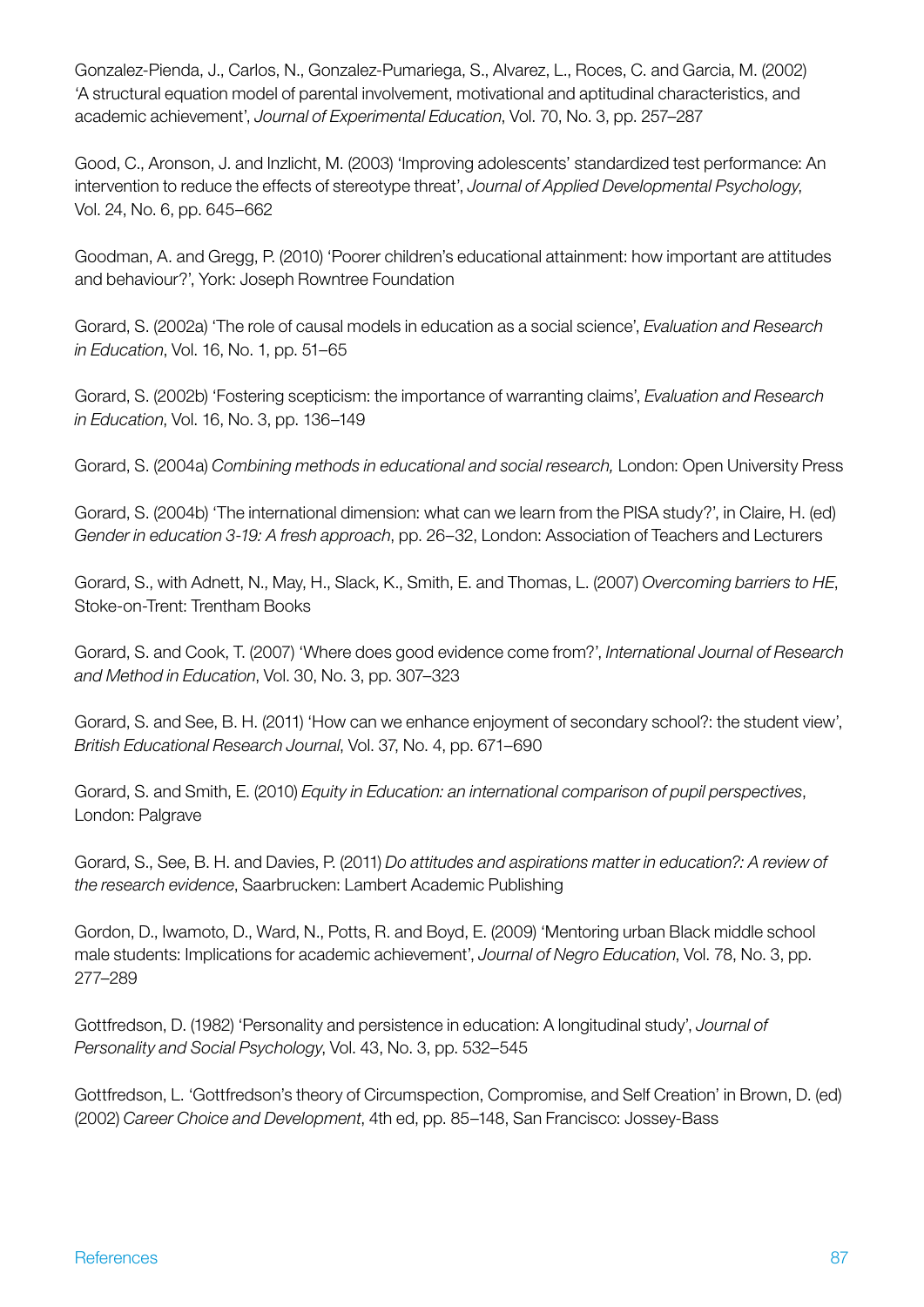Gottfried, M. (2010) 'Evaluating the relationship between student attendance and achievement in Urban and Middle school: an Instrumental Variables approach', *American Educational Research Journal,* Vol. 47, No. 2, pp. 434–465

Grabowski, L., Call, K. and Mortimer, J. (2001) 'Global and economic self-efficacy in the educational attainment process', *Social Psychology Quarterly*, Vol. 64, No. 2, pp. 164–179

Grecas, V. (1989) 'The social psychology of self-efficacy', *Annual Review of Sociology*, Vol. 15, pp. 291–316

Green, J., Nelson, G., Martin, A. and Marsh, H. (2006) 'The causal ordering of self-concept and academic motivation and its effect on academic achievement', *International Education Journal*, Vol. 7, No. 4, pp. 534–546

Gregory, A. and Rimm-Kaufman, S. (2008) 'Positive mother-child interactions in kindergarten: Predictors of school success in high school', *School Psychology Review*, Vol. 37, No. 4, pp. 499–515

Grinstein-Weiss, M., Yeo, Y. H., Irish, K. and Zhan, M. (2009) 'Parental assets: A pathway to positive child educational outcomes', *Journal of Sociology and Social Welfare*, Vol. 36, No. 1, pp. 61–85

Guay, F., Larose, S. and Boivin, M. (2004) 'Academic self-concept and educational attainment level: A tenyear longitudinal study', *Self and Identity*, Vol. 3, No. 1, pp. 53–68

Gutman, L. and Akerman, R. (2008) *Determinants of Aspirations*, Centre for Research on the Wider Benefits of Learning Research Project 27, London: Institute of Education

Hagenauer, G. and Hascher, T. (2010) 'Learning enjoyment in early adolescence', *Educational Research and Evaluation*, Vol. 16, No. 6, pp. 495–516

Hango, D. (2007) 'Parental investment in childhood and educational qualifications: Can greater parental involvement mediate the effects of socioeconomic disadvantage?' *Social Science Research*, Vol. 36, No. 34, pp. 1371–1390

Hardie, J. (2010) *How aspirations are formed and challenged in the transition to adulthood and implications for adult well-being,* A PhD Dissertation, 182 pp, available from ProQuest, http://proquest.umi.com/ pqdlink?Ver=1&Exp=09-17-2016&FMT=7&DID=1836548241&RQT=309&attempt=1&cfc=1 (accessed on 19 September 2011)

Harris, A. (2008) 'Optimism in the face of despair: black-white differences in beliefs about school as a means for upward social mobility', *Social Science Quarterly*, Vol. 89, No. 3, pp. 608–630

Hawkins, J., Catalano, F. Kosterman, R., Abott, R. and Hill, K. (1999) 'Preventing adolescent health-risk behaviours by strengthening protection during childhood', *Archives of Paediatric and Adolescent Medicine*, Vol. 153, pp. 226–234

Hayenga, A. and Corpus, J. (2010) 'Profiles of intrinsic and extrinsic motivations: A person-centered approach to motivation and achievement in middle school', *Motivation and Emotion*, Vol. 34, No. 34, pp. 371–383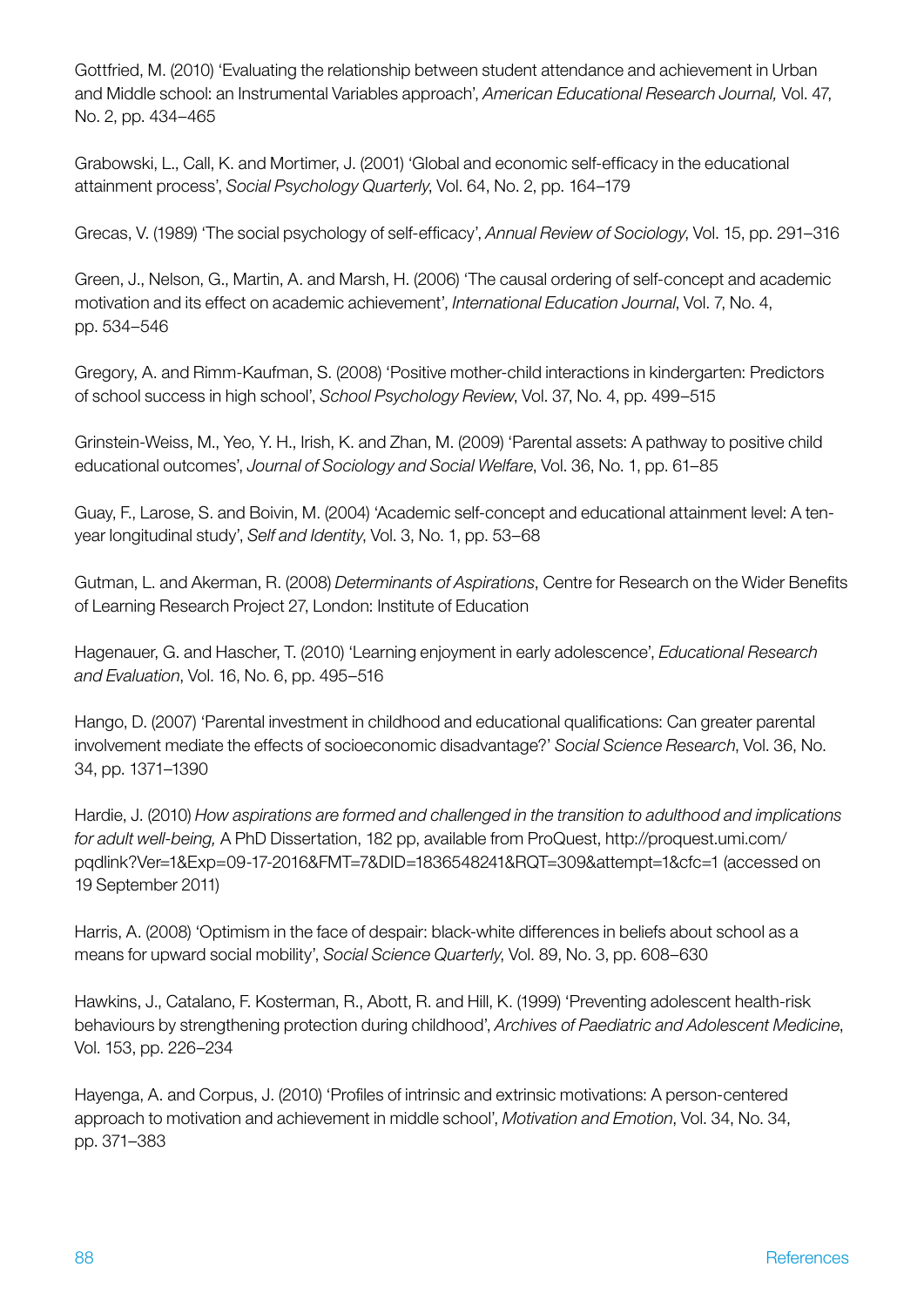Hejazi, E., Shahraray, M., Farsinejad, M. and Asgary, A. (2009) 'Identity styles and academic achievement: Mediating role of academic self-efficacy', *Social Psychology of Education*, Vol. 12, No. 1, pp. 123–135

Helme, A, and van Aken, M. (1995) 'The causal ordering of academic achievement and self-concept of ability during elementary school: a longitudinal study', *Journal of Educational Psychology*, Vol. 87, No. 4, pp. 624–637

Hill, A. B. (1965) 'The environment and disease: Association or causation?', *Proceedings of the Royal Society of Medicine,* Vol. 58, No. 5, p. 295–300

Hill, N. (2001) 'Parenting and academic socialization as they relate to school readiness: The roles of ethnicity and family income', *Journal of Educational Psychology*, Vol. 93, No. 4, pp. 686–697

Hill, N., Castellino, D., Lansford, J., Nowlin, P., Dodge, K., Bates, J. and Petit, G. (2004) 'Parent academic involvement as related to school behavior, achievement, and aspirations: Demographic variations across adolescence', *Child Development*, Vol. 75, No. 5, pp. 1491–1509

Hillman, K. (2010) *Attitudes, Intentions and Participation in Education: Year 12 and Beyond*, LSAY Briefing Number 20, Australian Council for Educational Research, ED512541

Hirst, K., Hannon, P. and Nutbrown, C. (2006) 'Effects of a preschool bilingual family literacy programme', *Journal of Early Childhood Literacy,* Vol. 10, No. 2, pp. 183–208

Hom, W. (2004) *The link between attitude toward math and math achievement*, Abstract by Hom, W. Director of Research & Planning Unit, System Office, California Community Colleges, 20 August 2004, <http://www.ocair.org/files/KnowledgeBase/willard/MathAttitAb.pdf>(accessed on 19 September 2011)

Hong, S. and Ho, H. Z. (2005) 'Direct and indirect longitudinal effects of parental involvement on student achievement: Second-order latent growth modeling across ethnic groups', *Journal of Educational Psychology*, Vol. 97, No. 1, pp. 32–42

Hornby, G. and Lafaele, R. (2011) 'Barriers to parental involvement in education: an explanatory model', *Educational Review*, Vol. 63, No. 1, pp. 37–52

Horner, R., Sugai, G., Smolkowski, K., Eber, L., Nakasato, J., Todd, A. and Esperanza, J. (2009) 'A randomised, wait-list controlled effectiveness trial assessing school-wide positive behaviour support in elementary schools', *Journal of Positive Behavior Interventions*, Vol. 11, No. 3, pp. 133–144

Horwood, L., Fergusson, D., Hayatbakhsh, M., Najman, J., Coffey, C., Patton, G., Silins, E. and Hutchinson, D. (2010) 'Cannabis use and educational achievement: Findings from three Australasian cohort studies', *Drug and Alcohol Dependence,* Vol. 110, No. 3, pp. 247–253

Howell, K., Lynch, M., Platzman, K., Smith, G. and Coles, C. (2006) 'Prenatal alcohol exposure and ability, academic achievement, and school functioning in adolescence: A longitudinal follow-up', *Journal of Pediatric Psychology*, Vol. 31, No. 1, pp. 116–126

Hughes, A., Torrance, M. and Galbraith, D. (2006) 'Evaluation of the Pacific Institute's "It's up to me!" intervention for motivational development in students at Key Stage 2, Final Report', *Institute for Educational Policy Research and Centre for Educational Psychology Research*, Staffordshire University

#### References 89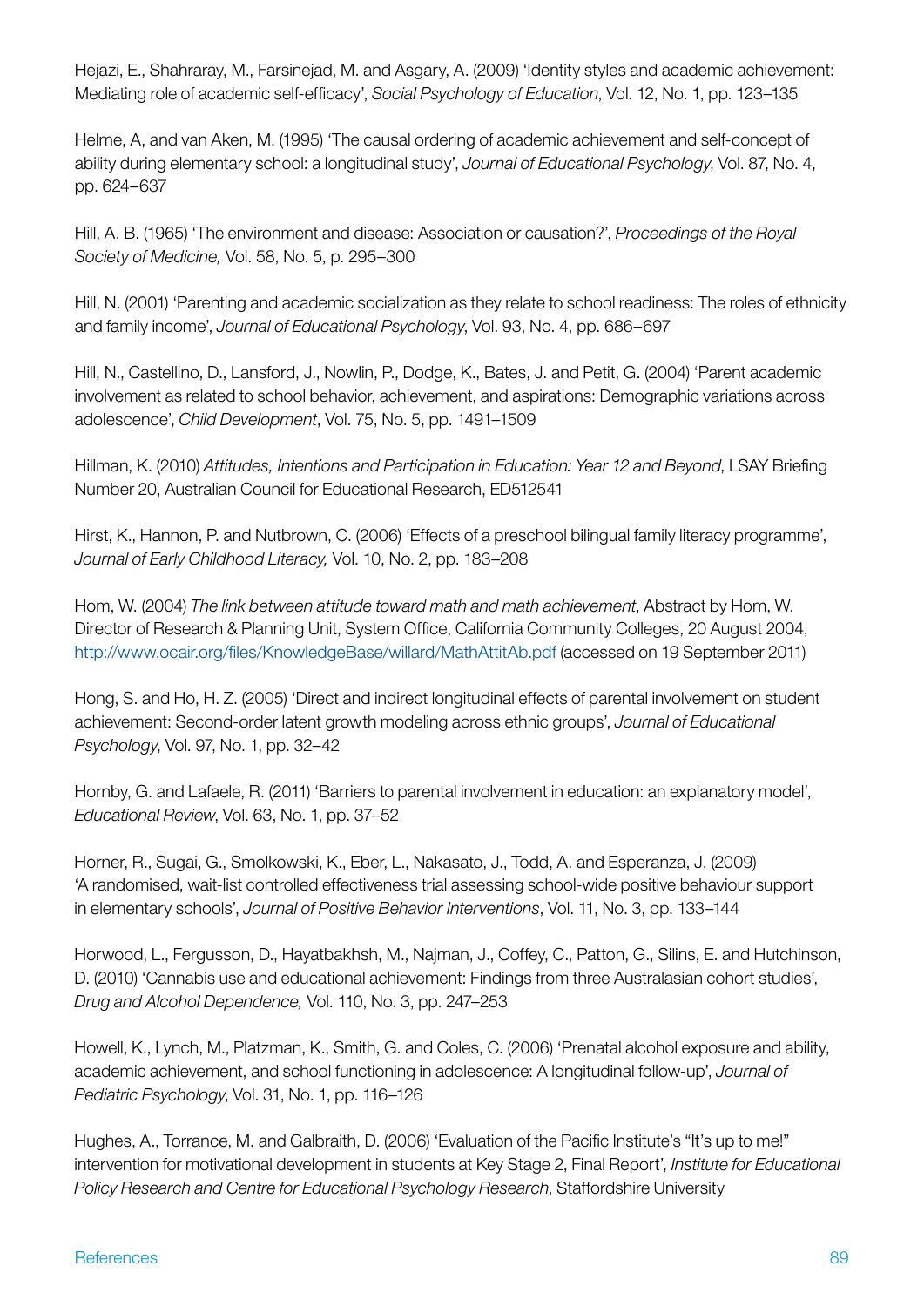Huiming, D. (2005) 'A Research into the Causality Model Affecting Junior High School Students' English Academic Achievement', *Psychological Science*, Vol. 28, No. 4, pp. 984–988

Hurt, H., Brodsky, N., Roth, H., Malmud, E. and Giannetta, J. (2005) 'School performance of children with gestational cocaine exposure', *Neurotoxicology and Teratology*, Vol. 27, No. 2, pp. 203–211

Jacob, B. and Wilder, T. (2010) *Wilder educational expectations and attainment,* NBER Working Paper No. 15683: National Bureau of Economic Research

Jerrim, J. and Vignoles, A. (2011) *The use (and misuse) of statistics in understanding social mobility: regression to the mean and the cognitive development of high ability children from disadvantaged homes*, Department of Quantitative Social Science Working Paper 11-01, London: Institute of Education

Jeynes, W. (2007) 'The relationship between parental involvement and urban secondary school student academic achievement: A meta-analysis', *Urban Education*, Vol. 42, No. 1, pp. 82–110

Johnson, W., McGue, M. and Iacono, W. (2007) 'Socioeconomic status and school grades: placing their association in broader context in a sample of biological and adoptive families', *Intelligence*, Vol. 35, No. 6, pp. 526–541

Johnson, W., McGue, M. and Iacono, W. (2010) 'How parents influence school grades: Hints from a sample of adoptive and biological families', *Learning and Individual Differences*, Vol. 17, No. 3, pp. 201–219

Jones, S., Aber, J. and Brown, J. (2011) 'Two-year impacts of a universal school-based social-emotional and literacy intervention: An experiment in translational developmental research', *Child Development*, Vol. 82, No. 2, pp. 533–544

Joussemet, M., Koestner, R., Lekes, N. and Landry, R. (2005) 'A longitudinal study of the relationship of maternal autonomy support to children's adjustment and achievement in school', *Journal of Personality*, Vol. 73, No. 5, pp. 1215–35

Kantomaa, M., Tammelin, T., Demakakos, P., Ebeling, H. and Taanila, A. (2010) 'Physical activity, emotional and behavioural problems, maternal education and self-reported educational performance of adolescents', *Health Education Research*, Vol. 25, No. 2, pp. 368–379

Kaufman, J. and Gabler, J. (2004) 'Cultural capital and extracuricular activities of girls and boys in the college attainment process', *Poetics,* Vol. 32, No. 2, pp. 145–168

Keith, T. and Cool, V. (1992) 'Testing Models of School Learning: Effects of Quality of Instruction, Motivation, Academic Coursework, and Homework on Academic Achievement', *School Psychology Quarterly*, Vol. 7, No. 3, pp. 207–226.

Kellow, J. and Jones, B. (2008) 'The effects of stereotypes on the achievement gap: reexamining the academic performance of African American high school students', *The Journal of Black Psychology*, Vol. 34, No. 1, pp. 94–120

Kendall, S., Straw, S., Jones, M., Springate, I., Lord, P. and Stoney, S. (2008) *Narrowing the Gap in Outcomes for Vulnerable Groups. A Review of the Research Evidence: Summary of Key Findings*, National Foundation for Educational Research Report, ED504632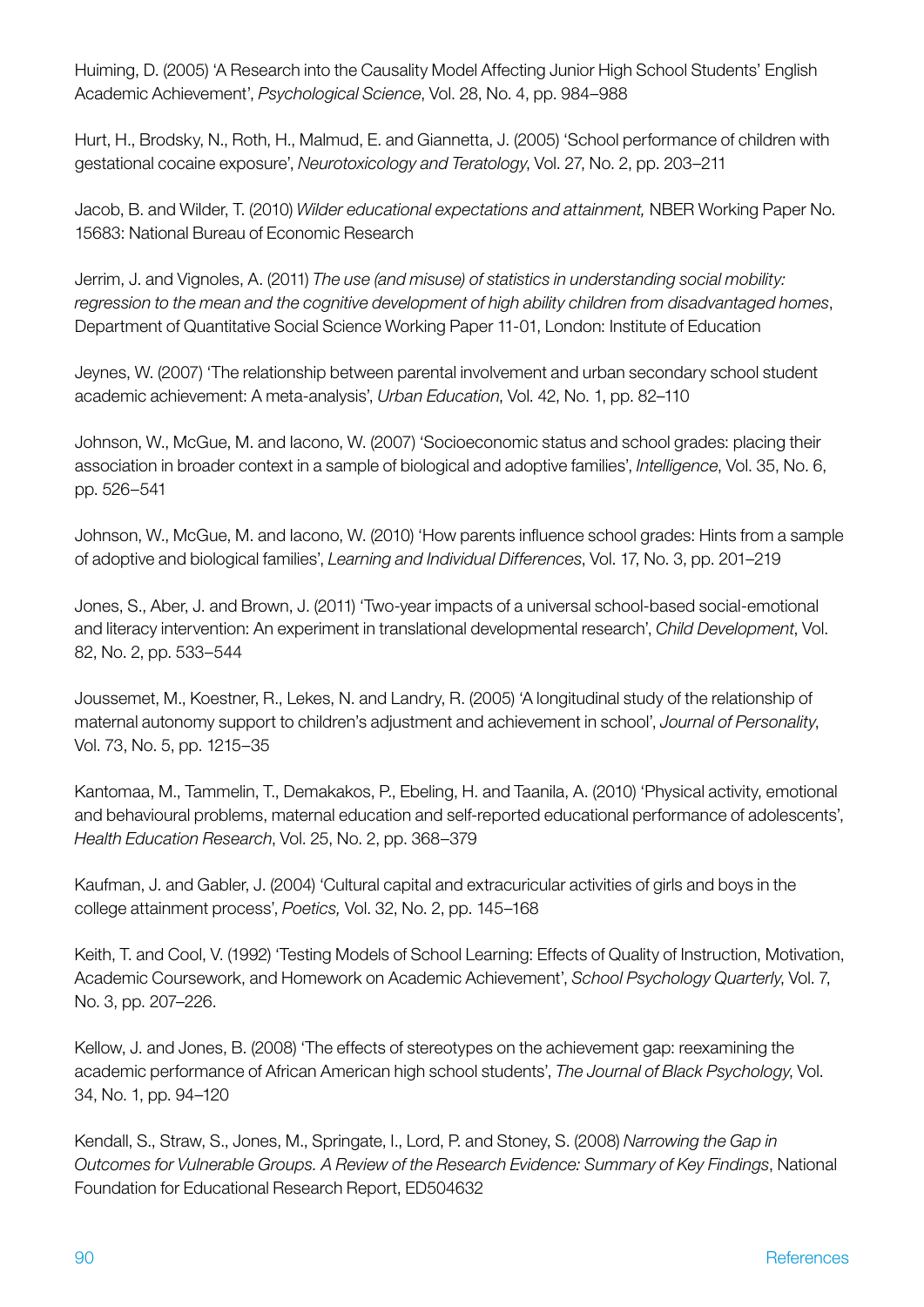Kiernan, K. and Huerta, M. (2008) 'Economic deprivation, maternal depression, parenting and children's cognitive and emotional development in early childhood', *British Journal of Sociology*, Vol. 59, No. 4, pp. 783–806

Kiernan, K. and Mensah, F. (2011) 'Poverty, family resources and children's early educational attainment: the mediating role of parenting', *British Educational Research Journal*, Vol. 37, No. 2, pp. 317–336

Korat, O. (2009) 'The effect of maternal teaching talk on children's emergent literacy as a function of type of activity and maternal education level', *Journal of Applied Developmental Psychology*, Vol. 30, No. 1, pp. 34–42

Kratochwill, T., McDonald, L., Levin, J., YoungBear-Tibbetts, H. and Demaray, M. (2004) 'Families and schools together: an experimental analysis of a parent-mediated multi-family group program for American Indian Children', *Journal of School Psychology,* Vol. 42, No. 5, pp. 359–383

Kyriakides, L. (2005) 'Evaluating school policy on parents working with their children in class', *Journal of Educational Research*, Vol. 98, No. 5, pp. 281–298

Lassen, S., Steele, M. and Sailor, W. (2006) 'The relationship of school-wide positive behaviour support to academic achievement in an urban middle school', *Psychology in the Schools*, Vol. 43, No. 6, pp. 701–712

Lee, J. and Bowen, N. (2006) 'Parent involvement, cultural capital and the achievement gap among American children', *American Educational Research Journal*, Vol. 43, No. 2, pp. 193–218

Legleye, S. Obradovic, I., Janssen, E., Spilka, S., LeNezet, O. and Beck, F. (2010) 'Influence of cannabis use trajectories, grade repetition and family background on the school-dropout rate at the age of 17 years in France', *European Journal of Public Health,* Vol. 20, No. 2, pp. 157–163

Levenstein, P. 'The parent-child network', in Simmons-Martin, A. and Calvert, D.K. (eds) (1979) *Parent intervention*, pp. 245–268, New York: Grune & Stratton

Levenstein, P. (1988) *Messages from home: The mother-child home program and the prevention of school disadvantage*, Columbus: Ohio State University Press

Levenstein, P., Levenstein, S., Shiminski, J. and Stolzberg, J. (1998) 'Long-term impact of a verbal interaction program for at-risk toddlers: An exploratory study of high school outcomes in a replication of the mother-child home program', *Journal of Applied Developmental Psychology*, Vol. 19, No. 2, pp. 267–286

Li, Y., Lerner, J. and Lerner, R. (2010) 'Personal and ecological assets and academic competence in early adolescence: The mediating role of school engagement', *Journal of Youth and Adolescence*, Vol. 39, No. 7, pp. 801–815

Liew, J., McTigue, E., Barrois, L. and Hughes, J. (2008) 'Adaptive and effortful control and academic selfefficacy beliefs on achievement: A longitudinal study of 1st through 3rd graders', *Early Childhood Research Quarterly*, Vol. 23, No. 4, pp. 515–526

Lin, K. S., Cheng, Y. Y., Chen, Y. L. and Wu, Y. Y. (2009) 'Longitudinal effects of educational expectations and achievement attributions on adolescents' academic achievement', *Adolescence*, Vol. 44, No. 176, pp. 911–924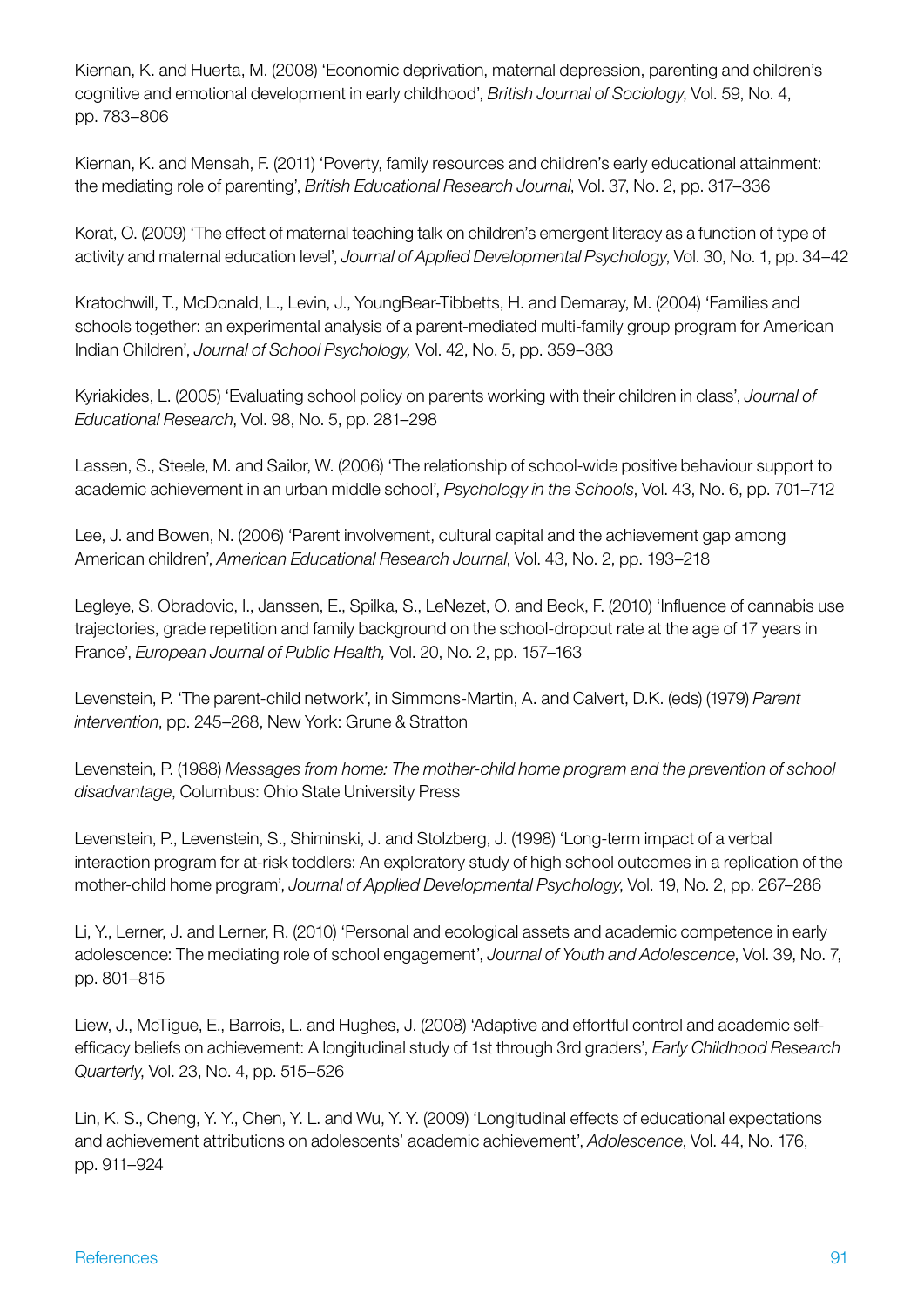Lipscomb, S. (2007) 'Secondary school extracurricular involvement and academic achievement: A fixed effects approach', *Economics of Education Review*, Vol. 26, No. 4, pp. 463–472

Liu, L. (2010) *From educational aspirations to college enrollment: A road with many paths*, Dissertation Abstracts International Section A, The Humanities and Social Sciences

Loury, L. (2004) 'Does church attendance really increase schooling?', *Journal for the Scientific Study of Religion*, Vol. 43, No. 1, pp. 119–127

Lynskey, M. and Hall, W. (2000) 'The effects of adolescent cannabis use on educational attainment: A Review', *Addiction*, Vol. 95, No. 11, pp. 1621–1630

Ma, X. and Xu, J. (2004) 'Determining the causal ordering between attitude toward mathematics and achievement in mathematics', *American Journal of Education*, Vol. 110, No. 3, pp. 256–280

Magnuson, K. (2003) *The intergenerational benefits of maternal education: The effect of increases in mothers' educational attainment on children's academic outcomes*, Dissertation Abstracts International Section B, The Sciences and Engineering

Marjoribanks, K. (2005) 'Family background, academic achievement, and educational aspirations as predictors of Australian young adults' educational attainment', *Psychological Reports*, Vol. 96, No. 3, pp. 751–754

Marsh, H. (1990) 'Causal ordering of academic self-concept and academic achievement: A multiwave, longitudinal panel analysis', *Journal of Educational Psychology*, Vol. 82, No. 4, pp. 646–656

Marsh, H. (1992) *Self Description Questionnaire (SDQII): A theoretical and empirical basis for the measurement of multiple dimensions of adolescent self-concept. A test manual and research monograph,* Macarthur, New South Wales Australia: University of Western Sydney, Faculty of Education

Marsh, H. and Craven, R. (2006) 'Reciprocal effects of self-concept and performance from a multidimensional perspective: beyond seductive pleasure and unidimensional perspectives', *Perspectives on Psychological Science*, Vol. 1, No. 2, pp. 133–163

Marsh, H. and O'Mara, A. (2008) 'Reciprocal effects between academic self-concept, self esteem, achievement, and attainment over seven adolescent years: unidimensional and multidimensional perspectives of self-concept', *Personality and Social Psychology Bulletin*, Vol. 34, No. 4, pp. 542–552

Marsh, H. and Shavelson, R. (1985) Self-concept: Its multifaceted hierarchical structure, *Educational Psychologist*, Vol. 20, No. 3, pp. 107–125

Marsh, H. and Yeung, A. (1998) 'Longitudinal structural equation models of academic self-concept and achievement: gender differences in the development of math and English constructs', *American Educational Research Journal*, Vol. 35, No. 4, pp. 705–738

Marsh, H., Trautwein, U., Ludtke, O., Koller, O. and Baumert, J. (2005) 'Academic self-concept, interest, grades and standardized test scores: Reciprocal effects models of causal ordering', *Child Development*, Vol. 76, No. 2, pp. 397–416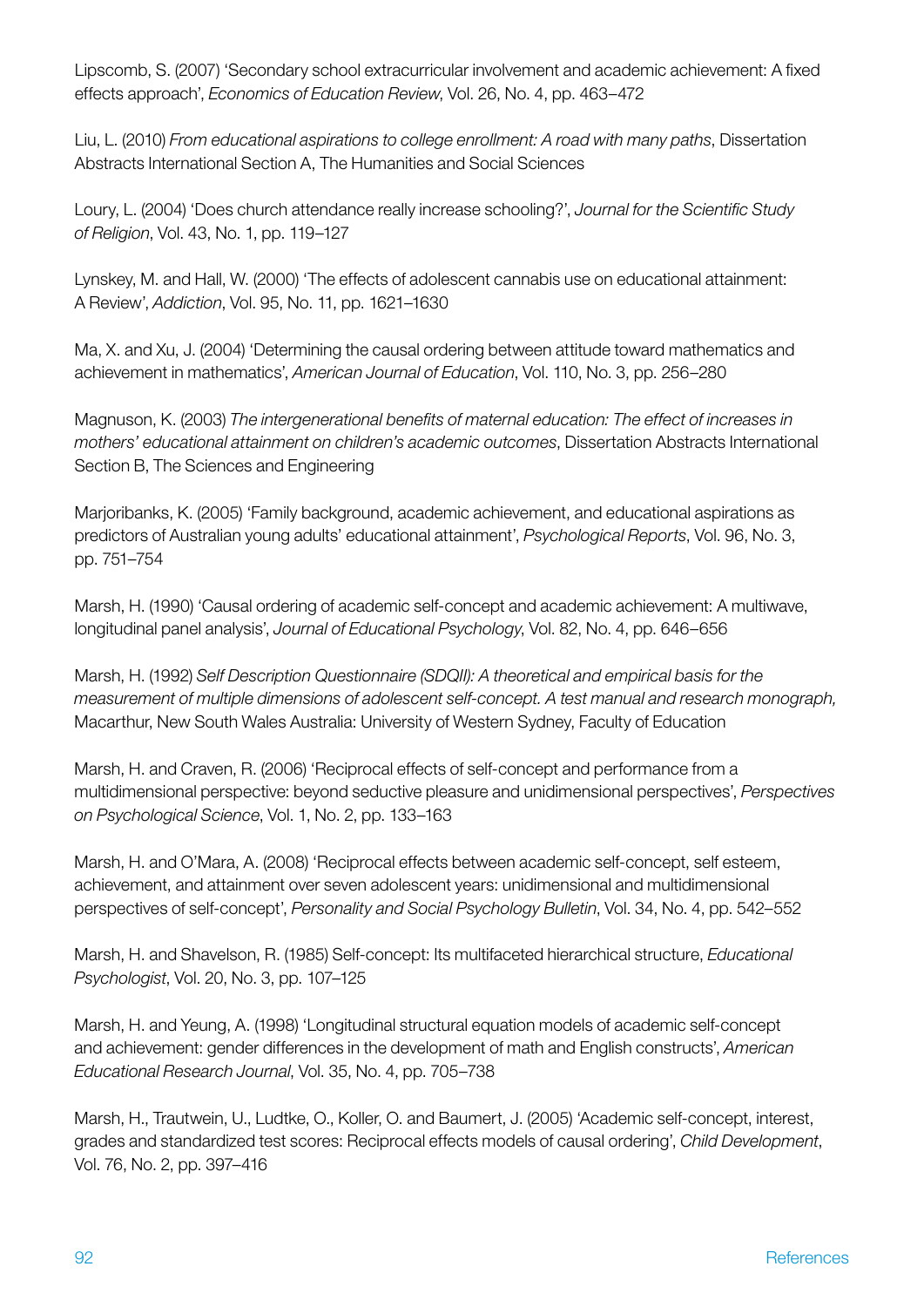Marsh, H., Trautwein, U., Lüdtke, O., Köller, O. and Baumert, J. (2006) 'Integration of Multidimensional Self-Concept and Core Personality Constructs: Constructs Validation and Relations to Well-Being and Achievement', *Journal of Personality*, Vol. 74, No. 2, pp. 403–456

Martin, D. and Martin, M. (2007) 'Implementing a family/school partnership in an urban elementary school to reduce negative behavior and increase academic achievement', *Family Therapy*, Vol. 34, No. 3, pp. 141–152

Martin, D., Martin, M., Gibson, S. S. and Wilkins, J. (2007) 'Increasing prosocial behavior and academic achievement among adolescent African American males', *Adolescence*, Vol. 42, No. 168, pp. 689–698

Maruyama, G., Rubin, R. and Kingsbury, G. (1981) 'Self-esteem and educational achievement: Independent constructs with a common cause?', *Journal of Personality and Social Psychology,* Vol. 40, No. 5, pp. 962–975

Mattern, N. and Schau, C. (2002) 'Gender differences in science attitude-achievement relationships over time among White middle-school students', *Journal of Research in Science Teaching,* Vol. 39, No. 4, pp. 324–340

McInerney, D. (1997) *Relationship between motivational goals, sense of self, self-concept and academic achievement for Aboriginal students*, Tenth Annual Aboriginal Studies Association Conference, University of Western Sydney, Bankstown Campus, Milperra, 12–14 July 2000

McKendrick, J., Scott, G. and Sinclair, S. (2007) 'Dismissing disaffection: young people's attitudes towards education, employment, and articulation on a deprived community', Journal of Youth Studies, Vol. 10, No. 2, pp. 139–160

Meece, J., Wigfield, A. and Eccles, J. (1990) 'Predictors of Math Anxiety and Its Influence on Young Adolescents' Course Enrollment Intentions and Performance in Mathematics', *Journal of Educational Psychology*, Vol. 82, No. 1, pp. 60–70

Miles, K. (2010) *Mastery learning and academic achievement*, Dissertation Abstracts International Section A, The Humanities and Social Sciences

Mill, J. (1882) A System Of Logic, Ratiocinative And Inductive, being a connected view of the principles of evidence, and the methods of scientific investigation (Eighth Edition), New York: Harper & Brothers

Mistry, R., Biesanz, J., Chien, N., Howes, C. and Benner, A. (2008) 'Socioeconomic status, parental investments, and the cognitive and behavioral outcomes of low-income children from immigrant and native households', *Early Childhood Research Quarterly*, Vol. 23, No. 2, pp. 193–212

Mistry, R., White, E., Benner, A. and Huynh, V. (2009) A Longitudinal Study of the Simultaneous Influence of Mothers' and Teachers' Educational Expectations on Low-Income Youth's Academic Achievement, *Journal of Youth and Adolescence*, Vol. 38, No. 6, pp. 826–838

Mooij, T. (2011) 'Differences in pupil characteristics and motives in being a victim, perpetrator and witness of violence in secondary education', *Research Papers in Education*, Vol. 26, No. 1, pp. 105–128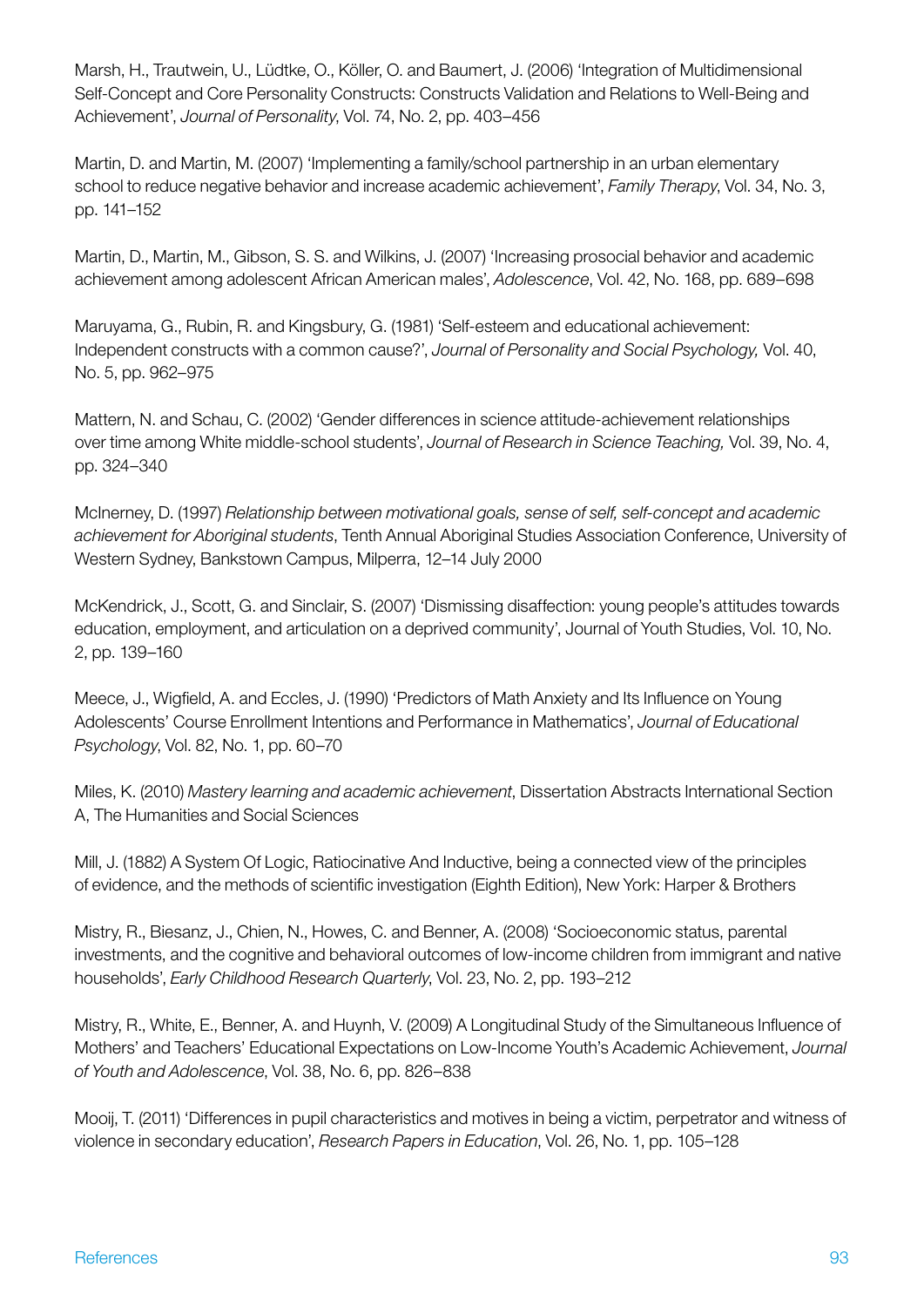Moon, T. and Callahan, C. (2001) 'Curricular modifications, family outreach, and a mentoring program: Impacts on achievement and gifted identification in high-risk primary students', *Journal for the Education of the Gifted*, Vol. 24, No. 4, pp. 305–321

Morrison, E., Rimm-Kauffman, S. and Pianta, R. (2003) 'A longitudinal study of mother-child interactions at school entry and social and academic outcomes in middle school', *Journal of School Psychology*, Vol. 41, No. 3, pp. 185–200

Morrow, L. and Young, J. (1997) 'A family literacy program connecting school and home: effects on attitude, motivation, and literacy achievement', *Journal of Educational Psychology*, Vol. 89, No. 4, pp. 736–742

Munasib, A. and Bhattacharya, S. (2010) 'Is the "Idiot's Box" raising idiocy? Early and middle childhood television watching and child cognitive outcome', *Economics of Education Review*, Vol. 29, No. 5, pp. 873–883

National Centre for Social Research (2005) 'Young People's Social Attitudes, 2003', [computer file], Colchester, Essex: UK Data Archive [distributor], September 2005, SN: 5250

Nash, R. (2000) 'Educational Inequality: The special case of Pacific students', *Social Policy Journal of New Zealand*, No. 15, pp. 69–86

Neuenschwander, M., Vida, M., Garrett, J. and Eccles, J. (2007) 'Parents' expectations and students' achievement in two western nations', *International Journal of Behavioral Development*, Vol. 31, No. 6, pp. 594–602

Newman, R. (1984) 'Children's Achievement and Self-Evaluations in Mathematics: A Longitudinal Study', *Journal of Educational Psychology*, Vol. 76, No. 5, pp. 857–873

Nuijens, K., Mrozak, K., Zhe, E., Chadha, J., Repinski, D. and Zook, J. (2000) *Parents' Education and Features of Parent-Adolescent Relationships as Predictors of Adolescents' Academic Performance,* Report: ED442556, Paper presented at the Annual Meeting of the Eastern Psychological Association, Baltimore, Maryland

O'Callaghan, F., O'Callaghan, M., Najman, J., Williams, G. and Bor, W. (2007) 'Prenatal alcohol exposure and attention, learning and intellectual ability at 14 years: A prospective longitudinal study', *Early Human Development*, Vol. 83, No. 2, pp. 115–123

OECD (2003) *Student Engagement at School: A Sense of Belonging and Participation,* Paris: OECD

Olson, H., Sampson, P., Barr, H., Streissguth, A. and Bookstein, F. (1992) 'Prenatal exposure to alcohol and school problems in late childhood: a longitudinal prospective study', *Development and Psychopathology*, Vol. 4, pp. 341–359

Olson, H., Streissguth, A., Sampson, P., Barr, H., Bookstein, F. and Theide, K. (1997) 'Association of prenatal alcohol exposure with behavioural and learning problems in early adolescence', *Journal of the American Academy of Child and Adolescent Psychiatry*, Vol. 36, No. 9, pp. 1187–1194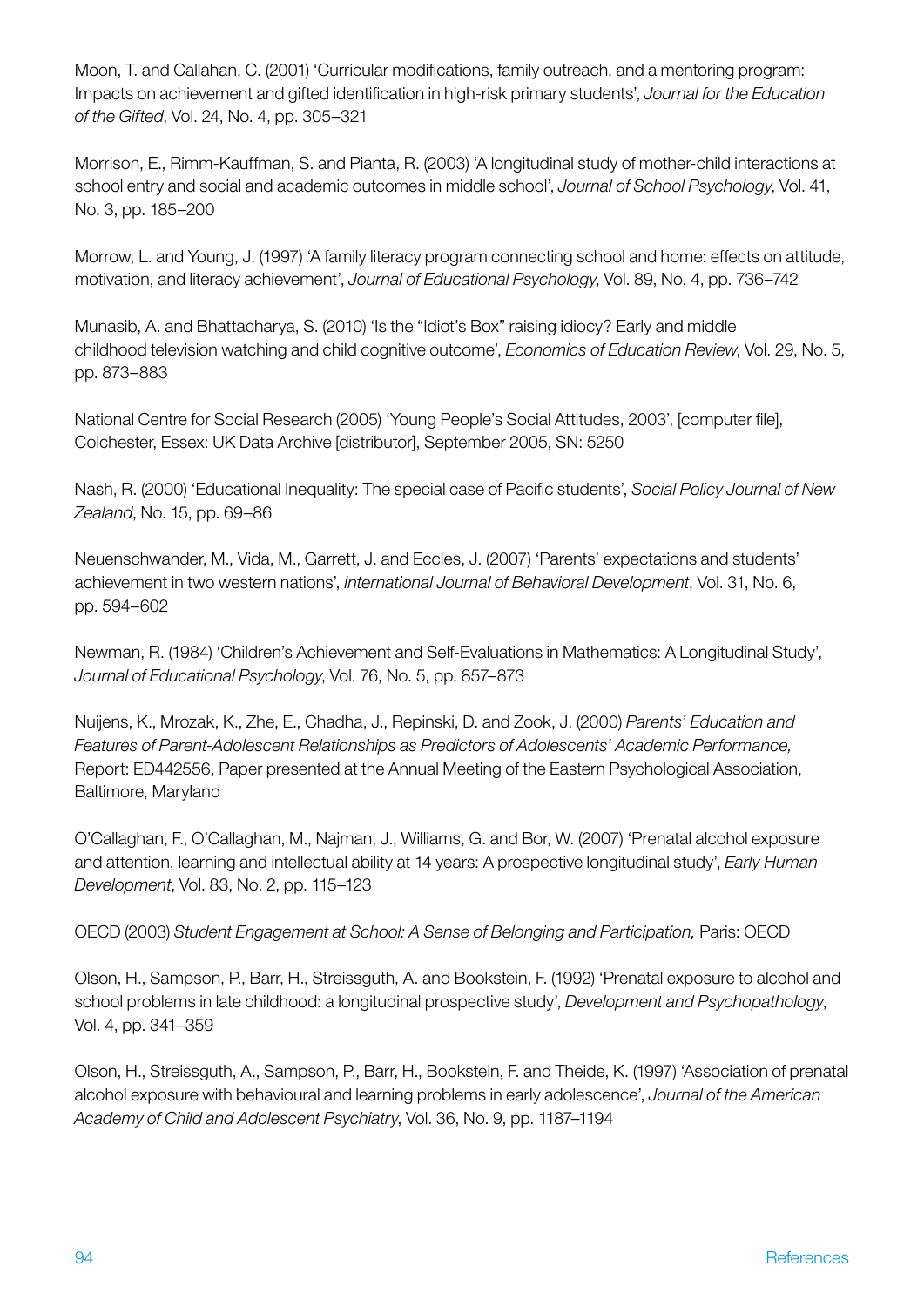Orthner, D., Jones-Sanpei, H., Hair, E., Moore, K., Day, R. and Kaye, K. (2009) 'Marital and parental relationship quality and educational outcomes for youth', *Marriage & Family Review,* Vol. 45, Nos. 2–3, pp. 249–269

Osborne J. (1997) 'Identification with academics and academic success among community college students', Community College Review, Vol. 25, No. 1, pp. 59–67

Oyserman, D., Brickman, D. and Rhodes, M. (2007) School Success, Possible Selves, and Parent School Involvement, *Family Relations,* Vol. 56, No. 5, pp. 479–489

Oyserman, D., Bybee, D. and Terry, K. (2006) 'Possible selves and academic outcomes: How and when possible selves impel action', *Journal of Personality and Social Psychology*, Vol. 91, No. 1, pp. 188–204

Payton, J., Weissberg, R., Durlak, J., Dymnicke, A., Taylor, R., Schellinger, K. and Pachan, M. (2008) *The Positive Impact of Social and Emotional Learning for Kindergarten to Eighth-Grade Students: Findings from Three Scientific Reviews,* Technical Report, Collaborative for Academic, Social, and Emotional Learning, ED505370

Peetsma, T., Hascher, T., van der Veen, I. and Roede, E. (2005) 'Relations between adolescents' selfevaluations, time perspectives, motivation for school and their achievement in different countries and at different ages', *European Journal of Psychology of Education,* Vol. 20, No. 3, pp. 209–225

Perry, R. (2003) 'Perceived (academic) control and causal thinking in achievement settings', *Canadian Psychology/Psychologie Canadienne*, Vol. 44, No. 4, pp. 312–331

Perse, T., Kozina. A. and Leban, T. (2011) 'Negative school factors and their influence on math and science achievement in TIMSS 2003', *Educational Studies*, Vol. 37, No. 3, pp. 265–276

Phillipson, S. and Phillipson, S. (2007) 'Academic Expectations, Belief of Ability, and Involvement by Parents as Predictors of Child Achievement: A cross-cultural comparison', *Educational Psychology*, Vol. 27, No. 3, pp. 329–348

Pinxten, M., De Fraine, B., Van Damme, J. and D'Haenens E. (2010) 'Causal ordering of academic selfconcept and achievement: effects of type of achievement measure', *British Journal of Educational Psychology*, Vol. 80, No. 4, pp. 689–709

Portillo Pena, N. A. (2009) *The power of reading: A multilevel study of the longitudinal effect of a paired intergenerational reading aloud program on academically at-risk elementary students' reading attitudes, reading motivation and academic achievement*, Dissertation Abstracts International Section B, The Sciences and Engineering, Vol. 69, No. 12, p. 7857

Post, D. and Pong, S. L. (2000) 'Employment during middle school: The effects on academic achievement in the U.S. and abroad', *Educational Evaluation and Policy Analysis*, Vol. 22, No. 3, pp. 273–298

Pottebaum, S., Keith, T. and Ehly, S. (1986) 'Is There a Causal Relation between Self-Concept and Academic Achievement?', *The Journal of Educational Research*, Vol. 79, No. 3, pp. 140–144

Qi, S. (2006) 'Longitudinal Effects of Parenting on Children's Academic Achievement in African American Families', *Journal of Negro Education*, Vol. 75, No. 3, pp. 415–429

#### References 95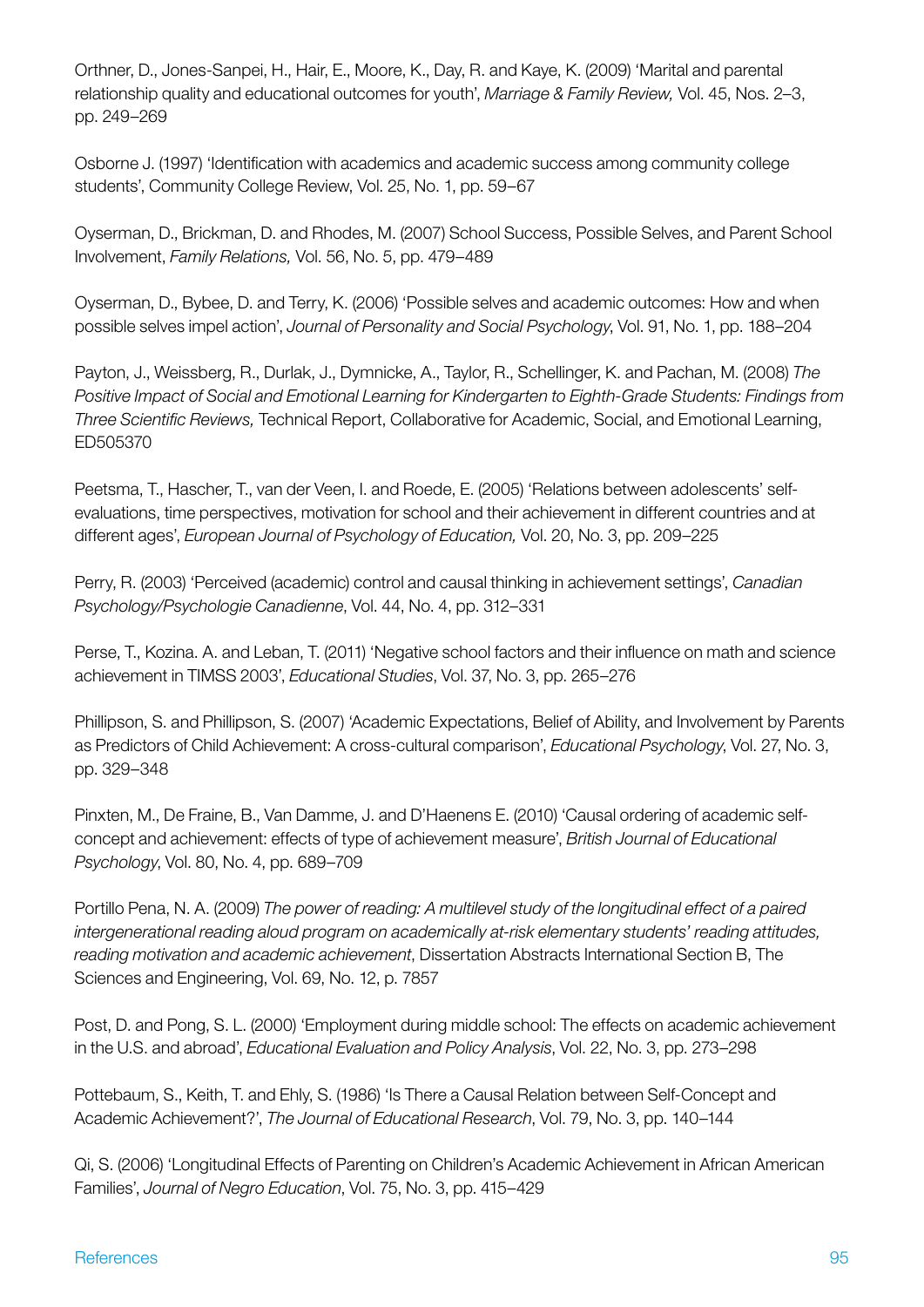Quirk, M., Schwanenflugel, P. and Webb, M. (2009) 'A short-term longitudinal study of the relationship between motivation to read and reading fluency skill in second grade', *Journal of Literacy Research*, Vol. 41, No. 2, pp. 196–227

Rawls, J. (1971) *A Theory of Justice*, Oxford: Oxford University Press

Ream, R. and Rumberger, R. (2008) 'Student Engagement, Peer Social Capital, and School Dropout Among Mexican American and Non-Latino White Students', *Sociology of Education*, Vol. 81, No. 2, pp. 109–139

Reback, R. (2010) 'Noninstructional spending improves noncognitive outcomes: Discontinuity evidence from a unique Elementary School Counselor Financing System', *Education Finance and Policy*, Vol. 5, No. 2, pp. 105–137

Reynolds, A., Ou, S. and Topitzes, J. (2004) 'Paths of effects of early childhood intervention on educational attainment and delinquency: a confirmatory analysis of the Chicago Child-Parent Centers', *Child Development*, Vol. 75, No. 5, pp. 1299–1328

Reynolds, J. and Burge, S. (2008) 'Educational expectations and the rise in women's post-secondary attainments', *Social Science Research*, Vol. 37, No. 2, pp. 485–499

Riccio, J., Dechausay, N., Greenberg, D., Miller, C., Rucks, Z., and Verma, N. (2010) *Toward reduced poverty across generations: Early findings from New York City's conditional cash transfer program*, New York, NY: MDRC

Robbins, S., Allen, J., Casillas, A., Peterson, C. and Le, H. (2006) 'Unraveling the differential effects of motivational and skills, social, and self-management measures from traditional predictors of college outcomes', *Journal of Educational Psychology*, Vol. 98, No. 3, pp. 598–616

Robinson, J. (2010) 'The effects of test translation on Young English learners' mathematics performance', *Educational Researcher*, Vol. 39, No. 8, pp. 582–590

Roeser, R. and Eccles, J. (1998) 'Adolescents' perceptions of middle school: relation to longitudinal changes in academic and psychological adjustment', *Journal of Research on Adolescence*, Vol. 8, No. 1, pp. 123–158

Rogers, M., Theule, J., Ryan, B., Adams, G. and Keating, L. (2009) 'Parental involvement and children's school achievement: evidence for mediating processes', *Canadian Journal of School Psychology*, Vol. 24, No. 1, pp. 34–57

Rosenberg, M. (1965) *Society and the adolescent self-image*, Princeton, NJ: Princeton University Press

Rosenzweig, C. (2000) *A meta-analysis of parenting and school success: the role of parents in promoting students' academic performance*, Dissertation Abstracts International Section A, The Humanities and Social Sciences

Schulz, W. (2005) *Mathematics Self-Efficacy and Student Expectations: Results from PISA 2003*, paper prepared for the Annual Meeting of the American Educational Research Association, Montreal, 11–15 April 2005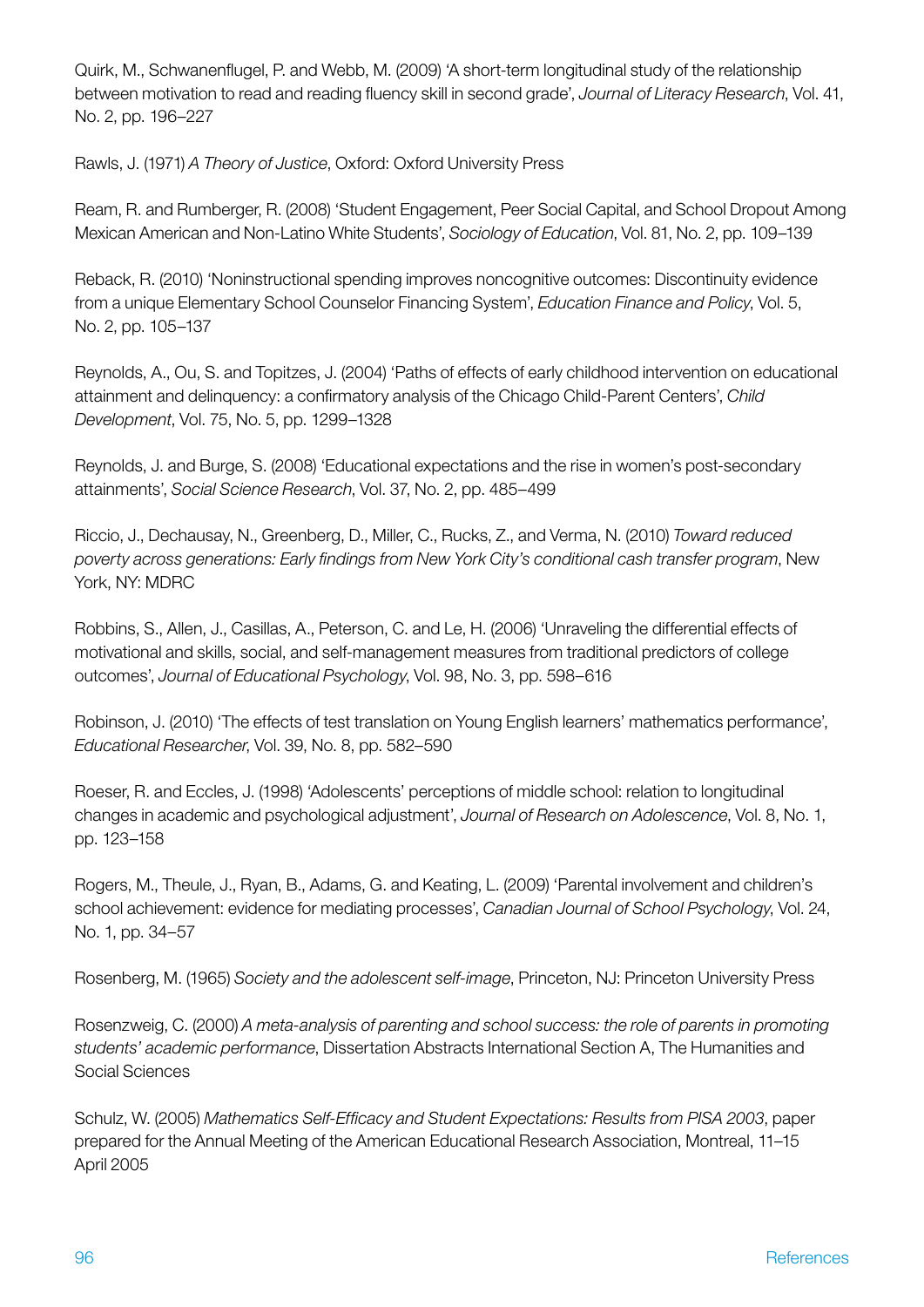Schvaneveldt, P. (2000) *The influence of parental behaviors during early adolescence on post-secondary education attainment as mediated by academic achievement, peers, and substance use,* Dissertation Abstracts International Section A, The Humanities and Social Sciences

Schwinger, M., Steinmayr, R. and Spinath, B. (2009) 'How Do Motivational Regulation Strategies Affect Achievement: Mediated by Effort Management and Moderated by Intelligence', *Learning and Individual Differences*, Vol. 19, No. 4, pp. 621–627

Scott, J. (2004) 'Family, gender, and educational attainment in Britain: a longitudinal study', *Journal of Comparative Family Studies,* Vol. 35, No. 4, pp. 569–589

See, B. H., Torgerson, C., Ainsworth, H., Gorard, S., Low. G. and Wright, K. (2011) 'The factors that promote high post-16 participation of some ethnic minority groups in England: a systematic review of the UK-based literature', *Research in Postcompulsory Education*, Vol. 16, No. 1, pp. 85–100

See, H. (2009) *The protective role of home learning activities in the development of Head Start children's school readiness skills: A longitudinal analysis of learning growth rates from preschool through first grade*, Dissertation Abstracts International Section A, The Humanities and Social Sciences, Vol. 70, No. 1

Sektnan, M., McClelland, M., Acock, A. and Morrison, F. (2010) 'Relations between early family risk, children's behavioral regulation, and academic achievement', *Early Childhood Research Quarterly*, Vol. 25, No. 4, pp. 464,479

Senler, B. and Sungur, S. (2009) 'Parental influences on students' self-concept, task value beliefs, and achievement in science', *The Spanish Journal of Psychology*, Vol. 12, No. 1, pp. 106–117

Shavelson, R. and Bolus, R. (1982) 'Self-concept: the interplay of theory and methods', *Journal of Educational Psychology*, Vol. 74, No. 1, pp. 3–17

Shavelson, R., Hubner, J. and Stanton, G. (1976) 'Self-Concept: Validation of Construct Interpretations', *Review of Educational Research*, Vol. 46, No. 3, pp. 407–441

Shin, Y. (2007) 'Peer relationships, social behaviours, academic performance and loneliness in Korean primary school children', *School Psychology International*, Vol. 28, No. 2, pp. 220–236

Shulruf, B., Tumen, S. and Tolley, H. (2008) 'Extracurricular activities in school, do they matter?' *Children and Youth Services Review*, Vol. 30, No. 4, pp. 418–426

Singh, K. and Ozturk, M. (2000) 'Effect of part-time work on high school math and science course taking', *The Journal of Educational Research*, Vol. 94, No. 2, pp. 67–74

Singh, K., Chang, M. and Dika, S. (2010) 'Ethnicity, Self-Concept, and School Belonging: Effects on School Engagement', *Educational Research for Policy and Practice*, Vol. 9, No. 3, pp. 159–175

Singh, K., Granville, M. and Dika, S. (2002), 'Mathematics and science achievement: effects of motivation, interest, and academic engagement', *Journal of Educational Research*, Vol. 95, No. 6, pp. 323–32

Siraj-Blatchford, I. (2010) 'Learning in the home and at school: how working class children "succeed against the odds"', *British Educational Research Journal*, Vol. 36, No. 3, pp. 463–482

#### References 97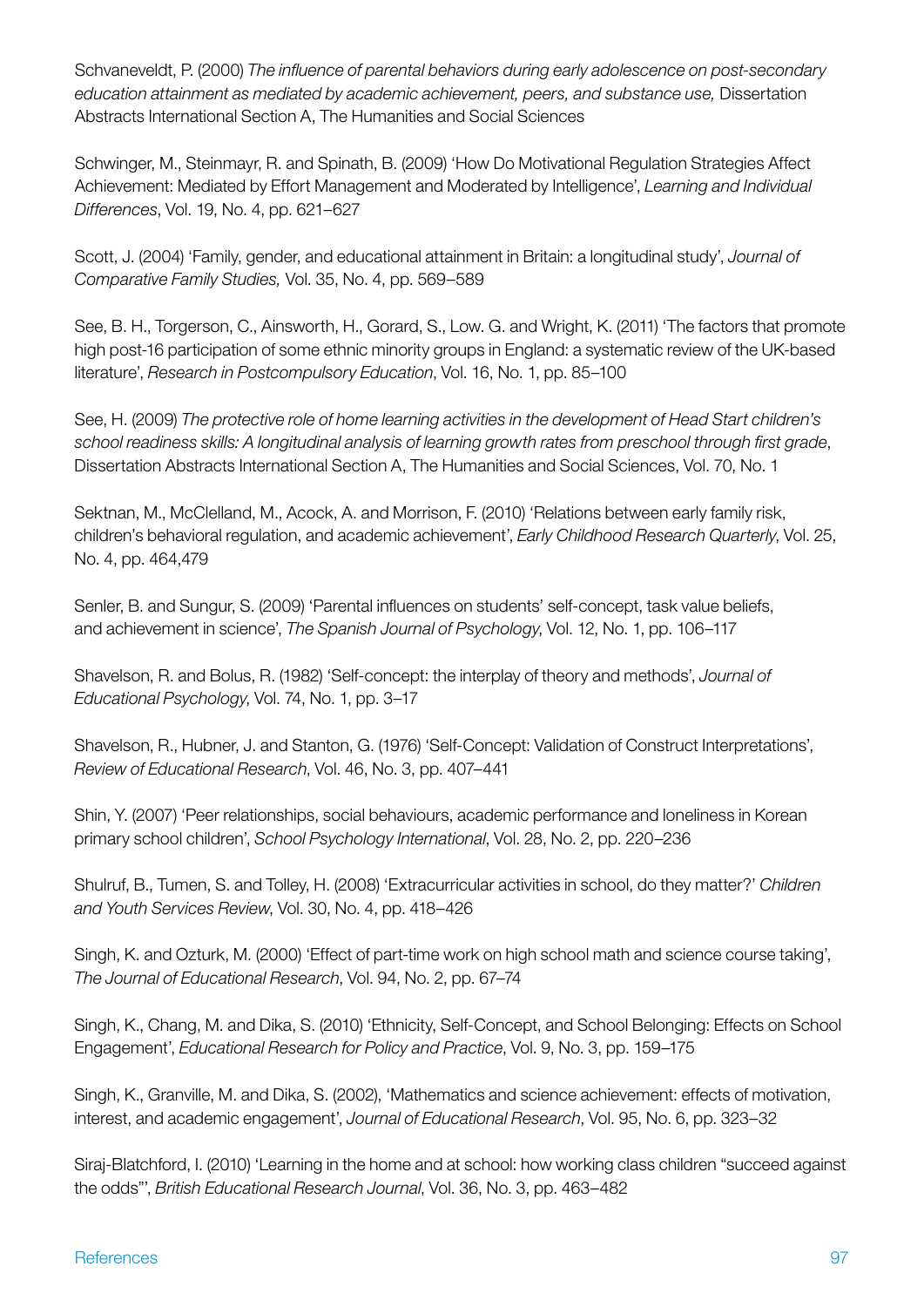Skaalvik, E. and Skaalvik, S. (2009) 'Self-concept and self-efficacy in mathematics: relation with mathematics motivation and achievement', *Journal of Education Research*, Vol. 3, No. 3, pp. 255–278

Skaalvik, E. and Valås, H. (1999) 'Relations among achievement, self-concept, and motivation in mathematics and language arts: A longitudinal study', *The Journal of Experimental Education*, Vol. 67, No. 2, pp. 135–149

Skaliotis, E. (2010) 'Changes in parental involvement in secondary education: an exploration study using the longitudinal study of young people in England', *British Educational Research Journal,* Vol. 36, No. 6, pp. 975–994

Skokut, M. (2010) *Educational resilience among English language learners: Examining factors associated with high school completion and post-secondary school attendance*, Dissertation Abstracts International Section A, The Humanities and Social Sciences

Somers, C., Owens, D. and Piliawsky, M. (2009) 'A study of high school dropout prevention and at-risk ninth graders' role models and motivations for school completion', *Education*, Vol. 130, No. 2, pp. 348–356

Son, S-H. C. and Strasser, K. (2002) *Direct and Indirect Influences of SES on Home Literacy Activities and Kindergarten Reading Skills: Evidence from Early Childhood Longitudinal Studies*, Paper presented at the 2002 National Association for the Education of Young Children Annual Conference, 20–23 November, New York

Speight, N. (2010) *The relationship between self-efficacy, resilience and academic achievement among African-American urban adolescent students*, Dissertation Abstracts International Section B, The Sciences and Engineering, Vol. 70, No. 12, p. 7840

Spoth, R., Randall, G.K. and Shin, C. (2008) 'Increasing school success through partnership-based family competency training: Experimental study of long-term outcomes', *School Psychology Quarterly,* Vol. 23, No.1, pp. 70–89

St Clair, R. and Benjamin, A. (2011) 'Performing desires: the dilemma of aspirations and educational attainment', *British Educational Research Journal*, Vol. 37, No. 3, pp. 501–517

Staff, J. and Mortimer, J. (2007) 'Educational and work strategies from adolescence to early adulthood: consequences for educational attainment', *Social Forces*, Vol. 85, No. 3, pp. 1169–1194

Staff, J., Patrick, M., Loken, E. and Maggs, J. (2008) 'Teenage alcohol use and educational attainment', *Journal of Studies on Alcohol and Drugs*, Vol. 69, No. 6, pp. 848–858

Staff, J., Schulenberg, J. and Bachman, J. (2009) 'Adolescent work intensity, school performance, and academic engagement', *Sociology of Education*, Vol. 83, No. 3, pp. 183–200

Stevens, T., To, Y., Stevenson, S. and Lochbaum, M. (2008) 'The importance of physical activity in the prediction of academic achievement', *Journal of Sport Behavior*, Vol. 31, No. 4, pp. 368–388

Stewart, E. (2006) 'Family- and Individual-Level Predictors of Academic Success for African American Students: A Longitudinal Path Analysis utilizing National Data', *Journal of Black Studies*, Vol. 36, No. 4, pp. 597–621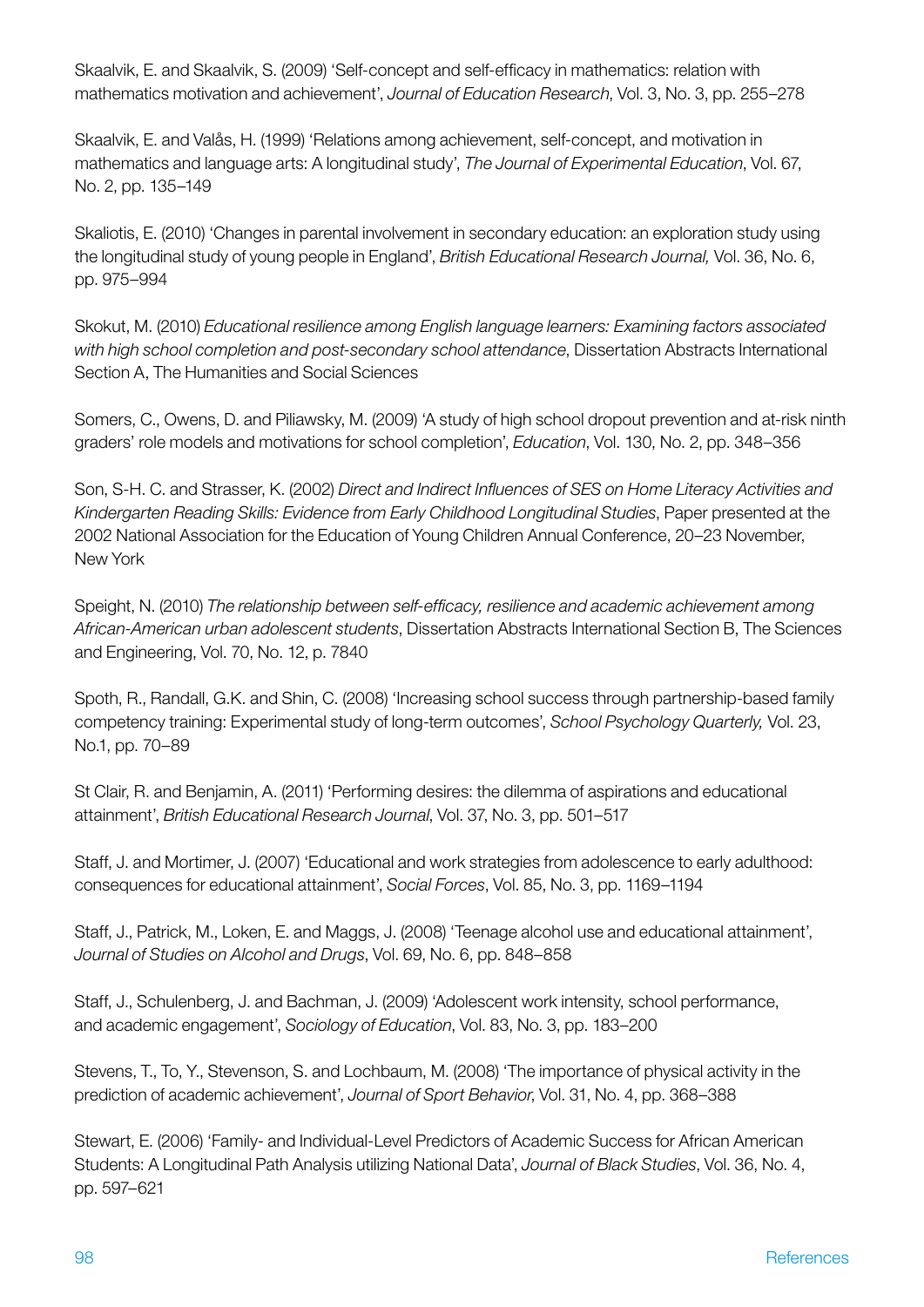Strand, S. (2007) *Minority Ethnic Pupils in the Longitudinal Study of Young People in England,* Research Report No. DCSF-RR002/DCSF-RB002, Nottingham: Department for Education and Skills

Strand, S. and Winston, J. (2008) 'Educational Aspirations in Inner City Schools', *Educational Studies*, Vol. 34, No. 4, pp. 249–267

Streissguth, A., Barr, H. and Sampson, P. (1990) 'Moderate prenatal alcohol exposure: effects on child IQ and learning problems at age 7½ years', *Alcoholism: Clinical and Experimental Research*, Vol. 14, No. 5, pp. 662–669

Strom, R. and Boster, F. (2007) 'Dropping out of high school: a meta-analysis assessing the effect of messages in the home and in school', *Communication Education*, Vol. 56, No. 4, pp. 433–452

Swann, W., Chang-Schneider, C. and Larsen McCarty, K. (2007) 'Do people's self-views matter? Selfconcept and self-esteem in everyday life', *American Psychologist,* Vol. 62, No. 2, pp. 84–94

Sy, S. (2006) 'Family and work influences on the transition to college among Latina adolescents', *Hispanic Journal of Behavioral Sciences*, Vol. 28, No. 3, pp. 368–386

Sy, S. and Schulenberg, J. (2005) 'Parent beliefs and children's achievement trajectories during the transition to school in Asian American and European American families', *International Journal of Behavioral Development*, Vol. 29, No. 6, pp. 505–515

Sylva, K., Melhuish, E., Sammons, P., Siraj-Blatchford, I. and Taggart, B. (2004) *The effect of provision of preschool education 3–11 project (EPPE 3–11): Final Report*, Nottingham: The Department for Education and Skills

Sylva, K., Melhuish, E., Sammons, P., Siraj-Blatchford, I. and Taggart, B. (2008) *Final report from the primary phase: pre-school, school and family influences on children's development during Key Stage 2 (7–11)*, DfE RR 061, Nottingham: The Department for Education

Tang, W. (2004) *Investigating the Factors Influencing Educational Attainment Across Ethnic and Gender Groups: Structural Analysis of NELS:88–2000 Database*, Dissertation Abstracts International Section A, The Humanities and Social Sciences

Taningco, M. and Pachon, H. (2008) *Computer Use, Parental Expectations, & Latino Academic Achievement*, Tomas Rivera Policy Institute, 20pp.

Terry, A. (2008) 'Components of the authoritative parenting style: Predictors of Asian American adolescent achievement'*,* Dissertation Abstracts International Section B, The Sciences and Engineering

Topor, D., Keane, S., Shelton, T. and Calkins, S. (2010) 'Parent involvement and student academic performance: A multiple mediational analysis'*, Journal of Prevention & Intervention in the Community*, Vol. 38, No. 3, pp. 183–197

Topping, K., Kearney, M., McGee, E. and Pugh, J. (2004) 'Tutoring in mathematics: A generic method', *Mentoring & Tutoring: Partnership in Learning*, Vol. 12, No. 3, pp. 353–370

Turok, I., Kintrea, K., St Clair, R. and Benjamin, A. (2008) Shaping aspirations: The role of parents, place and poverty, Interim Report, Glasgow: Department of Urban Studies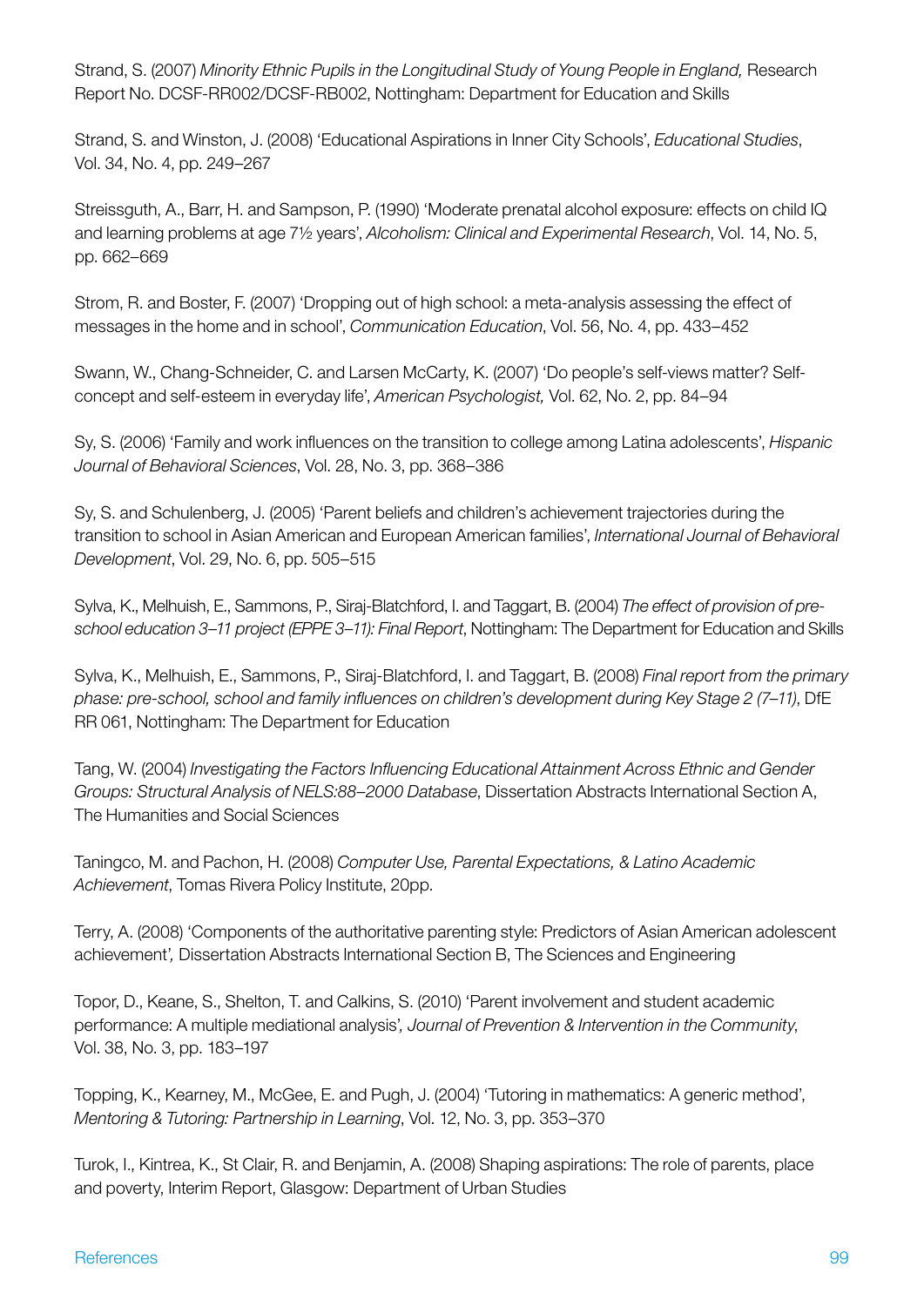Twist, L., Schagen, I. and Hodgson, C. (2007) *Readers and Reading: the National Report for England 2006* (PIRLS: Progress in International Reading Literacy Study), Slough: NFER

Unrau, N. and Schlackman, J. (2006) 'Motivation and its relationship with reading achievement in an urban middle school', *Journal of Educational Research*, Vol. 100, No. 2, pp. 81–101

Valentine, J. and Dubois, D. 'Effects of self-beliefs on academic achievement and vice-versa: separating the chicken from the egg', in Marsh, H., Craven, R. and McInerney, D. (eds) (2005) *International advances in self research*, Vol. 2, pp. 53–78, Greenwich, Connecticut: Information Age

Valentine, J., Dubois, D. and Cooper, H. (2004) 'The relation between self-beliefs and academic achievement: a systematic review', *Educational Psychologist*, Vol. 239, No. 2, pp. 111–133

Van de gaer, E., Van Landeghem, G., Pustjens, H., Van Damme, J. and De Munter, A. (2007) 'Impact of students' and their schoolmates' achievement motivation on the status and growth in math and language achievement of boys and girls across grades 7 through 8', *Psychologica Belgica*, Vol. 247, Nos. 1–2, pp. 5–29

Vandell, D., Reisner, E. and Pierce, K. (2007) *Outcomes Linked to High-Quality Afterschool Programs: Longitudinal Findings from the Study of Promising Afterschool Programs*, Report ED501882, Flint, Michigan: Charles Stewart Mott Foundation

Vitaro, F., Brendgen, M., Larose, S. and Trembaly, R. (2005) 'Kindergarten disruptive behaviors, protective factors, and educational achievement by early adulthood', *Journal of Educational Psychology,* Vol. 297, No. 4, pp. 617–629

Wambugu, P. and Changeiywo, J. (2008) 'Effects of mastery learning approach on secondary school students' physics achievement', *Eurasia Journal of Mathematics, Science & Technology Education,* Vol. 24, No. 3, pp. 293–302

Whitesell, N., Mitchell, C., Spicer, P. and The Voices of Indian Teens Project Team (2009) 'A longitudinal study of self-esteem, cultural identity, and academic success among American Indian adolescents, cultural diversity & ethnic minority', *Psychology*, Vol. 215, No. 1, pp. 38–50

Yailagh, M. (2003) 'Role of motivation and cognition on school performance of High-School students: A structural analysis', *Indian Journal of Social Work*, Vol. 264, No. 1, pp. 50–64

Yan, W. and Lin, Q. (2005) 'Parent involvement and mathematics achievement: contrast across racial and ethnic groups', *Journal of Educational Research*, Vol. 299, No. 2, p. 116

You, S., Hong, S. and Ho, H. Z. (2011) 'Longitudinal effects of perceived control on academic achievement', *The Journal of Educational Research*, Vol. 104, No. 4, pp. 253–266

Zand, D. and Thomson, N. (2005) 'Academic Achievement among African American Adolescents: Direct and Indirect Effects of Demographic, Individual, and Contextual Variables', *Journal of Black Psychology*, Vol. 31, No. 4, pp. 352–368

Zanobini, M. and Usai, M. (2002) 'Domain self-concept and achievement motivation in the transition from primary to low middle school', *Educational Psychology*, Vol. 22, No. 2, pp. 203–217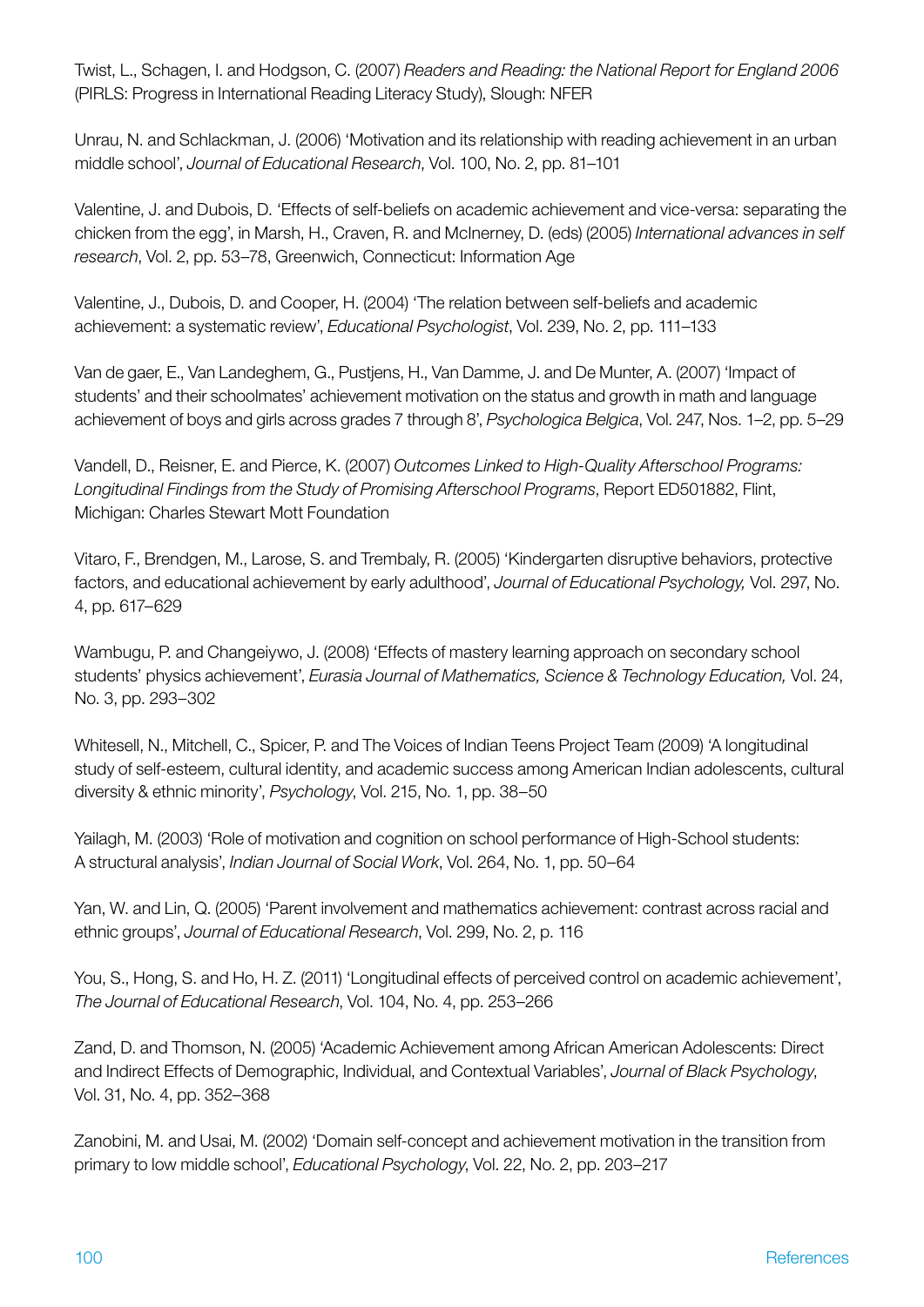Zevenbergen, A., Whitehurst, G. and Zevenbergen, J. (2003) 'Effects of a shared-reading intervention on the inclusion of evaluative devices in narratives of children from low-income families', *Journal of Applied Developmental Psychology*, Vol. 24, No. 1, pp. 1–15

Zhai, F., Brooks-Gunn, J. and Waldfogel, J. (2011) 'Head Start and urban children's school readiness: a Birth Cohort Study in 18 Cities', *Developmental Psychology*, Vol. 47, No. 1, pp. 134–152

Zimmerman, B. 'Self-efficacy and educational development', in Bandura, A. (ed) (1995) *Self-Efficacy in Changing Societies*, New York: Cambridge University Press

Zimmerman, B., Bandura, A. and Martinez-Pons, M. (1992) 'Self-motivation for academic attainment: the role of self-efficacy beliefs and personal goal setting', *American Educational Research Journal*, Vol. 29, No. 3, pp. 663–676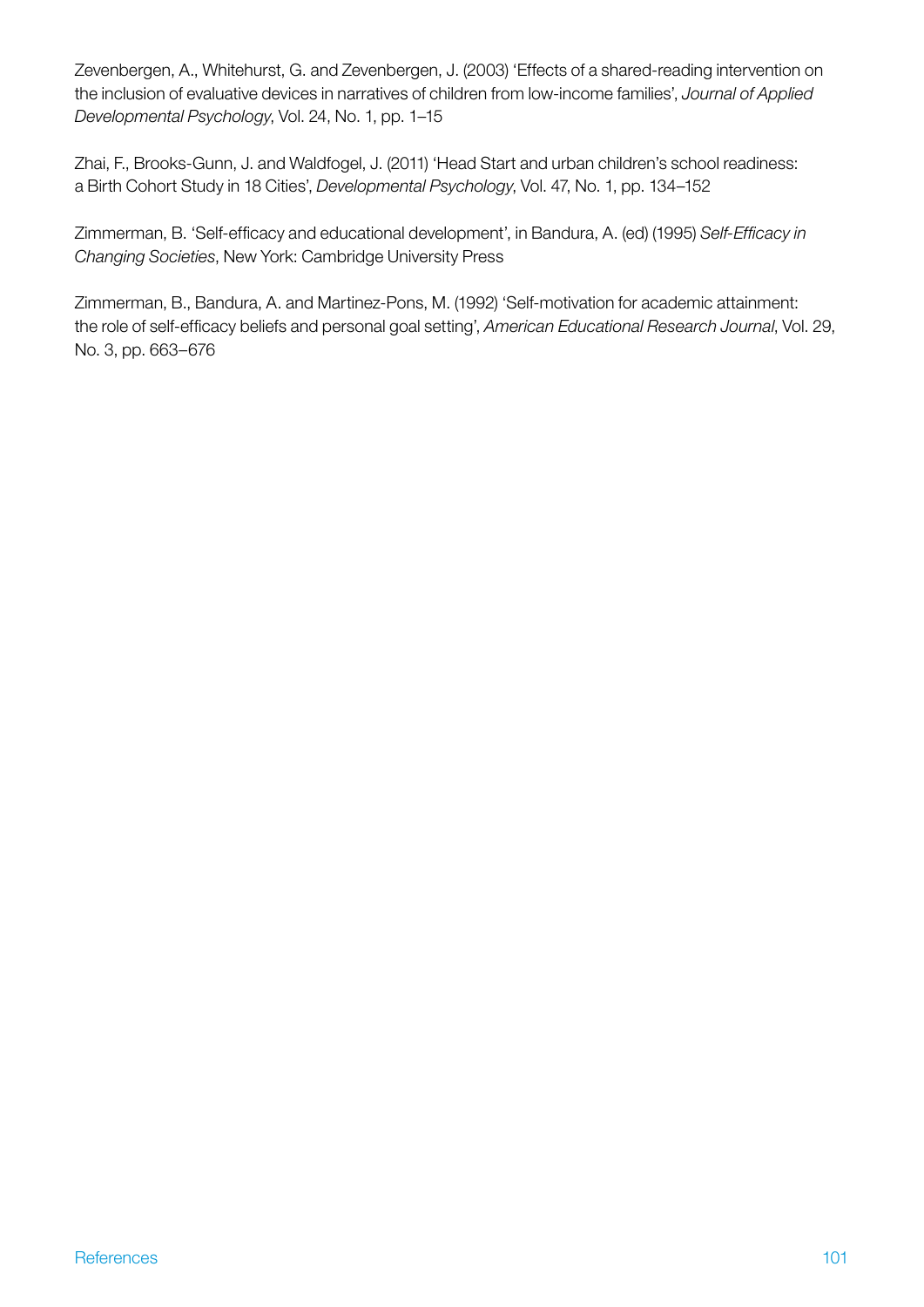# Acknowledgements

The authors would like to thank the Joseph Rowntree Foundation for funding this review, and its representatives, especially Helen Barnard, for assisting with the review. The authors would also like to thank the University of Birmingham for subsidising this work, as well as Liz Todd and the AAB interventions review team at the University of Newcastle, and the project advisory group for their helpful suggestions and comments. We particularly appreciated the careful written comments of Alan Dyson, John Holmwood, Ruth Lupton, Anna Vignoles and Patrick White.

# About the authors

Stephen Gorard is Professor of Education Research at the School of Education, University of Birmingham.

**Beng Huat See** is a research fellow at the School of Education, University of Birmingham.

Peter Davies is Professor of Education Policy Research at the School of Education, University of Birmingham.